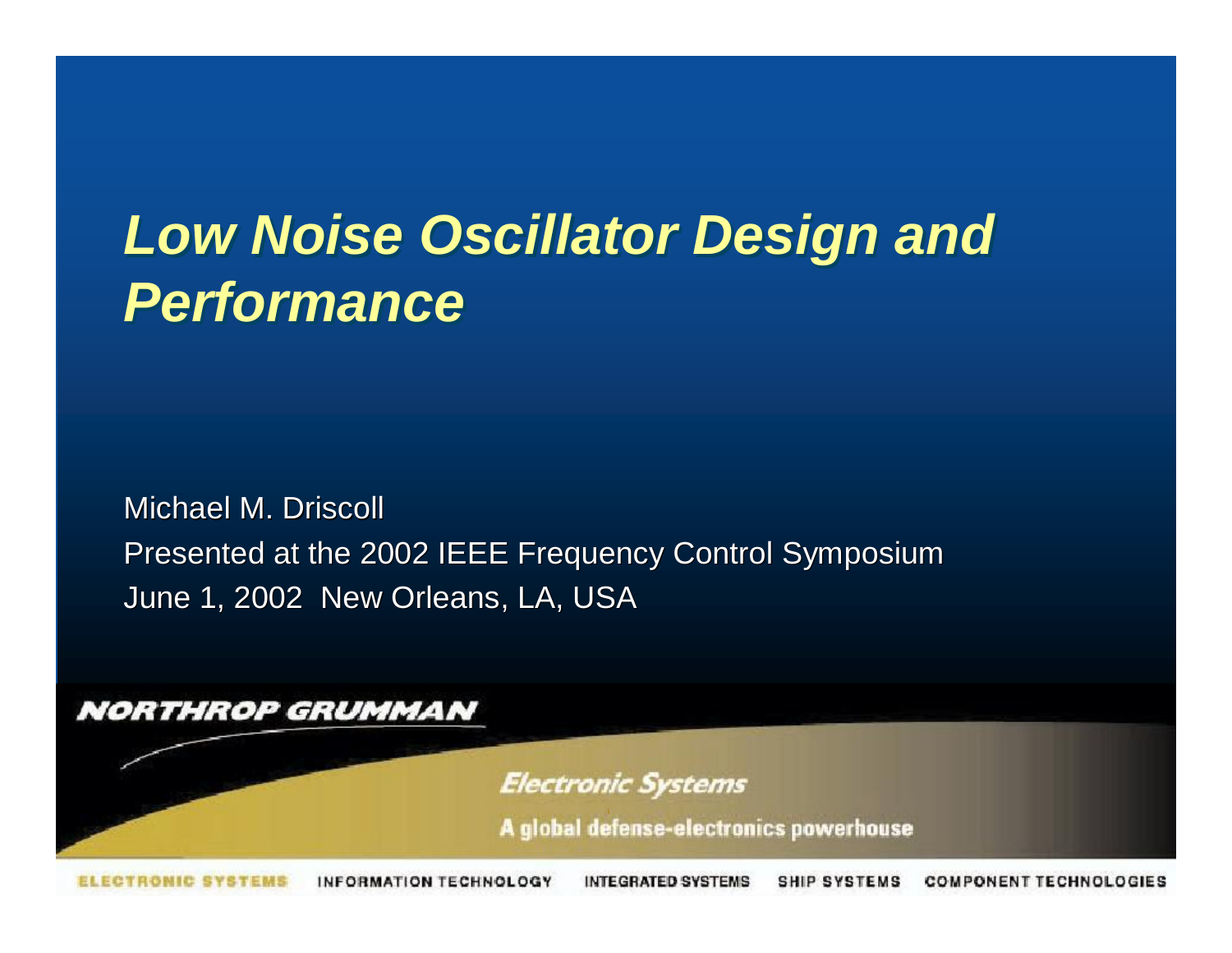#### *Contents*

- u Short-Term Frequency/Phase/Amplitude Stability
- u Basic Oscillator Operation
- u Types of Resonators and Delay Lines
- u Useful Network/Impedance Transformations
- u Sustaining Stage Design and Performance
- u Oscillator Frequency Adjustment/Voltage Tuning
- u Environmental Stress Effects
- u Oscillator Circuit Simulation & Noise Modeling
- u Oscillator Noise De-correlation/Noise Reduction Techniques
- u Oscillator Test/Troubleshooting
- u Summary
- u List of References

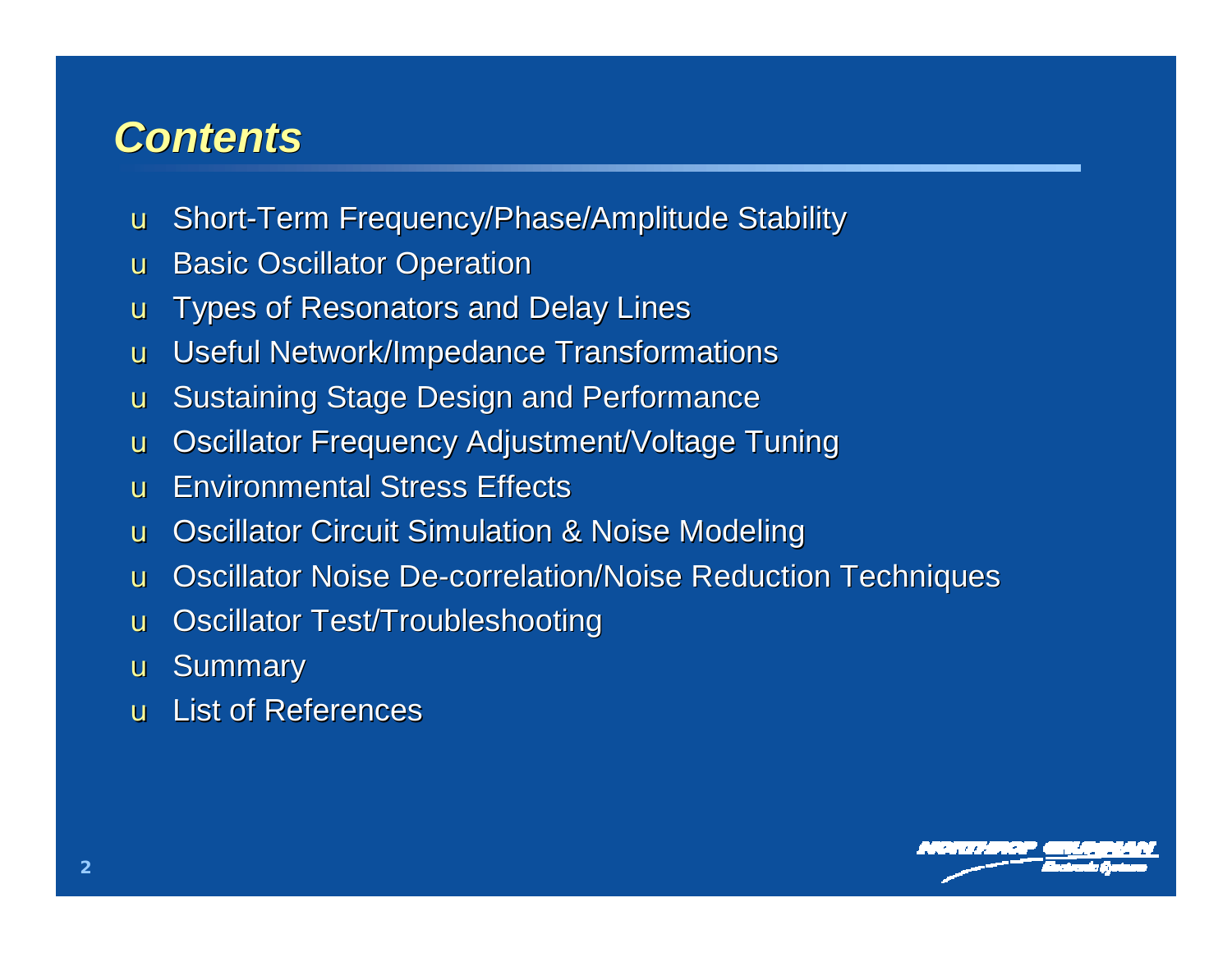# *1. Short-term Frequency/Phase/ 1. Short-term Frequency/Phase/ Amplitude Stability Amplitude Stability*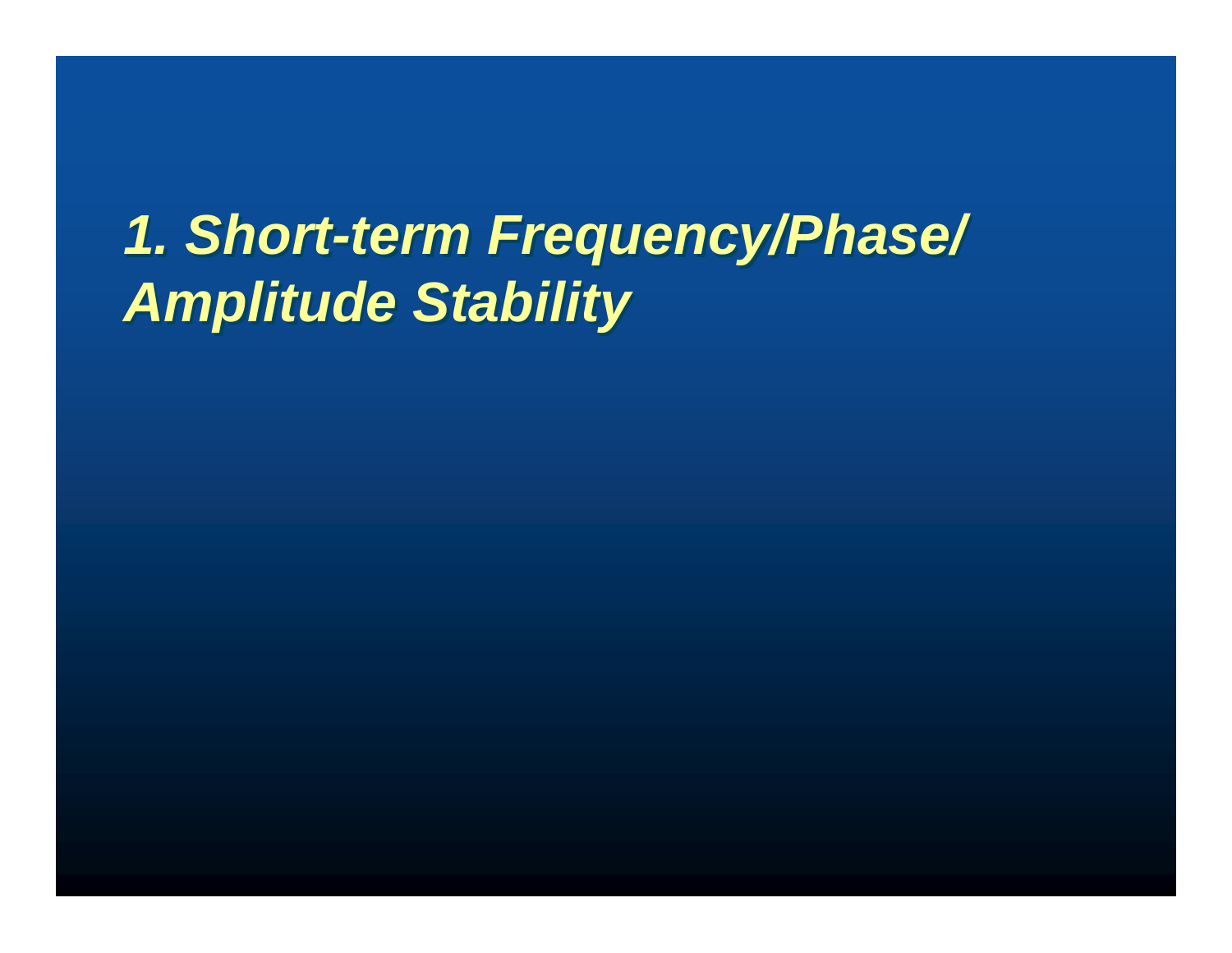#### *Types of Phase and Amplitude Noise*

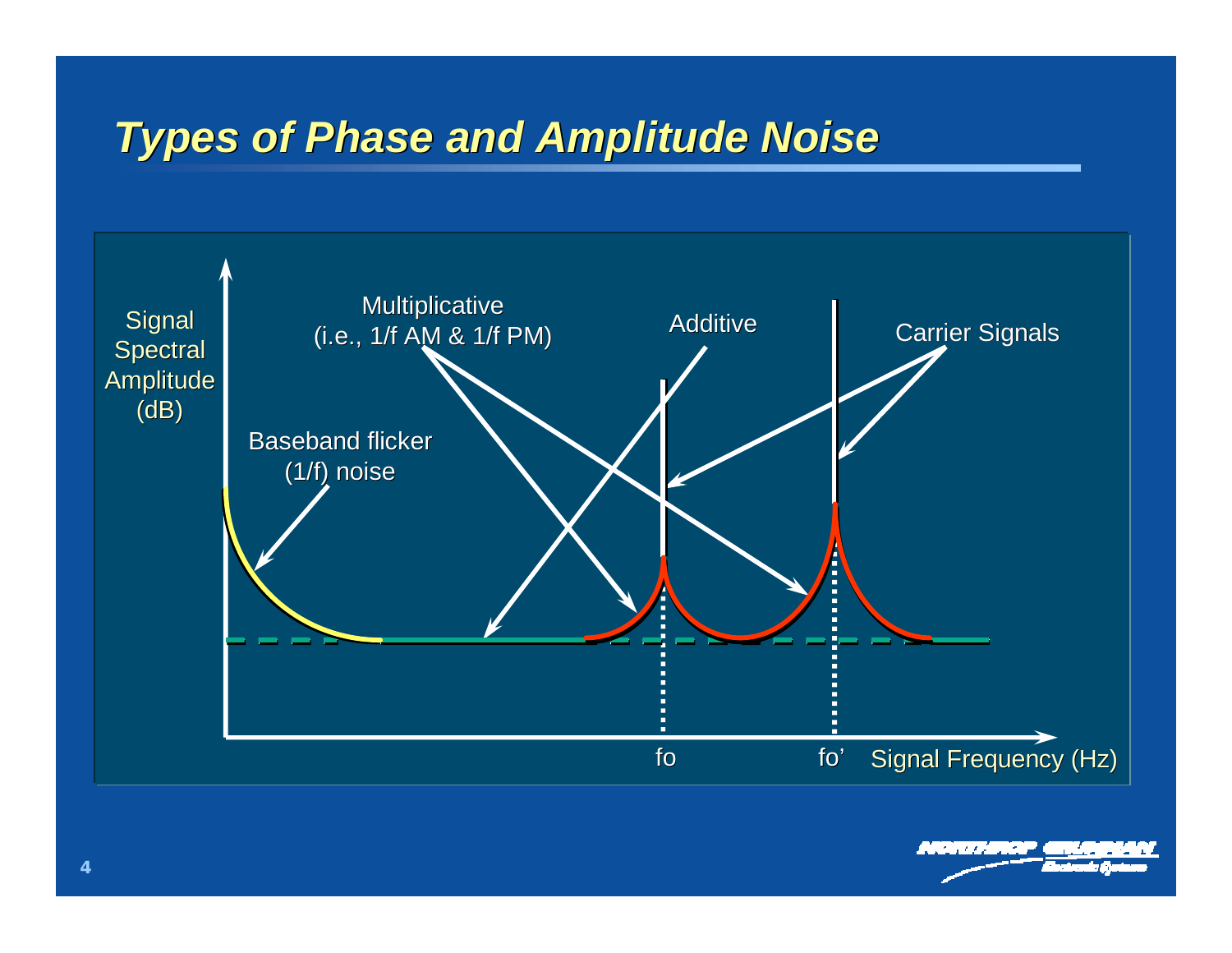### *Types of Phase and Amplitude Noise (cont.)*

Additive Noise [noise power independent of signal]

| Thermal noise: en <sup>2</sup> =4KTRB | $K = Boltzman's constant$<br>$= 1.374X10^{-22}$                                     |
|---------------------------------------|-------------------------------------------------------------------------------------|
|                                       | $\mathsf{T}$ = temp in Kelvin<br>$=$ 300K at room temp.<br>$R =$ resistance in ohms |
|                                       | $B =$ bandwidth                                                                     |
|                                       |                                                                                     |

Shot noise:  $in^2=2qIB$   $q=1.59X10^{-19}$ **I=current in amperes**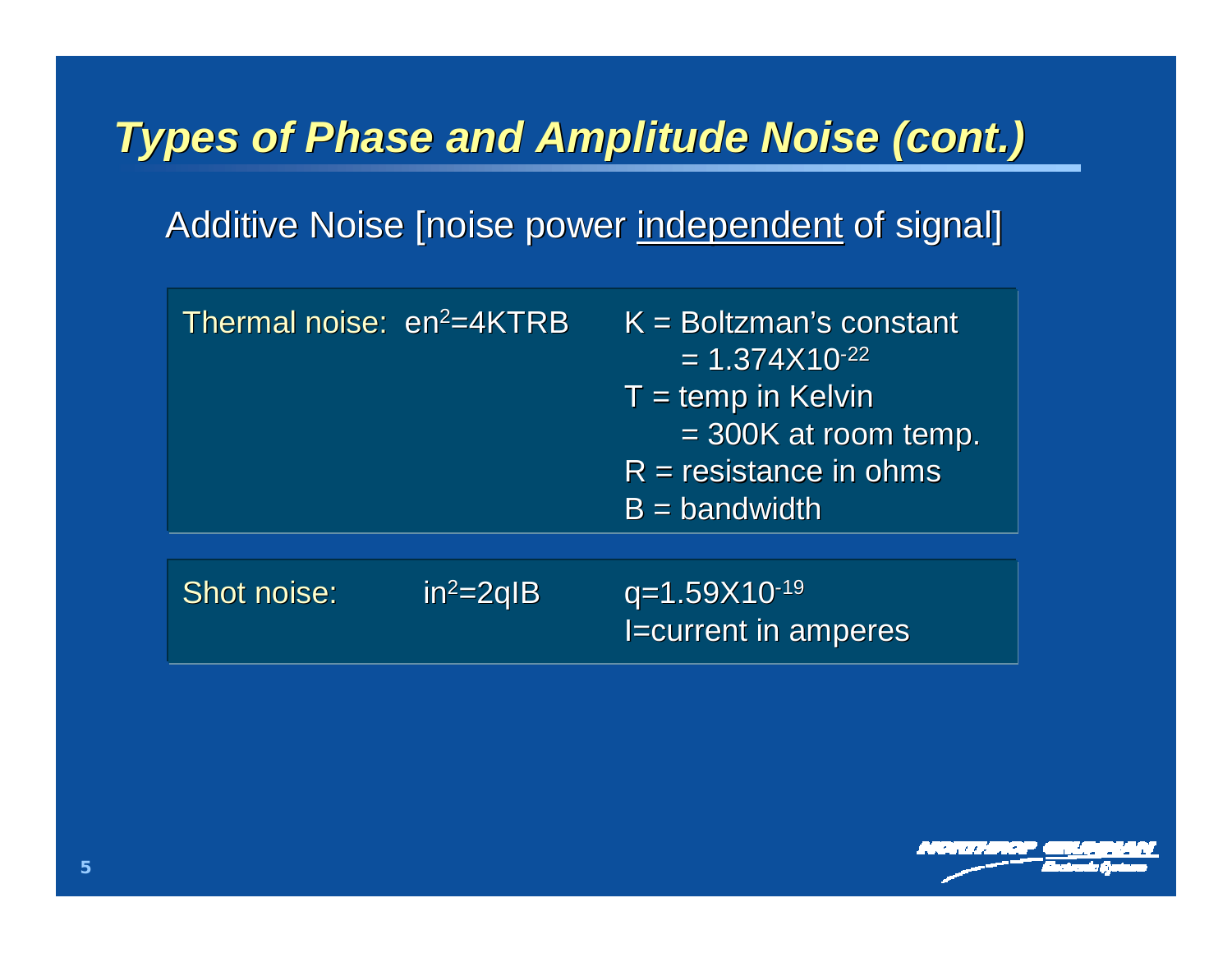#### *How to Calculate Additive Noise*

# Amplifier additive noise power

KTBF (Rg=50 ohms, T=300K, B=1Hz), referred to input  $= -174$ dBm/Hz + NF(dB)

#### Carrier Signal-to-Noise **Ratio**

in dBc/Hz =  $-174 + NF$ (dB) - input signal power (dBm)

One-half noise power is AM, One-half PM in dBc/Hz =  $-177 + NF$ (dB) - input signal power (dBm)

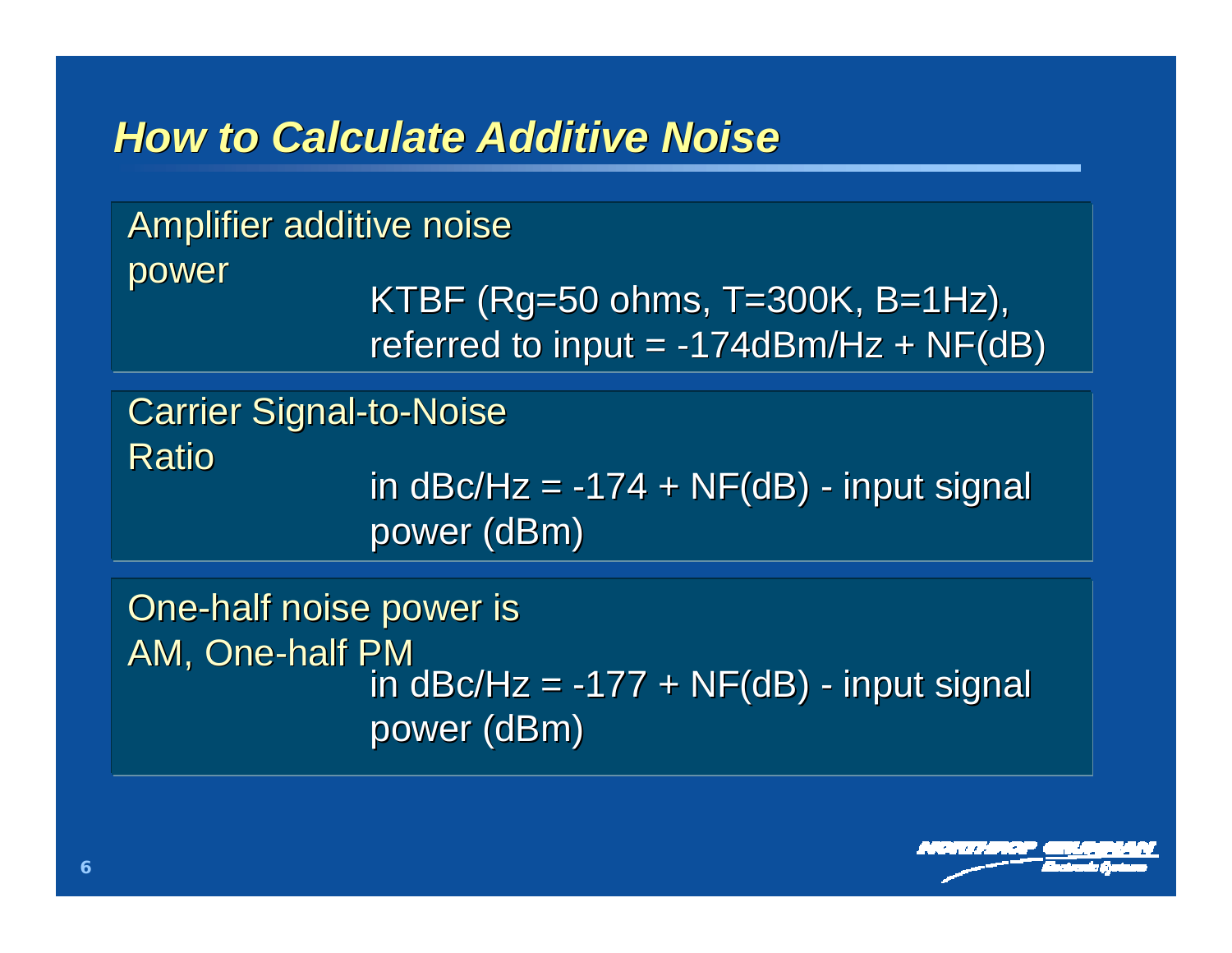#### *Characteristics of Multiplicative Noise*

- u An example of multiplicative noise is a noise component in the transmission gain magnitude (AM noise) and phase (PM noise) in an amplifier
- u The noise component can equivalently occur in a transistor, for example, as noise-like variation in the transconductance (gm) or junction capacitance
- u Device multiplicative AM and PM noise levels usually are nonidentical
- u Multiplicative noise level can be affected by non-linearity (i.e., incompression amplifier operation)
- u Multiplicative noise most often occurs as flicker-of-amplitude and flicker-of-phase modulation, or 1/f AM and 1/f PM

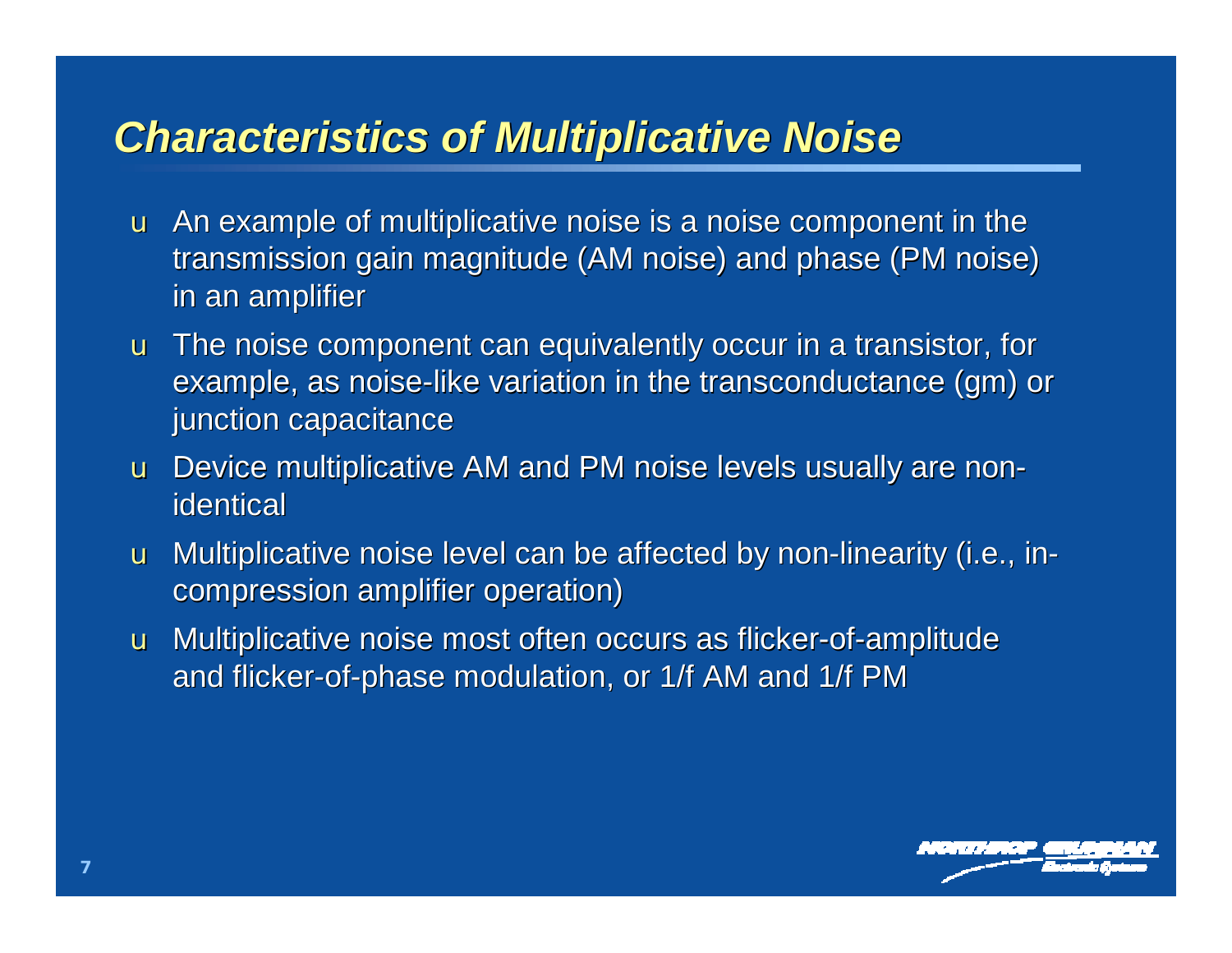### *Characteristics of Multiplicative Noise (continued)*

- u The spectral level of the 1/f AM and PM noise decreases at a rate of 10dB/decade with increasing carrier offset (modulation) frequency
- u In (oscillator sustaining stage) transistor amplifiers:
	- **I** Relatively low1/f AM and PM noise is observed in silicon bipolar and HBT transistor amplifiers operating at and below L-band
	- **I** Highest 1/f AM and PM noise is observed in microwave GaAs FET amplifiers
- u 1/f AM and PM noise is also observed in passive devices. 1/f variation in quartz crystal and SAW resonator impedance(s) is often the main source of near-carrier noise in oscillators using these resonators

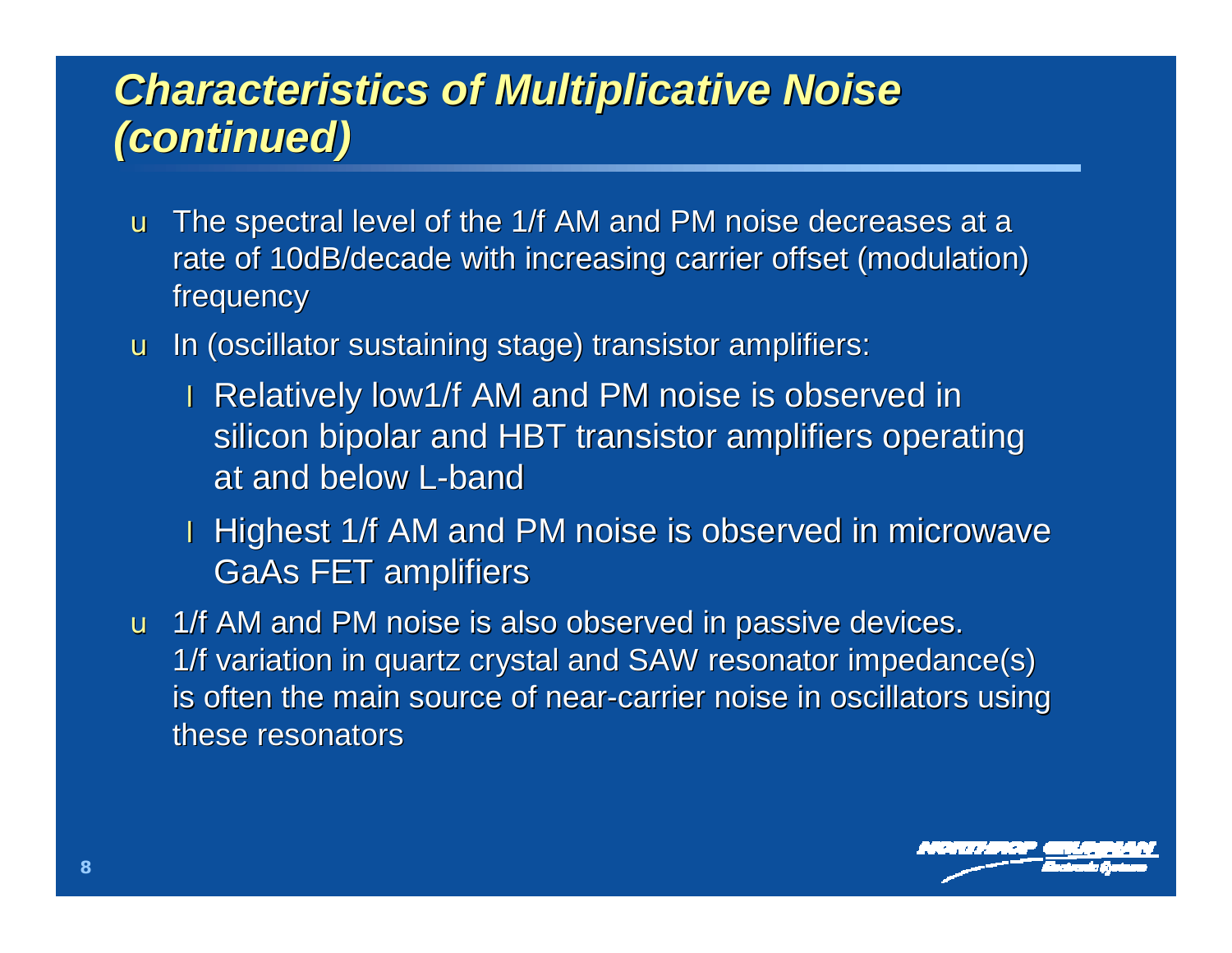## *Characteristics of Multiplicative Noise (continued)*

- u Other mechanisms resulting in carrier signal noise-modulation include:
	- I Noise on device DC power supplies
	- l Noise-like environmental stress (especially vibration)
- u 1/f AM and 1/f PM noise levels vary (widely) from vendor-tovendor for similar performance devices and can vary significantly for the same component on a device-to-device basis
- u It is necessary to evaluate noise performance via measurement of purchased/sample devices
- u In an oscillator, amplifier 1/f PM noise is converted to higher level 1/f FM at carrier offset frequencies within the resonator half-bandwidth

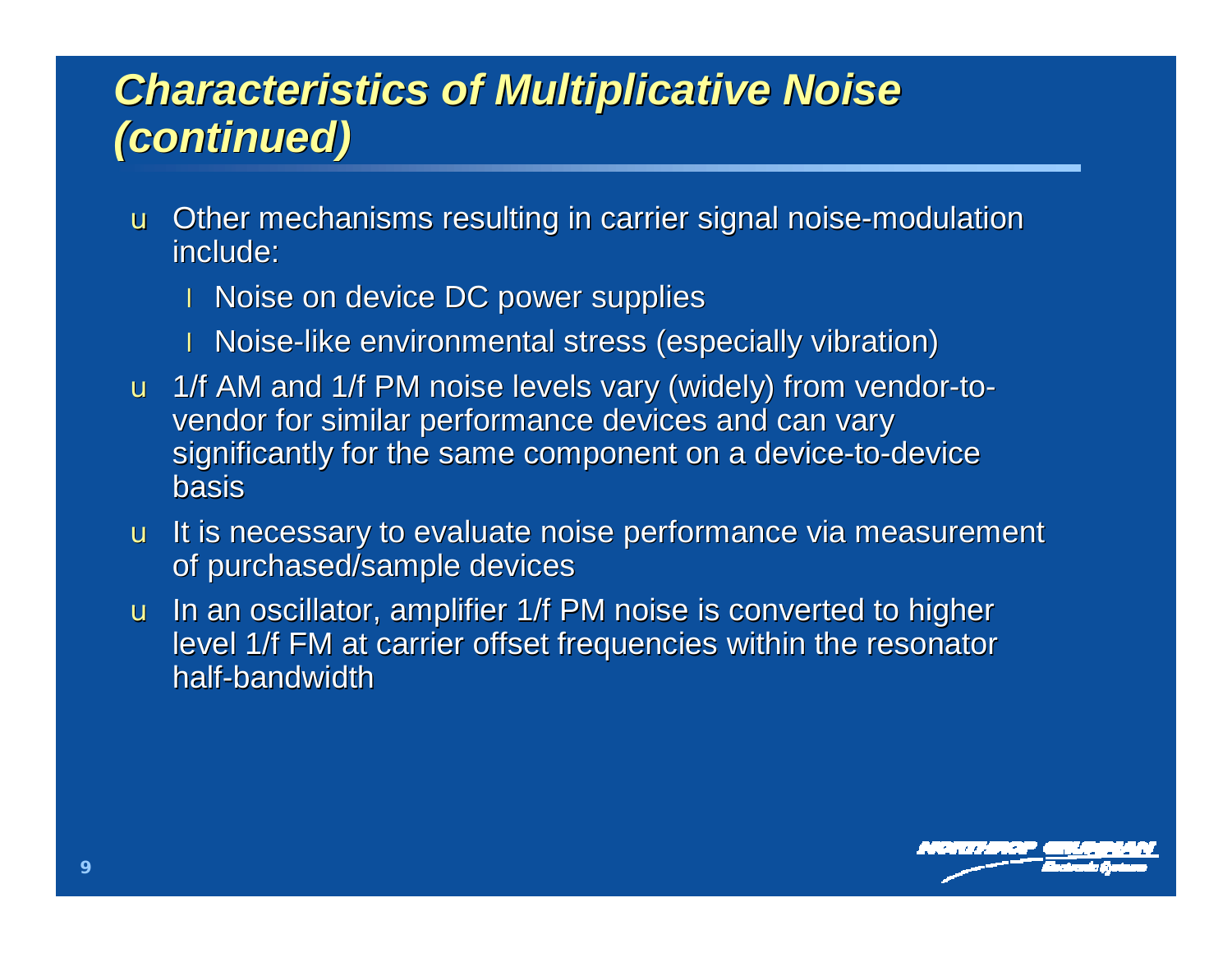#### *"Typical" Component 1/f PM Multiplicative Noise Levels*



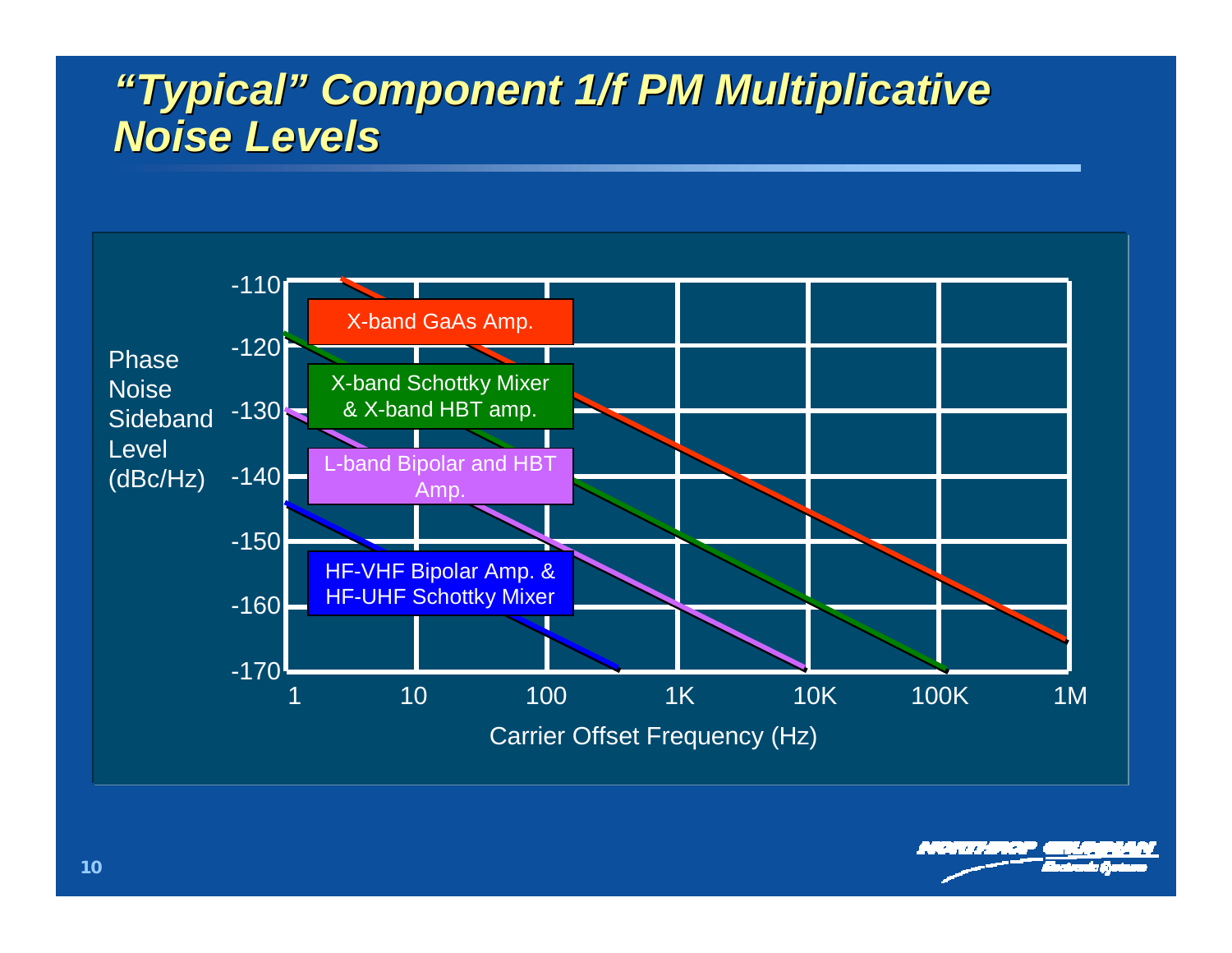#### *Component 1/f Instability*

- u The non-semiconductor components in the oscillator circuit also exhibit short-term instability
- u "Passive" components (resistors, capacitors, inductors, reversebiased, varactor diodes) exhibit varying levels of flicker-ofimpedance instability whose effects can be comparable to or higher than to that of the sustaining stage amplifier 1/f AM and PM noise in the oscillator circuit
- u The oscillator frequency control element (i.e., resonator) can exhibit dominant levels of flicker-of-resonant frequency instability, especially acoustic resonators
- u In an open loop sense, the resonator instability can be plotted as flicker-of-phase noise (induced on a carrier signal passing through the resonator)

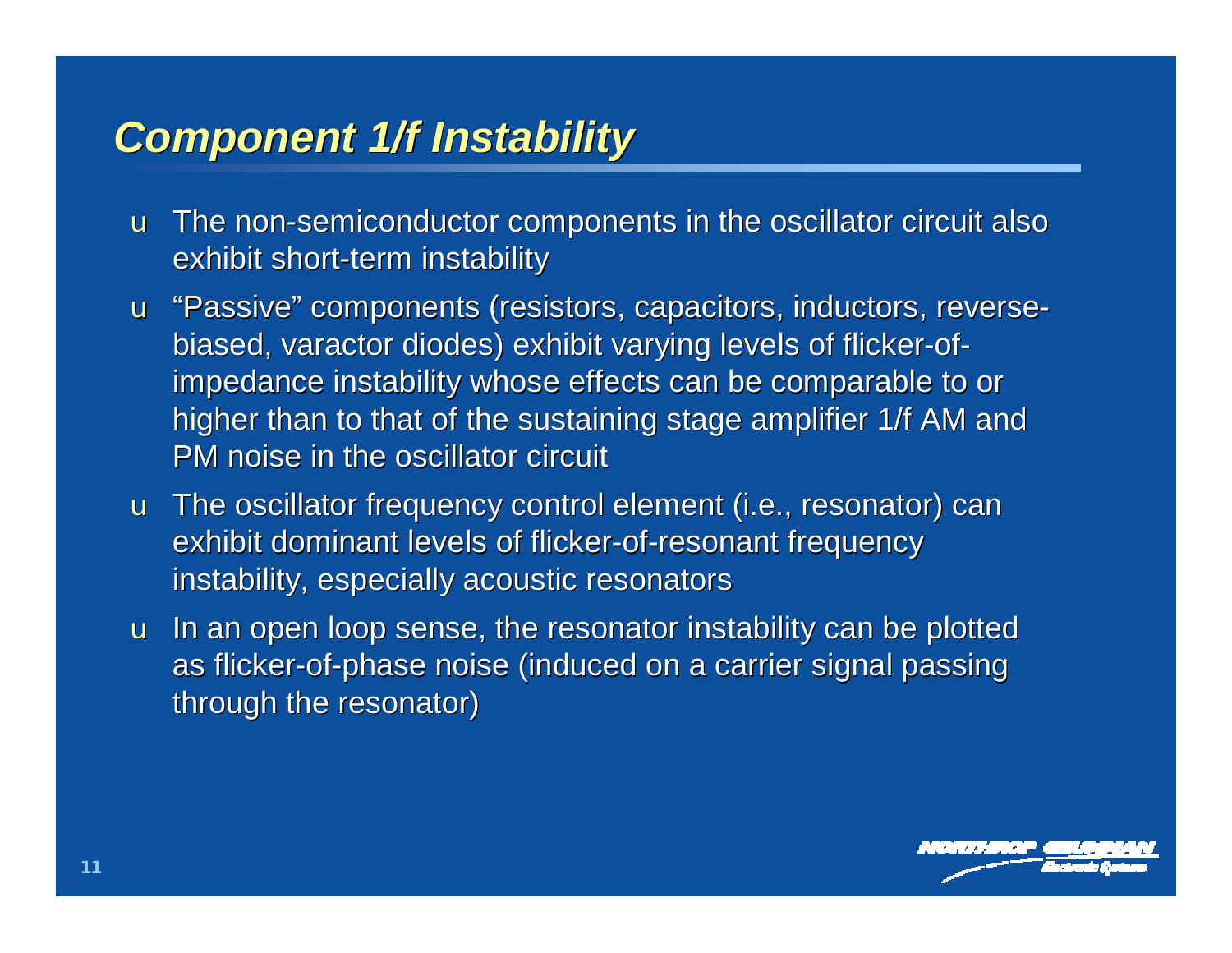### *Passive Component 1/f Impedance Instability*

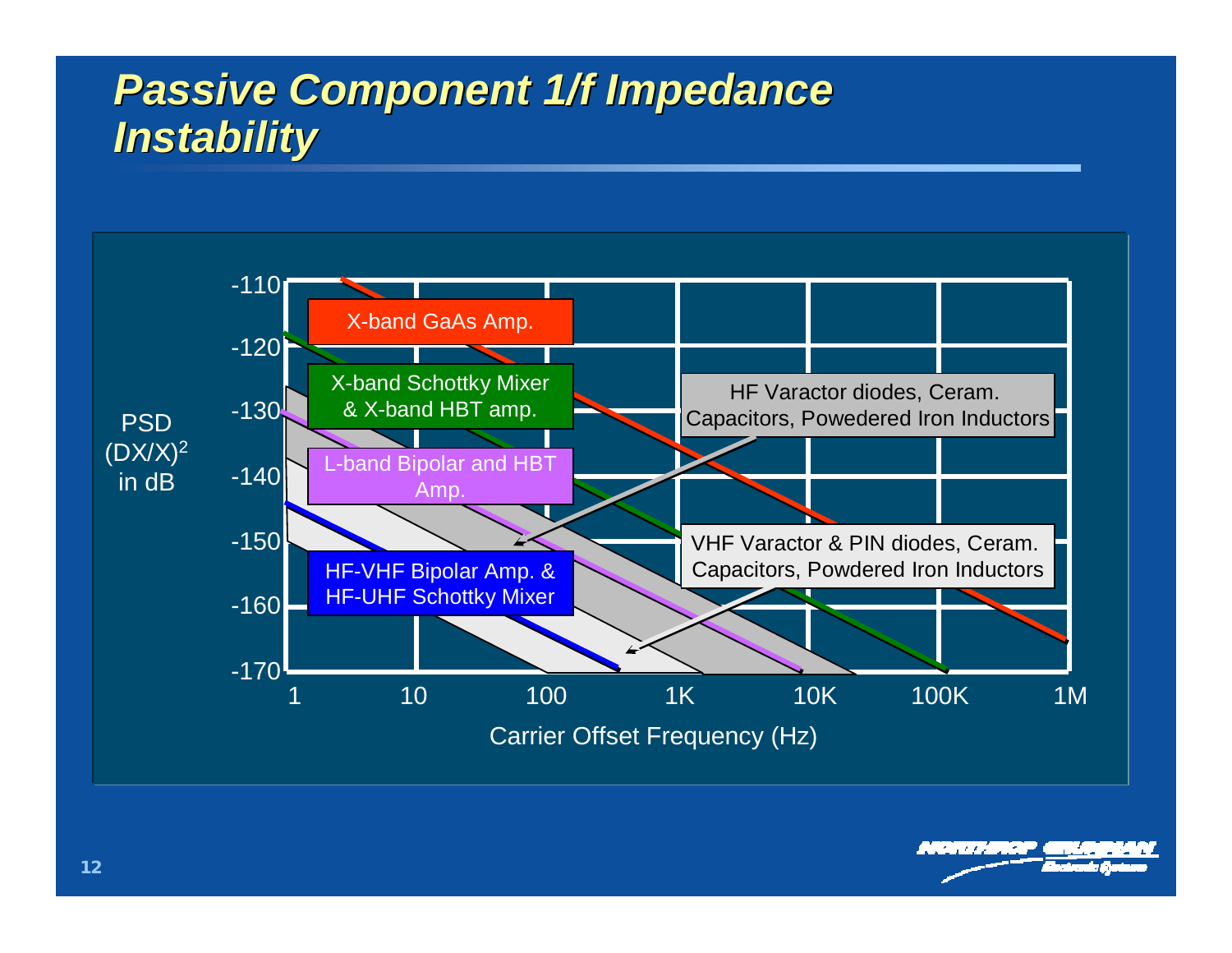#### *Resonator Open Loop Phase Instability*

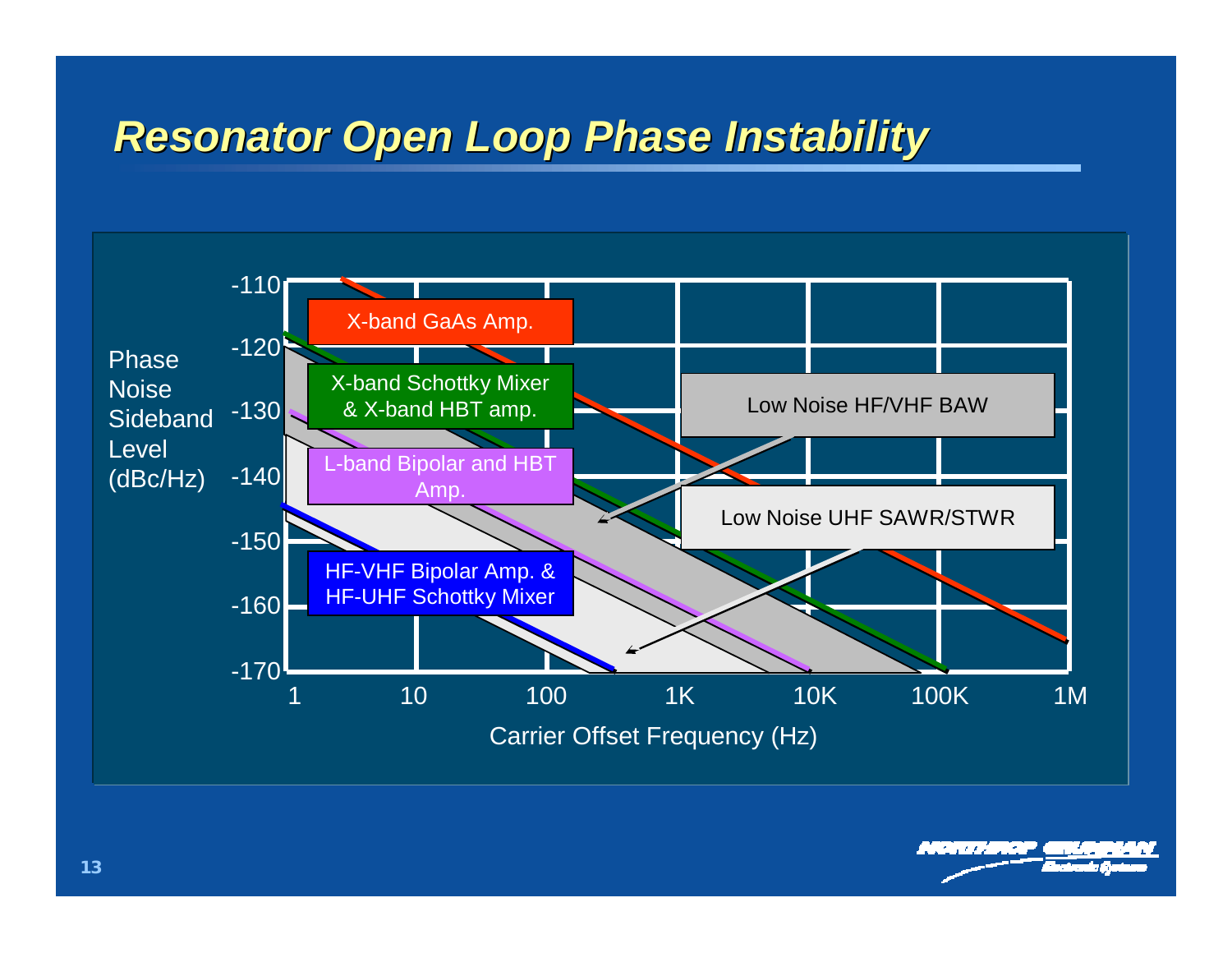#### *PM-to-FM Noise Conversion in an Oscillator*

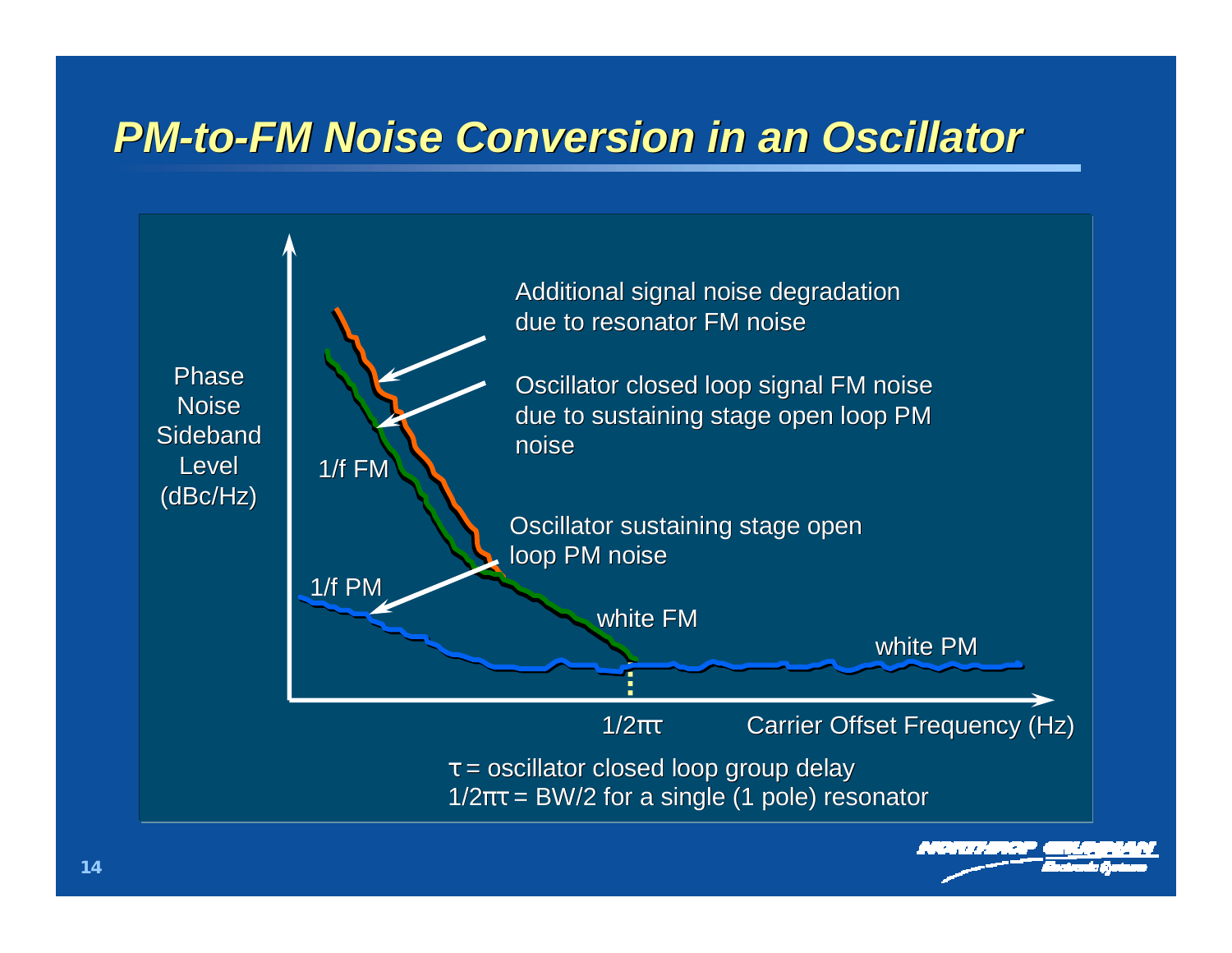#### *Commonly Used Measures of Oscillator Signal Short-Term Frequency Stability*

Time Domain:  $\sigma_y(\tau)$  = Two sample deviation (square root Allan Variance)

 $\sigma_{\rm y}^{\rm (t)}$  = ½ (<sup>y</sup>k+1<sup>-y</sup>k)<sup>2</sup>>

Frequency Domain:

 $\ell(f)$  = Single sideband phase noise-to-carrier power ratio in a 1Hz bandwidth at a offset frequency f from the carrier (dBc/Hz)

 $S_{\phi}(\mathsf{f}) =$  Spectral density of the phase fluctuations (rad $^2$ /Hz).

 $\mathbf{S}_{\mathsf{y}}(\mathsf{f})$  = Spectral Density of the fractional frequency fluctuations (1/Hz).

$$
S_{y}(f) = (f/v_{o})^{2}S_{\phi}(f), \quad \lambda(f) = 10LOG(S_{\phi}(f)/2)
$$

 $V_{\rm o}$ = carrier frequency

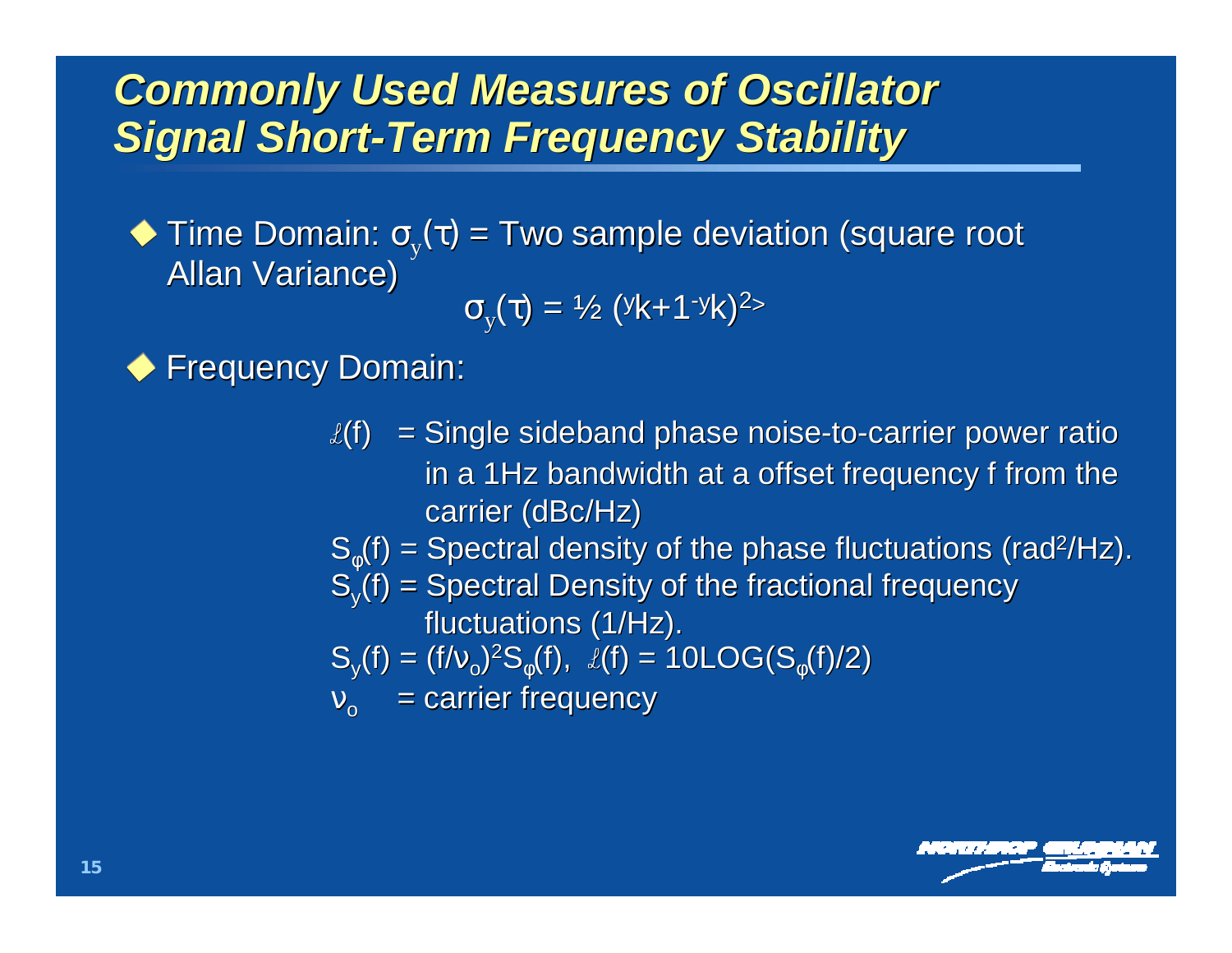#### *Types of Frequency/Phase Noise Spectra*

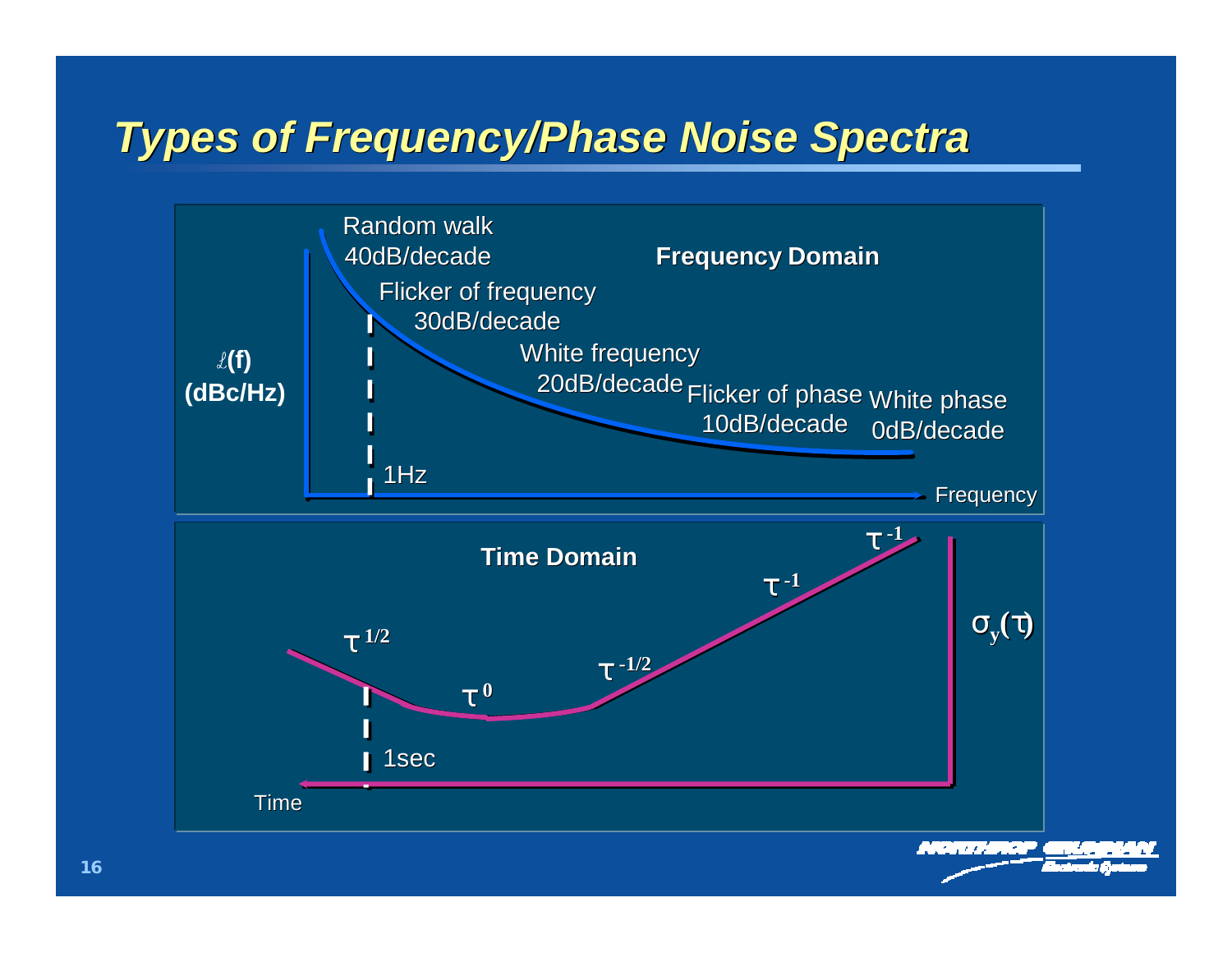#### *Conversion from Frequency to Time Domain*

u If the nature of the noise spectra is known to dominate over a large carrier offset region, the Allan Variance can be calculated from the frequency domain data using the appropriate conversion equations. The equations differ, depending on the type of noise (random walk, etc.)

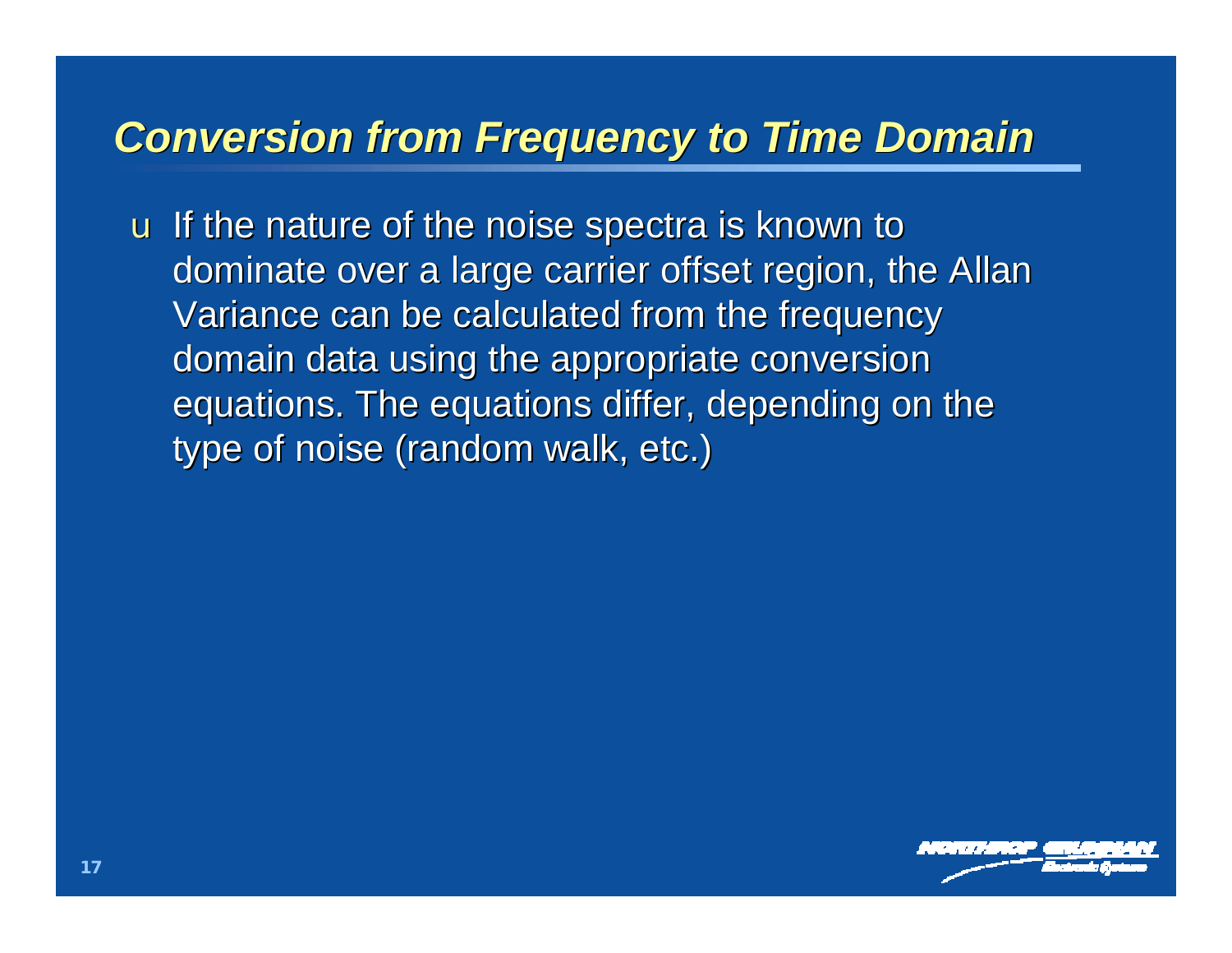#### *Short-Term Frequency/Phase/Time Stability Relationships*

 $v_0$  = carrier frequency f = fourier frequency  $V_0$  $L(f)$  indBc/Hz = 10LOG(S<sub>φ</sub>(f)/2) = 10LOG[( $\frac{f_0}{f}$ )<sup>2</sup>Sy(f)/2

#### Relationships between  $S_y(f)$  and  $\sigma_y(f)$ :

| $S_{v}(f) = H_{\alpha}f_{\alpha}$<br>$\alpha =$ | $S_y(f) = a \sigma_y(t)$<br>$a =$                 |
|-------------------------------------------------|---------------------------------------------------|
| 2 <sup>1</sup><br>(white phase)                 | $((2\pi)^2 \tau^2 f^2)/(3f)$                      |
| (flicker noise)<br>$\mathbf 1$                  | $((2\pi)^2 \tau^2 f^2)/(1.038+3\ln(\omega \tau))$ |
| (white frequency)<br>$\overline{0}$             | $2\tau$                                           |
| (flicker frequency)<br>$-1$                     | $1/((2f)$ ln $(2))$                               |
| (random walk frequency)<br>$-2$                 | $6/(2\pi)^2 \tau f^2$                             |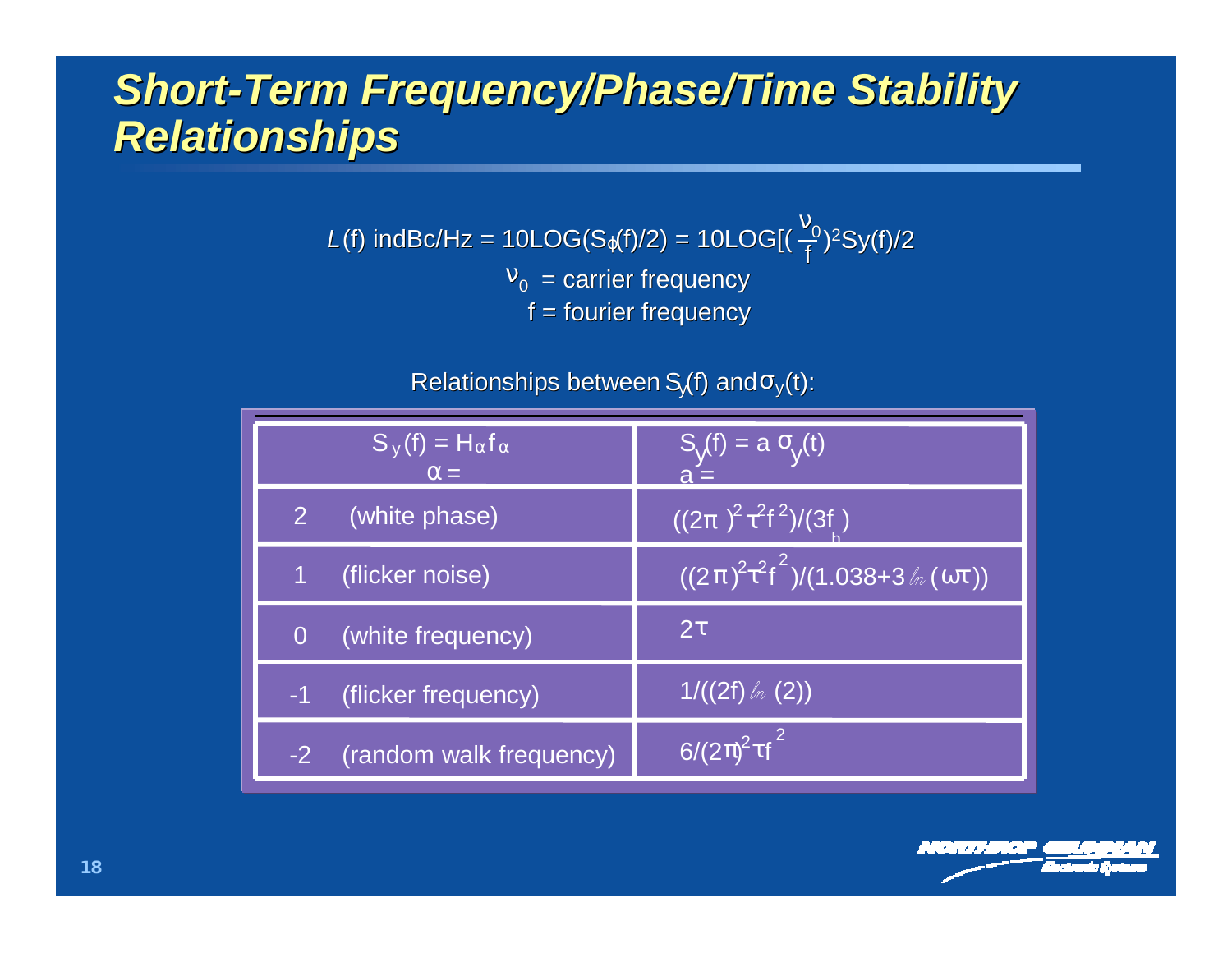#### *Example: Conversion from Frequency to Time Domain*

Suppose a 100MHz Crystal Oscillator signal spectrum in the region around f=100Hz is flicker-of-frequency with:

 $\ell$ (f=100Hz) = -120dBc/Hz

Then Sy(f) in the same region  $= (10^{2(f)/10})2f/v_0 = (10^{-12})(200/10^8) = 2X10^{-22}/f$ 

And (from the conversion formula for flicker-offrequency noise): σy 2 (τ) in the region  $\tau = 1/f = 1$ sec = (2)(ln(2))(Sy(f))(f) = 2.77X10-22 therefore,  $\sigma_y(\tau)$  = 1.66X10-11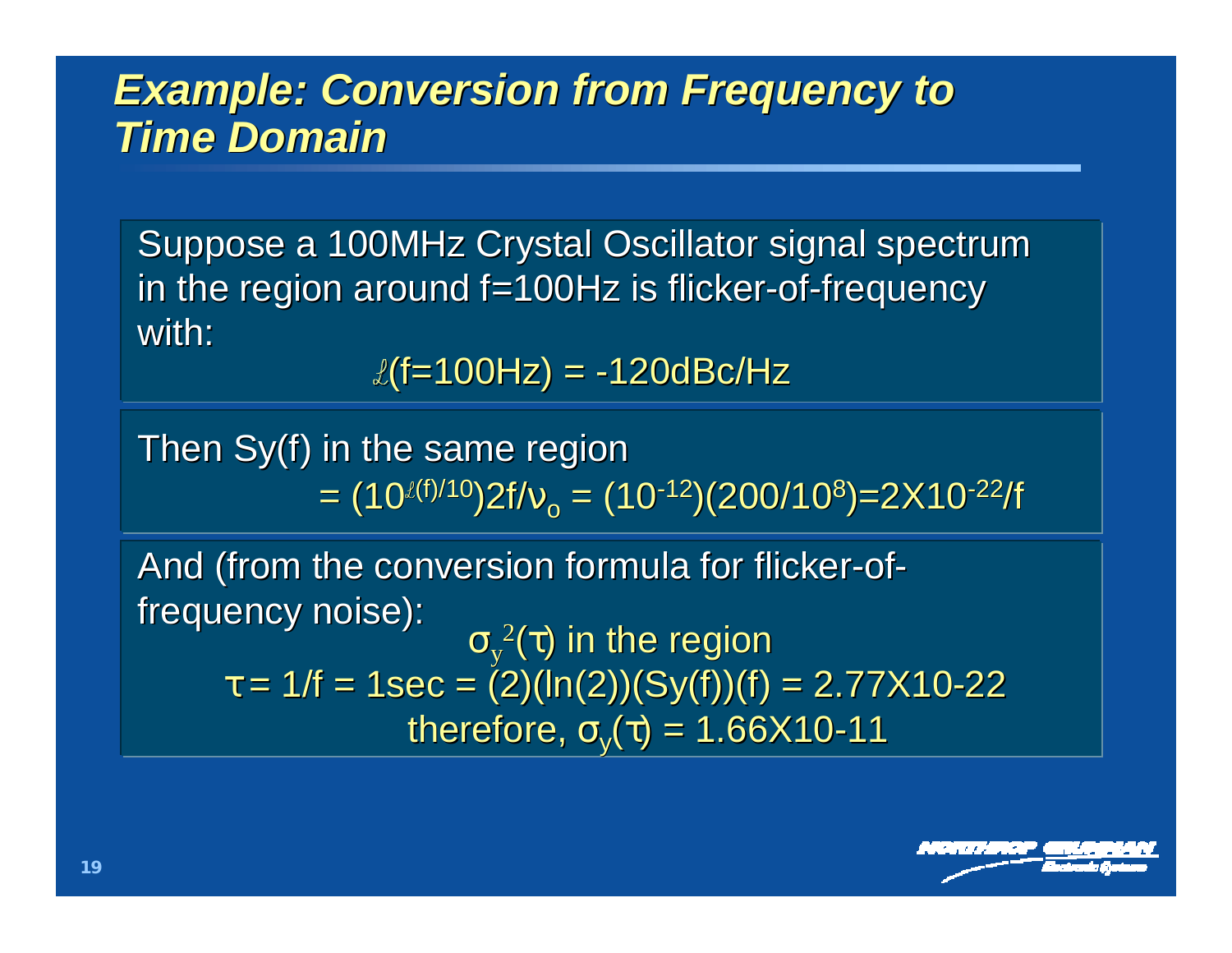# *2. Basic Oscillator Operation*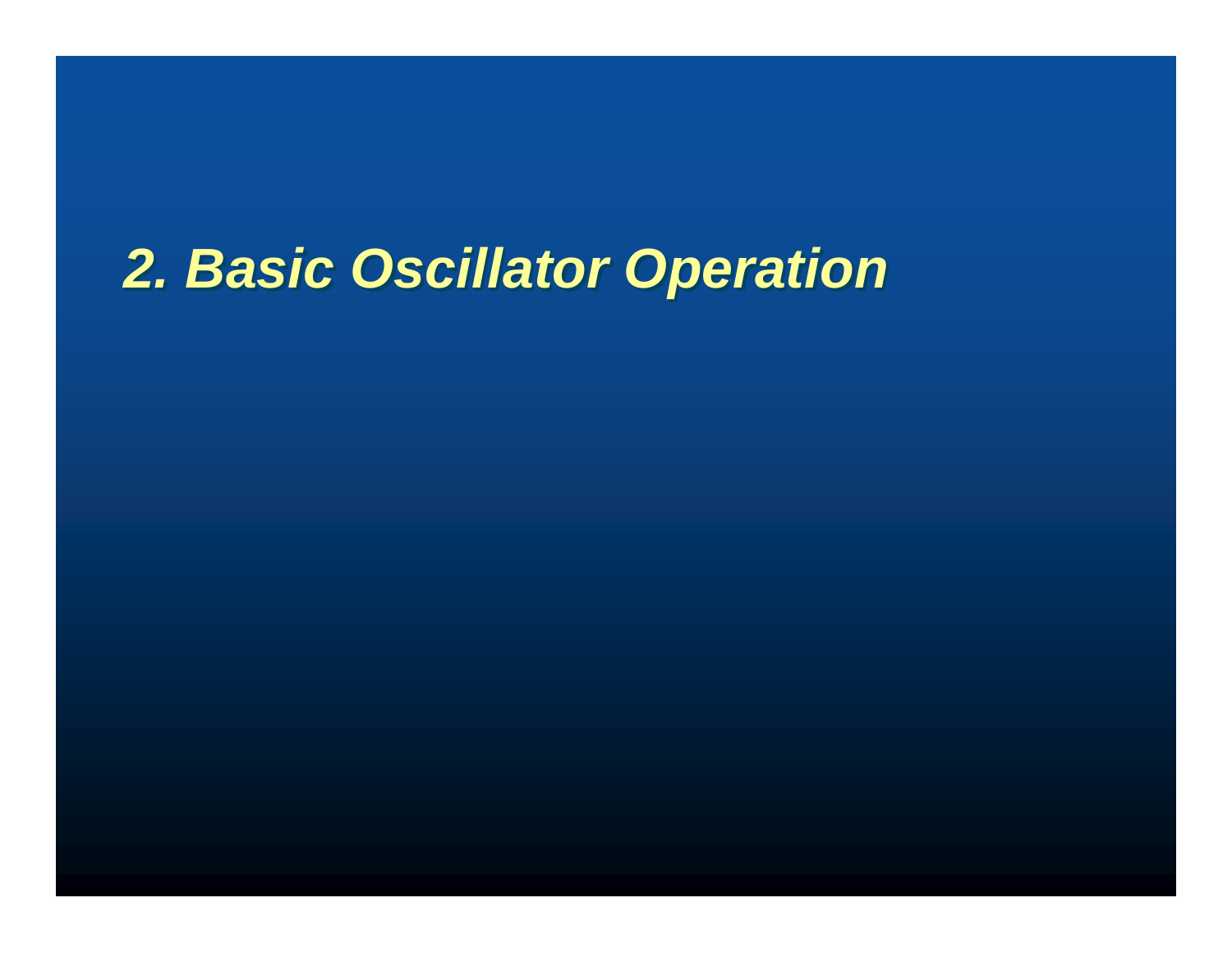#### *Oscillator Viewed as a Two Terminal Negative Resistance Generator*

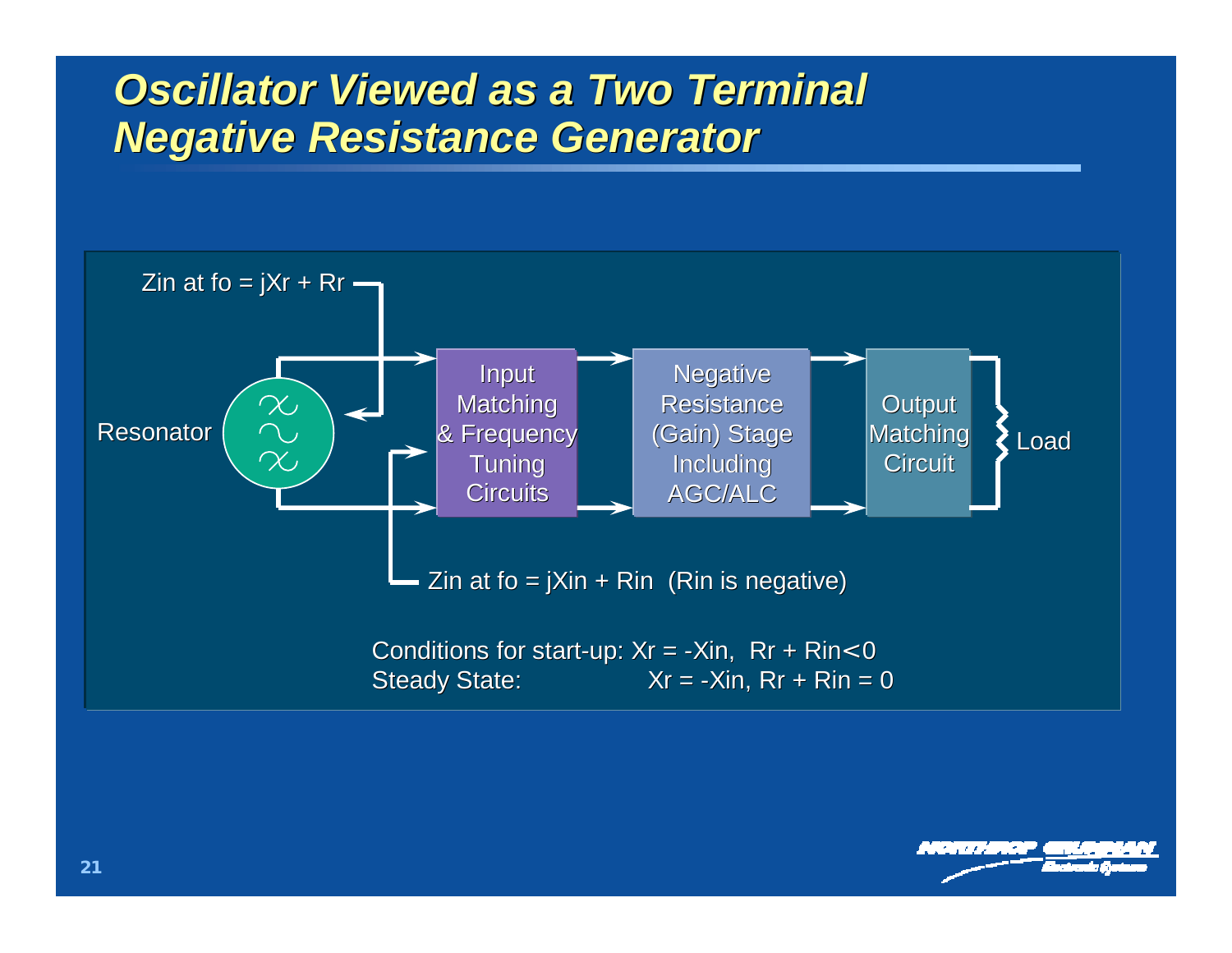#### *Oscillator Viewed as a Feedforward Amplifier with Positive Feedback*



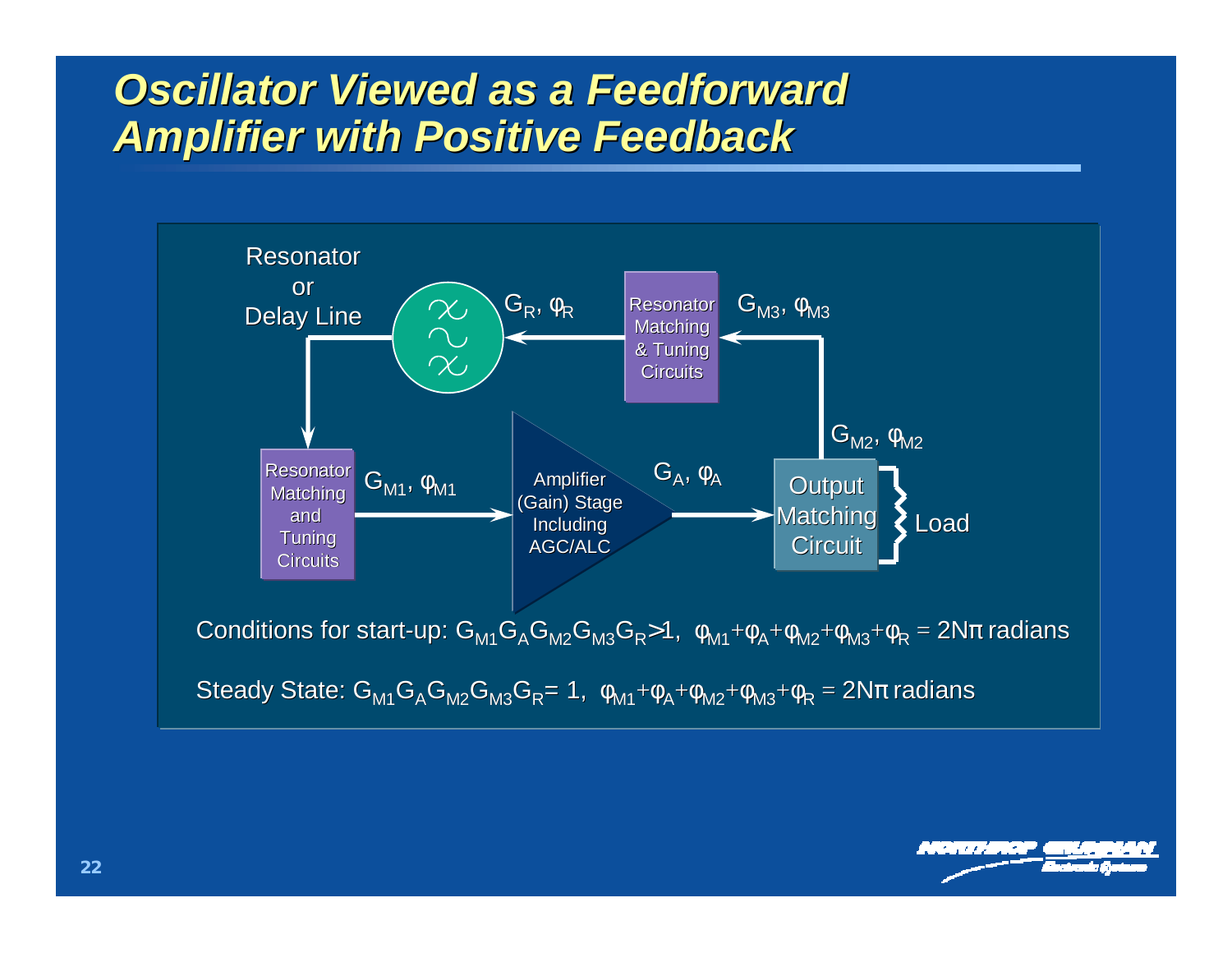#### *ALC / AGC Must Occur*

u Types of automatic level control (ALC) and/or automatic gain control (AGC):

- (1) Instantaneous signal amplitude limiting/waveform clipping via sustaining stage amplifier gain compression or separate diode waveform clipping.\*
- (2) Gain reduction using a feedback control loop. The oscillator RF signal is DC-detected, and the amplified detector output fed to a variable gain control element (i.e., PIN attenuator) in the oscillator.

\*Symmetrical diode waveform clipping provides better (harder) limiting, compared to single-ended clipping, and appears to provide more immunity from the effects of diode noise. The least noisy form of transistor amplifier gain compression is singleended current limiting, rather than voltage limiting (saturation). Single-ended limiting is soft limiting.

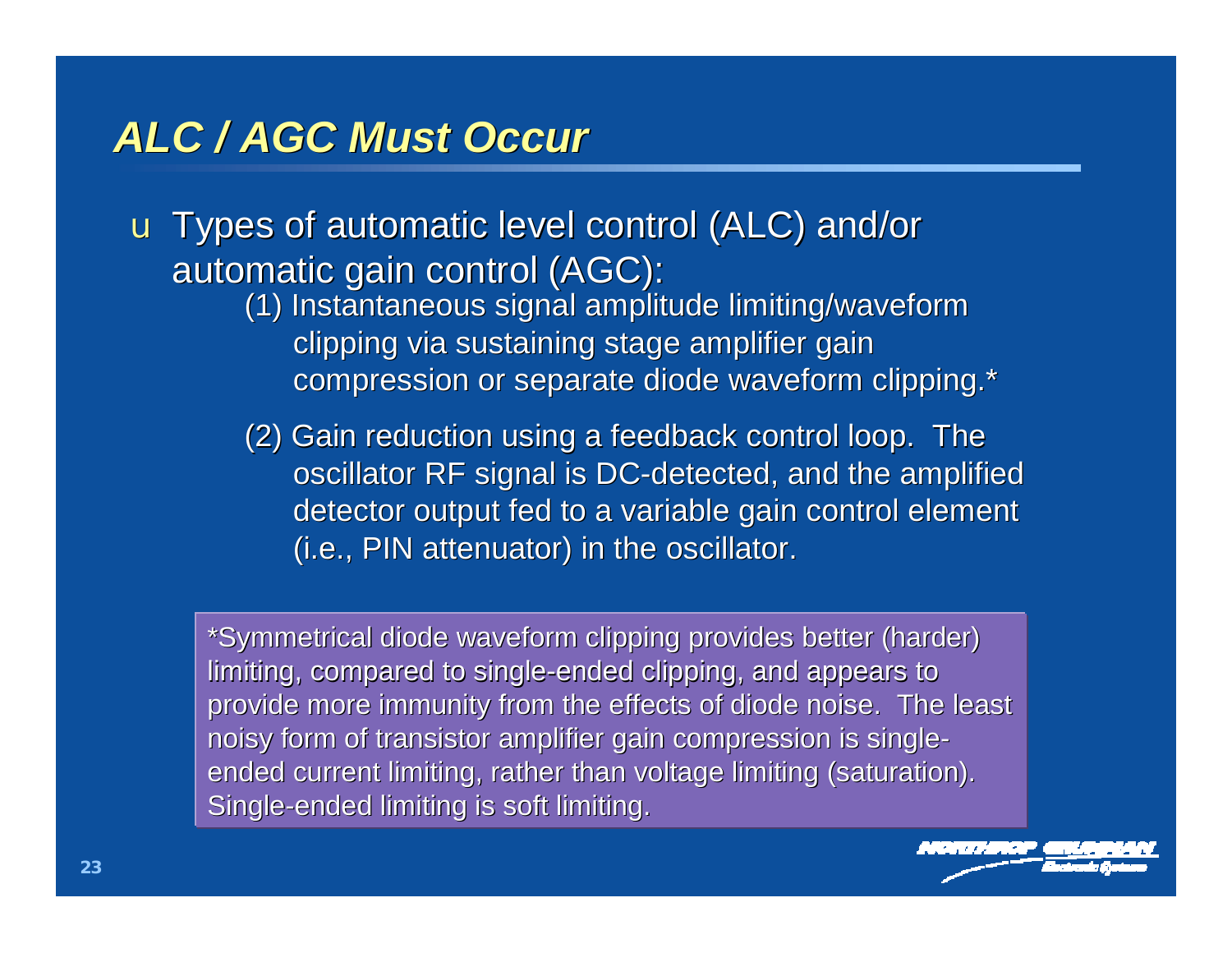### *Oscillator Turn-On Behavior*

u Oscillation is initiated by spectral components of circuit noise and/or DC turn-on transients occurring at the frequency where the small signal conditions for oscillation are satisfied

u Turn-on time is determined by the:

- l initial noise/transient spectral signal level,
- I steady-state signal level,
- l oscillator loop (resonator loaded Q) delay,
- l and small signal excess gain

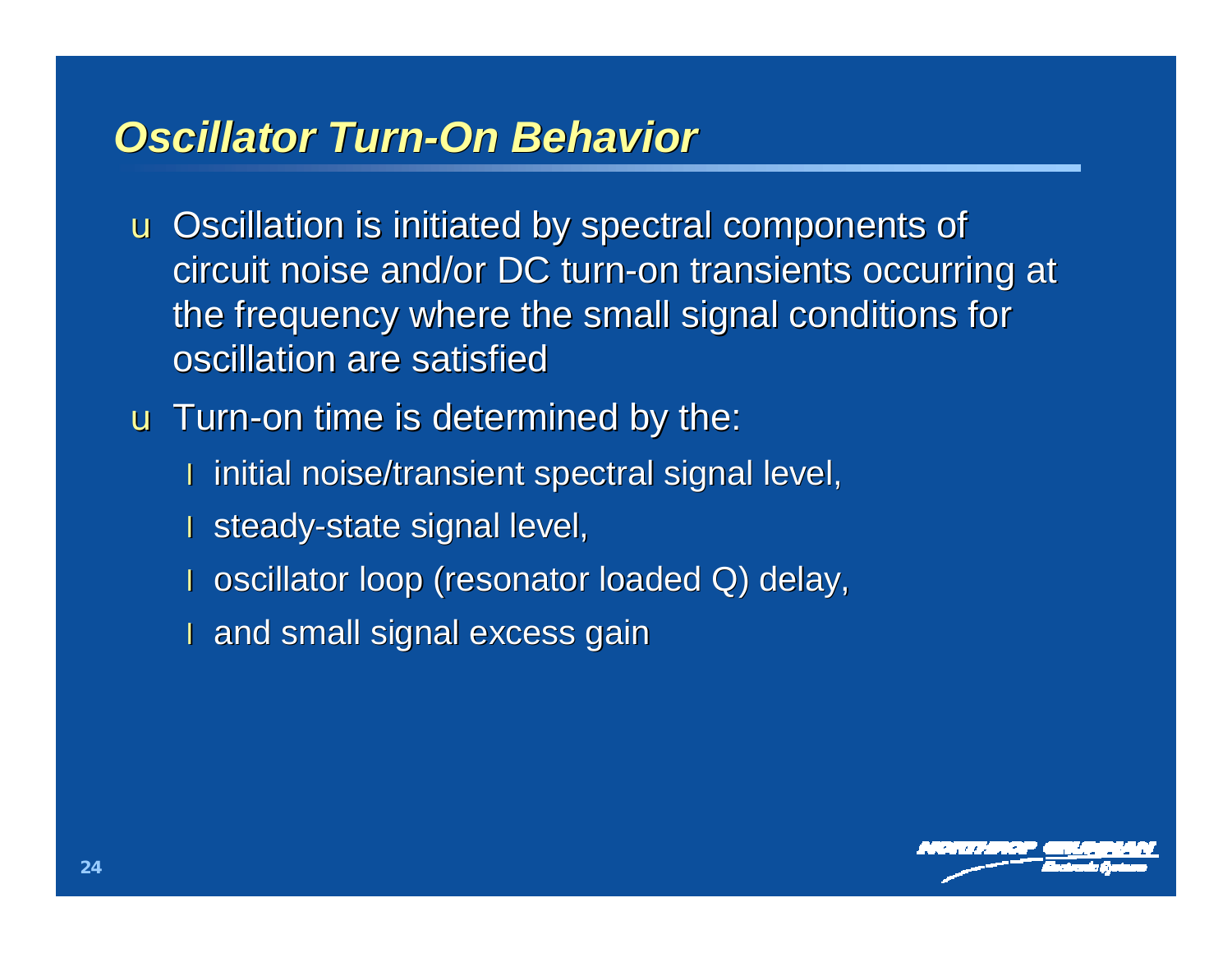#### *Conversion of Phase to Frequency Instability in an Oscillator*



- u If a phase perturbation,  $\delta\phi$  occurs in an oscillator component (i.e., sustaining stage amplifier phase noise), the oscillator signal frequency must change in order to maintain constant ( $2n\pi$  radians) loop phase shift
- u The amount of signal frequency change caused by the phase perturbation is related to the oscillator loop group delay (i.e., resonator loaded Q)
- u This conversion results in significant signal spectral degradation at carrier offset frequencies within f=1/2 $\pi$ τ where τ is the loop group delay  $(1/2\pi\tau = BW/2$  for a single resonator)

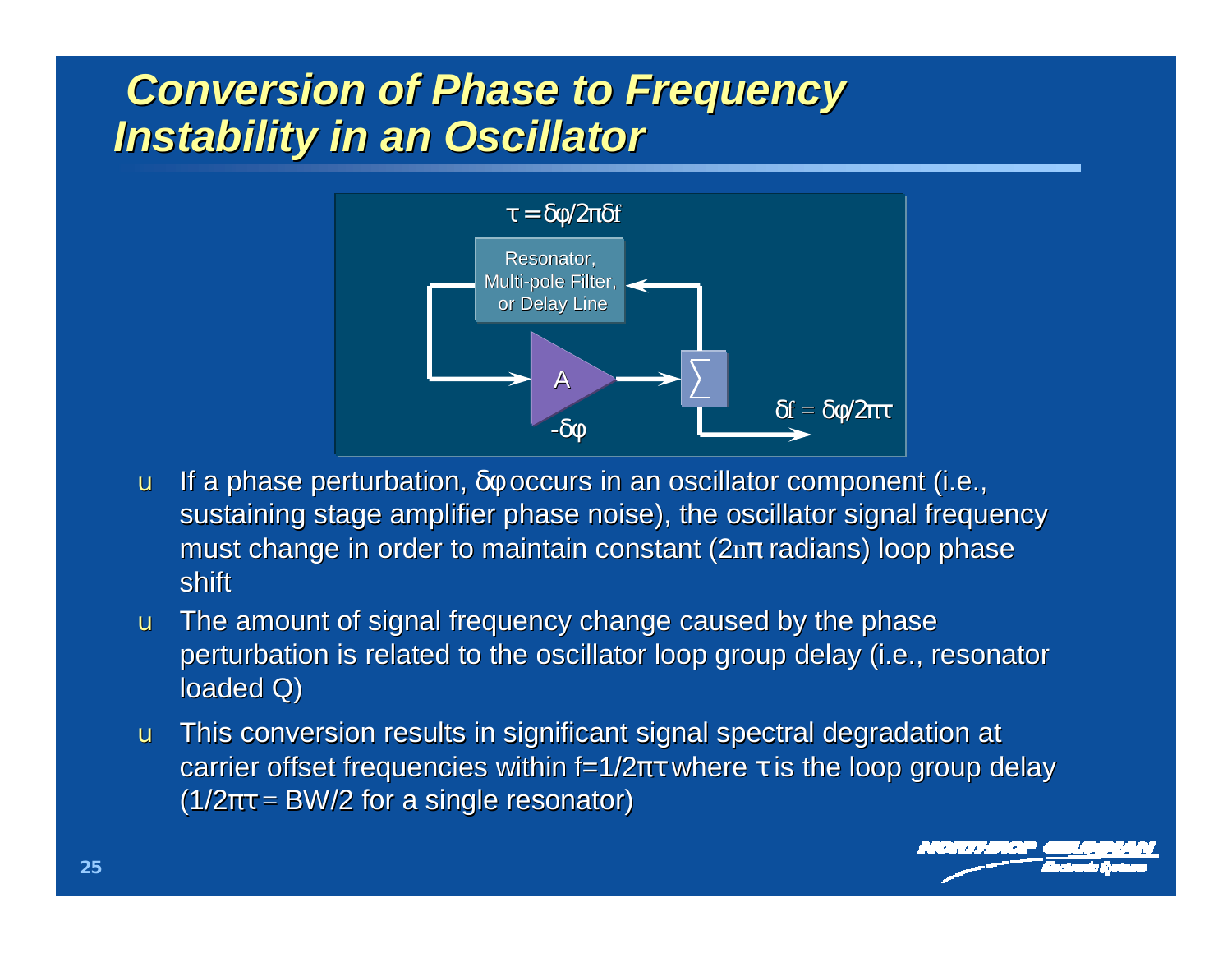#### *Conversion of Open-Loop Noise to Closed-Loop Noise (cont.)*

u The conversion process can be described by:

ι Closed-loop S<sub>φ</sub>(f) = open-loop S<sub>φ</sub>(f)(1/2πτf)<sup>2</sup>

l Noise sideband level =  $\ell(f)$  = 10LOG(S<sub>o</sub>(f)/2)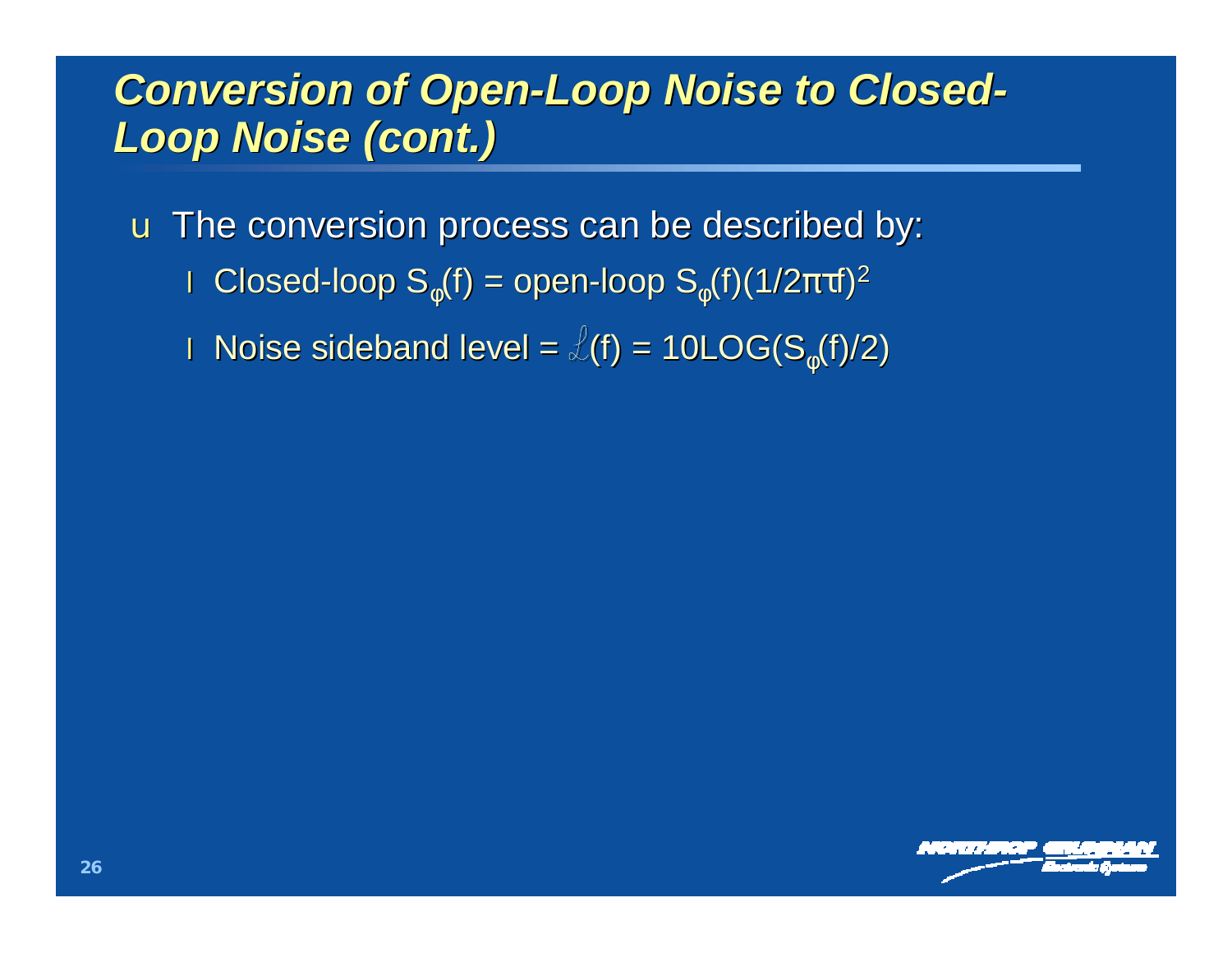#### *PM-to-FM Noise Conversion in an Oscillator*

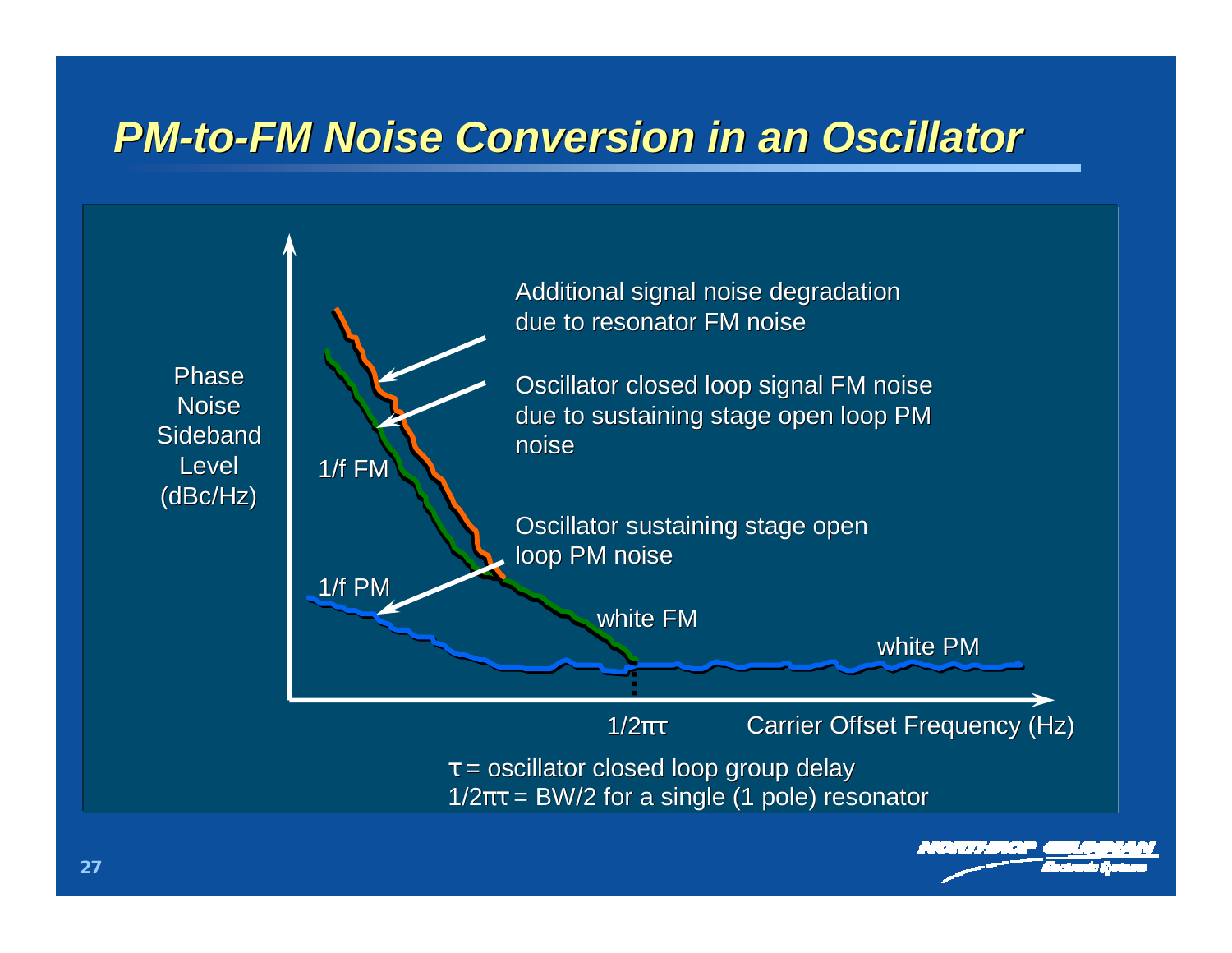#### *Characteristics of Ideal Resonator*

- u High group delay (high resonator loaded Q)
- u High operating frequency
- u Low Loss
- u Moderate Drive Capability
- u Low frequency sensitivity to environmental stress (vibration, temperature, etc.)
- u Good short-term and long-term frequency stability
- u Accurate frequency set-on capability
- u External frequency tuning capability
- u No undesired resonant modes or higher loss in undesired resonant modes or undesired resonant mode frequencies far from desired operating frequency
- u High manufacturing yield of acceptable devices

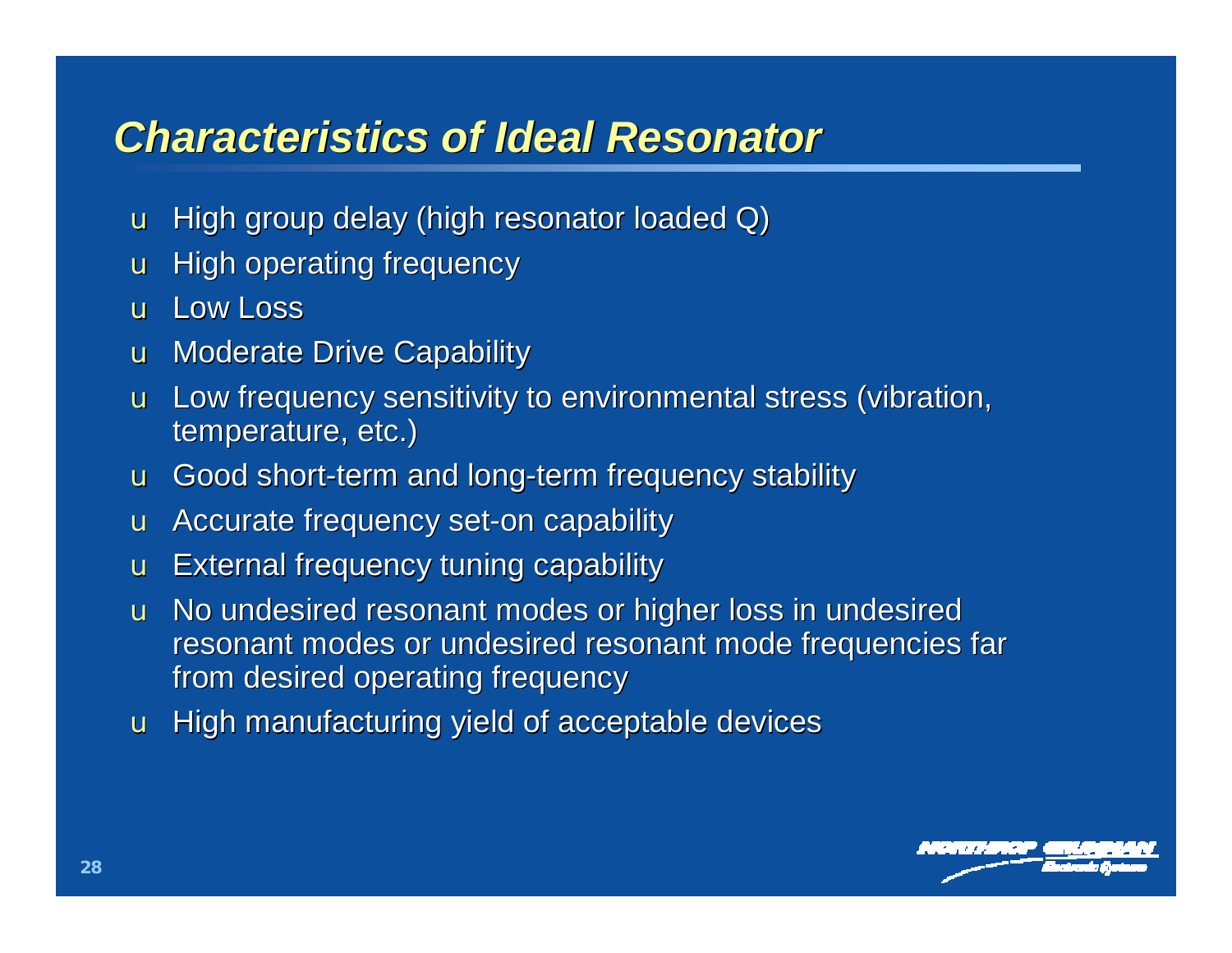#### *Characteristics of Ideal Oscillator Sustaining Stage*

- u Low multiplicative (1/f AM and especially 1/f PM) noise
- u Low additive noise (good noise figure)
- u Drive capability consistent with resonator drive level and loss
- u Low noise in ALC/AGC circuits and/or in-compression amplifier operation
- u Low gain and phase sensitivity to DC supply and circuit temperature variations
- u Low group delay (wide bandwidth)
- u High load circuit isolation
- u High MTBF; minimal number of adjustable components
- u Ease of alignment and test
- u Good DC efficiency
- u Low cost

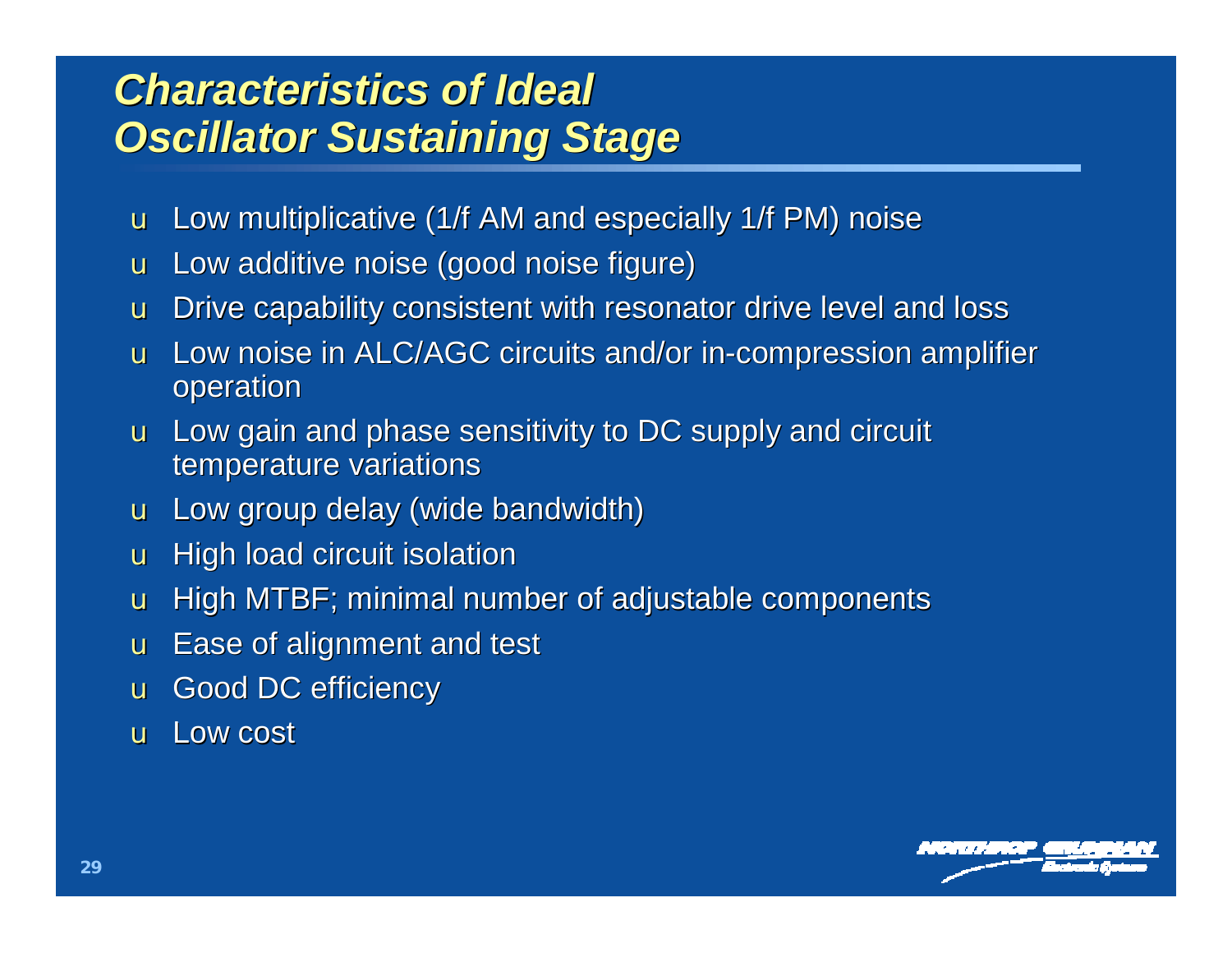# *3. Types of Resonators and Delay 3. Types of Resonators and Delay Lines Lines*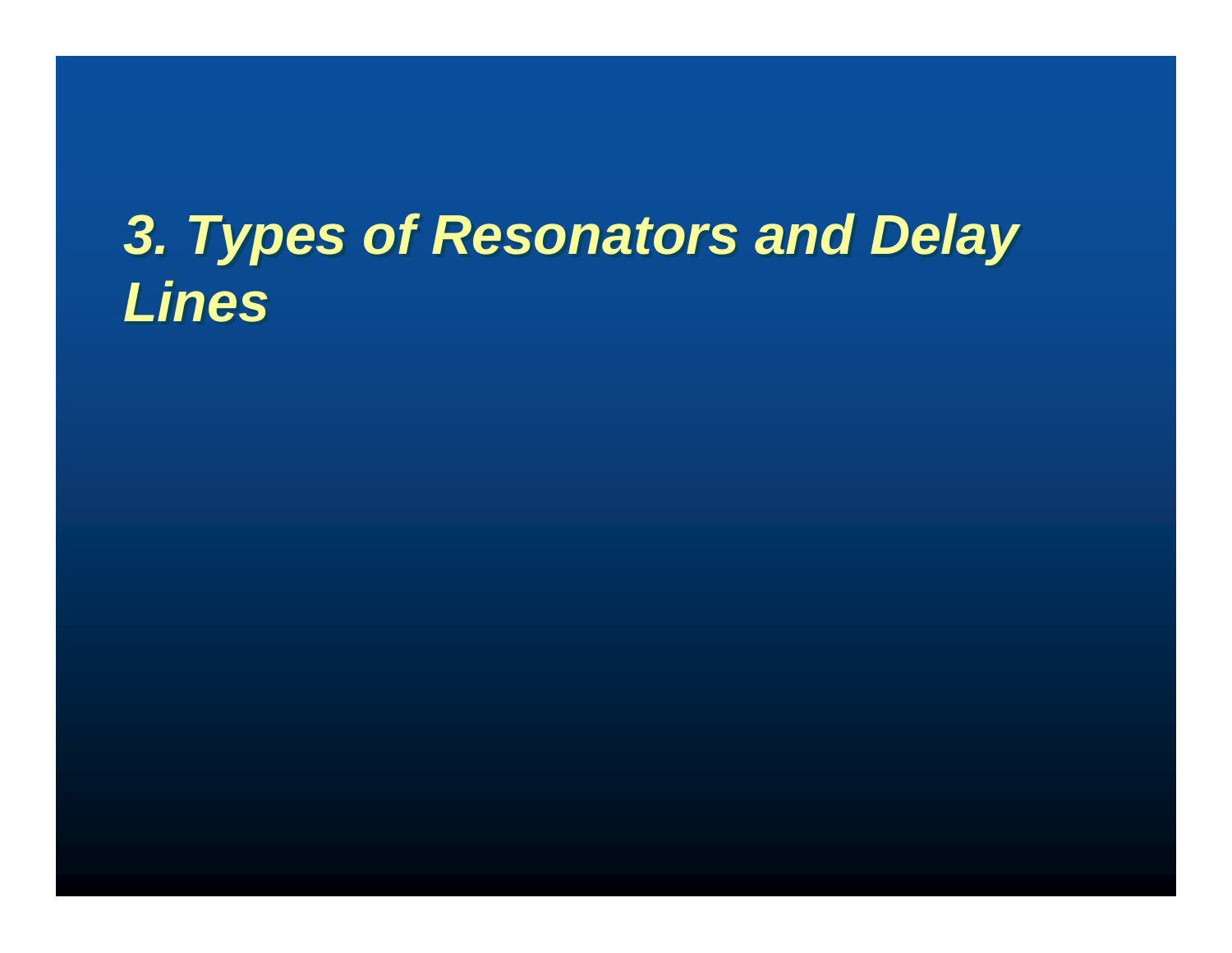#### *Types of Resonators and Delay Lines*

- 1. Lumped Element (L-C)
- 2. Acoustic 2. Acoustic

Bulk Acoustic Wave (BAW) Bulk Acoustic Wave (BAW) Surface Acoustic Wave (SAW) Surface Acoustic Wave (SAW) Surface Transverse Wave Surface Transverse Wave (STW) (STW)

3. Distributed Element (transmission line)

> **Helical** Microstrip and Stripline Dielectric Loaded Coaxial

> > Highlighted types used in lower noise oscillators

- 4. Dielectric
- 5. Cavity, Waveguide
- 6. Optical Fiber
- 4. Dielectric<br>5. Cavity, Waveguide<br>6. Optical Fiber<br>7. Whispering Gallery Mode, Sapphire Dielectric Mode, Sapphire Dielectric

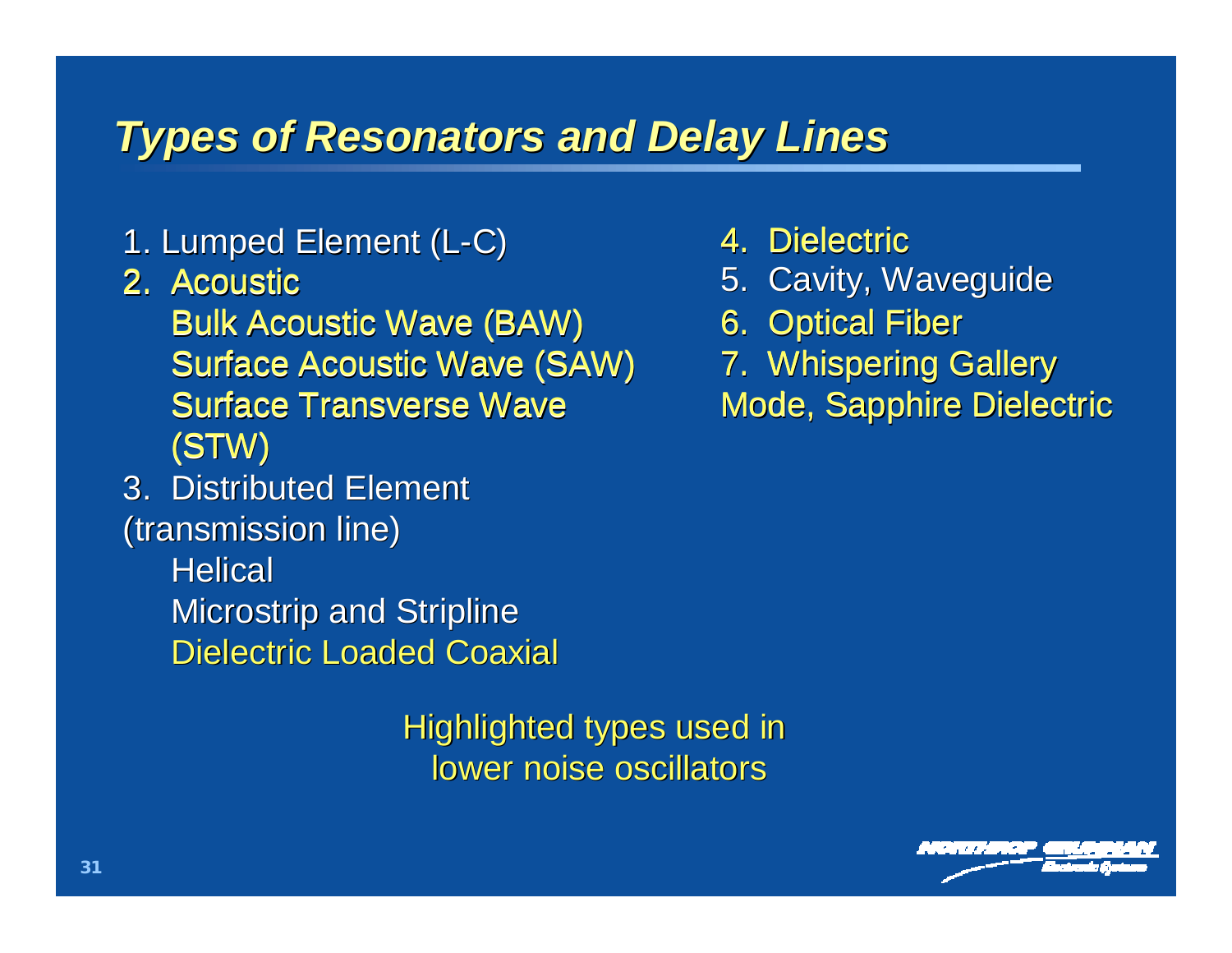#### *Quartz Acoustic Resonators*

#### **Desirable Properties**

- u Very high Q
- u Controllable (selectable) frequency temperature coefficient
- u Excellent long-term and short-term frequency stability
- u Relatively low cost
- u Moderately small volume (especially SAW, STW)
- u Well defined, mature technology

#### **Undesirable Properties**

- u 1/f FM noise that often exceed effects of sustaining stage 1/f PM noise
- u Unit-to-unit 1/f FM noise level. variation; high cost associated with low yield of very low noise resonators
- u BAW resonator drive level limitations: 1-2mW for ATcut, 5-7mW for SC-cut, even lower drive for low drift/aging
- u Non-uniform vibration sensitivity
- u FOM (loaded Q) decreases with increasing frequency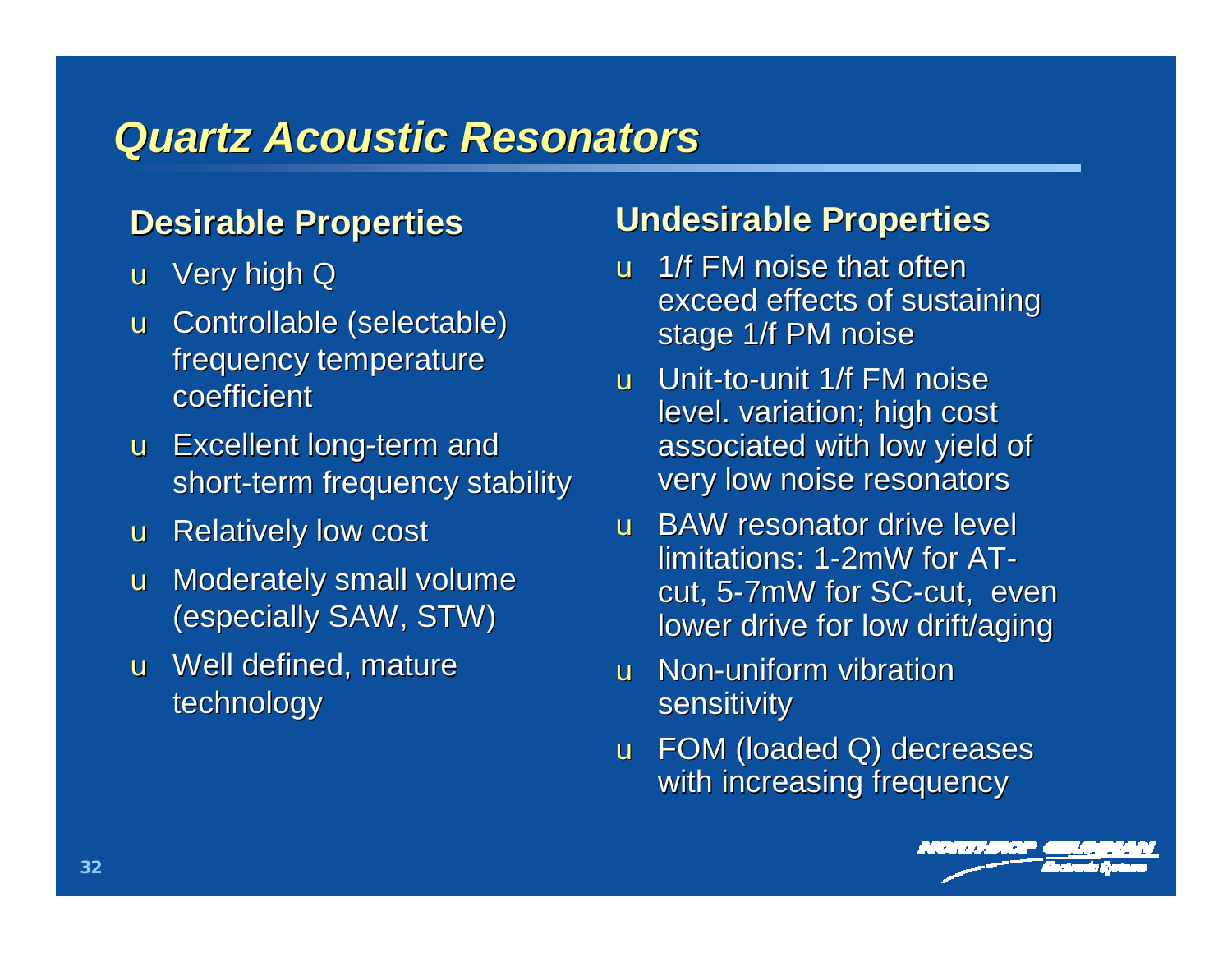#### *Quartz Acoustic Resonators, continued*

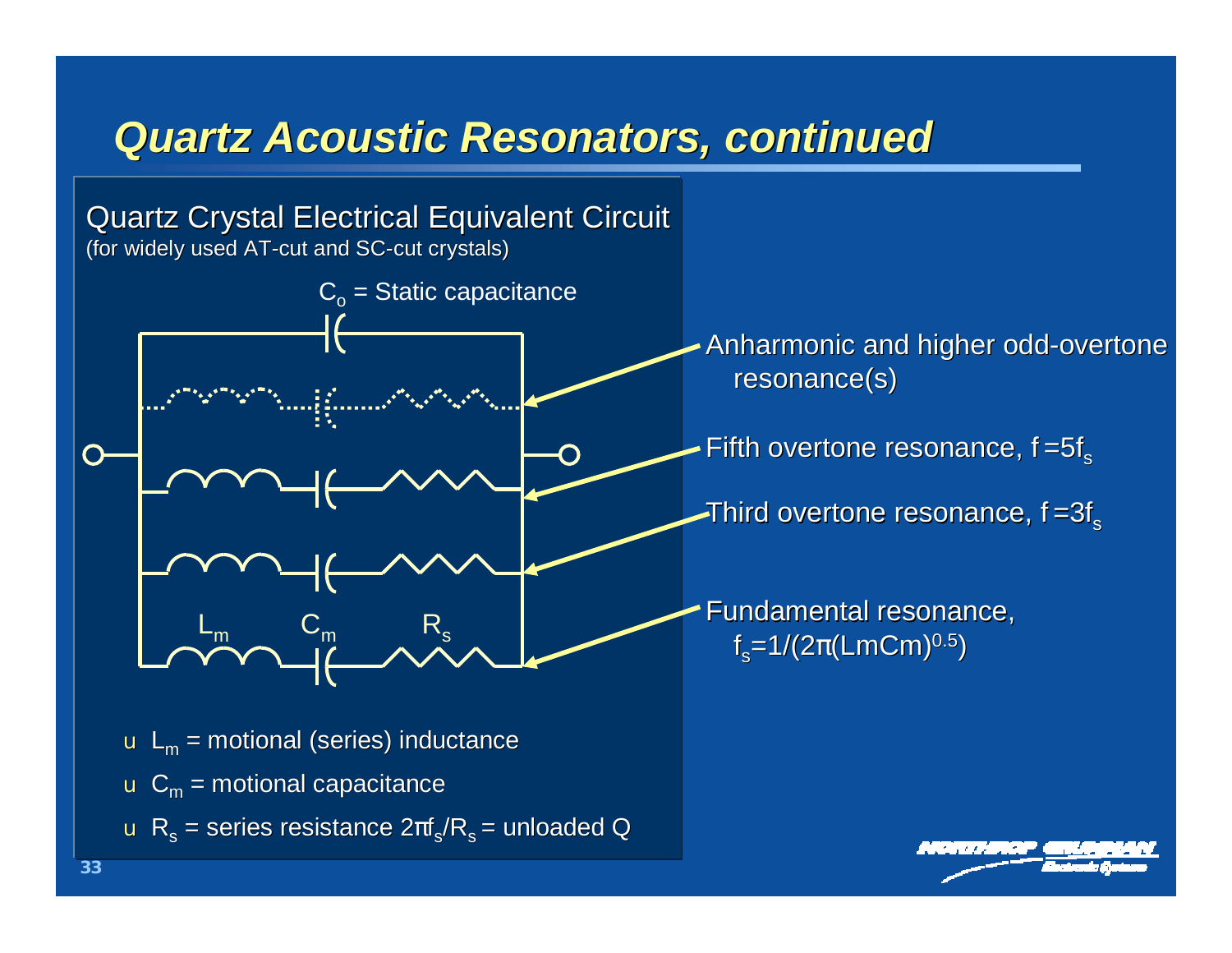#### *Improvements in Acoustic Resonator Performance - 1985 to 1999*

| Year | <b>Resonator Type</b> | Frequency       | Noise Level, Sy(f=100Hz) |                        | Pmax<br>(mW)    | Virbration<br><b>Sensitivity</b> |
|------|-----------------------|-----------------|--------------------------|------------------------|-----------------|----------------------------------|
|      |                       |                 | <b>Nominal</b>           | <b>Best</b>            |                 | (parts in $10^{-10}$ /g)         |
| 1985 | 5th OT AT-cut         | 80MHz           | $1X10^{-24}$             | $2X10^{-25}$           | $\overline{2}$  | 5 to 20                          |
| 1985 | <b>Raytheon SAW</b>   | 500MHz          | $2X10^{-24}$             | $4X10^{-25}$           | 50              | 5 to 50                          |
| 1989 | 5th OT AT-cut         | 40MHz           | $5X10^{-26}$             | $1X10^{-26}$           | $\overline{2}$  | 10 to 30                         |
| 1989 | 3rd OT S C-cut        | 80MHz<br>100MHz | $2$ X10 <sup>-25</sup>   | $4X10^{-26}$           | $\overline{7}$  | 3 to 10                          |
| 1995 | 5th OT S C-cut        | 160MHz          | $1X10^{-25}$             | $2X10^{-26}$           | $\overline{7}$  | 3 to 10                          |
| 1995 | <b>SAWTEK STW</b>     | <b>1000MHz</b>  | 5X10-24                  | $1X10^{-24}$           | 100             | 1 to $3$                         |
| 1999 | <b>FEI OT S C-cut</b> | 100MHz          | ???                      | ≤1.6X10 <sup>-26</sup> | $??\mathcal{?}$ | ???                              |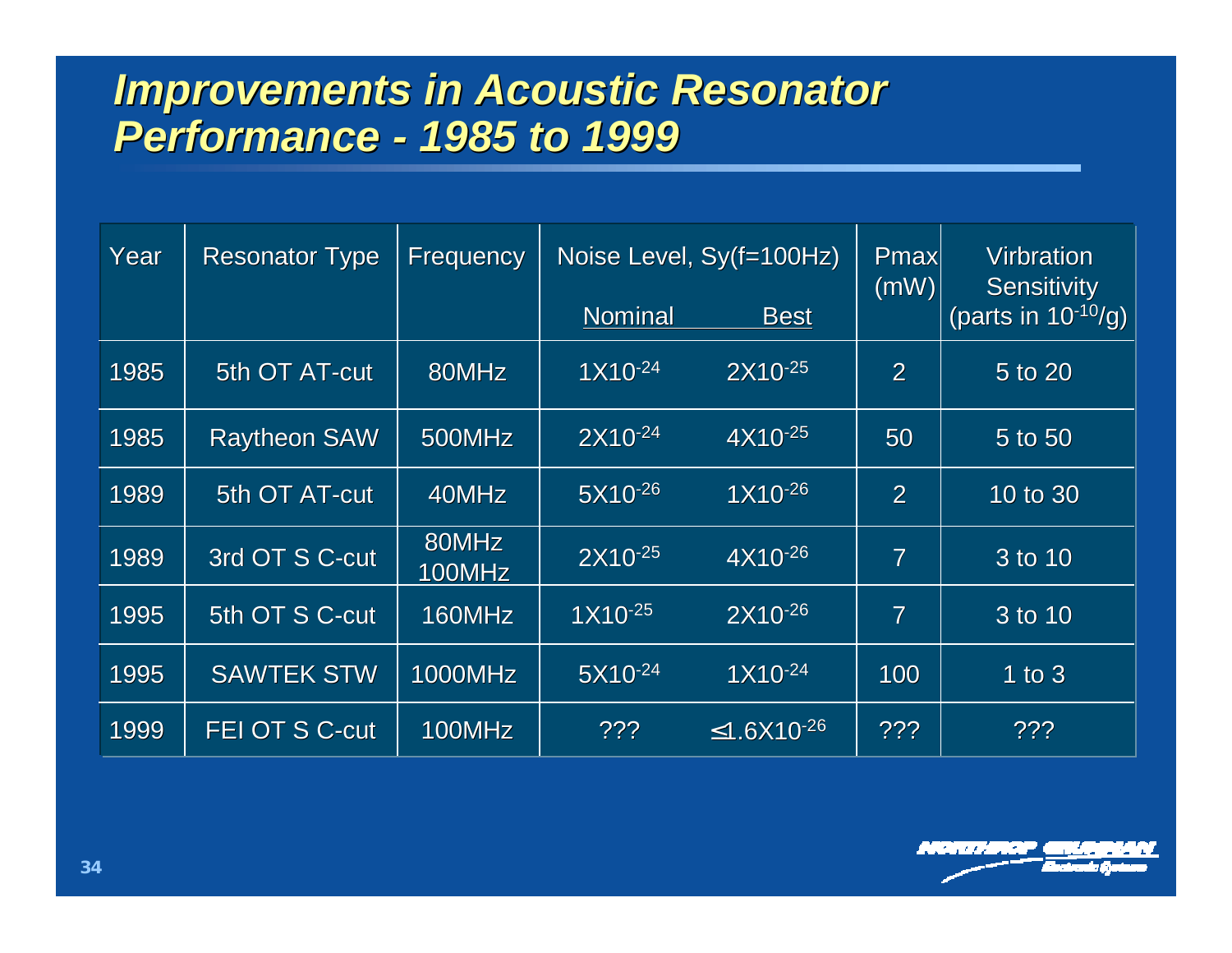#### *Dielectric-Filled Coaxial Resonators*



- u Very popular in wireless hardware
- u High drive capability
- u One piece, plated construction results in low vibration sensitivity
- u Unloaded Q is only moderate (proportional to volume)
- u L(100Hz)=-100dBc/Hz, with -178dBc/Hz noise floor achieved at 640MHz using large volume resonators as multi-pole filter oscillator stabilization elements
- u Even though resonators are "passive" , excess 1/f noise has been measured in large volume, high delay devices with variations in 1/f noise level of up to 20dB

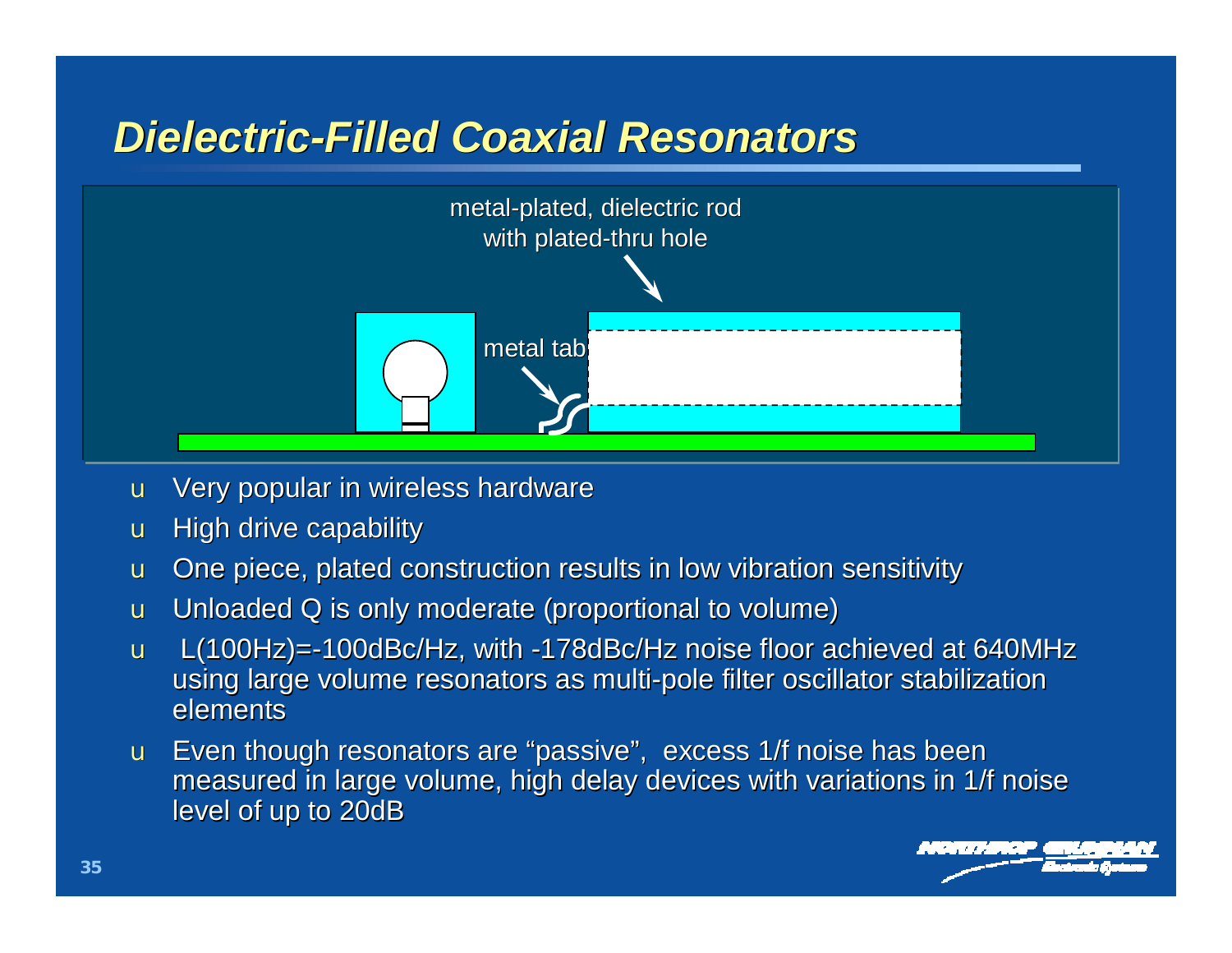#### *Dielectric Resonators*

#### **Advantages**

u High Q at high (microwave) frequency



- u No measurable resonator 1/f noise
- u High drive capability
- u Near-zero temperature coefficient for some ceramic dielectric materials
- u Amenable to mechanical adjustment and electronic frequency tuning

#### **Disadvantages**

- u Substantial Q degradation unless cavity volume is large compared to that of dielectric (low order mode resonances)
- u Highest Q with modest volume occurs above C-band where sustaining stage amplifiers are primarily GaAs sustaining stage amplifiers exhibiting relatively high 1/f AM and PM noise
- u Resonator frequency sensitivity to vibration is typically 10 to 100 times higher, compared to BAW, SAW resonators

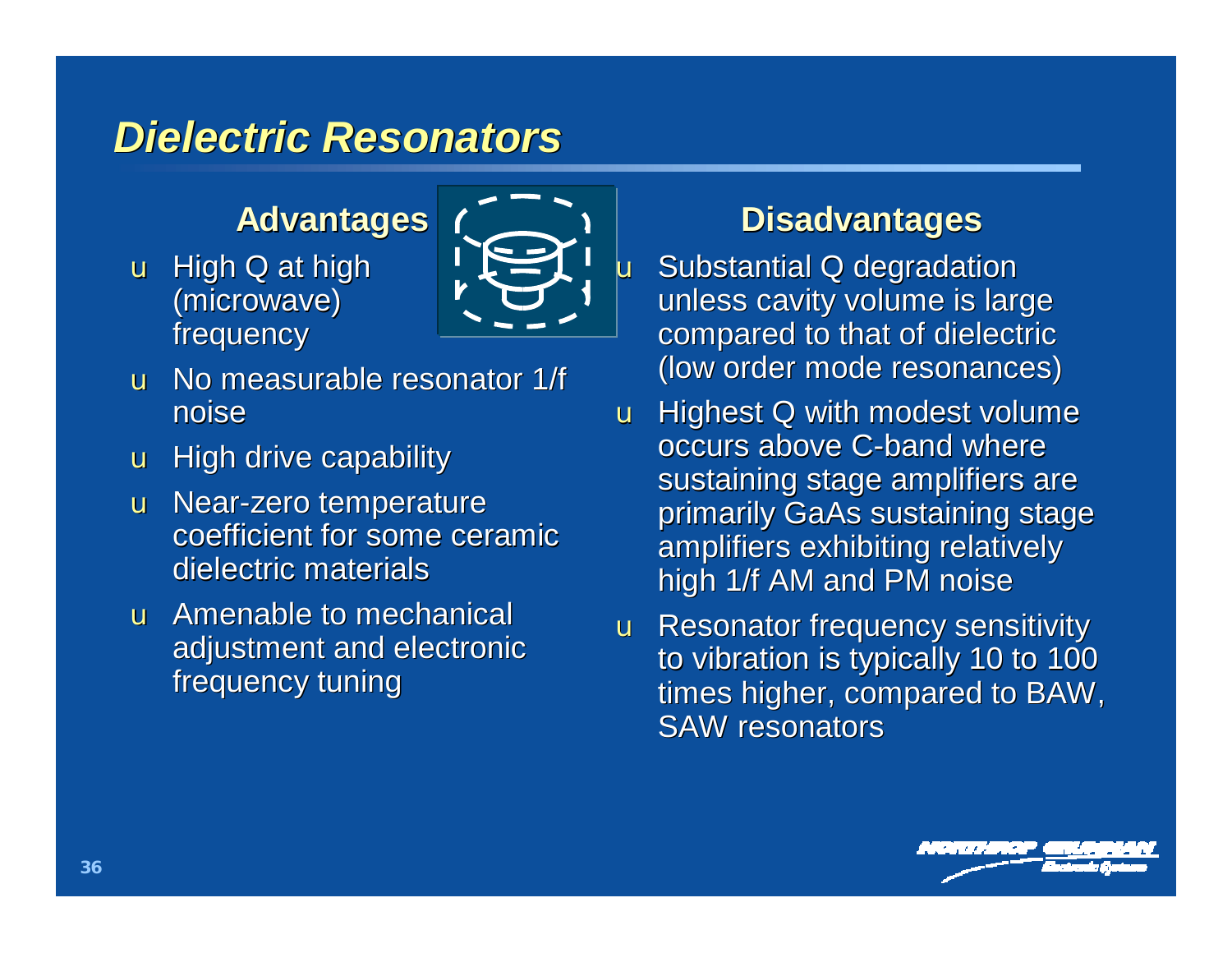#### *Multiple Resonators Can Provide Lower Noise*

- u Multiple resonators can be cascaded (isolated by amplifiers) or used in multi-pole filters in order to increase the oscillator open loop signal path group delay
- u Analysis shows that for a given net insertion loss, increasing the filter order beyond 2-pole does not result in significant increase in group delay
- u The group delay increase (going from 1 pole to 2 poles) for net loss in the range 3dB to 15dB is 17% to 60%
	- l Increasing the number of poles does result in an increase in the bandwidth over which the group delay is maximum
	- I Use of a single, multi-pole filter at a given, net insertion loss results in approximately the same delay as a cascade of resonators having the same overall insertion loss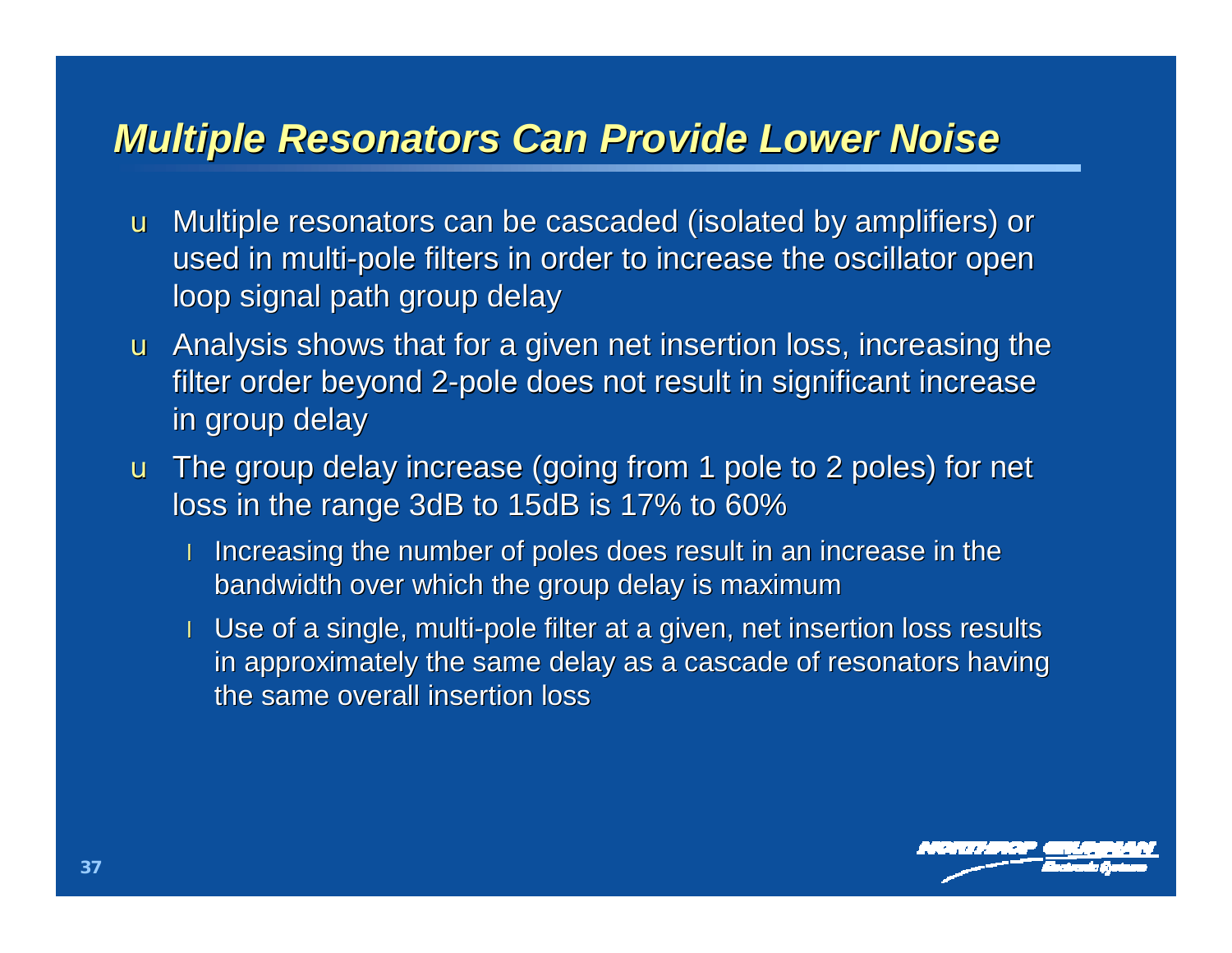#### *Optical Fiber Delay Lines*

#### **Advantages**

- u High delay possible: tens of microseconds
- u Low optical signal strength loss in fiber
- u Opto-electronic Oscillator (OEO) signal generation directly at microwave
- u Noise level (i.e., delay) theoretically independent of carrier frequency
- u Possible generation of multiple, selectable frequency signals (spaced at the reciprocal of the delay time

#### **Disadvantages**

- u Detector and/or microwave amplifier noise may limit attainable performance
- u For low noise signal generation, long fiber length results in conditions for oscillation being satisfied at multiple, closely-spaced frequencies
- u Selectable (reciprocal of delay) frequencies are noncoherent

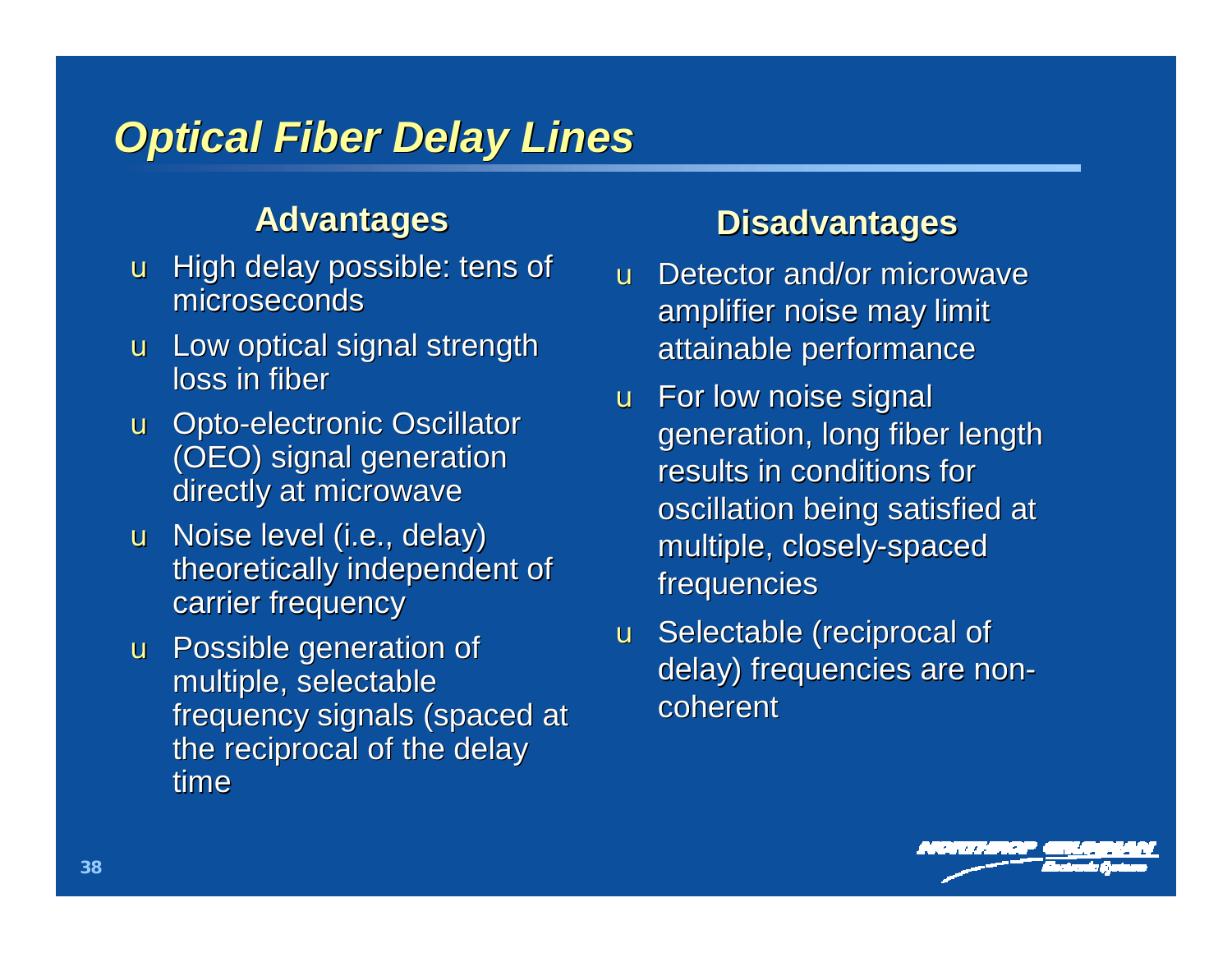## *Opto-Electronic Oscillator (OEO)*



- u Other refinements include use of a second, shorter length optical fiber for selection (in-phase reinforcement) of a specific frequency signal and use of carrier suppression for additional noise reduction
- u Approximately -84dBc/Hz at fm=100Hz demonstrated at 10GHz using carrier suppression. This level of near-carrier PM noise is comparable to that obtainable using frequency-multiplied, quartz crystal oscillator or SAW oscillator-derived, X-band signal

**39** Reference: JPL:1995-1999 Freq. Contr. Symp.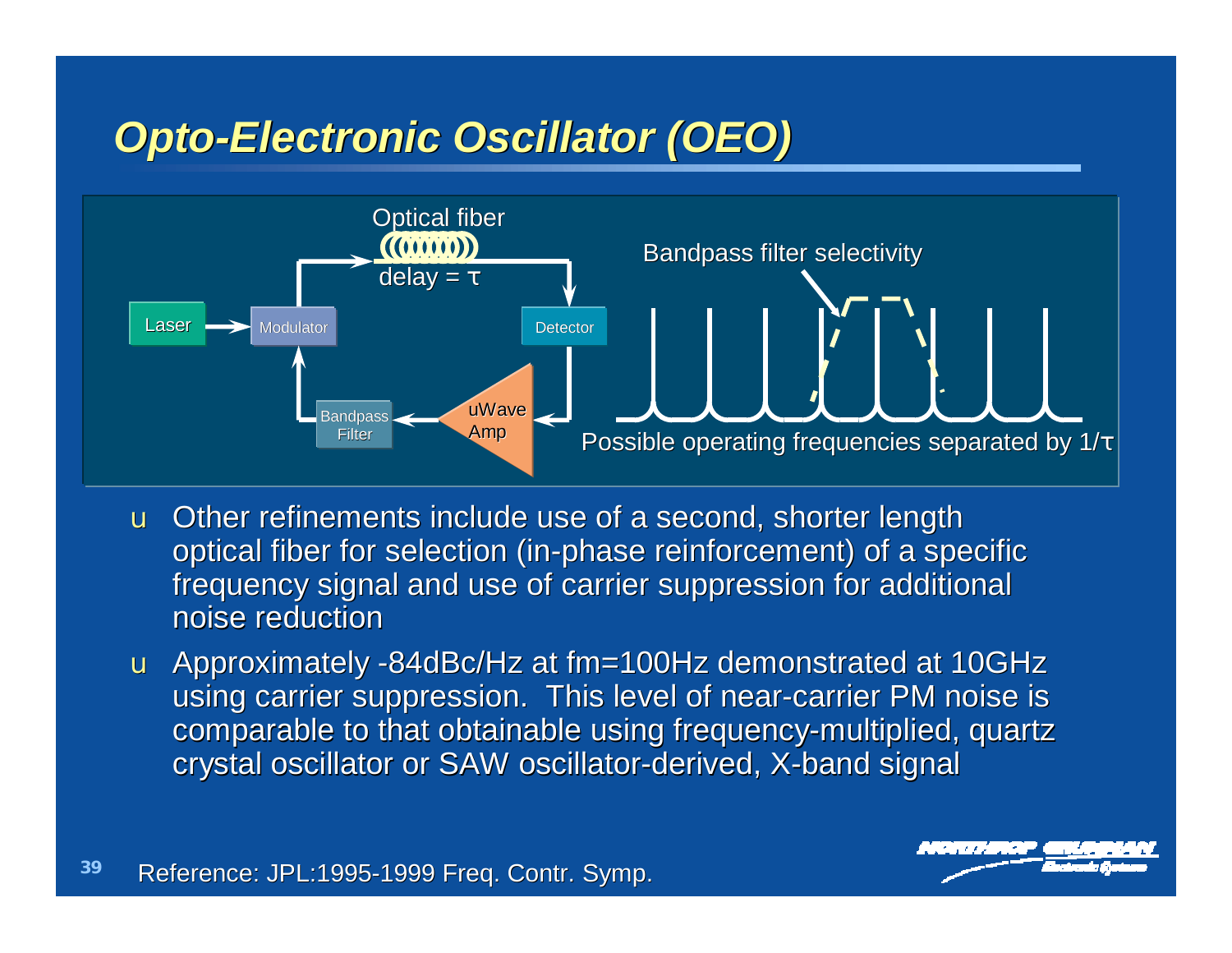## *Spectral Tradeoff: Near-Carrier vs Noise Floor Performance*

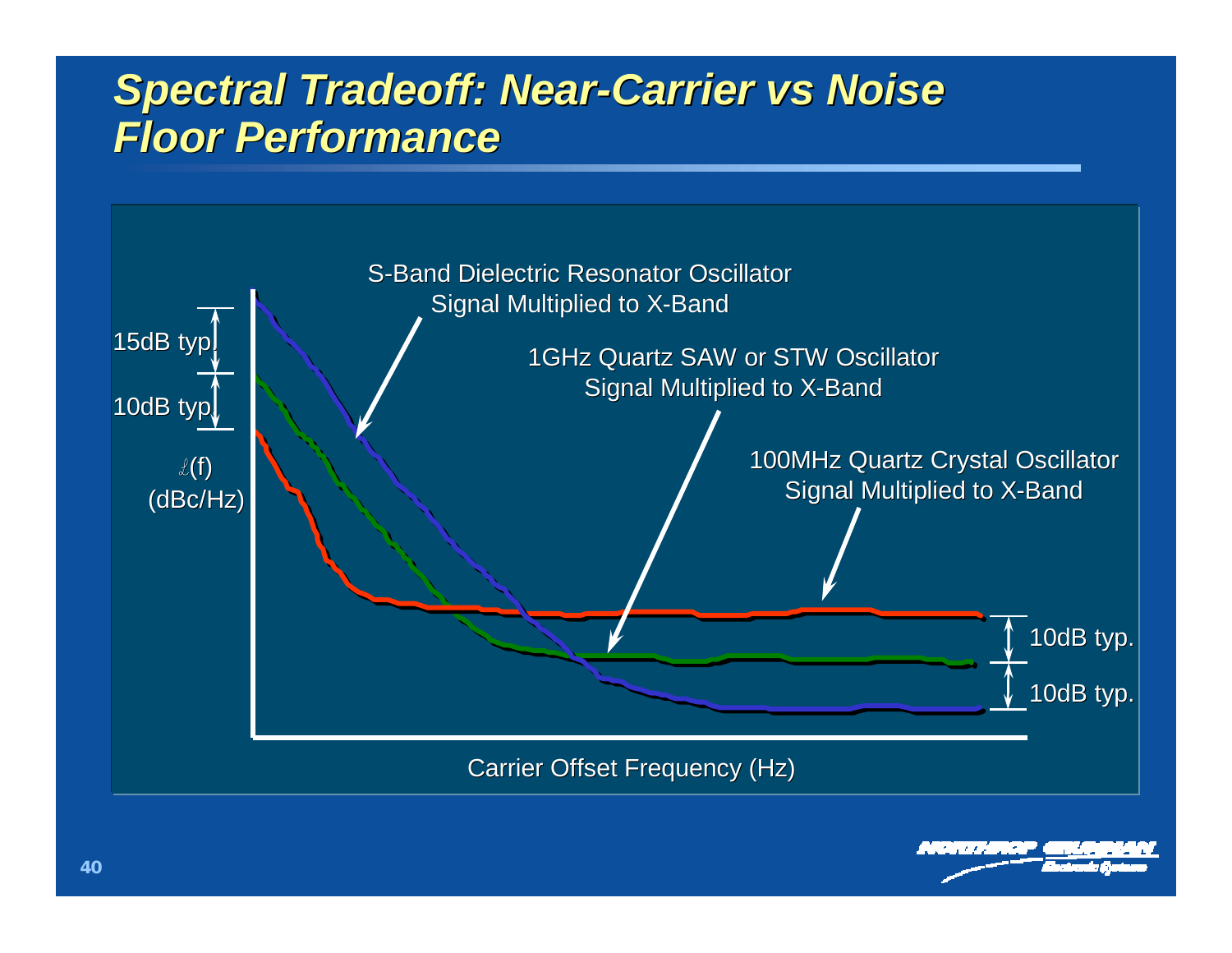#### *Whispering Gallery Mode, Sapphire Dielectric Resonators*

- u Dielectric loss in sapphire is low at room temperature and rapidly decreases with decreasing temperature
- u High-order "whispering gallery" mode ring and solid cylindrical resonators have been built that exhibit unloaded Q values, at X-band, of 200,000 at room temperature and 5 to 10million at 80K
- u This ultra-high resonator Q results in oscillators whose X-band output signal spectra are significantly superior to that attainable using any other resonator technology

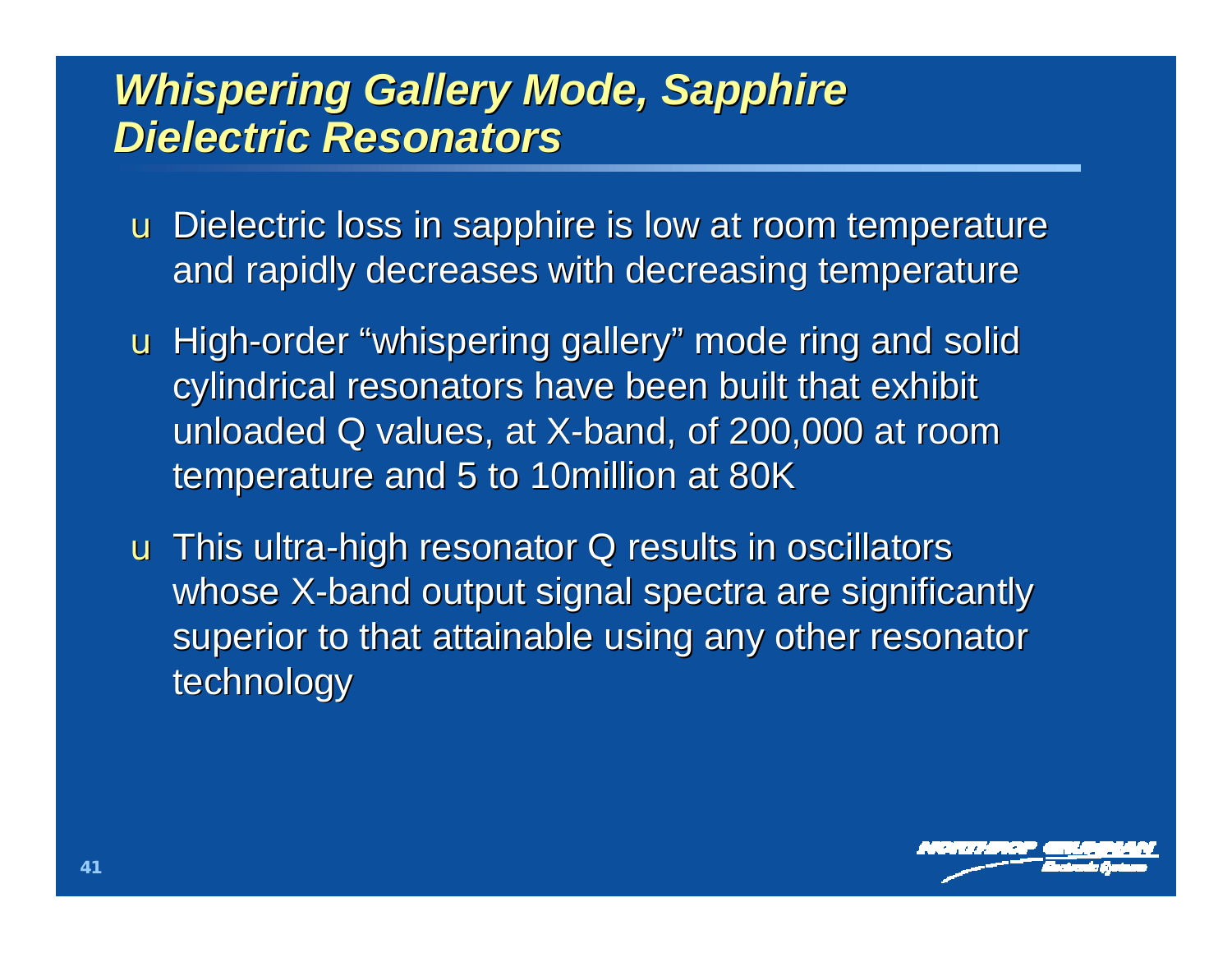#### *Whispering Gallery Mode, Sapphire Dielectric Resonators: Issues*

- u Resonator volume (including hermetic, cooled enclosure) is relatively large
- u The ultra-low phase noise spectrum exhibited by the oscillator is degraded by correspondingly low levels of vibration
- u For cryo-cooled resonators, cryo-cooler vibration, MTBF, cost, etc. constitute overall hardware performance issues. Vibration-free, TE-coolers are inefficient with limited cooling capability. Resonant frequency temperature coefficient is large at elevated (i.e., TE-cooler) temperatures
- u Addition of temperature compensating materials usually degrades resonator Q
- u GaAs sustaining stage amplifiers exhibit high 1/f PM noise that degrades oscillator near-carrier signal spectral performance. Noise reduction feedback circuitry adds cost/volume/complexity to the oscillator circuit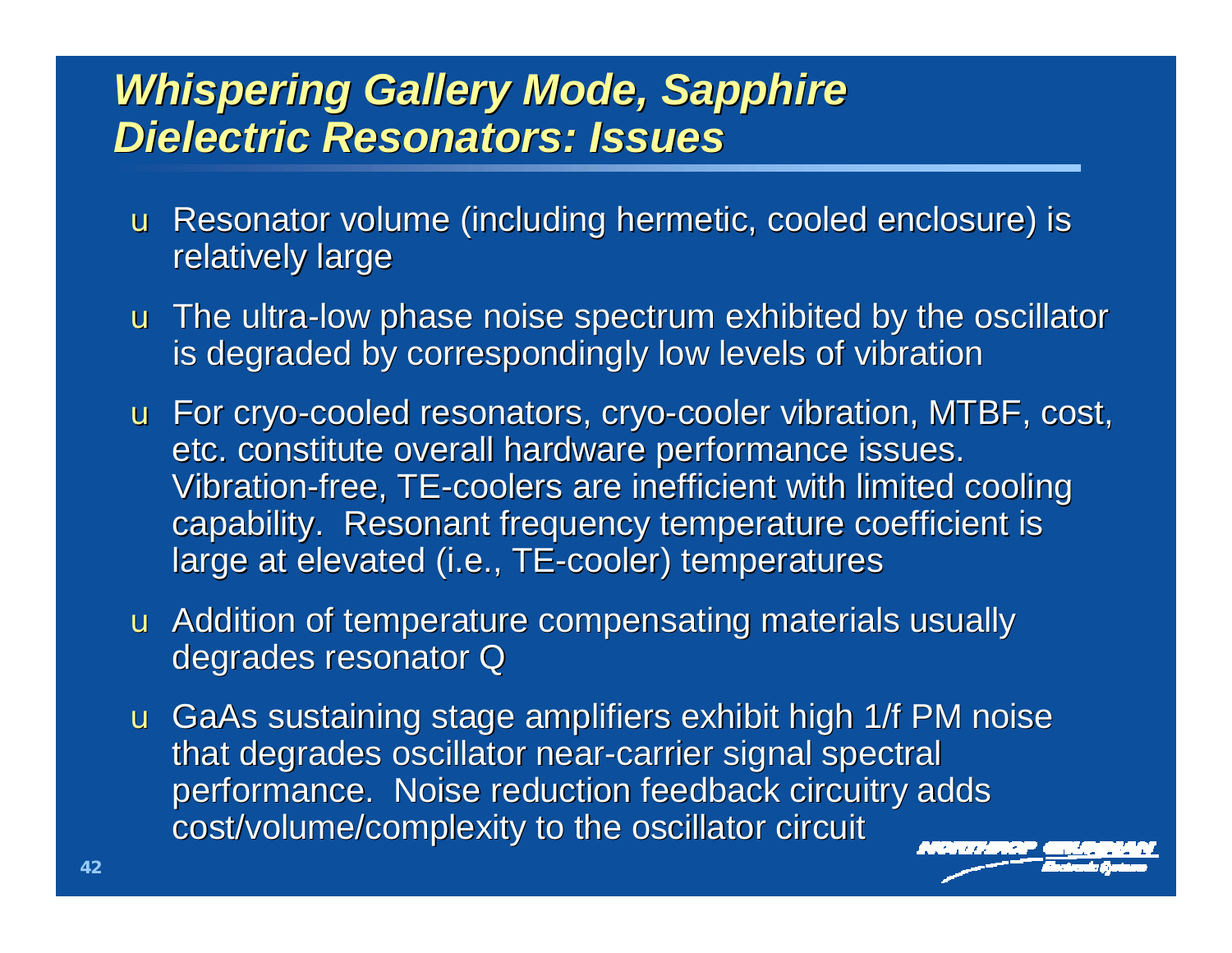## *Measured Performance: TE-Cooled, Sapphire DRO*

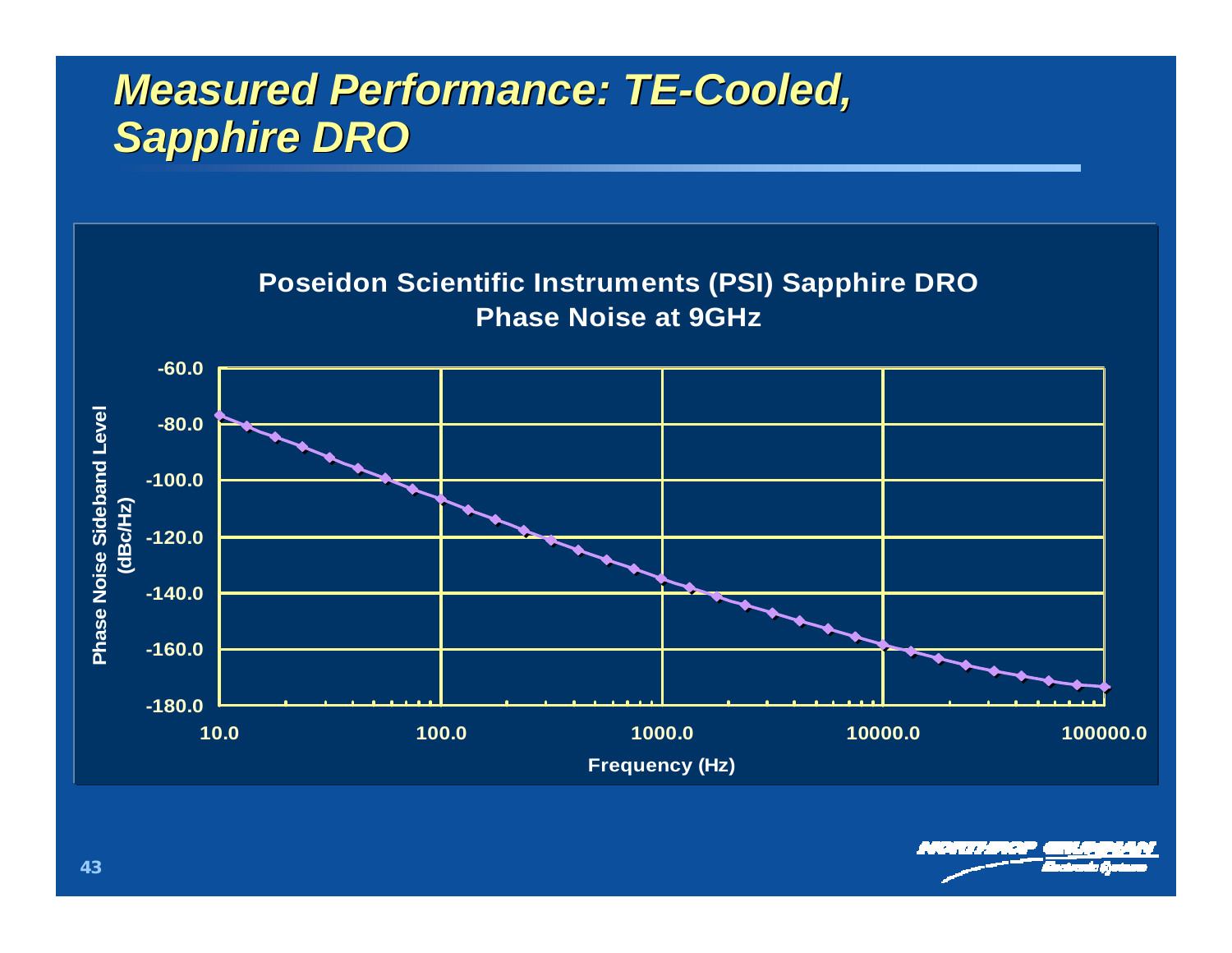# *4. Useful Network/Impedance 4. Useful Network/Impedance Transformations Transformations*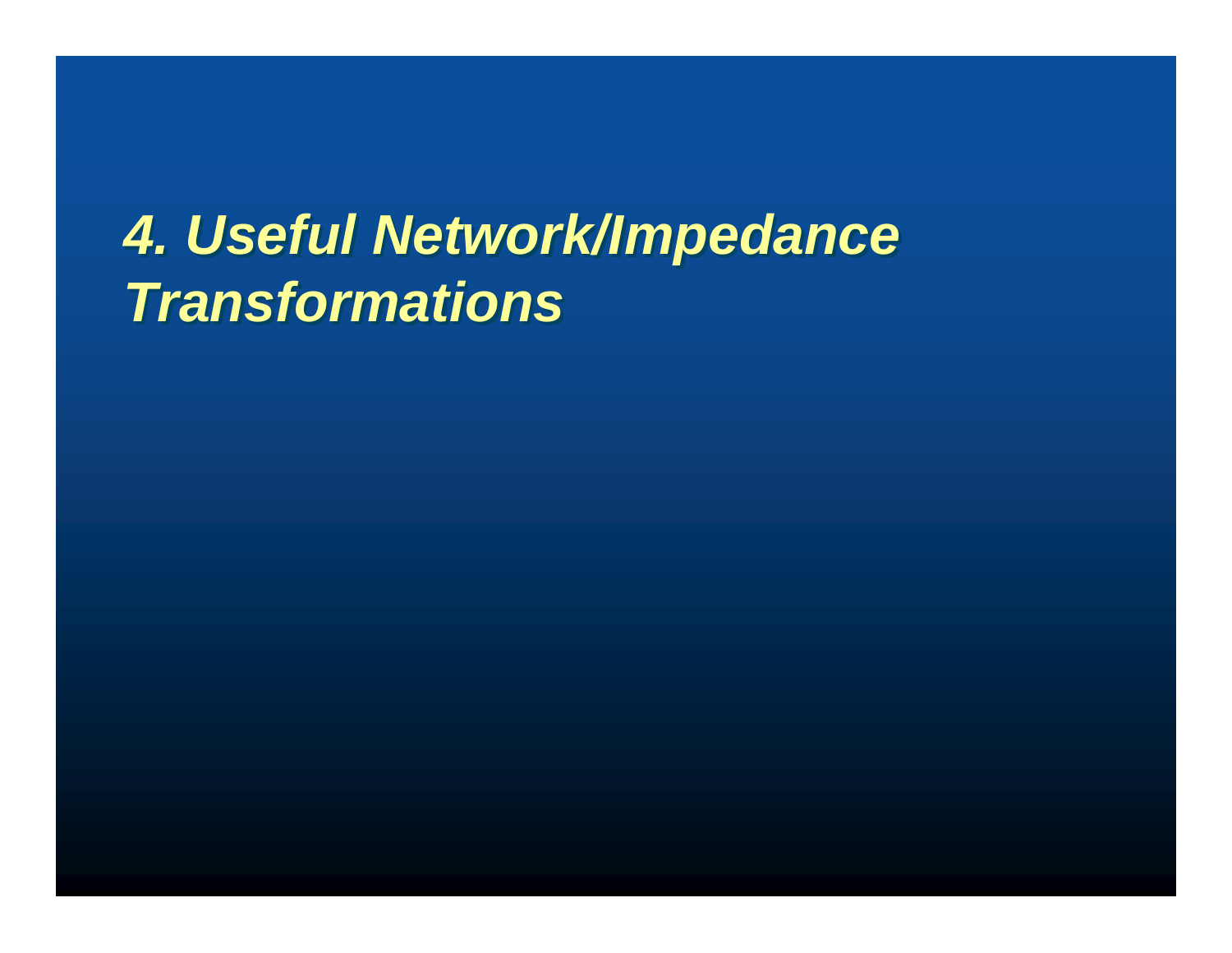#### *Impedance Matching and Transformations*

u Useful for matching non-50 ohm devices to 50 ohms or to each other

- u A standard tool used extensively in the design of band-pass or band-reject filters allowing use of practical component element values
- u Very useful in oscillator design, both within the sustaining circuit stage itself and also for matching between oscillator functional elements (i.e., resonator and resonator tuning circuitry)

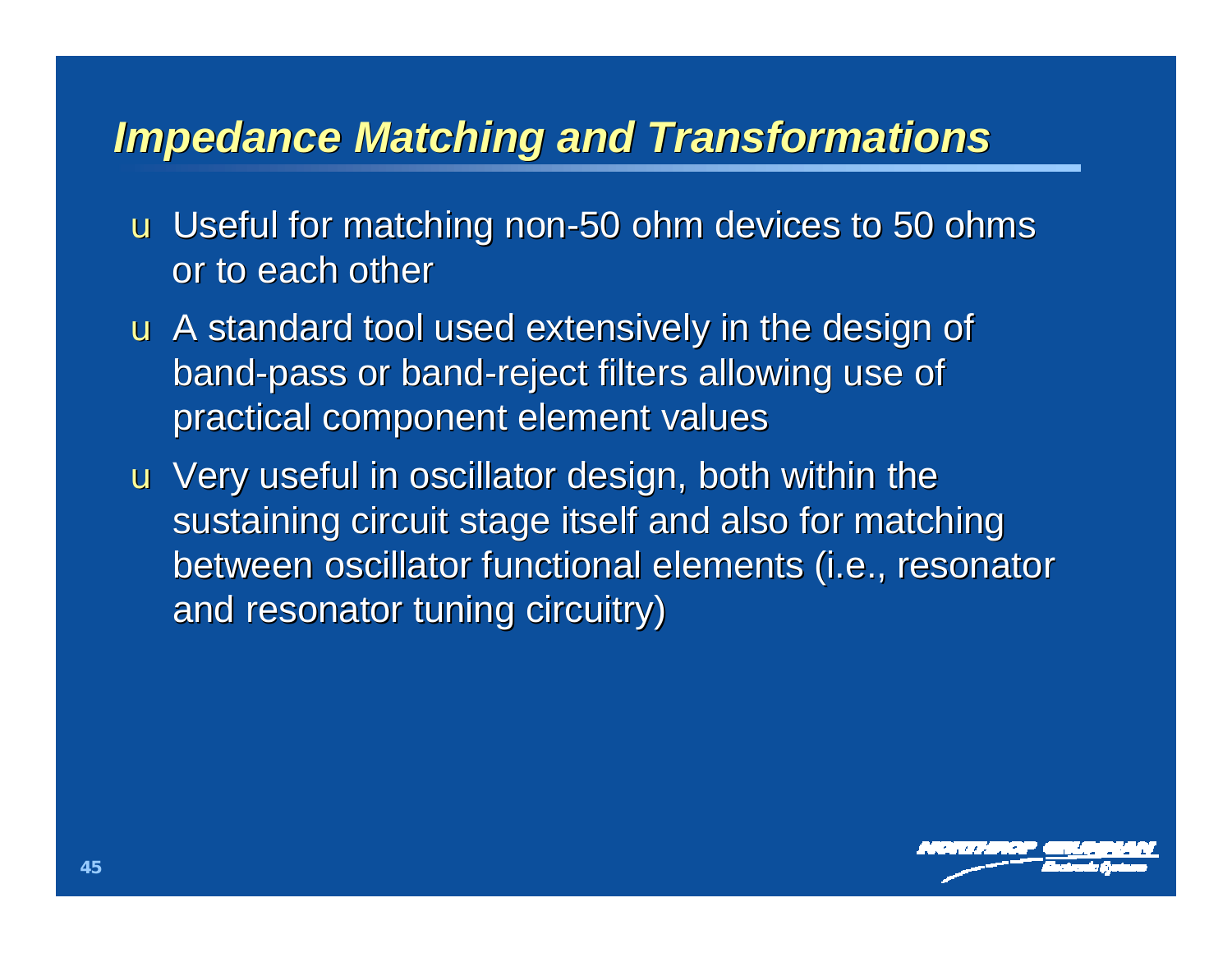#### *Series - Parallel Reactance/ Resistance Conversions*



Example: If  $Rp = 300$  ohms and  $Xp = 100$  ohms at frequency fo, then " $Q'' = 3$  at (and only at fo), this is equivalent to Rs + jXs =  $30 + j90$ The "Q" is an approximate measure of the bandwidth of the transformation (i.e., BW=fo/Q)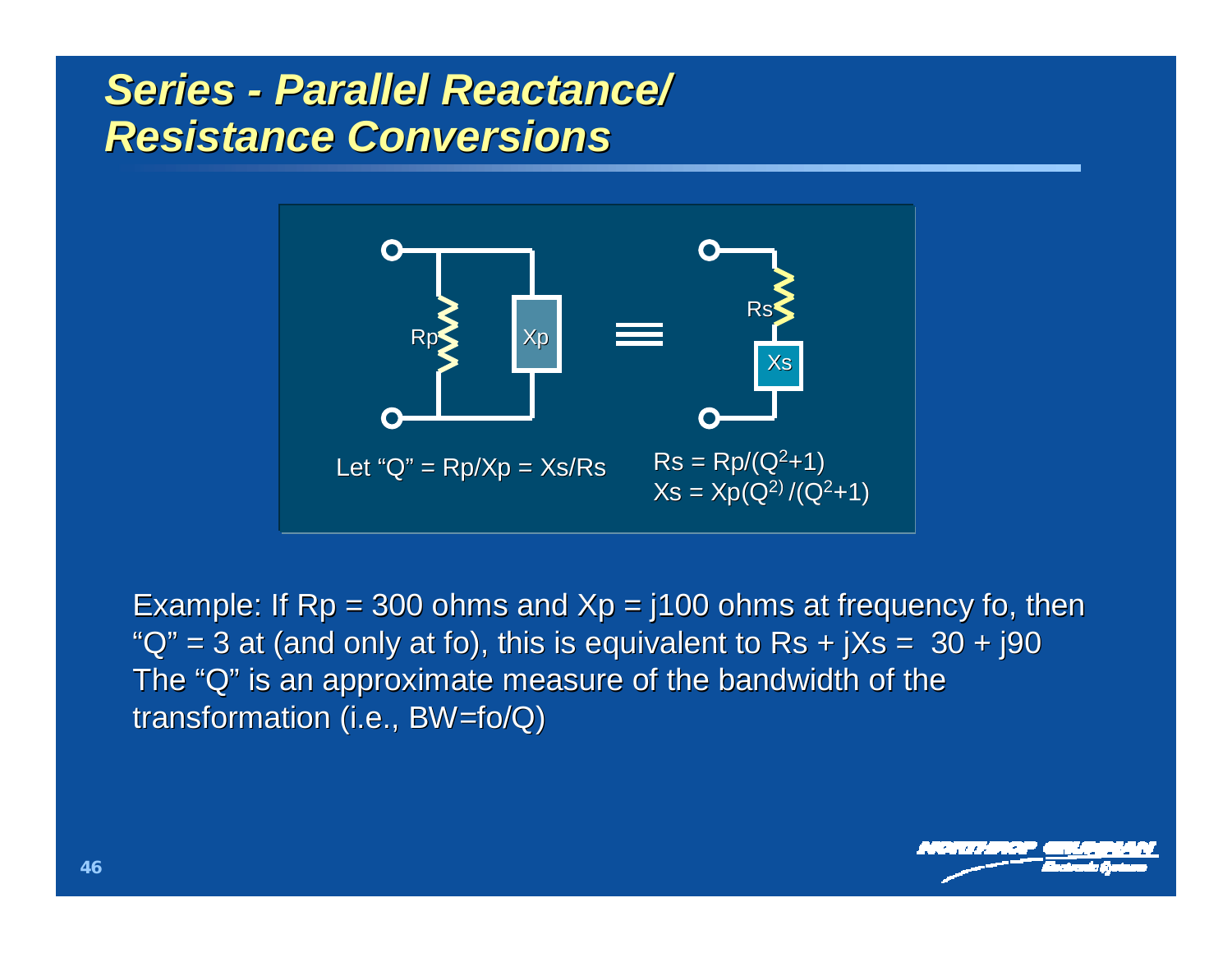#### *Delta-Star Transformation*

u Often results in being able to obtain more realistic element values (component impedance levels)

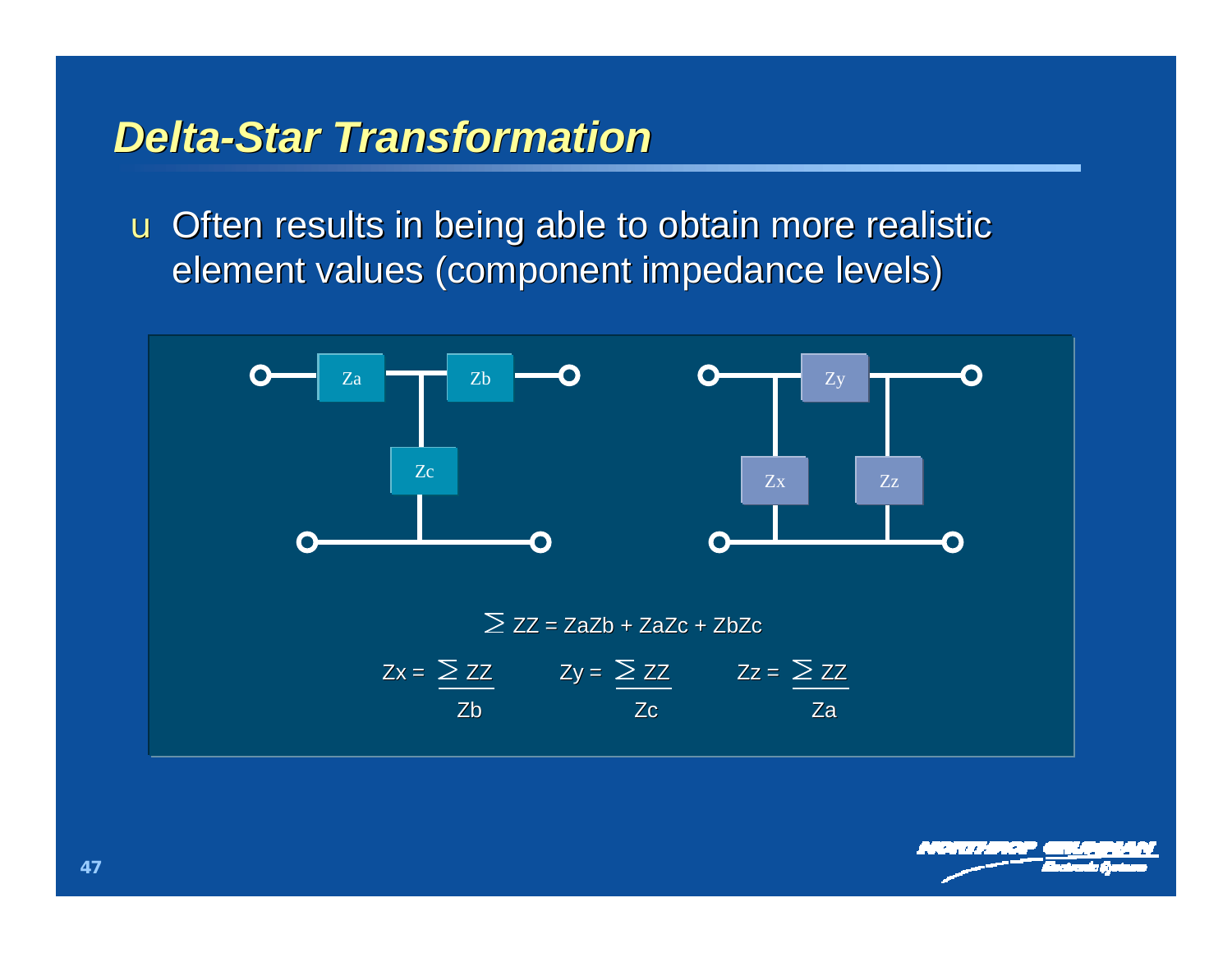#### *Norton's Transformation*

- u Very powerful and useful
- u Not a single frequency approximation, a true transformation
- u Negative value, reactive element can usually be absorbed into existing, adjacent positive value similar reactive element

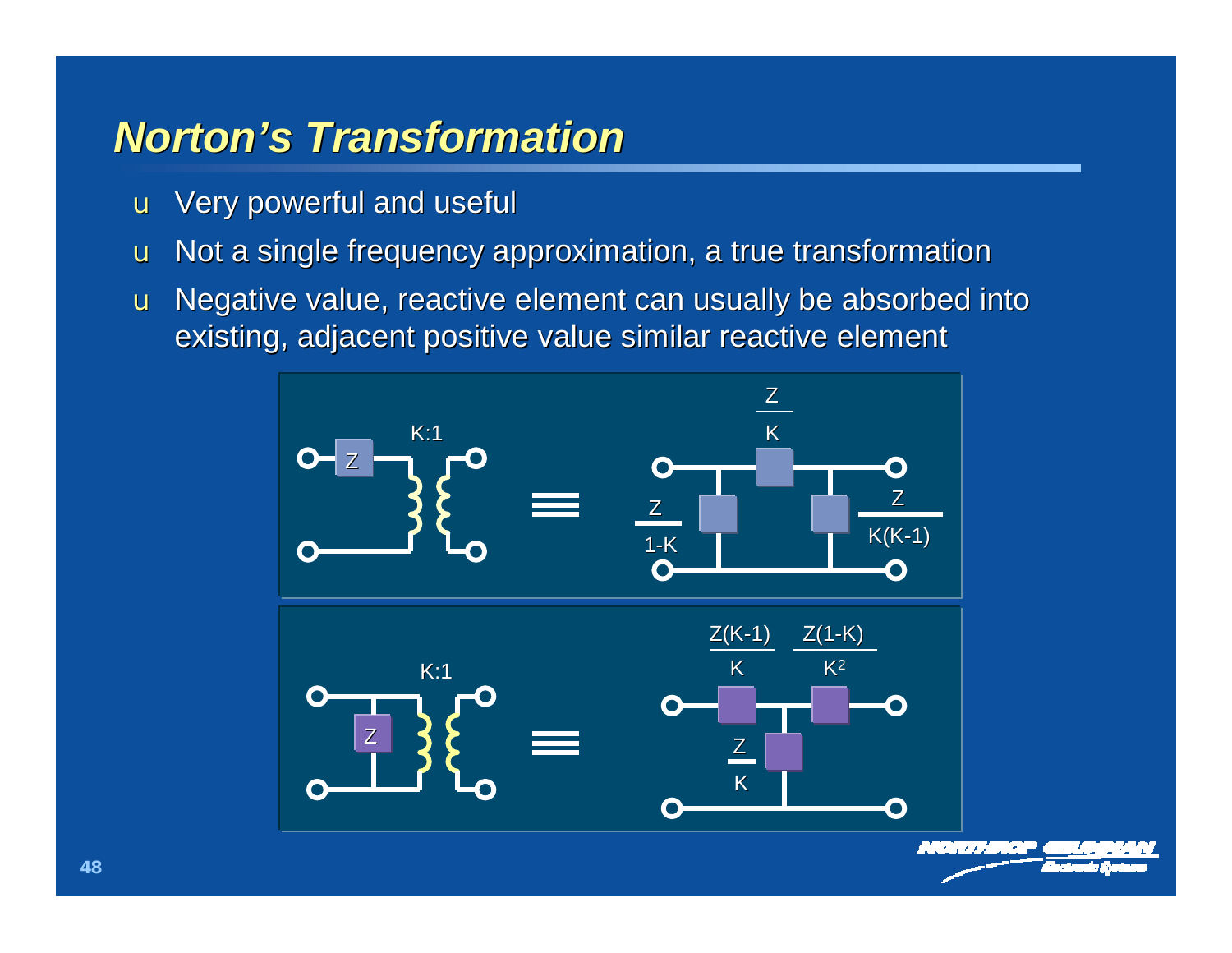## *Chebyshev Impedance Transforming Networks [1]*

- u Tabulated impedance ratios from 1.5:1 to 50:1 and bandwidths from 10% to 100%
- u Can be lumped or distributed element



[1] G. L. Matthaei, "Tables of Chebyshev Impedance-Transforming Networks of Low-Pass Filter Form", Proc. IEEE, Vol. 52, No. 8, August 1988, pp. 939-963.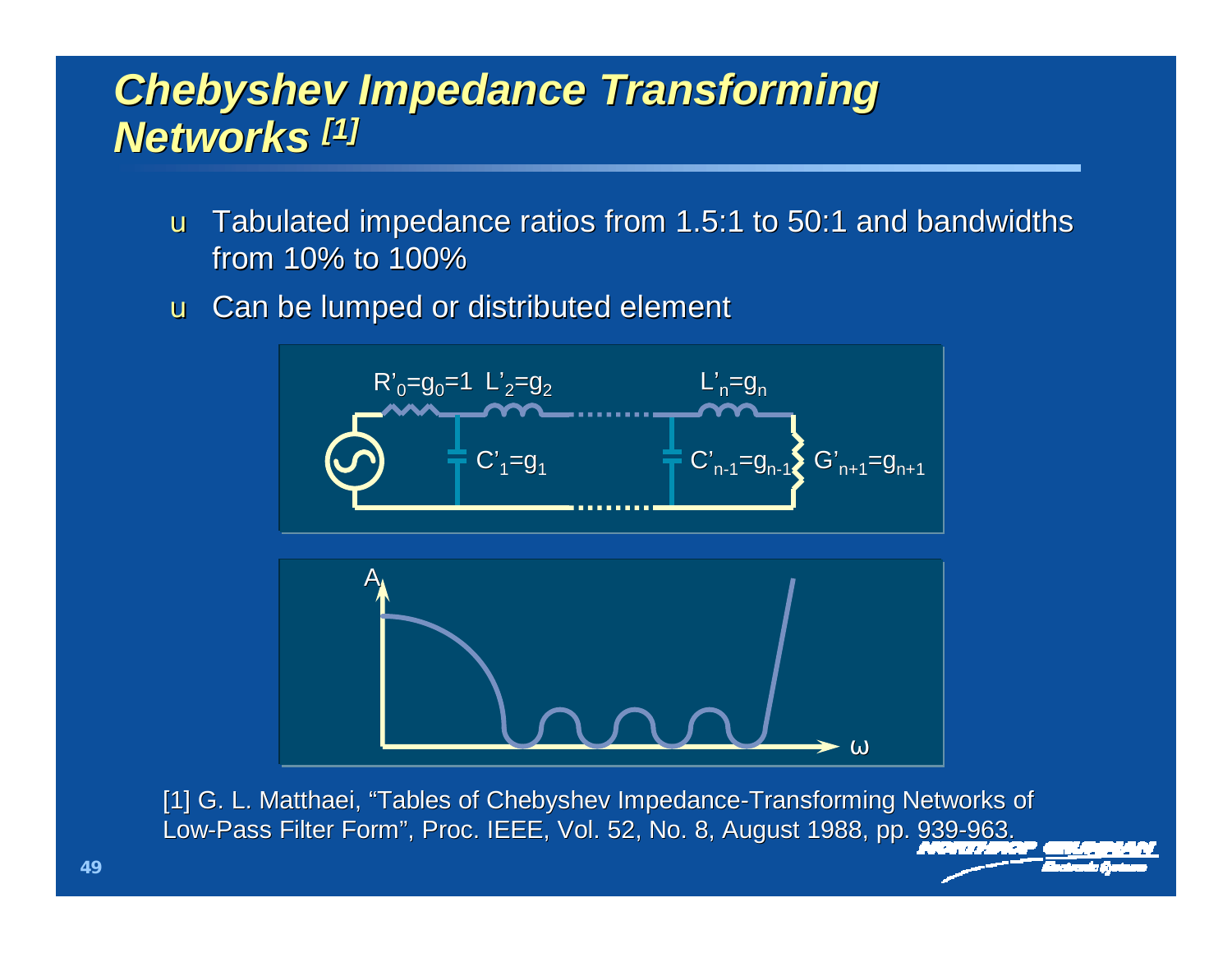#### *Quarter-wavelength Impedance Inverters, Impedance Transformers, and Delay Lines (phase shift)*



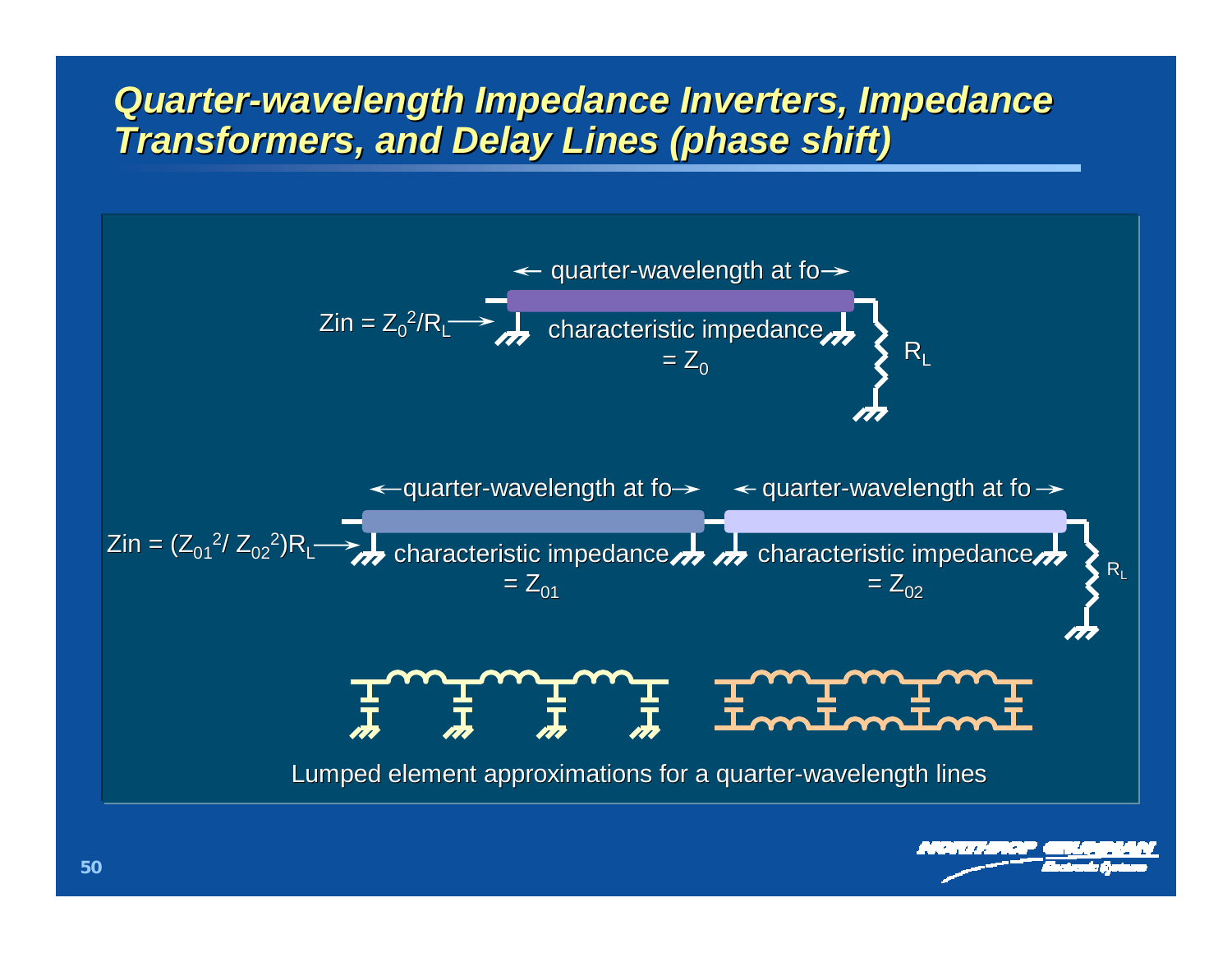#### *Transmission Lines: Lumped Element Approximations*



 ${\sf L}_{\sf total}=(\ell\;/\lambda\;)({\sf Z}_{_{\sf 0}}\;/\!\!\mathfrak{f}_{_{\sf 0}}),\;{\sf C}_{_{\sf total}}=(\ell\;/\lambda)(1/\;({\sf Z}_{_{\sf 0}}\;{\sf f}_{_{\sf 0}})),\;\;{\sf L}_{_{\sf total}}/{\sf C}_{_{\sf total}}={\sf Z}_{_{\sf 0}}{^{2}}$ If the line is considered a series of pi networks, the inner capacitor values are twice that of the end capacitors (i.e., C2=2C1)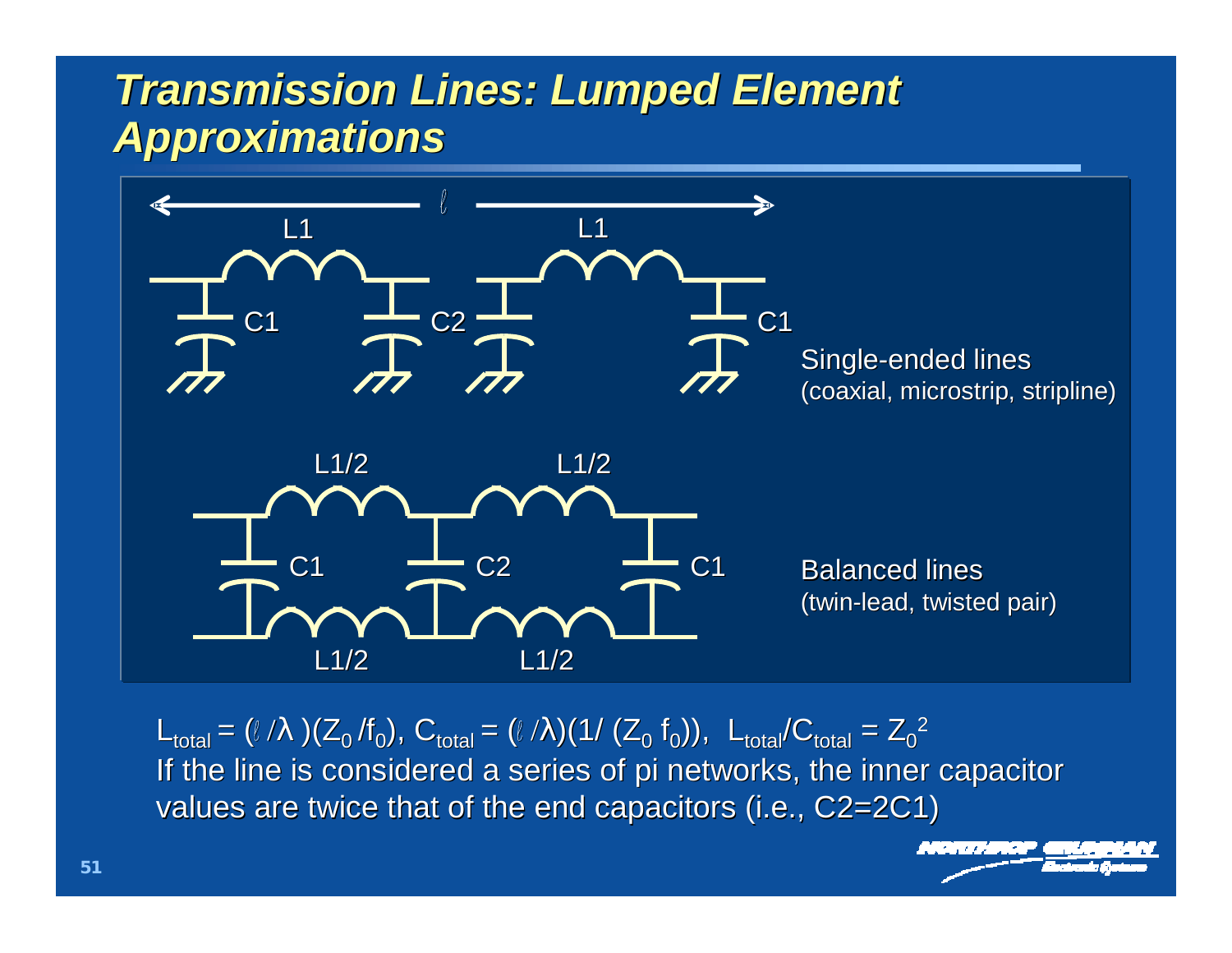#### *Useful Aspects of Lumped or Distributed Element Transmission Lines*

- u Impedance inversion/transformation (can transform a resonator seriesresonance impedance to a parallel resonance)
- u Relatively broadband impedance transformation, compared to band-pass structures (lower sensitivity to element value tolerance, temperature coefficient, etc.)
- u All or some of the line can be realized using actual transmission line (coaxial cable)
	- **I** Thermal isolation of ovenized components
	- **I** Vibration isolation of acceleration sensitive components
- u At HF and Low VHF, transmission line transformers can be realized with values for characteristic impedance not obtainable using conventional coaxial or twin lead cable
- u Positive or negative phase shifts may be obtained using high-pass or lowpass lumped element approximations

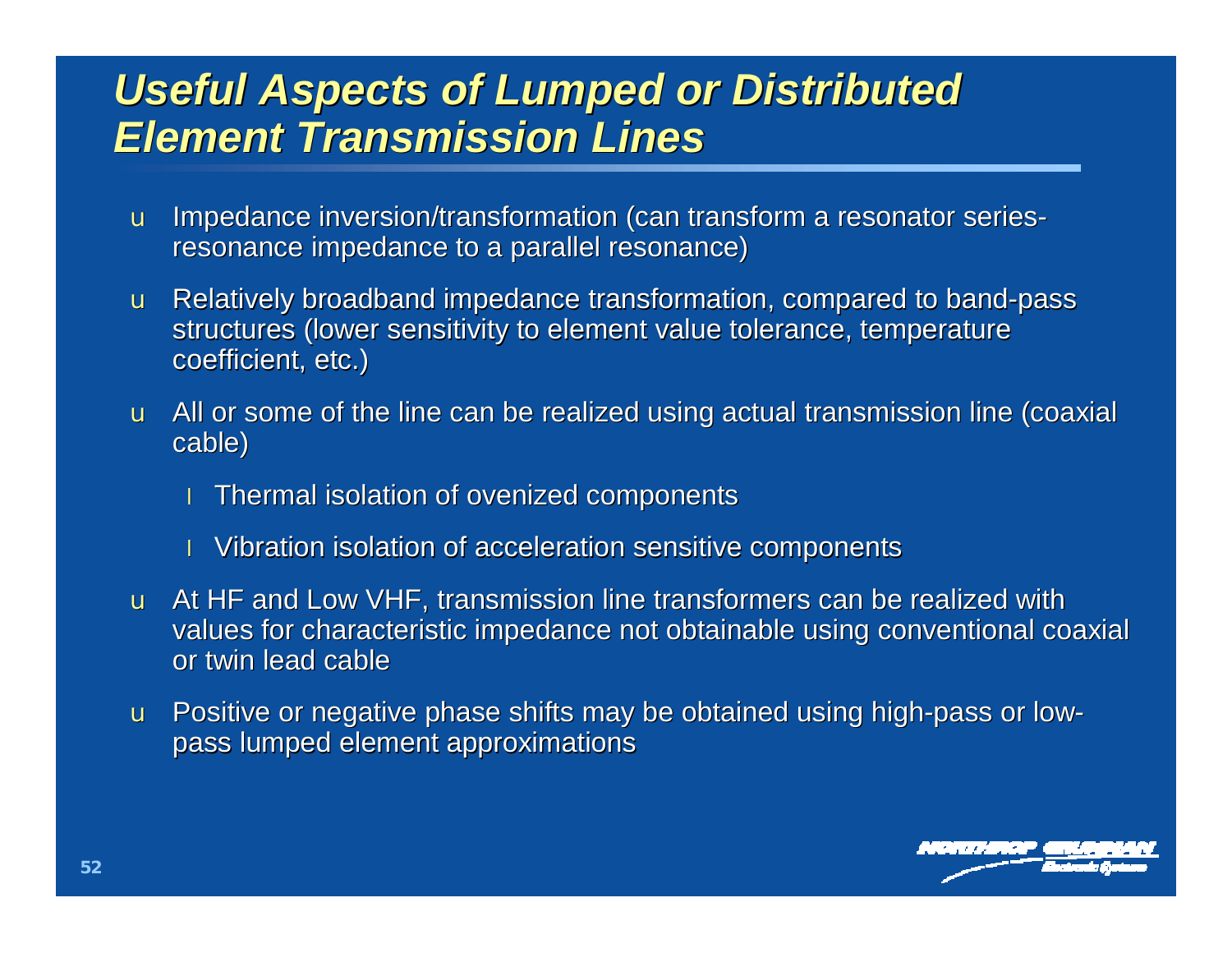#### *Dipole Transformation*



The series resonant frequency of a high Q dipole is unaffected by movement of parallel elements from one portion of the dipole to the other as long as series and parallel resonant frequencies do not approach one another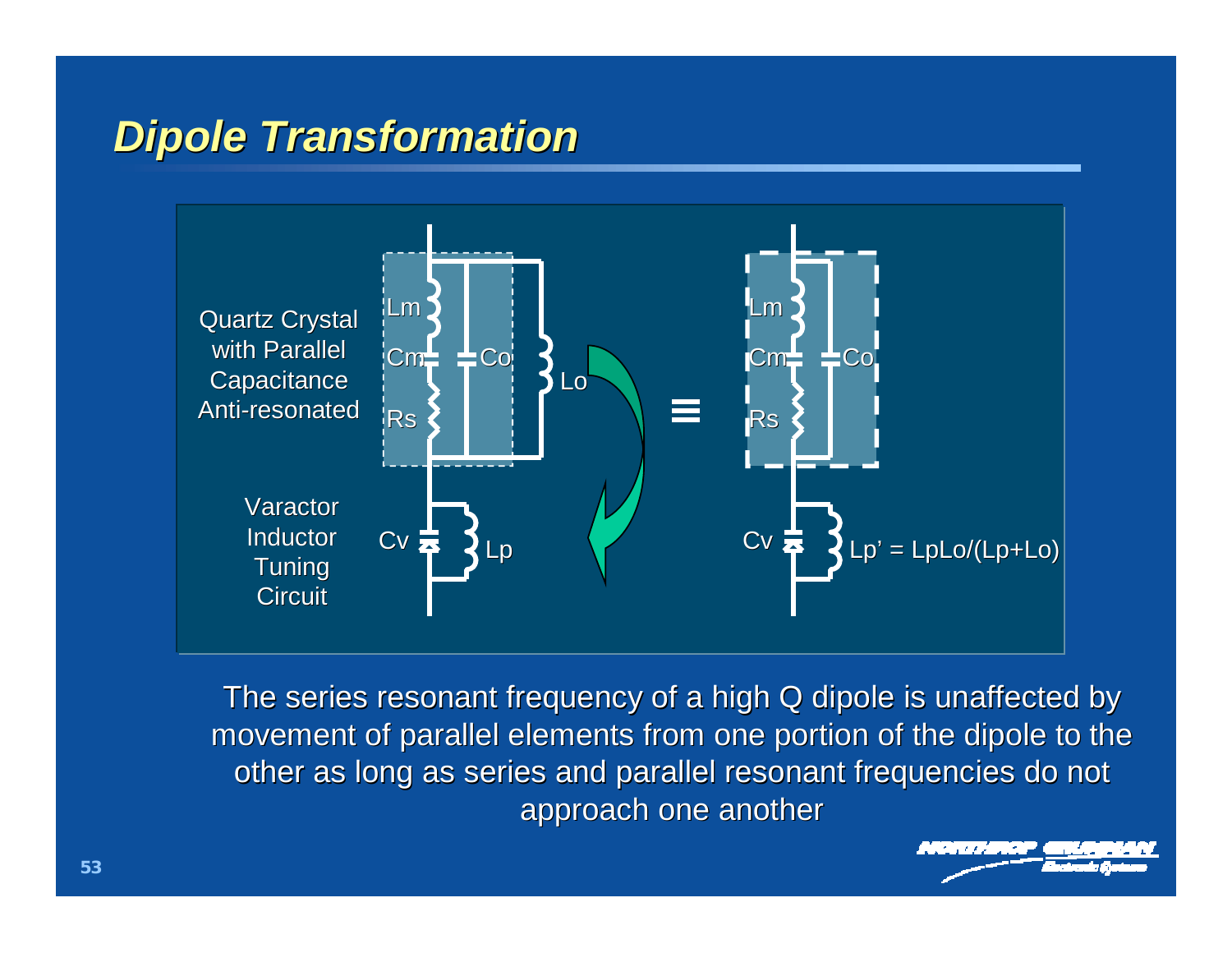# *5. Sustaining Stage Design and 5. Sustaining Stage Design and Performance Performance*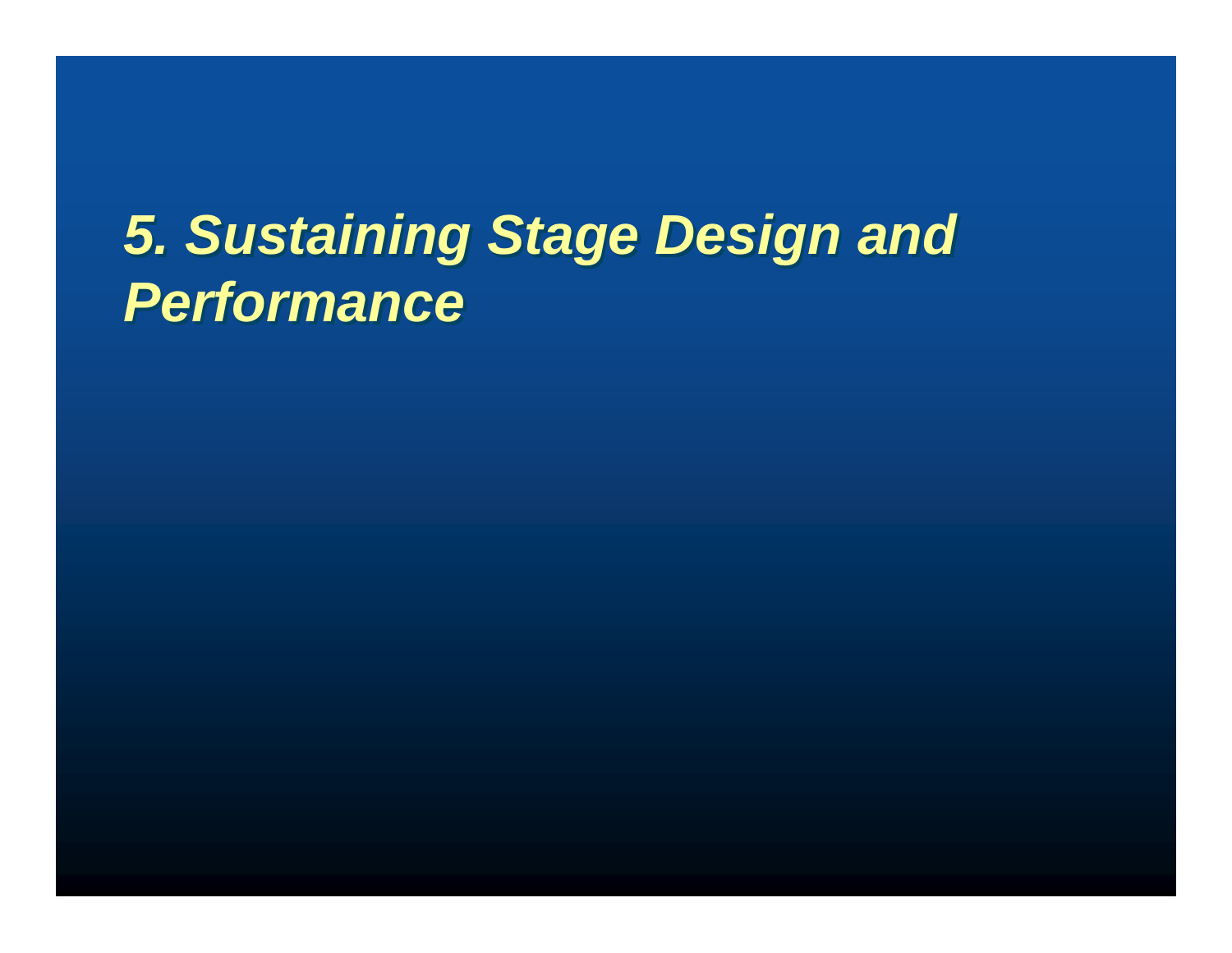#### *The Transistor Viewed as a Reactance-plus-Negative Resistance Generator*



u Normally, capacitors are used for the reactances X1 and X<sub>2</sub>

u At microwave frequencies, transistor junction capacitance may comprise a significant part or all of the reactance

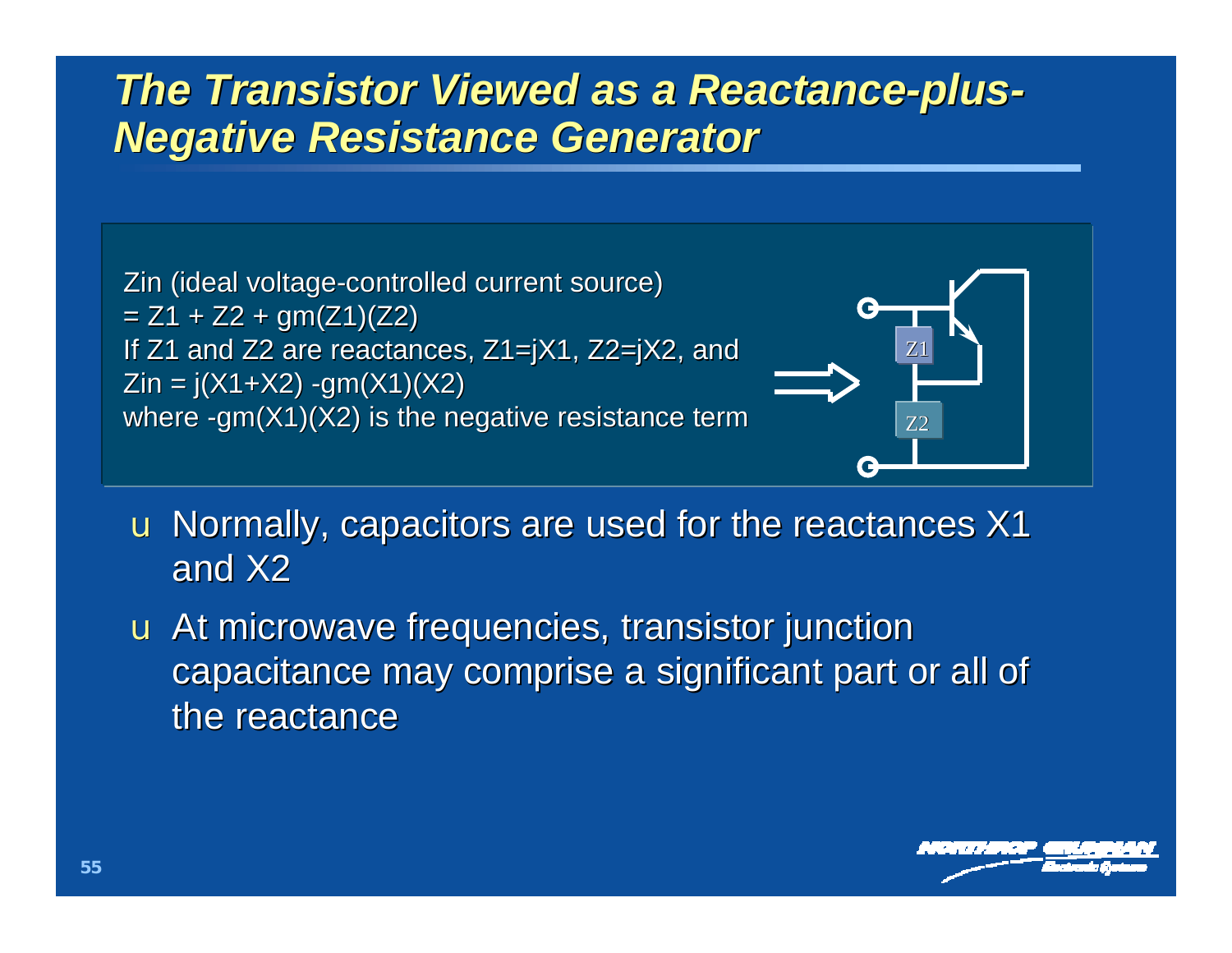# *The Transistor Viewed as a Negative Resistance Generator (at wo)*

Zin (ideal voltage-controlled current source) = (Z1)(Z2)/(Z1+Z2+Z3) + 1/gm If  $Z1=1/j\omega C1$ ,  $Z2=1/j\omega C2$ , and  $Z3=j\omega Ls+Rs$ and if, at  $\omega = \omega_{\rm o}$ , Z1/Z2/Z3 are resonant  $(Z1+Z2+Z3 = Rs),$ then Zin at ω= ω $_{\rm o}$  = -1/(ω $_{\rm o}$ 2C1C2Rs) +1/gm



u Normally, capacitors are used as the impedances Z1 and Z2

u Z3 is normally an inductor, and the net resonant resistance of the series combination, Rs, includes that due to the circuit external load resistance as well as the loss in the inductor

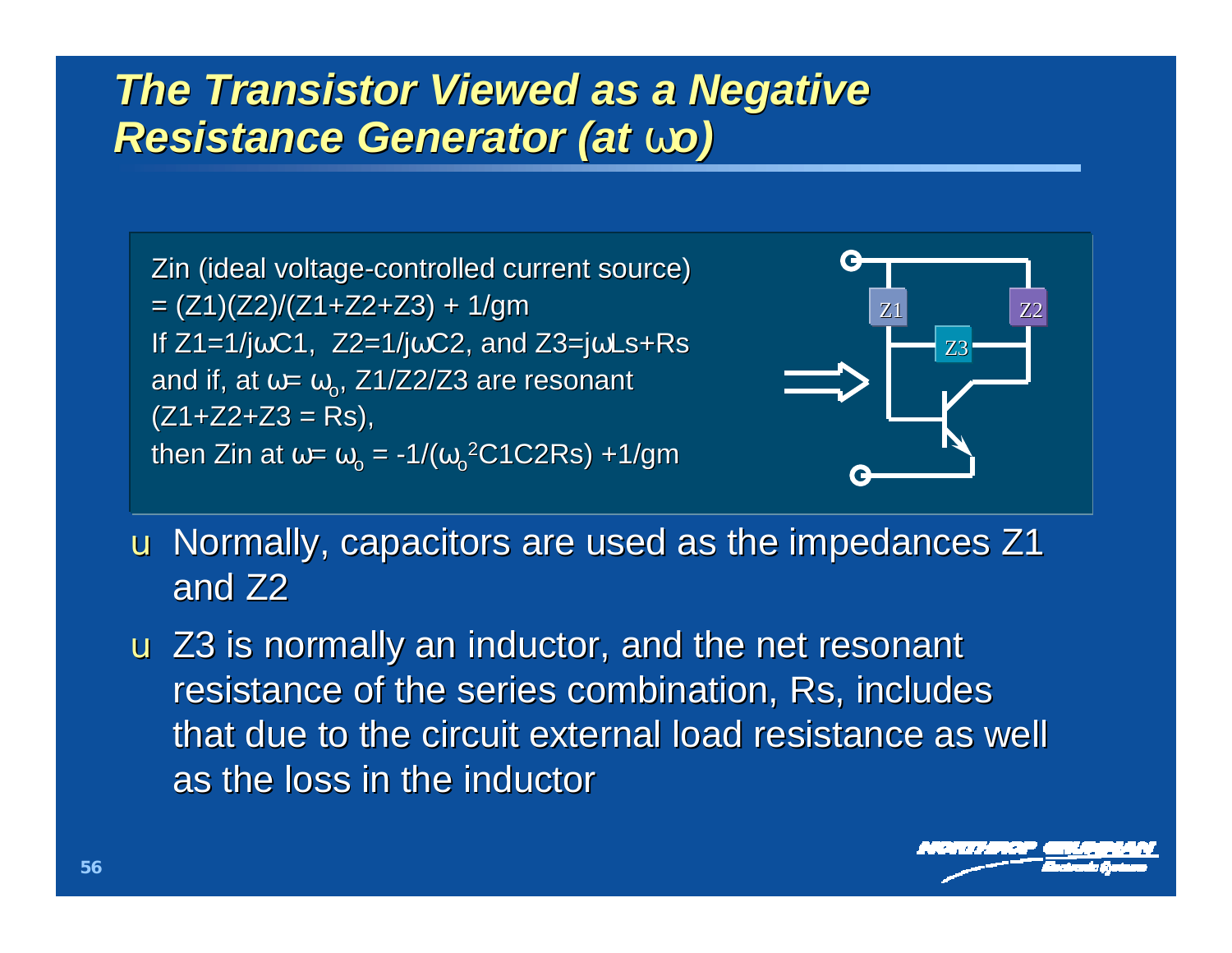#### *Use of Unbypassed Emitter Resistance for Gain (Negative Resistance) Stabilization*

 $\text{Zin} = j(X1+X2) - (X1)(X2)/(RE+1/gm)$ where  $-(X1)(X2)/(RE+1/gm)$  is the negative resistance term X1 X2 **RE** 

u The addition of RE stabilizes the negative resistance (makes it more dependent on RE then on gm

u In addition, un-bypassed emitter resistance constitutes one method for reducing transistor 1/f PM noise levels

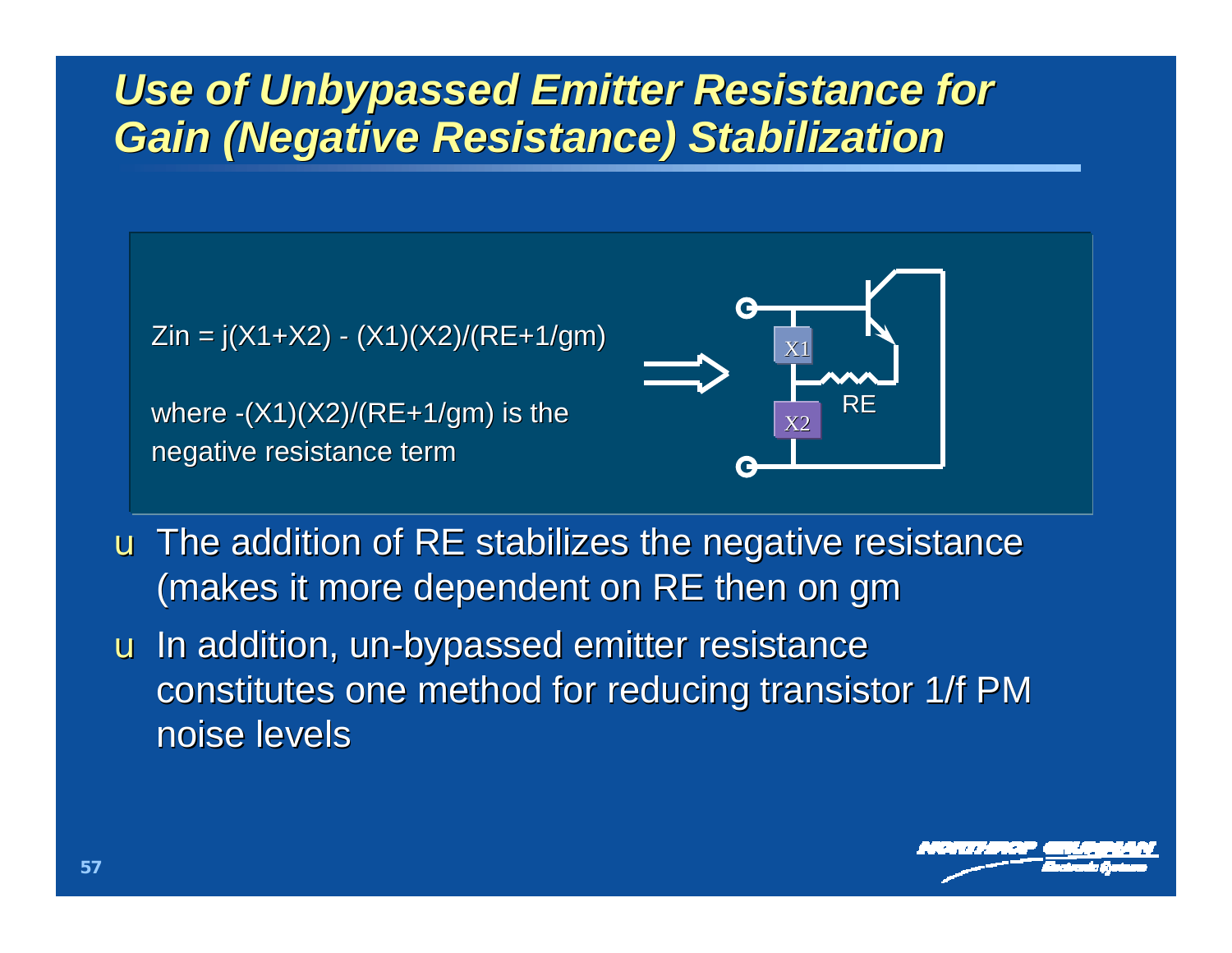## *Crystal Oscillators with Crystal Placement in Different Portions of the Circuit*



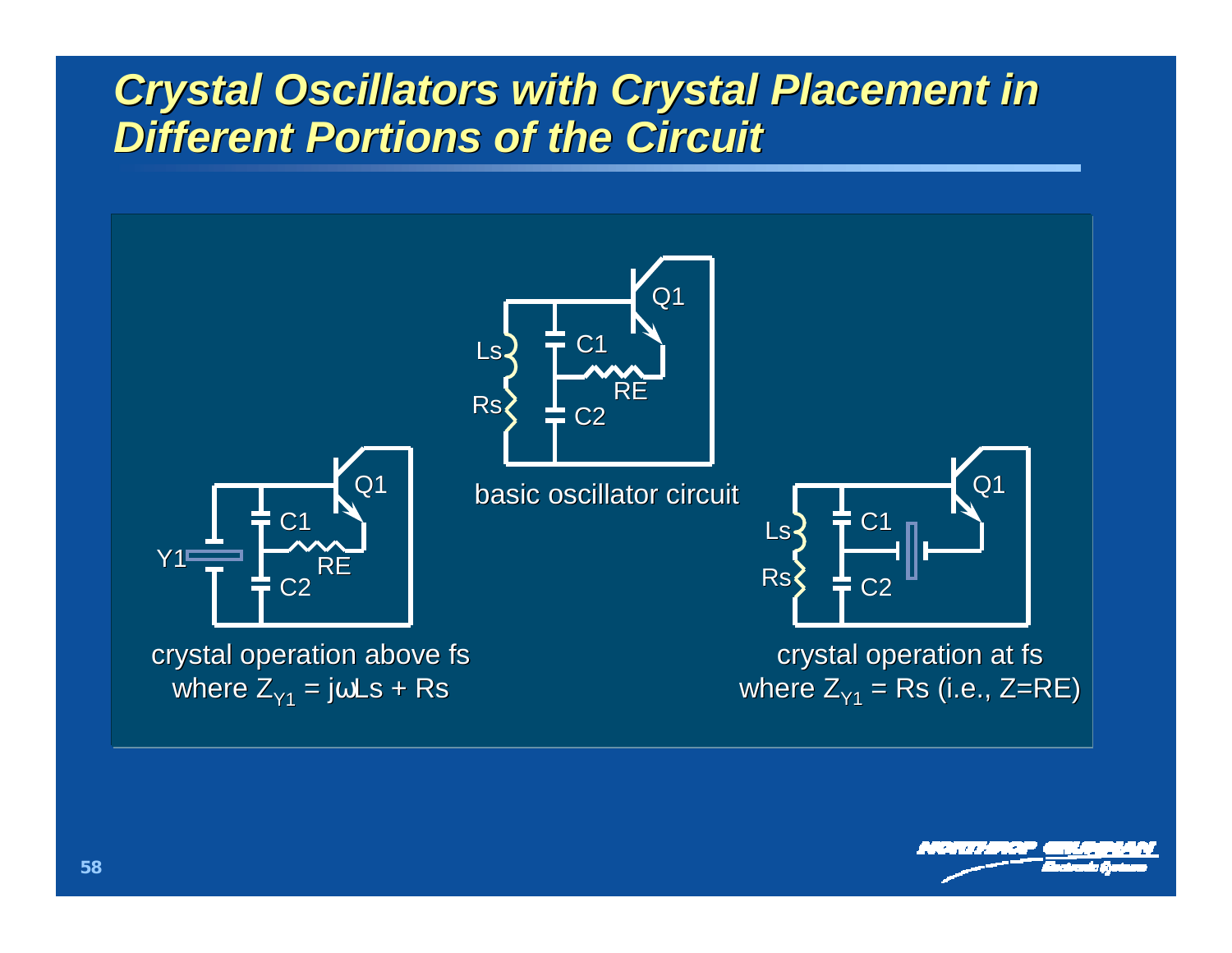## *Methods for Reducing Discrete Transistor Sustaining Stage 1/f PM Noise*

- u Use un-bypassed emitter resistance (a resistor or the resonator itself connected in series with the emitter
- u Use high frequency transistors having small junction capacitance and operate at moderately high bias voltage to reduce phase modulation due to junction capacitance noise modulation\*
- u Use heavily bypassed DC bias circuitry and regulated DC supplies\*
- u Consider the use of a base-band noise reduction feedback loop\*
- u Extract the signal through the resonator to the load, thereby using the resonator transmission response selectivity to filter the carrier noise spectrum

\* From the NIST Tutorial on 1/f AM and PM Noise in Amplifiers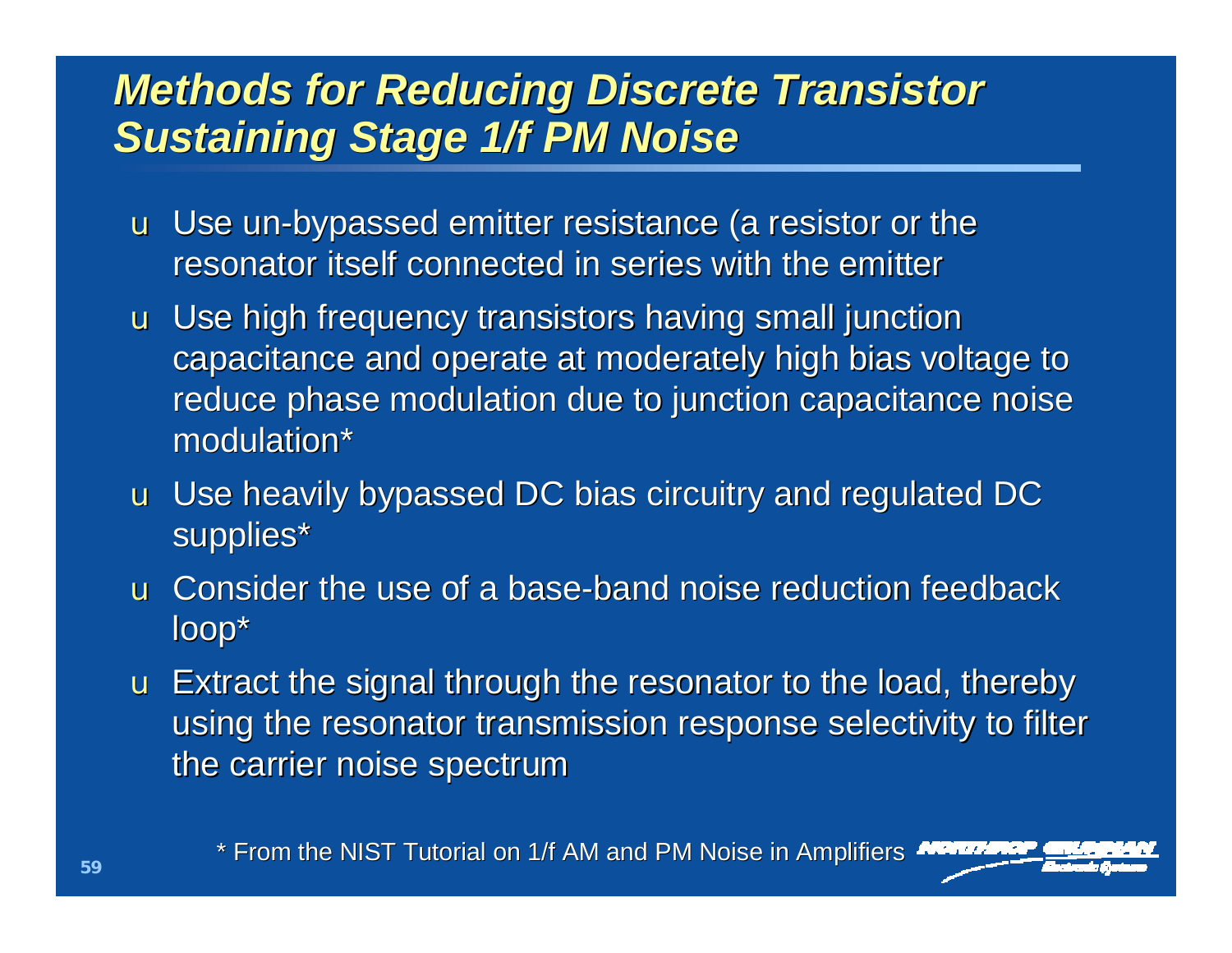#### *Extraction of the Oscillator Signal Through the Resonator*

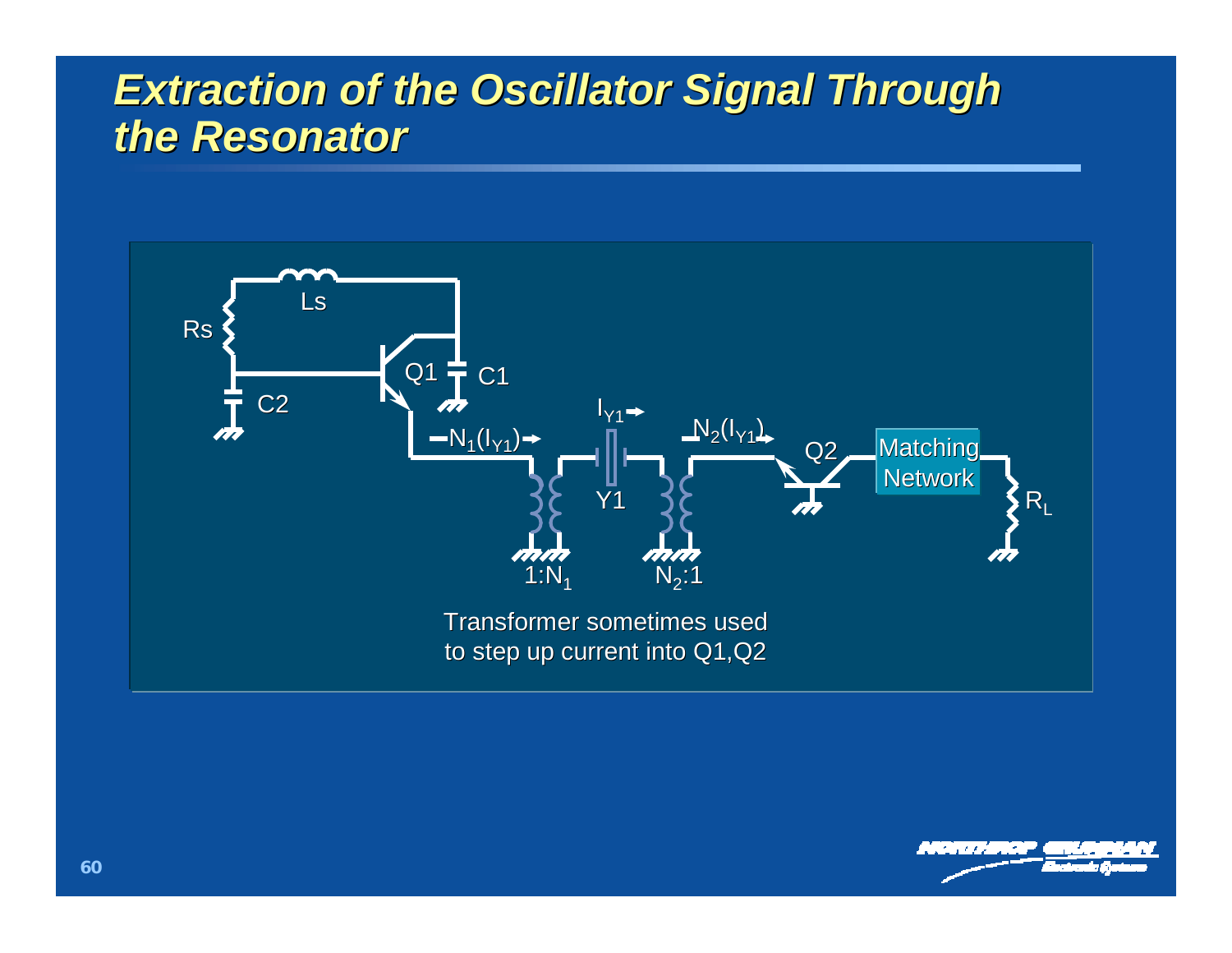## *Discrete Transistor Oscillator Example: Low Noise, VHF Crystal Oscillator*



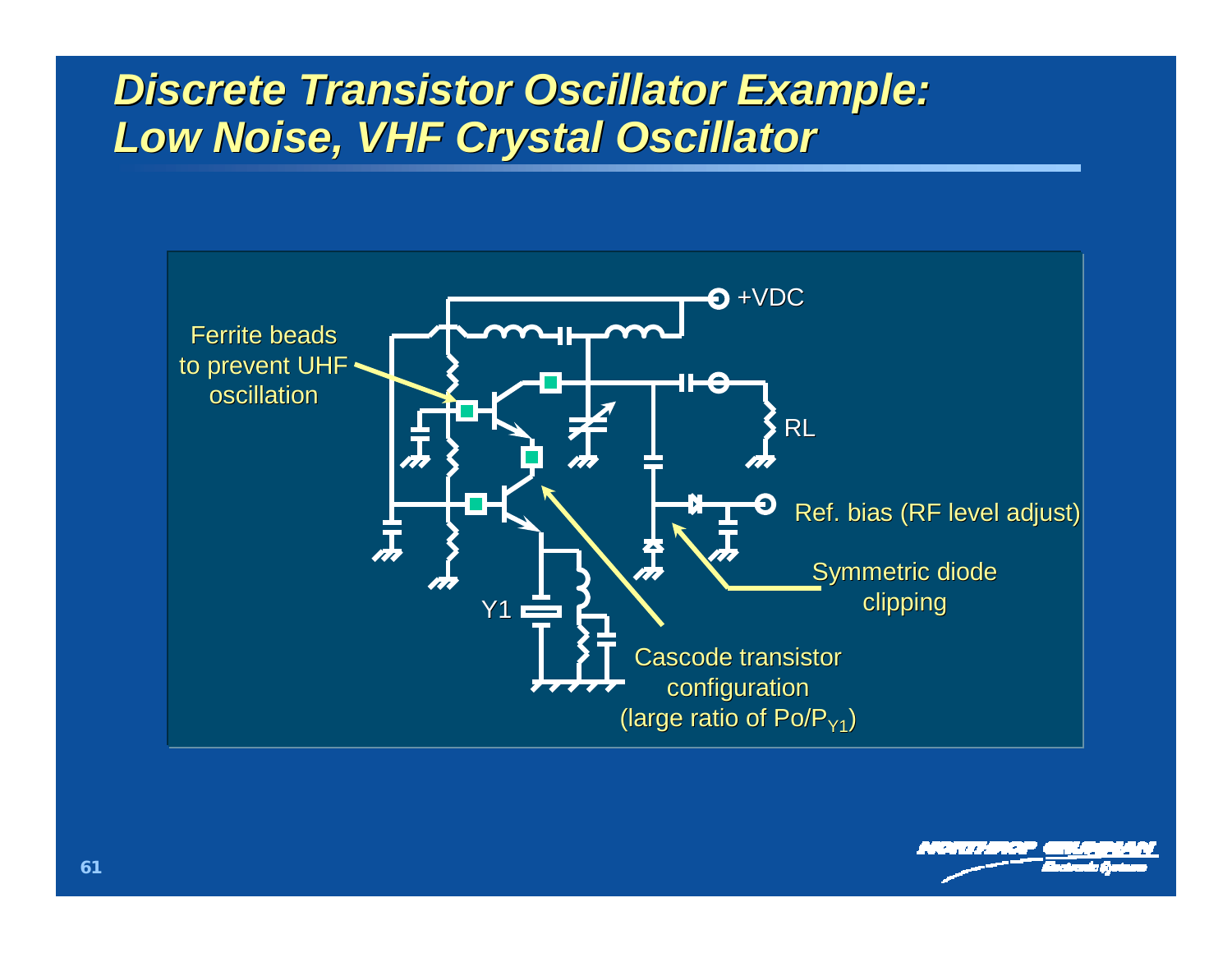#### *Discrete Transistor Sustaining Stages*

#### **Advantages**

- u Low Cost
- u Pre-fabrication and postfabrication design and design change flexibility
- u Biasing flexibility
- u Efficiency (DC power consumption)

#### **Disadvantages**

- u For low noise, transistors with high ft should be used; circuit is then susceptible to high frequency instability due to layout parasitics and lossless resonator out-of-band impedance
- u Difficulty in predicting or measuring 1/f AM and PM noise using 50 ohm test equipment since actual sustaining stage-toresonator circuit interface impedances are not usually 50 ohms.

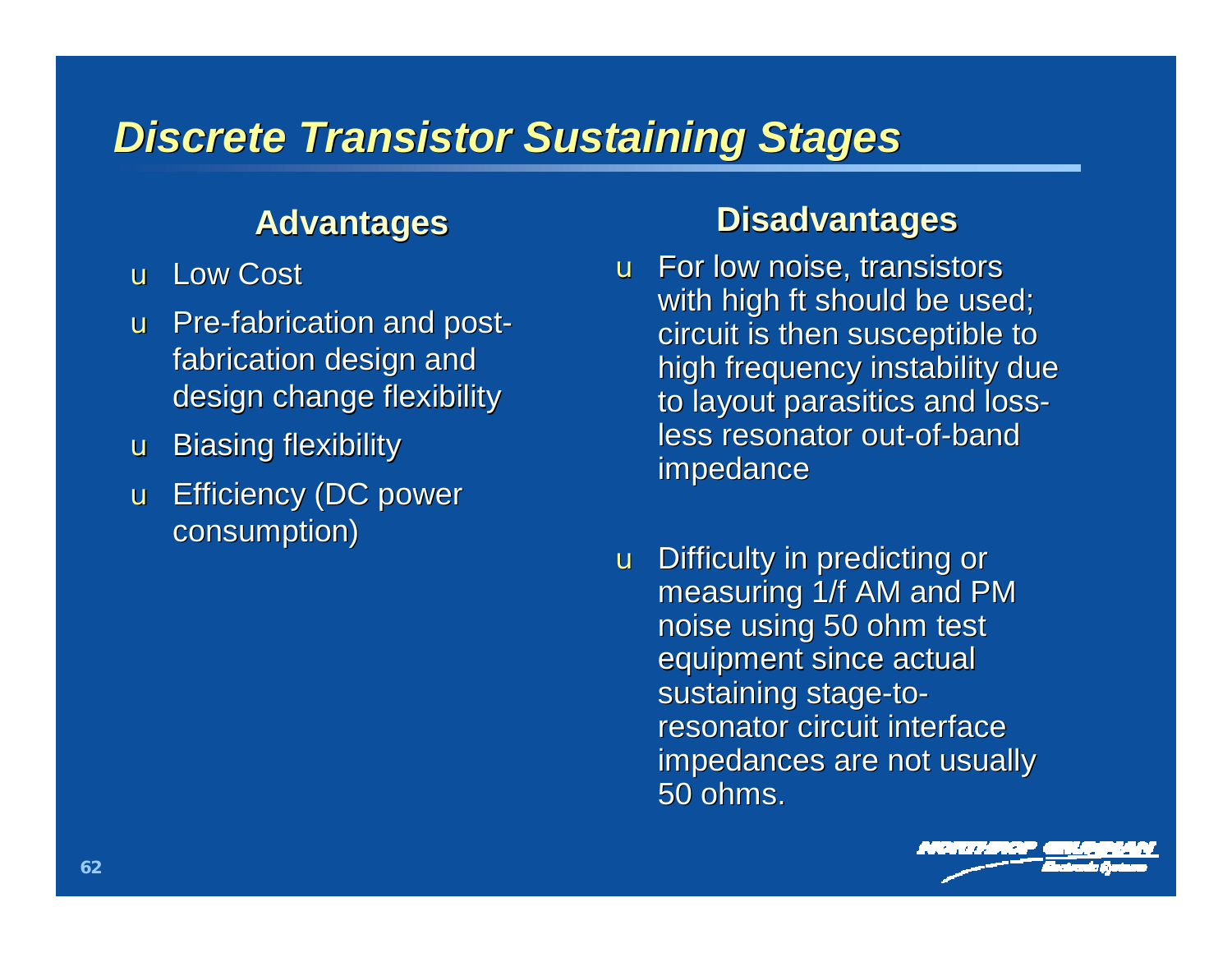# *Advantages of Modular Amplifier Sustaining Stages*

- u Easily characterized using 50 ohm test equipment (amplifier sparameters, 1/f AM , 1/f PM, and KTBF noise)
- u Availability of unconditionally stable amplifiers eliminates possibility of parasitic oscillations
- u Amplifiers available (especially silicon bipolar and GaAs HBT types) exhibiting low 1/f AM and PM noise
- u Certain models maintain low noise performance when operated in gain compression thereby eliminating a requirement for separate ALC/AGC circuitry in the oscillator
- u Amplifier use allows a building block approach to be used for all of the oscillator functional sub-circuits: amplifier, resonator, resonator tuning, resonator mode selection filter, etc
- u Relatively low cost amplifiers (plastic, COTS, HBT darlington pair configuration) are now available with multi-decade bandwidths operating from HF to microwave frequencies

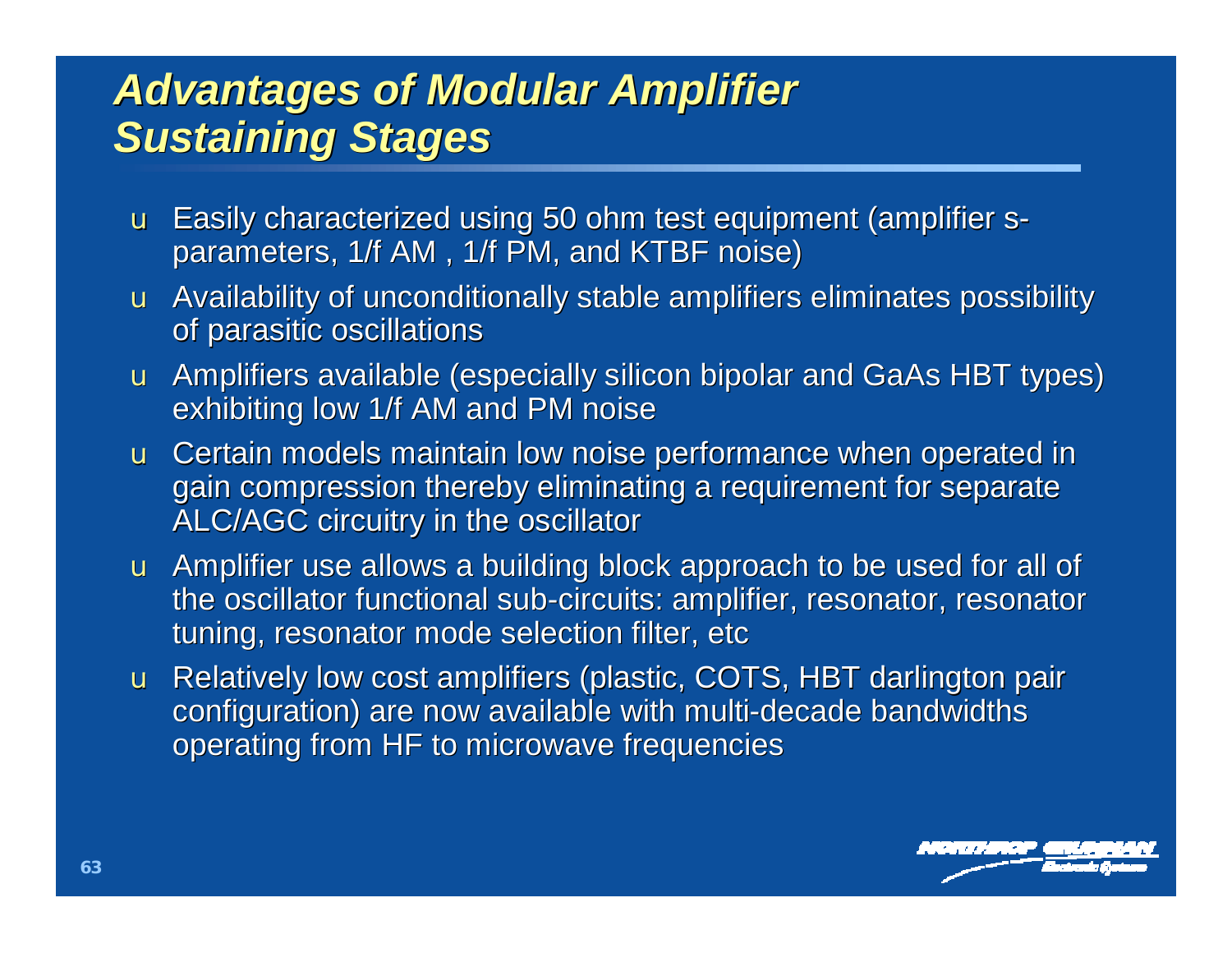#### *Silicon Bipolar Modular Amplifier: Measured 1/f PM Noise*

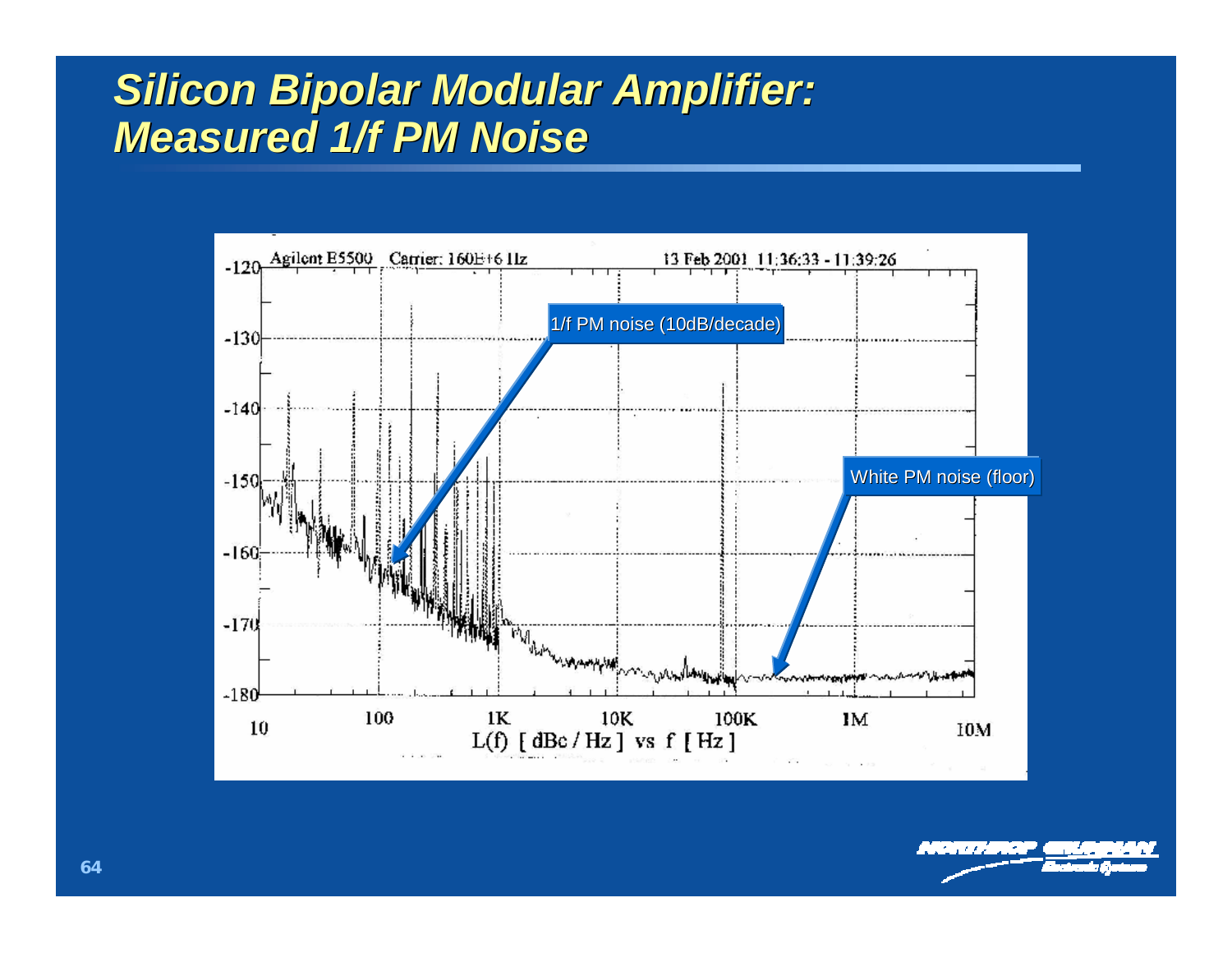## *"Typical" Component 1/f PM Multiplicative Noise Levels*

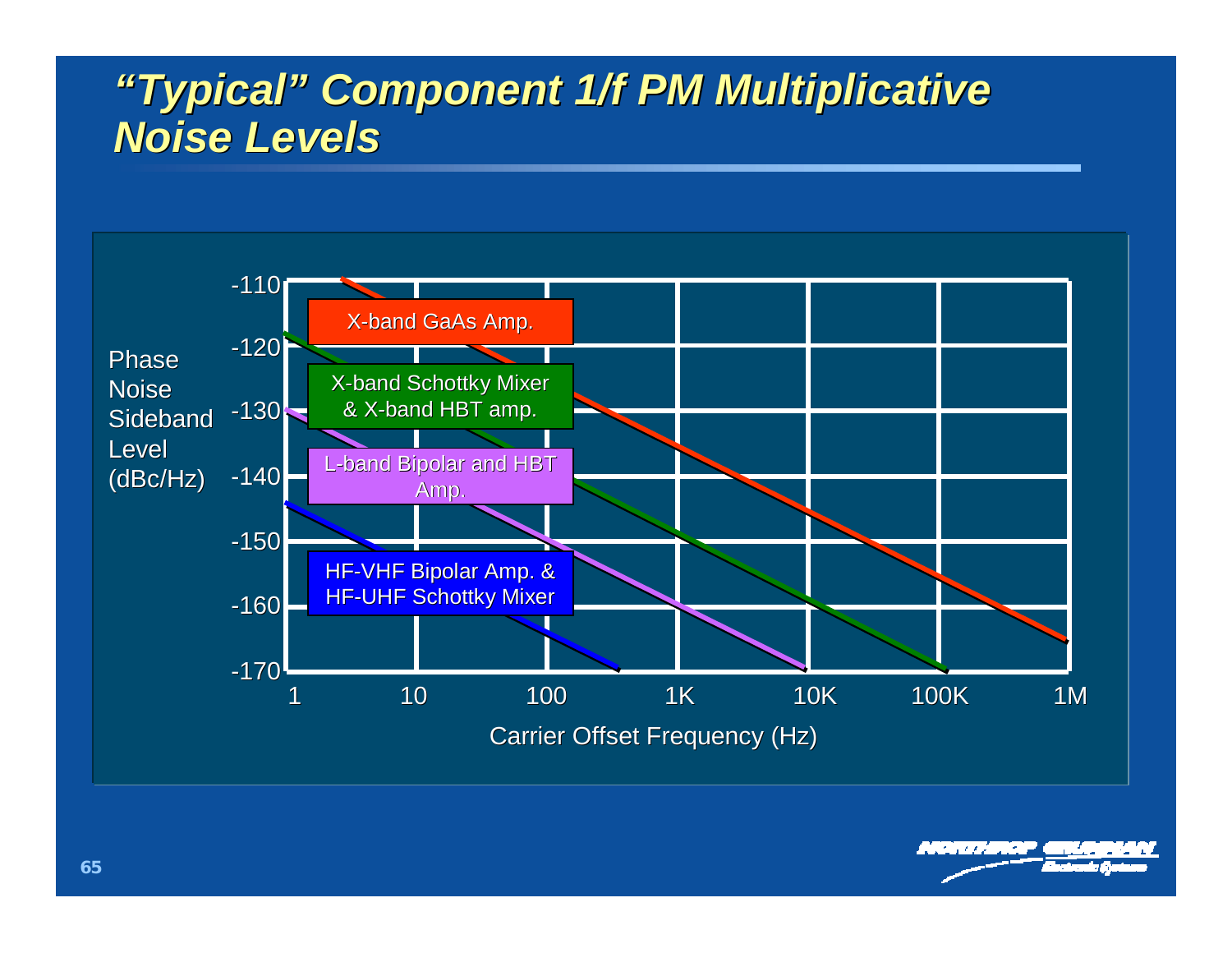#### *Modular Amplifiers: General Comments*

- u Generally, amplifier vendors do not design for, specify, or measure device 1/f AM and PM noise
- u It is usually necessary to evaluate candidate sustaining stage amplifiers in terms of measured 1/f AM and PM noise at intended drive level (i.e., in gain compression when the oscillator will not employ separate ALC/AGC)
- u Amplifier S21 phase angle sensitivity to gain compression, as well as gain magnitude and phase sensitivity to DC supply variation (noise) must be considered
- u Silicon bipolar amplifiers and HBT amplifiers operating below L-band normally exhibit lower levels of 1/f AM and PM noise, compared to microwave amplifiers

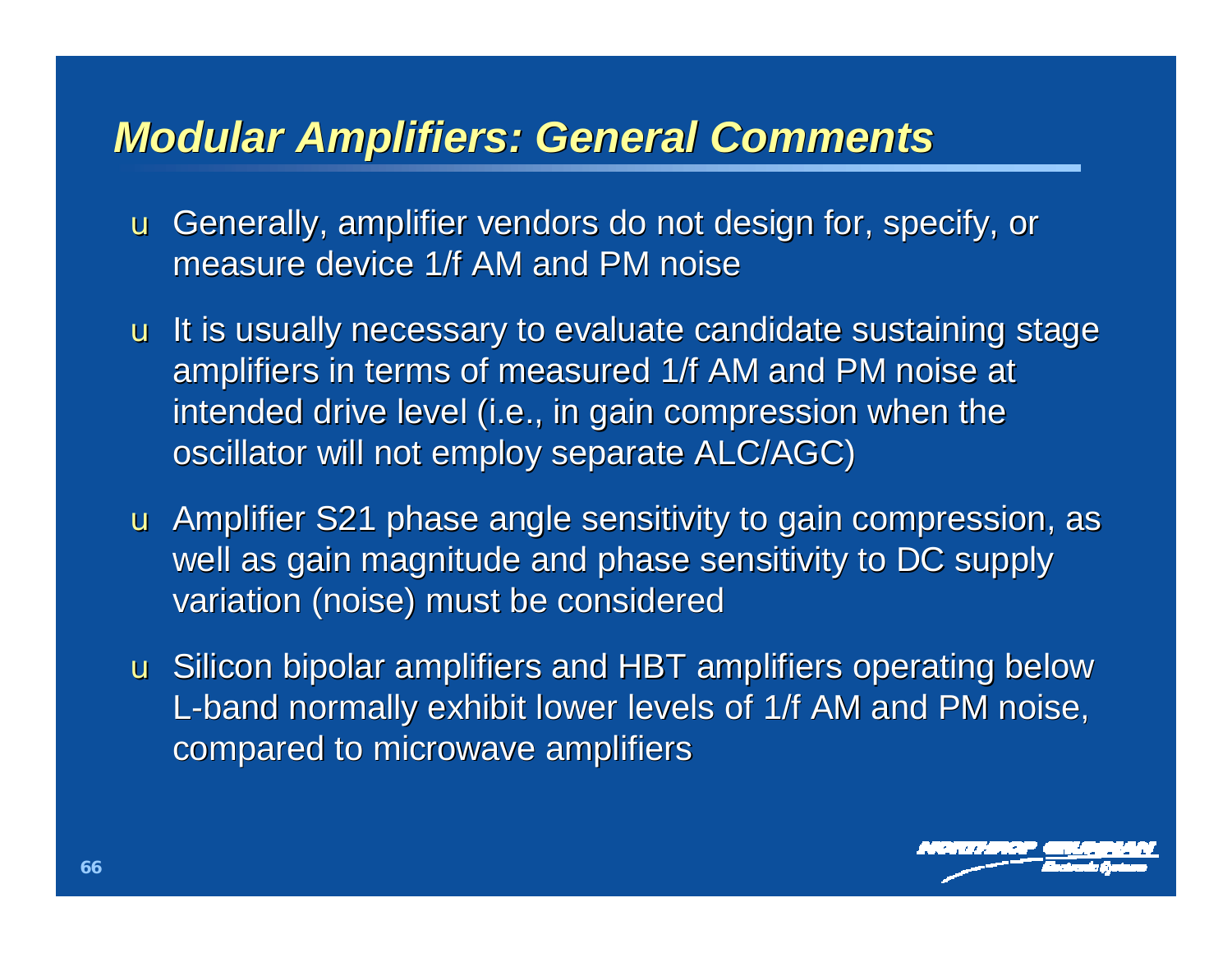# *Modular Amplifier Oscillator Design Example: Low Noise, SAWR Oscillator*



- u Xs = Select-in-test inductor or capacitor to align SAWR center frequency
- u Four, cascaded combinations of SAWRs and amplifiers used to increase loop group delay
- u Achieved -124dBc/Hz at fm=100Hz at fo=320MHz
- u Requires accurate tracking between resonators over time and temperature

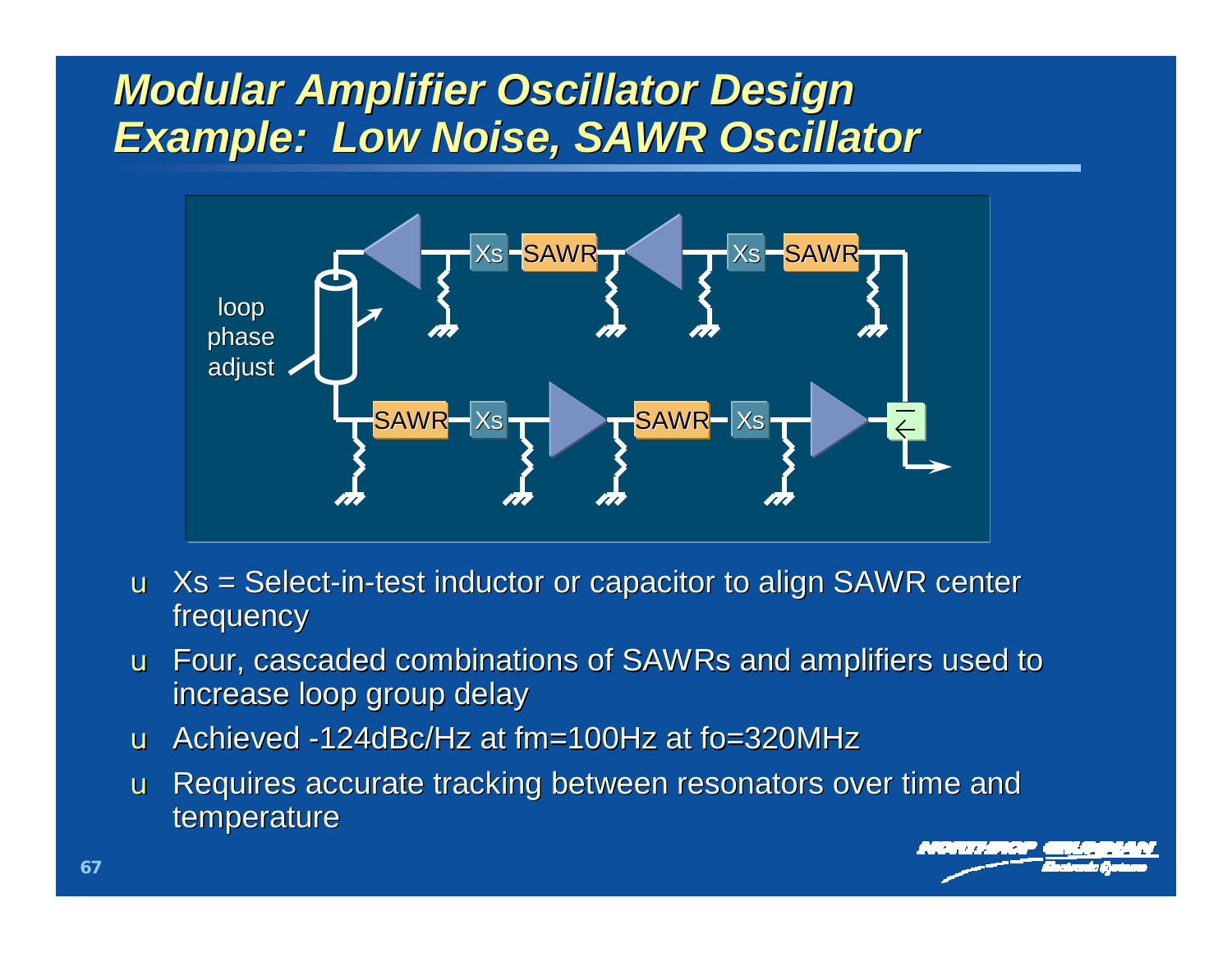## *Modular Amplifier Oscillator Design Example: Low Noise, HF Oscillator*



- u Quarter-wavelength lines yield 90° phase shift and match 50 ohms to Zx at fo, provide improper phase shift below fo and attenuation above fo preventing oscillation at other crystal resonant modes *(previous exercise)*
- u Demonstrated -156dBc/Hz at fm=100Hz at fo=10MHz using third overtone AT-cut crystals

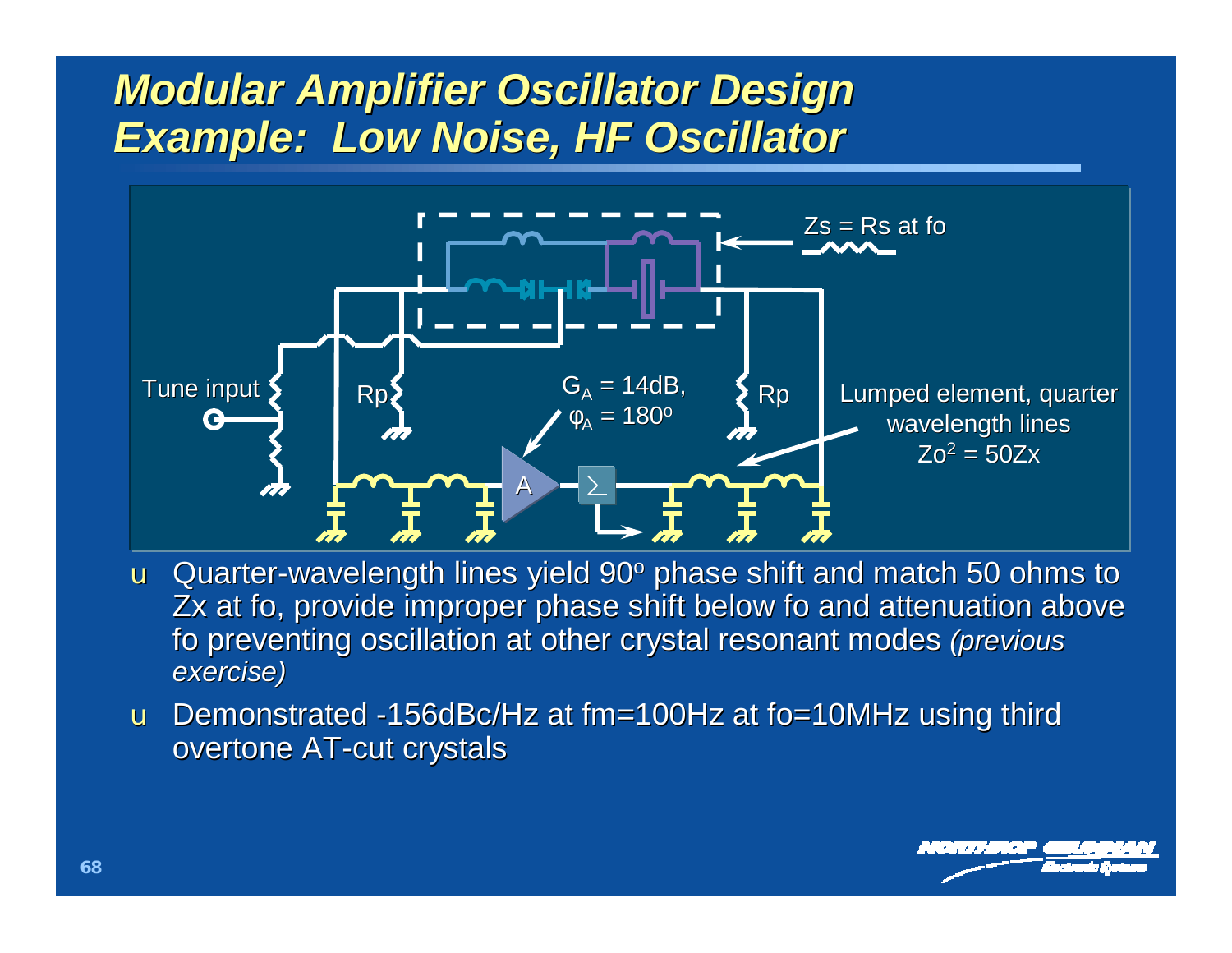# *6. Oscillator Frequency 6. Oscillator Frequency Adjustment/Voltage Tuning Adjustment/Voltage Tuning*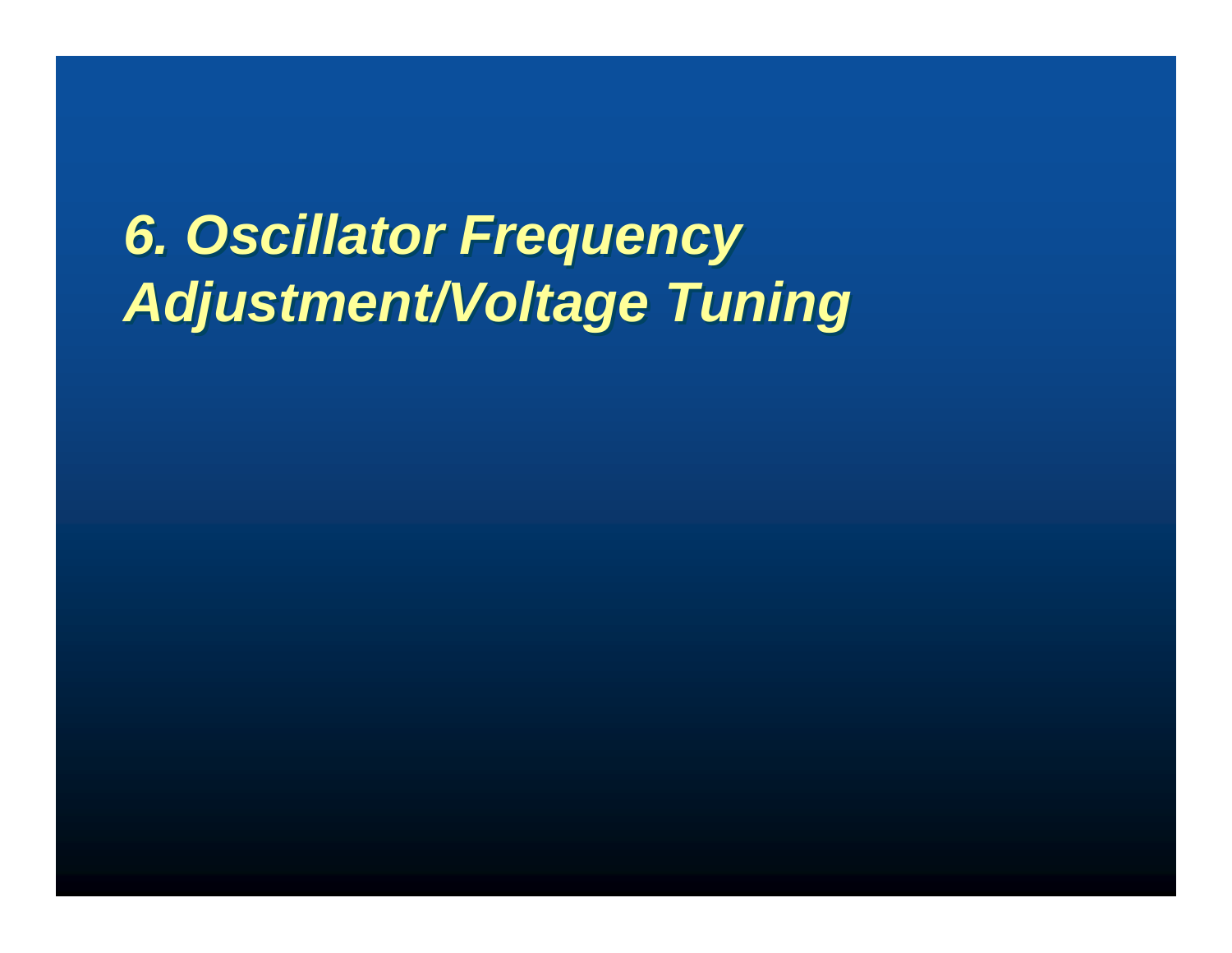# *Methods for Providing Oscillator Frequency Tuning*



- **Xs = variable reactance in series with the resonator used** to vary the overall resonant frequency of the resonatorreactance combination
- $u \phi$  = variable phase shifter used to force the oscillator signal frequency to change to a (new, 360° loop phase shift) frequency that varies within the resonator pass-band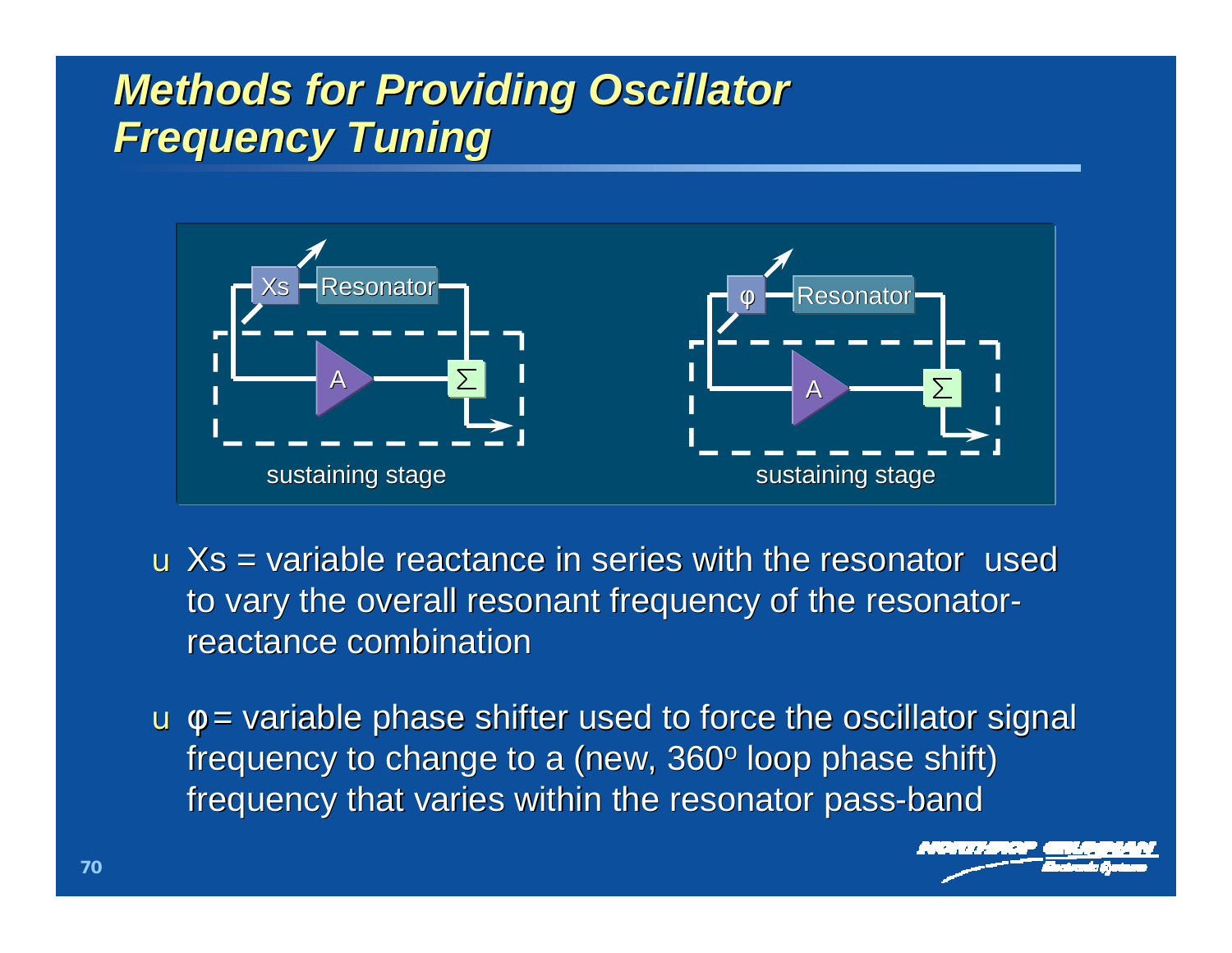#### *Oscillator Frequency Tuning*

Carrier signal is maintained at center of the transmission response of the resonatorreactance combination

Impedance transformation is often required between the resonator and the tuning circuit

#### **Reactance Tuning Phase Shift Tuning**

Carrier signal moves within the resonator transmission response pass-band; tuning range is restricted to less than the passband width

Phase shift circuit can be implemented as a 50 ohm device

For electronic (voltage) tuning, the placement of the phase shift tuning circuit in the oscillator effects the sideband response of the oscillator, and must be taken into account in phaselocked oscillator applications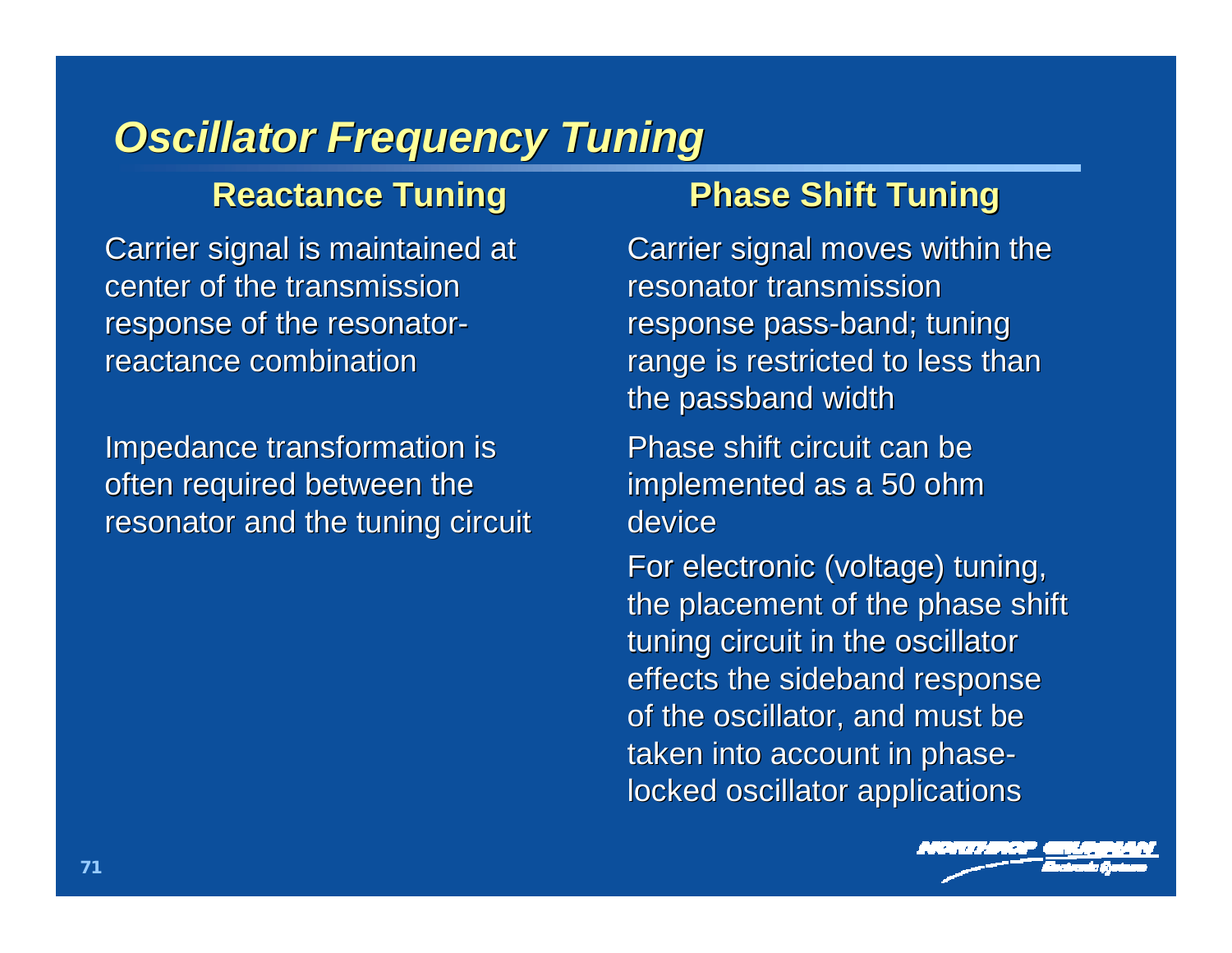#### *Phase Shift Tuning*

u Modulation frequency response affected by placement of phase shifter

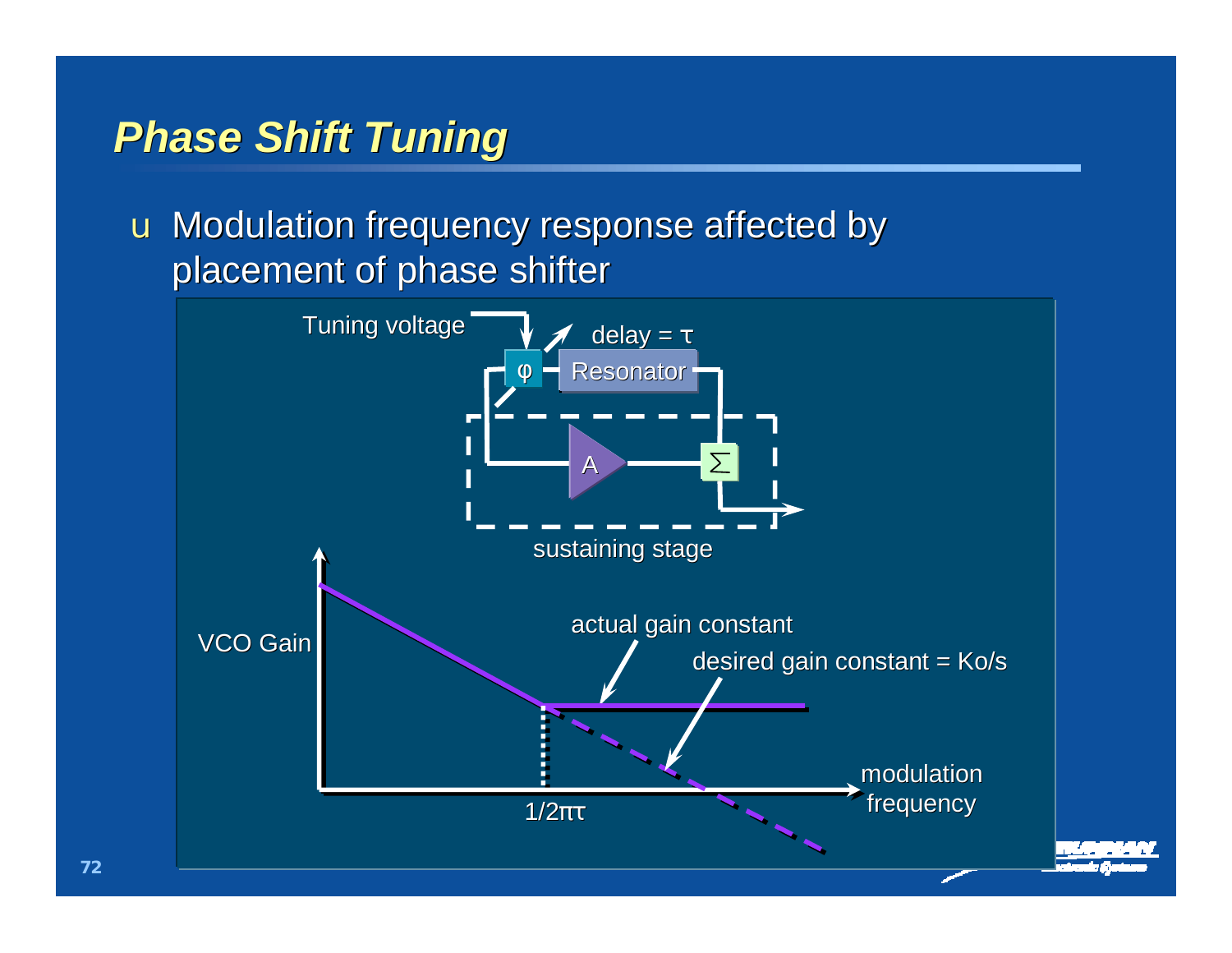### *Methodology of Linear Frequency Tuning Using Abrupt Junction Varactor Diodes*

- u A resonator operated at/near series resonance exhibits a nearlinear reactance vs frequency characteristic
- u Connection of a linear reactance vs voltage network in series with the resonator will then result in a circuit whose overall resonant frequency vs voltage characteristic is near-linear
- u The same holds true for a parallel connection of a parallel resonant resonator and a linear susceptance vs voltage circuit
- u Impedance transformation between the resonator and the tuning circuit is often required to increase tuning range using practical value components in the tuning circuit
- u Use of back-to-back varactor diodes in the tuning circuits has been found to eliminate effects of tuning circuit diode noise n oscillator signal spectral performance

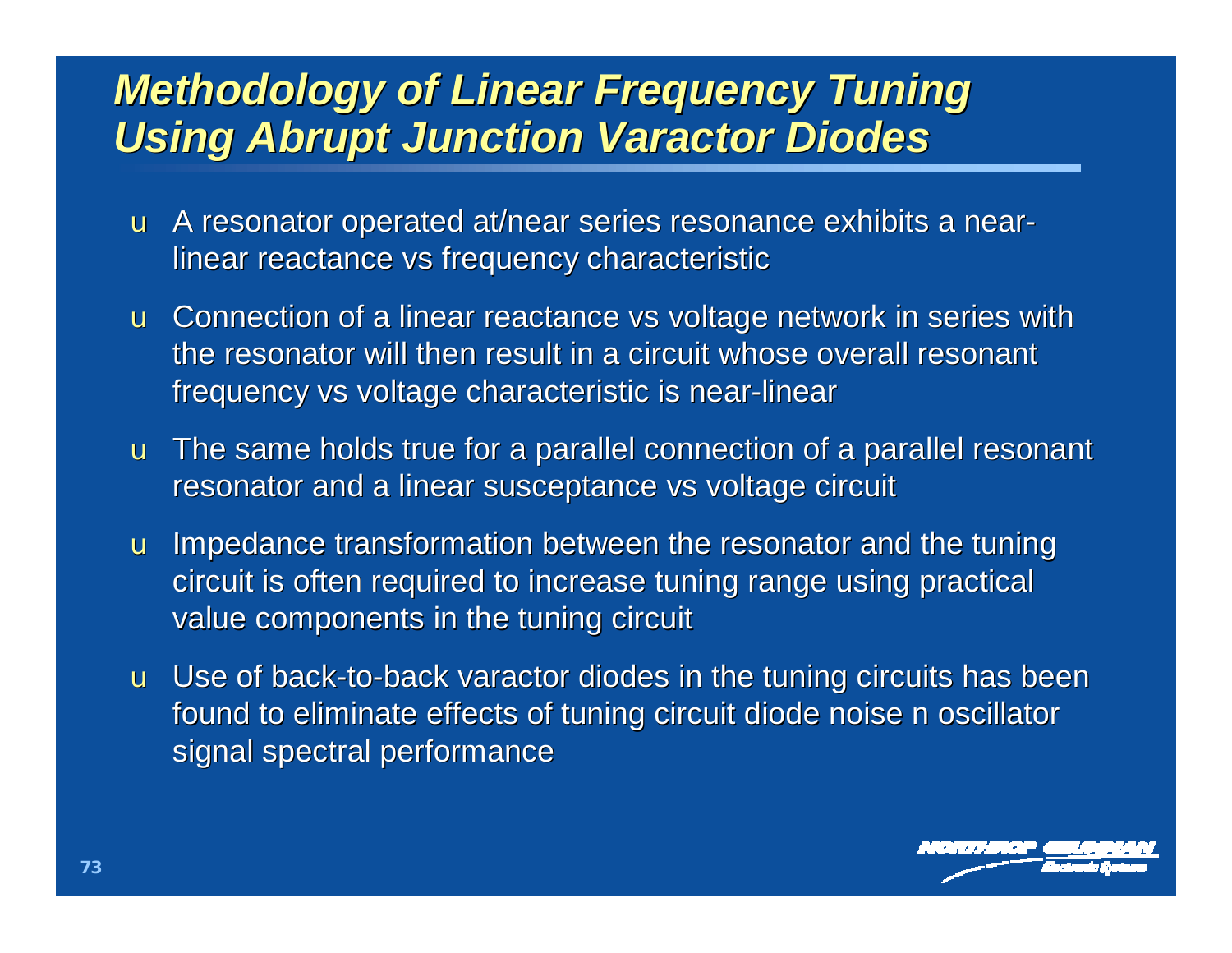#### *Obtaining Linear Reactance vs Voltage*



- **u** For abrupt junction varactor diodes,  $C = K/(V+\phi)^{\gamma}$  where  $\phi =$ contact potential = 0.6 volts at room temp, and  $\gamma = 0.5$
- u To achieve near-linear reactance vs voltage using abrupt junction varactor diodes,  $1/(LpCvo) = \omega_0^2/3$  where Cvo is the varactor diode capacitance at the band center voltage = Vo
- u For zero reactance at the band center tuning voltage, Ls=Lp/2
- u The reactance vs voltage slope at the band center voltage is  $0.375\omega_{o}Lp/(vo+\phi)$

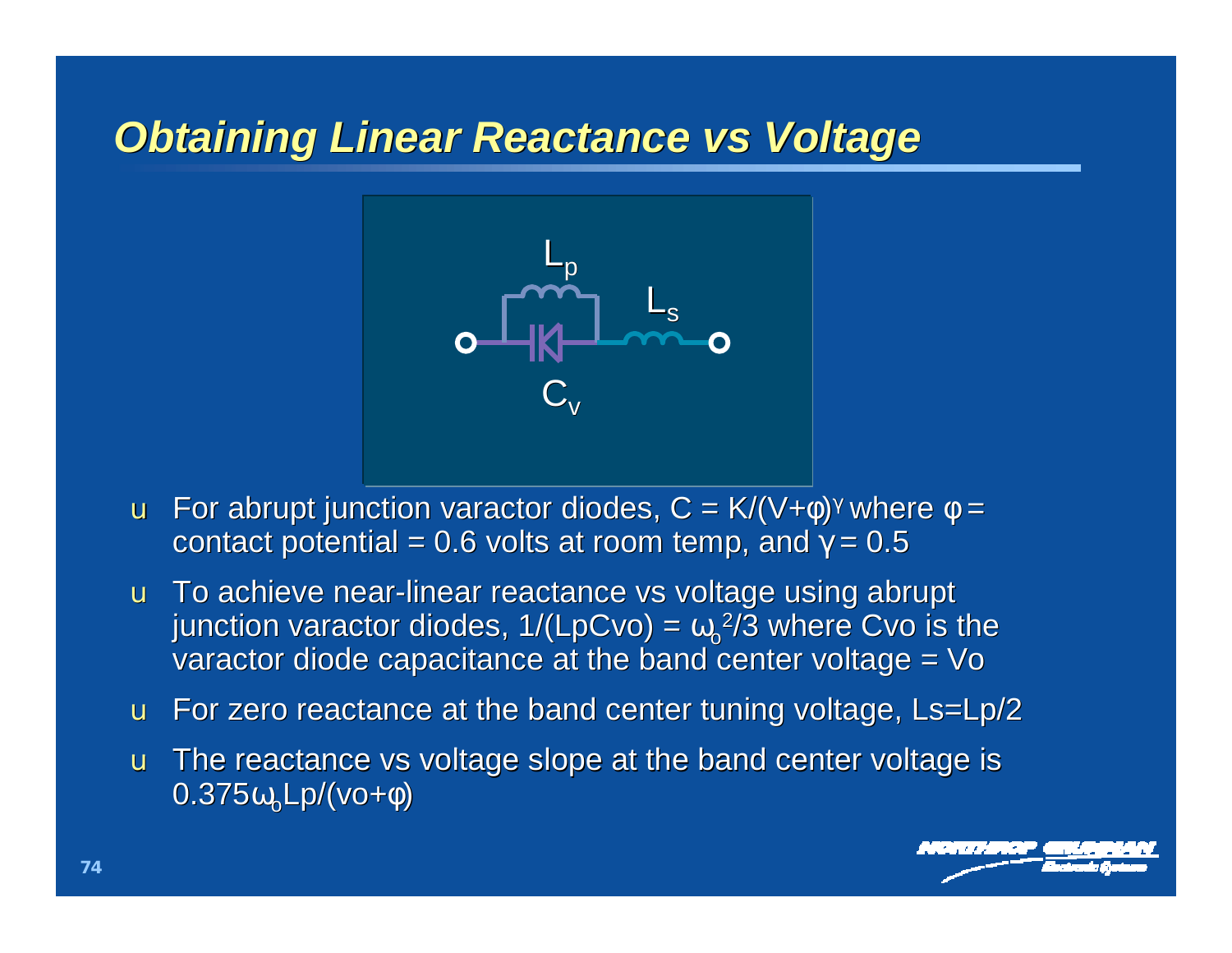#### *Linear Susceptance vs Voltage*



- u For near-linear susceptance vs voltage using abrupt junction varactor diode, 1/(LsCvo) =  $\omega$ <sup>2</sup>/3 where Cvo is the varactor diode capacitance at the band center voltage = Vo
- u For zero susceptance at the band center tuning voltage,  $Cp = Cvo/2$

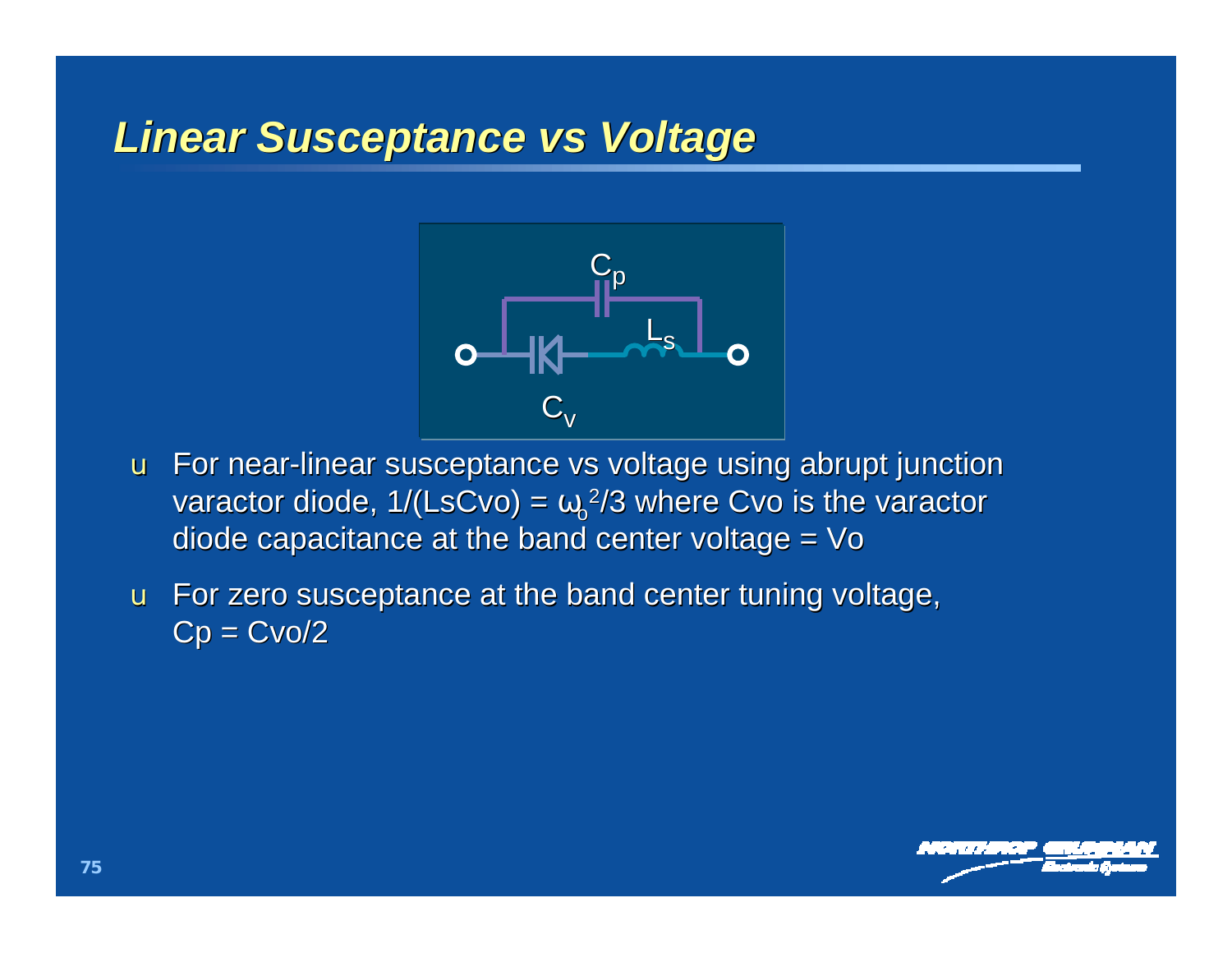# *Linear Tunable Low Noise Oscillators: Typical Results*

| <b>Resonator Type</b>                               | <b>Tuning Range</b><br>(ppm) | <b>Error from Linear</b><br>(ppm) | <b>Tuning Circuit Type</b> |
|-----------------------------------------------------|------------------------------|-----------------------------------|----------------------------|
| <b>AT-Cut Fundamental</b><br><b>Quartz Crystal</b>  | 2000                         | 5                                 | Reactance                  |
| <b>AT-Cut Fundamental</b><br><b>Quartz Crystal</b>  | 250                          |                                   | Reactance                  |
| <b>SC-Cut Overtone</b><br><b>Quartz Crystal</b>     | 10                           | 0.5                               | Reactance                  |
| <b>SAWR</b>                                         | 500                          | 5                                 | Reactance                  |
| <b>STW</b>                                          | 500                          | 100                               | <b>Phase Shift</b>         |
| <b>Coaxial Resonator</b><br><b>Band pass Filter</b> | 150                          | 50                                | <b>Phase Shift</b>         |

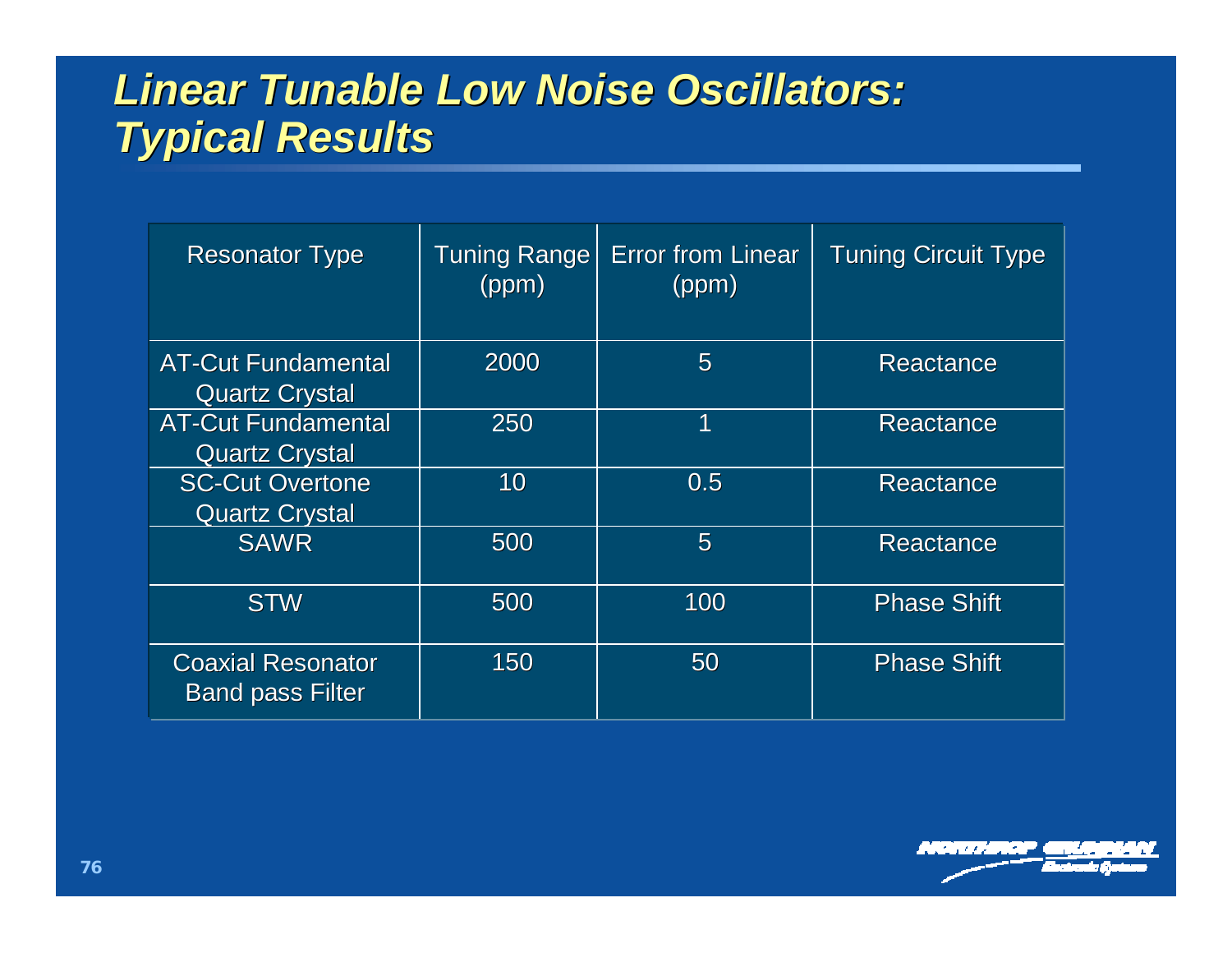# *7. Environmental Stress Effects*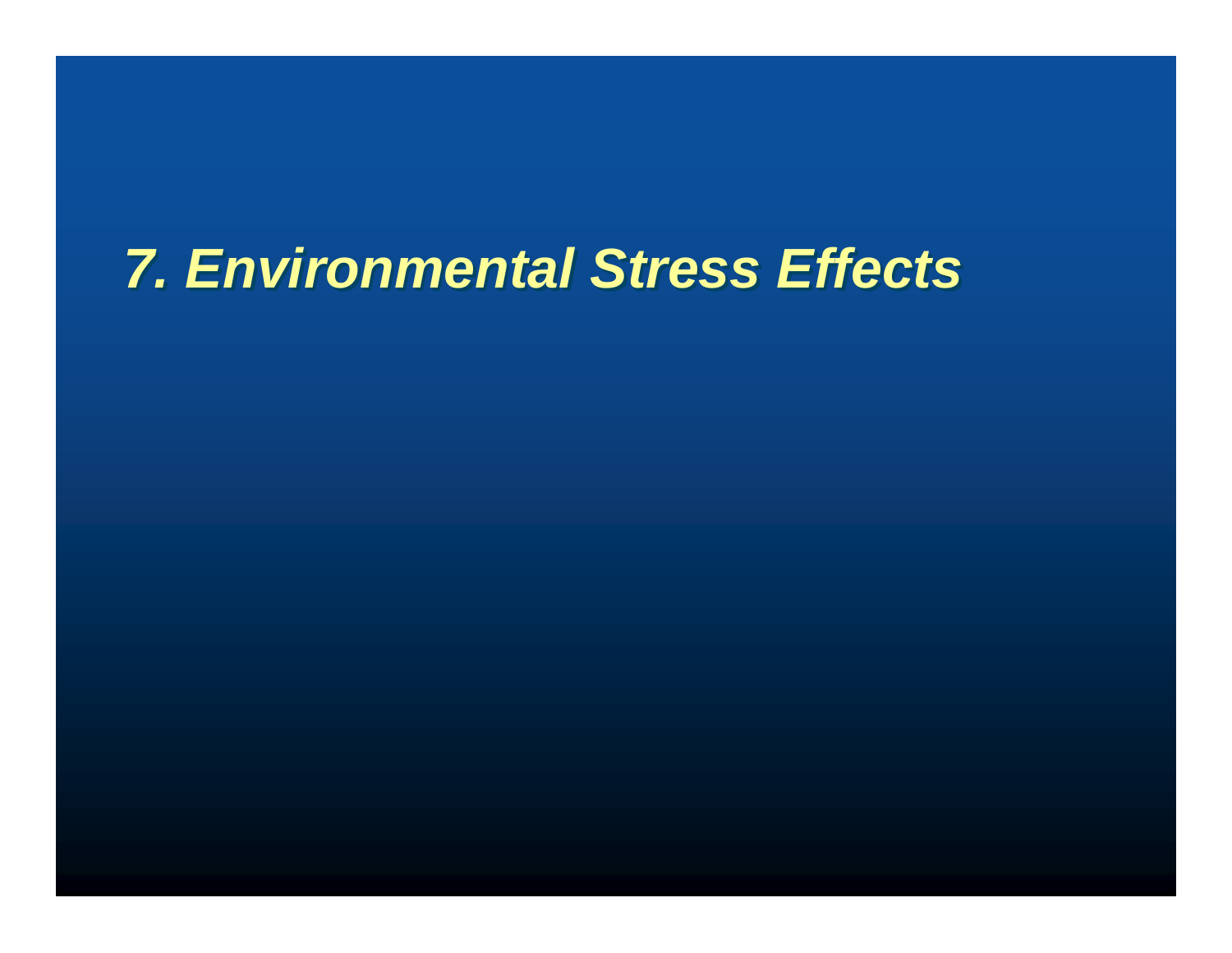# *Environmentally-Induced Oscillator Signal Frequency Change*

u Resonator/Oscillator signal frequency change can be induced by changes in:

- l Temperature
- l Pressure
- **I** Acceleration (vibration)
- **I** Other (radiation, etc)

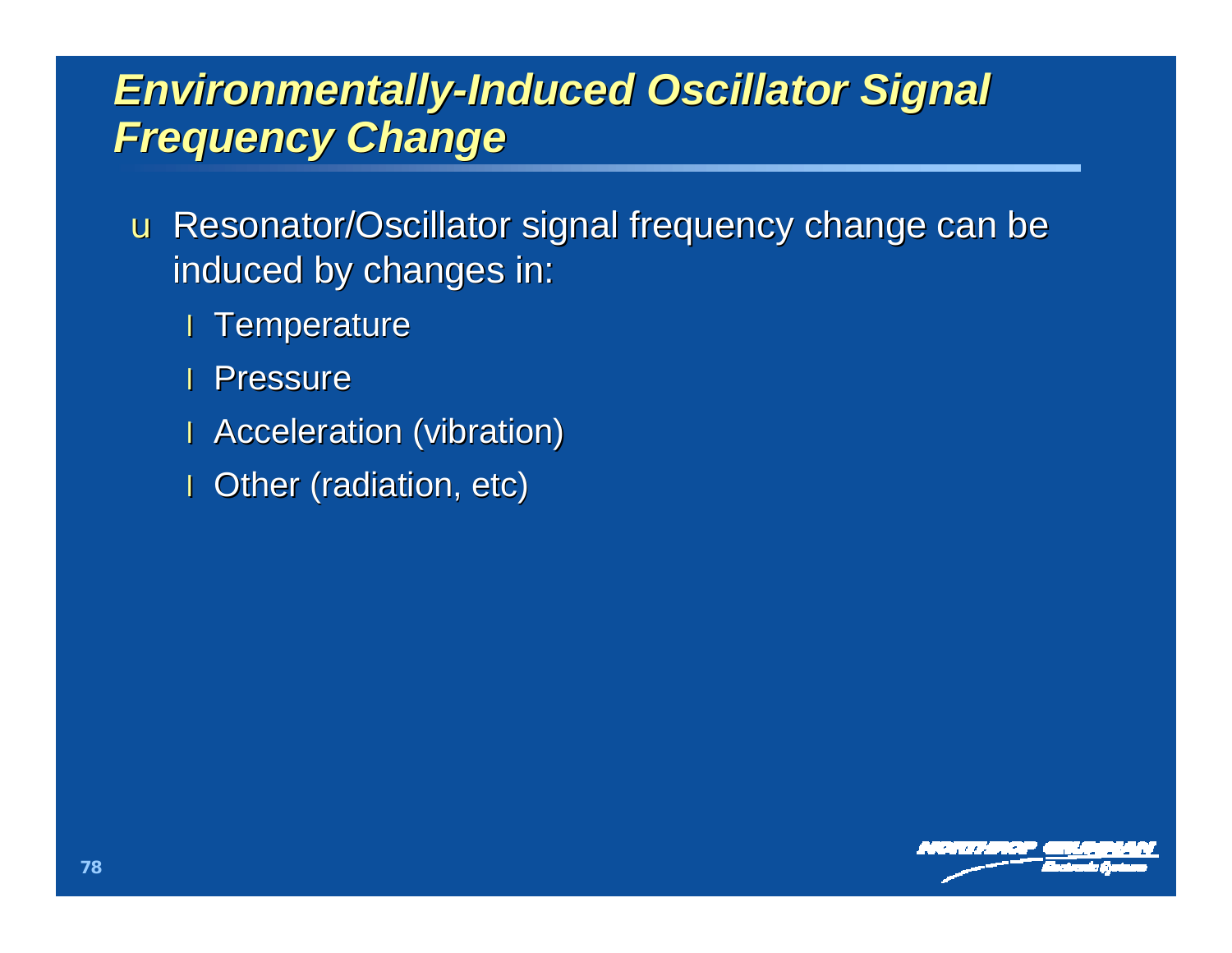#### *Vibration*

- u Vibration constitutes the primary environmental stress affecting oscillator signal short-term frequency stability (phase noise)
- u Although resonator sensitivity to vibration is often the primary contributor, vibration -induced changes in the non-resonator portion of the oscillator circuit can be significant
- u High Q mechanical resonances in the resonator and/or non-resonator oscillator circuitry and enclosure can cause severe signal spectral degradation under vibration

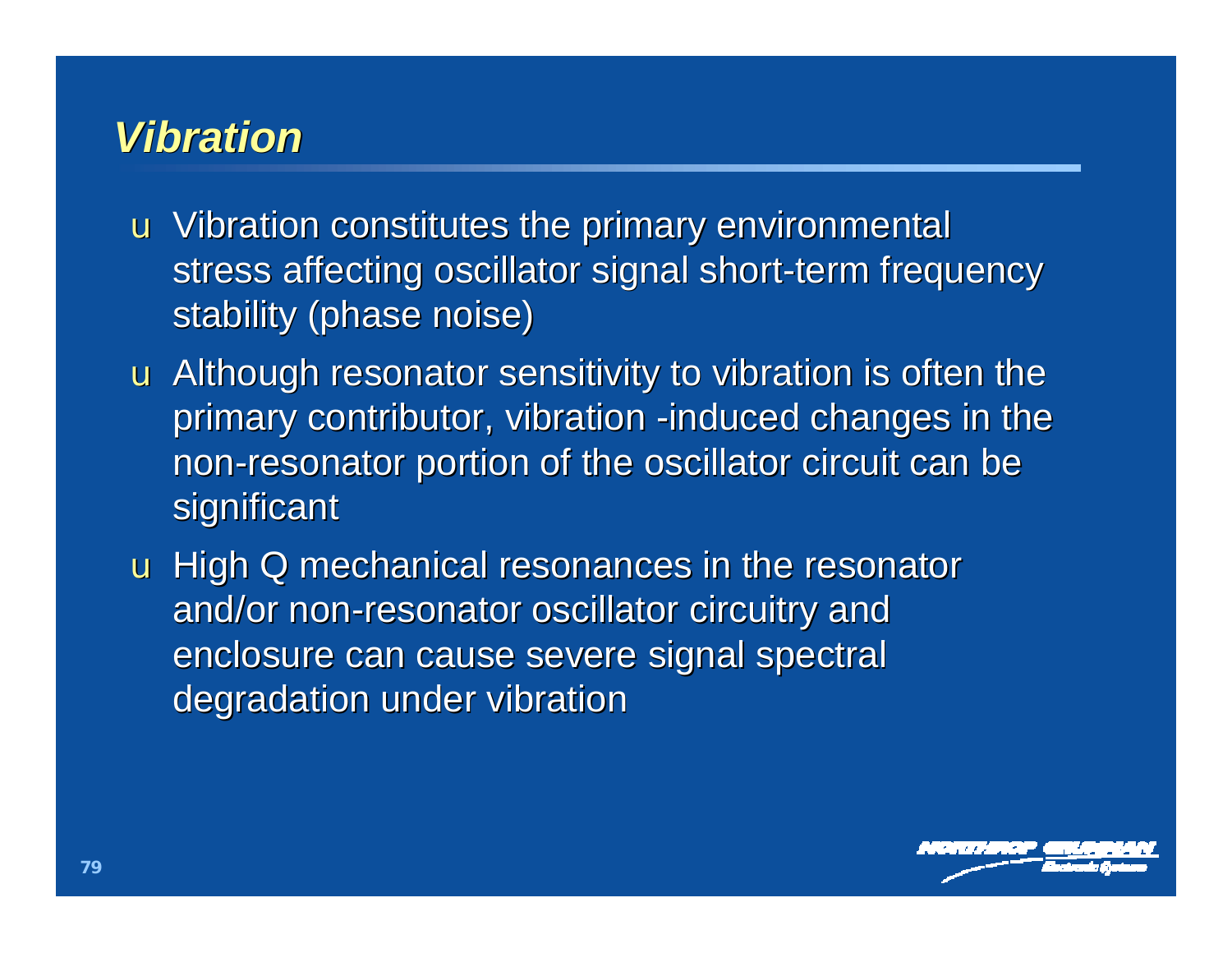#### *Vibration: An Example*

- u A 100MHz crystal oscillator can exhibit a phase noise sideband level at 1KHz carrier offset frequency of -163dBc/Hz.
- **u** The fractional frequency instability is  $Sy(f=1000Hz) = 1X10^{-26}$ /Hz.
- **u** The corresponding phase instability,  $S\phi(f)$ , is  $1 \times 10^{-16}$  rad<sup>2</sup>/Hz.
- u The crystal vibration level that would degrade the at-rest oscillator signal spectrum, based a crystal frequency vibration sensitivity value  $\Gamma_{\text{f}} = 5 \times 10^{-10}$ /g is quite small: Sg(f) = Sy(f)/ $\Gamma_{\text{f}}^2 = 4 \times 10^{-8}$  g<sup>2</sup>/Hz.
- u The corresponding allowable signal path dimensional change, based on a wavelength of 300cm is: 48 angstroms/Hz $1/2$ .
- u In the 50-ohm circuit, a capacitance variation (due to vibrationinduced printed board or enclosure cover movement) of: 6X10-7 pF/Hz1/2 would degrade the at-rest signal spectrum.

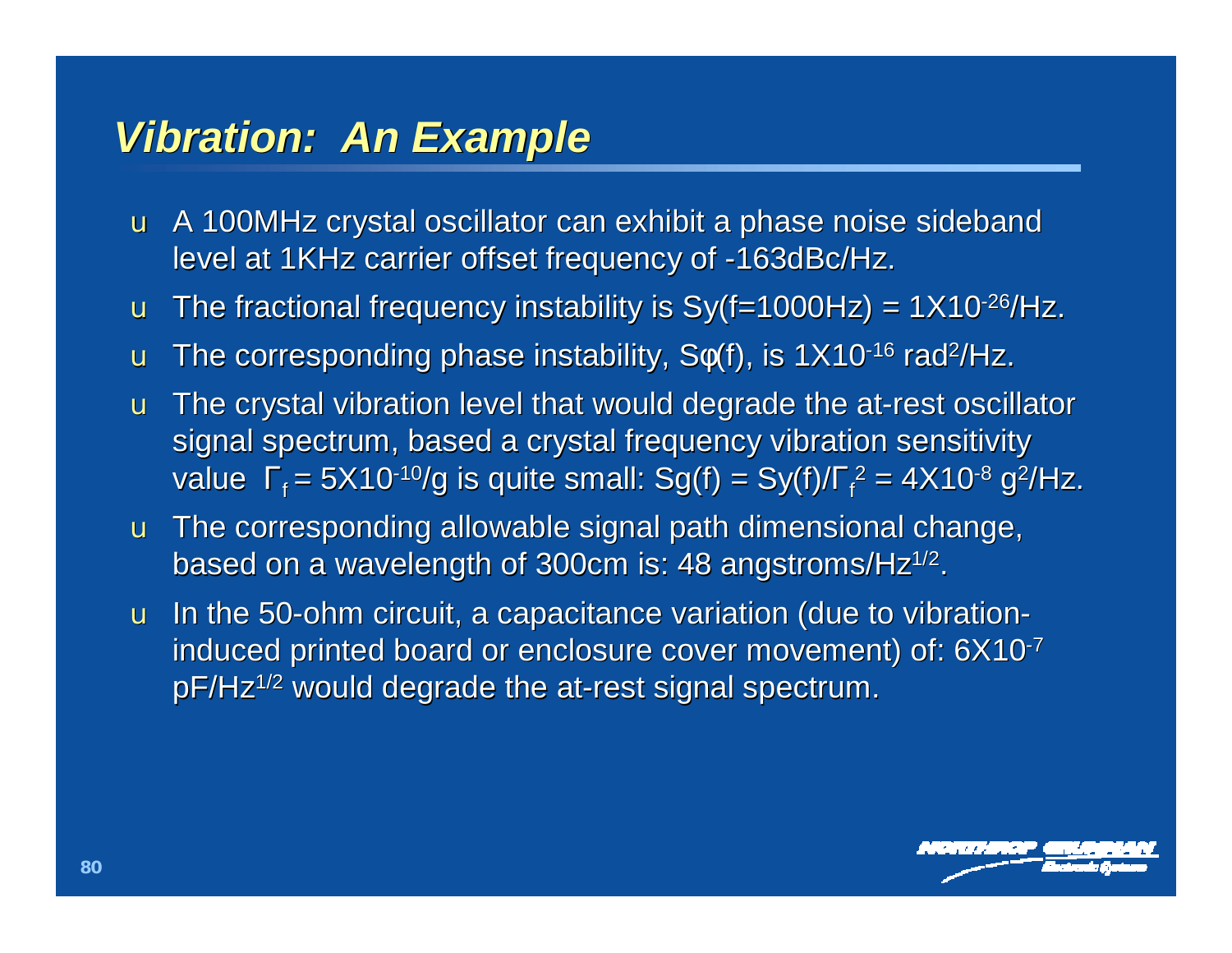#### **Methods for Attenuating Effects of Vibration**

- u Vibration isolation of resonators or of entire oscillator
- u Cancellation vie feedback of accelerometer-sensed signals to oscillator frequency tuning circuitry
- u Measurement of individual (crystal) resonator vibration sensitivity magnitude and direction and use of matched, oppositely-oriented devices
	- I Use of multiple, unmatched oppositely-oriented devices
- u Reduction of resonator vibration sensitivity via resonator design (geometry, mounting, mass loading, etc.)

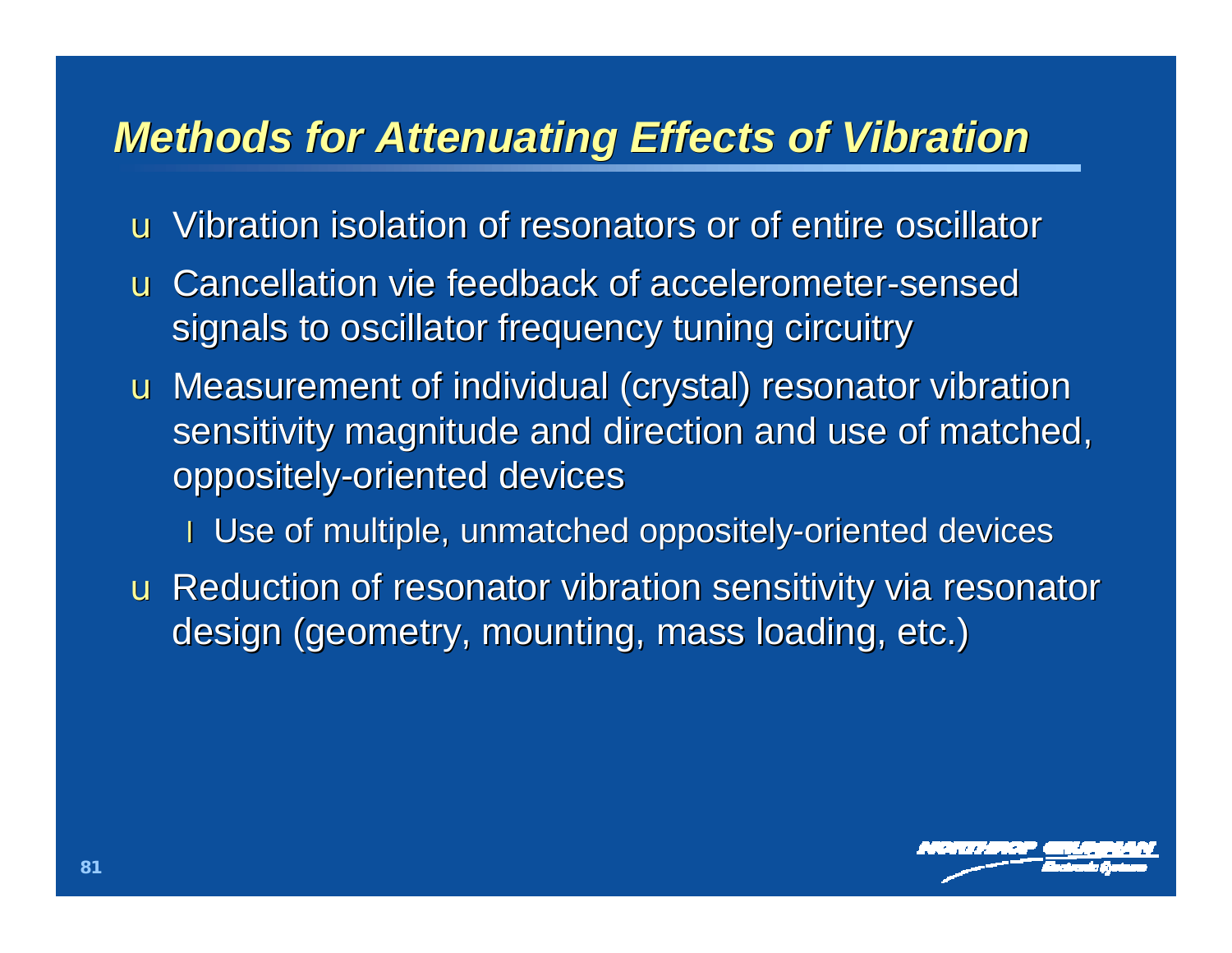## *"Poor Mans" Method for Reducing Quartz Crystal Vibration Sensitivity*

- u Two Crystals: partial cancellation in z and x directions, no cancellation in y direction
- u Four Crystals: partial cancellation in x, y, and z directions



- u Crystals connected electrically in series
- u 5:1 reduction in vibration sensitivity magnitude has been achieved using four crystals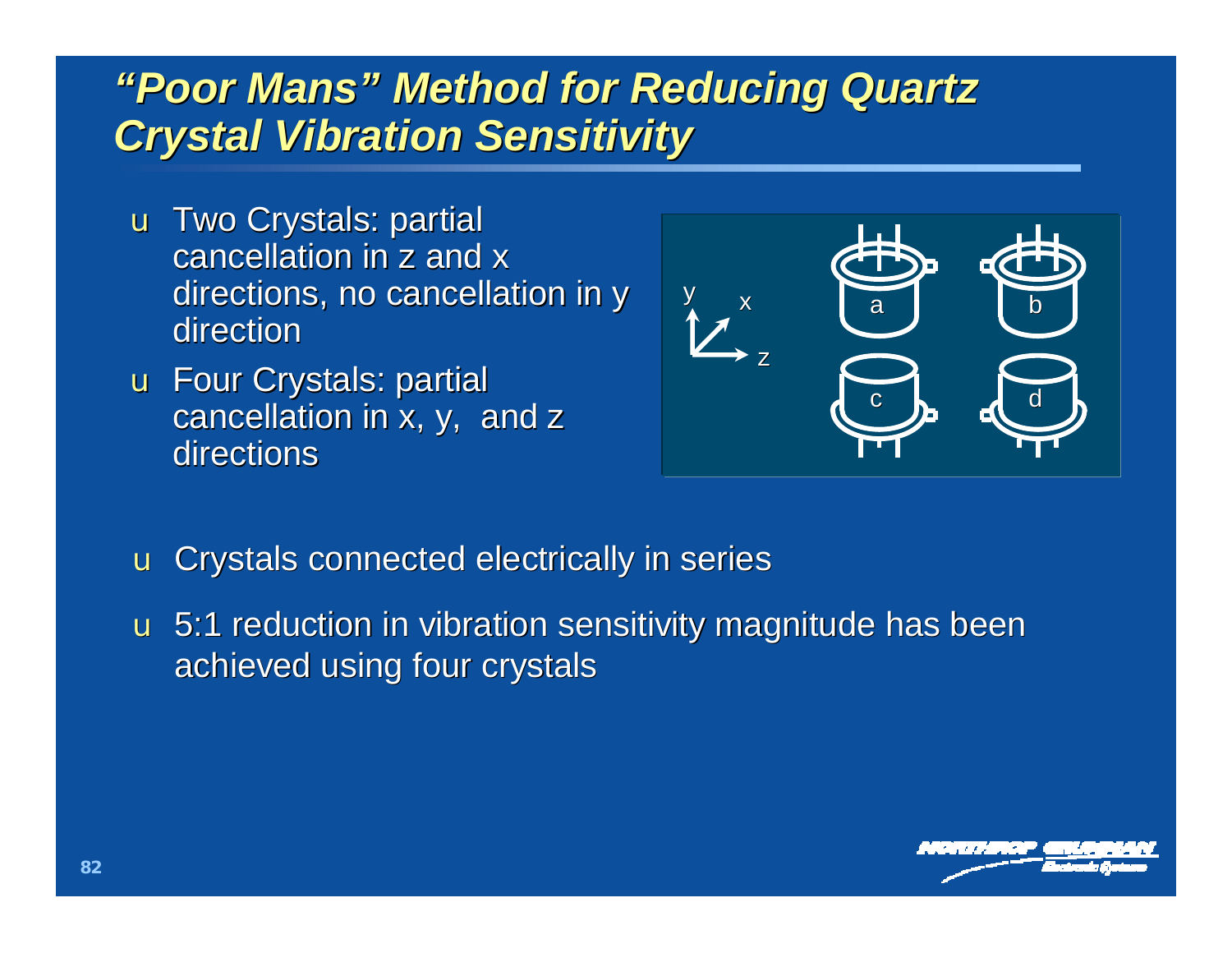# *Measurement of Oscillator/Resonator Vibration Sensitivity*

- u Entire oscillator or resonator alone can be mounted on a shaker for determination of vibration sensitivity.
	- **I** Resonator vibration sensitivity measurements can be made with the resonator connected to the oscillator sustaining stage or connected in a passive phase bridge.
- u The effects of coaxial cable vibration must be taken into account, especially for measurement of devices having very small values of vibration sensitivity.
	- **I** The effects of cable vibration can be determined by re-orienting the DUT on the shake table 180 degrees while not re-orienting the connecting coaxial cable and measuring the relative change in the magnitude and phase of the recovered, vibration-induced carrier signal sideband, relative to that of the shake table accelerometer.

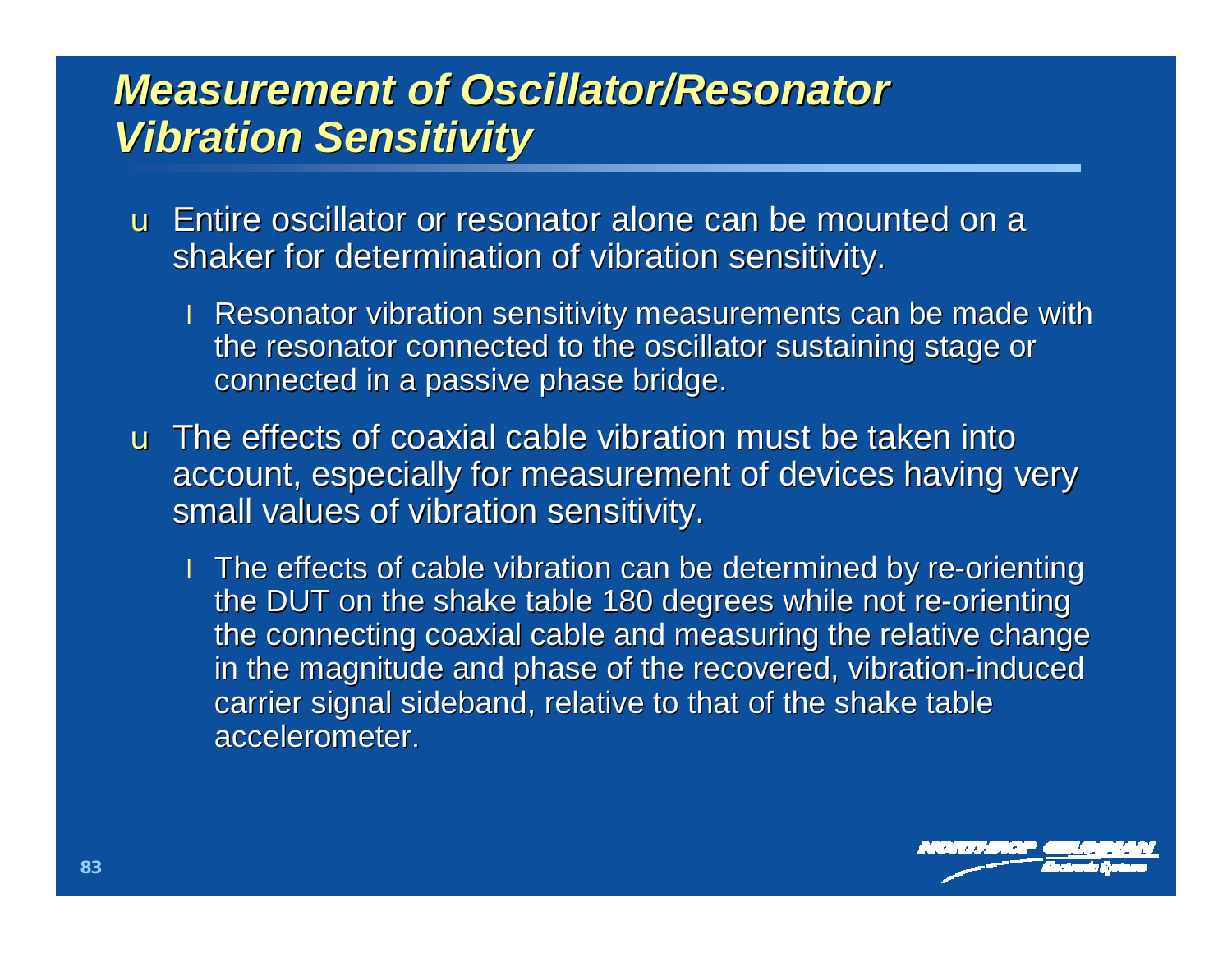#### *Measurement of Oscillator/Resonator Coaxial Cable Affects*



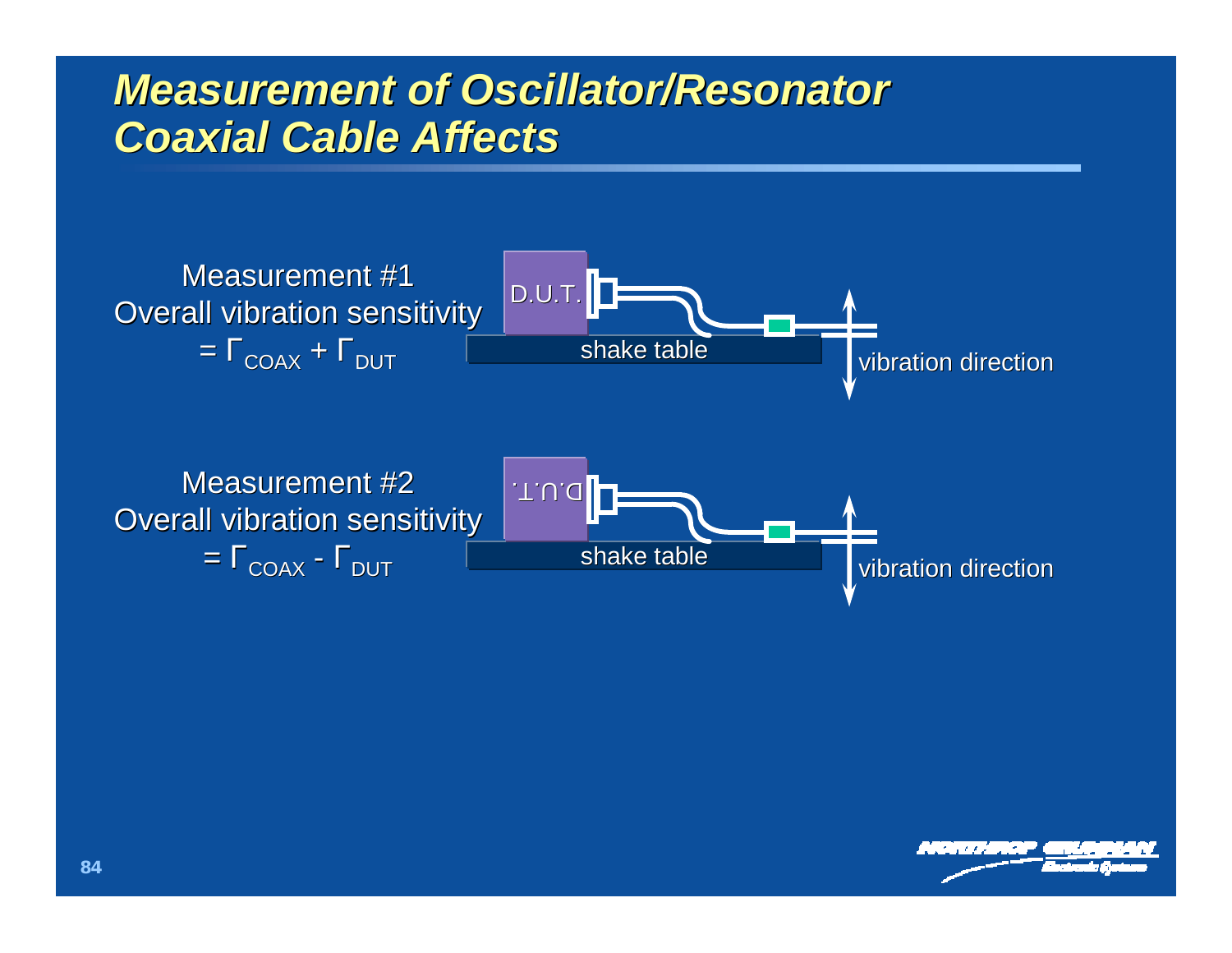# *Test Results for 40MHz Oscillator Sustaining Stage and Coaxial Cables*

| <b>Coaxial cable</b>               |                                  |  |  |
|------------------------------------|----------------------------------|--|--|
| 50 ohm flexible coaxial<br>cable   | approx 15 micro-radians<br>per g |  |  |
| 50 ohm semi-rigid coaxial<br>cable | approx 5 micro-radians<br>per g  |  |  |
| <b>Sustaining Stage</b>            |                                  |  |  |
|                                    |                                  |  |  |

(vibration-induced phase shift increases with carrier frequency)

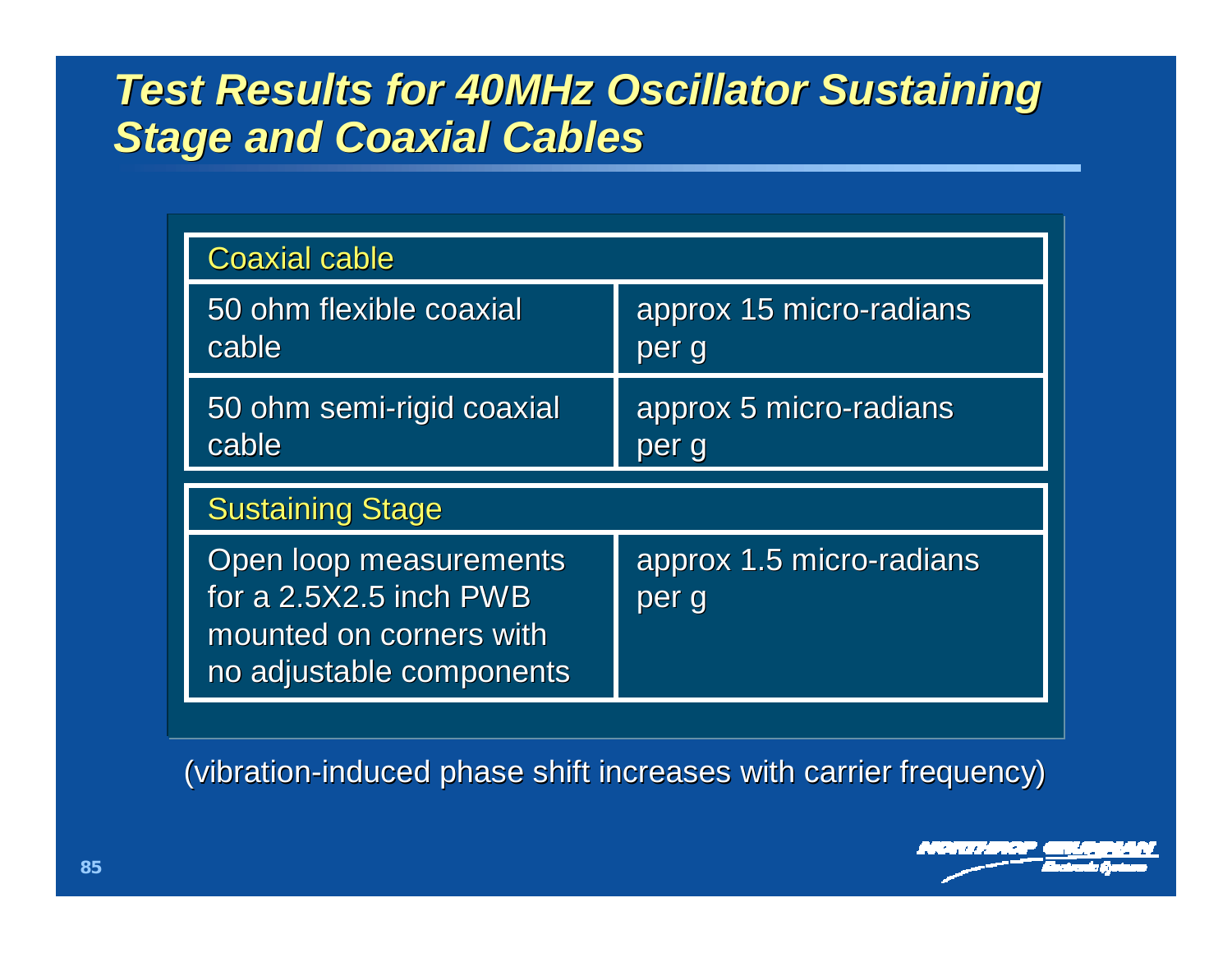# *8. Oscillator Circuit Simulation 8. Oscillator Circuit Simulation and Noise Modeling and Noise Modeling*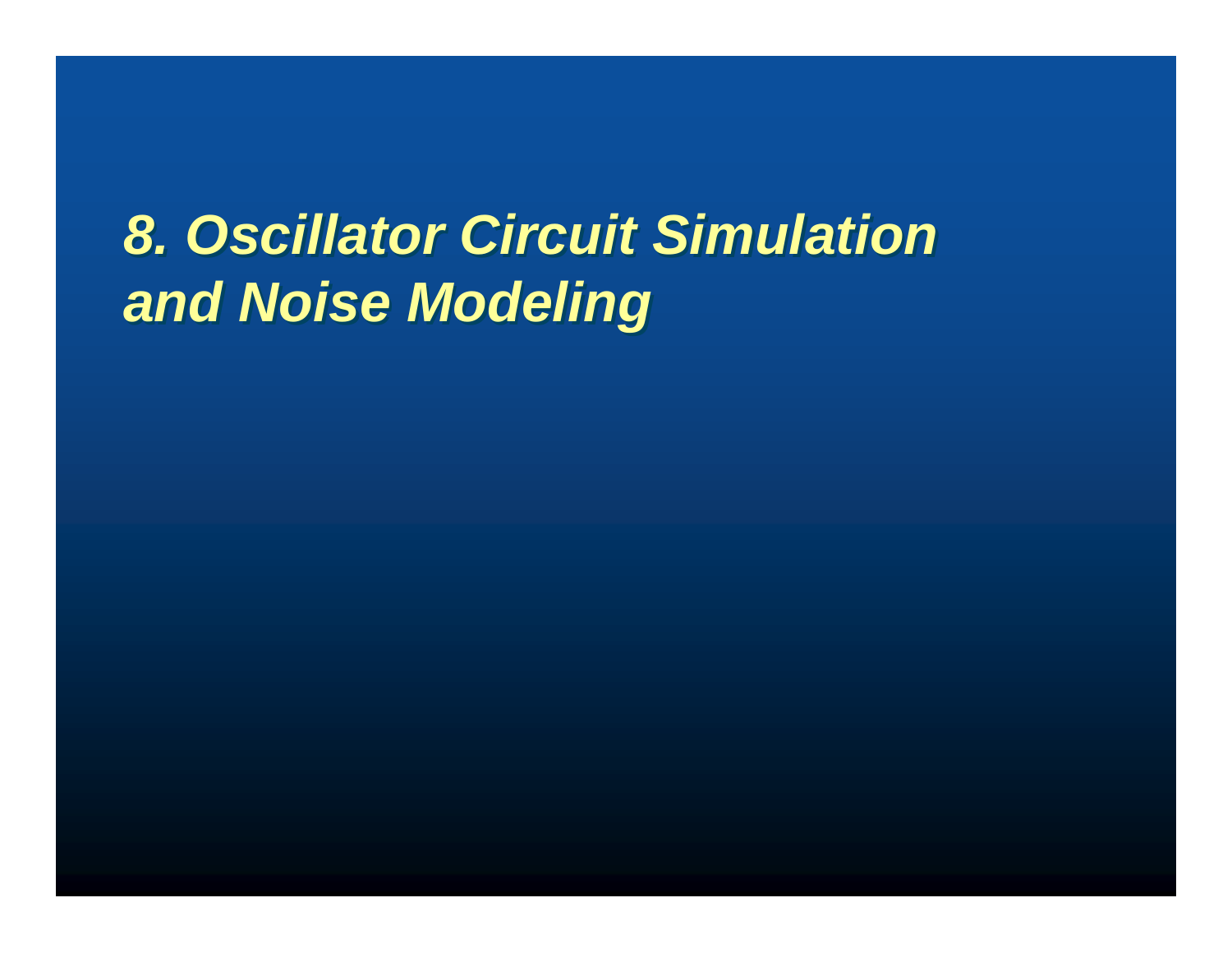## *CAD Small Signal Analysis/Simulation of Oscillator Circuits*

- u Small signal analysis is useful for simulating linear (start-up) conditions
- u Simulation of steady-state condition is possible if/when large signal (i.e., in-compression) device sparameters or ALC diode steady-state impedance values are known
- u Circuit analysis/simulation should include component parasitic reactance (inductor distributed capacitance and loss, component lead inductance, etc). For circuits operating at and above VHF, printed board/substrate artwork (printed tracks, etc) should also be included in the circuit model.

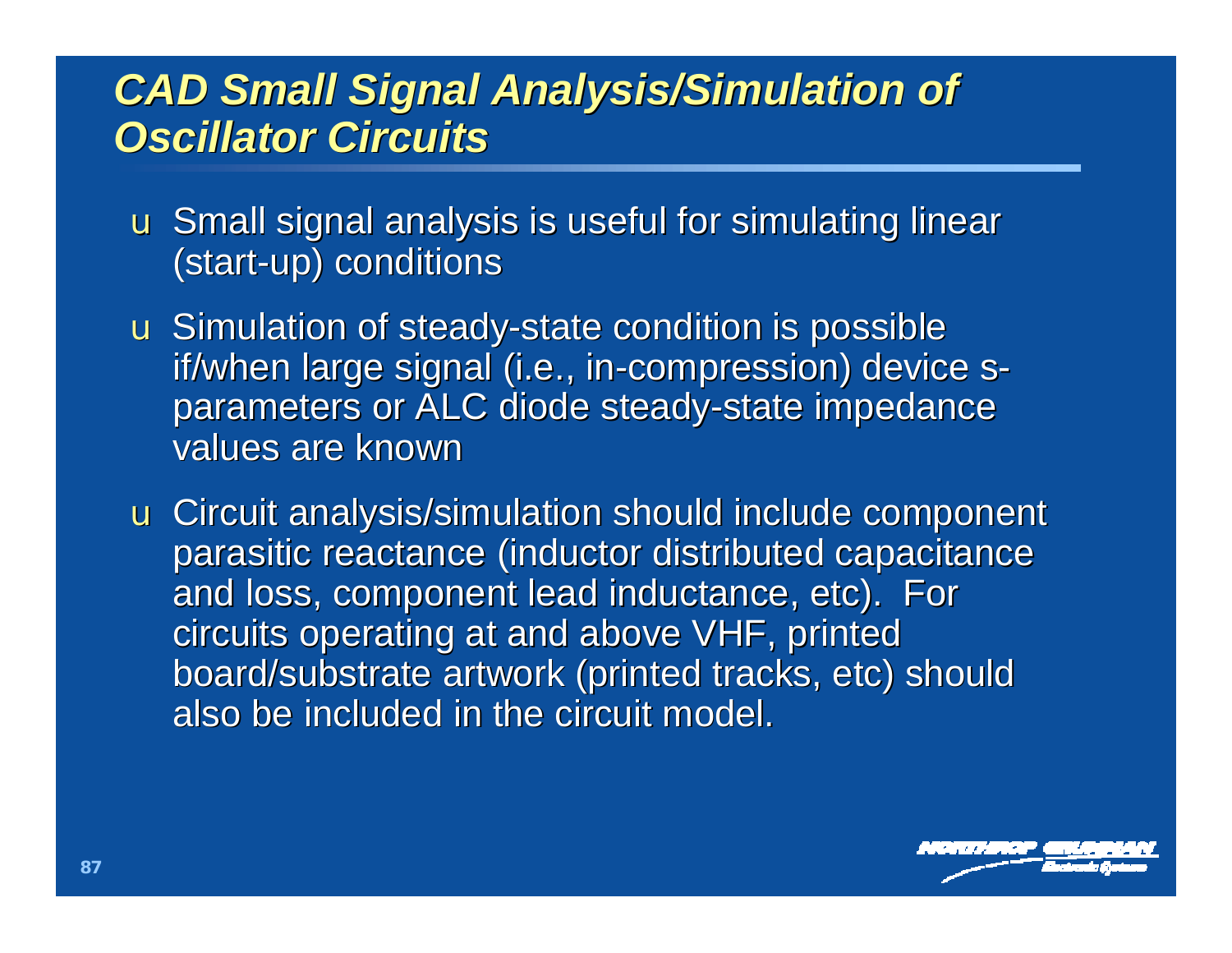# *CAD Small Signal Analysis of Oscillator Circuits*

- u Two port analysis is most appropriate for oscillator circuits employing modular amplifier sustaining stages. Open loop simulation in a 50 ohm system is valid for simulation of closed loop performance only when the loop is "broken" at a point where either the generator or load impedance is 50 ohms (i.e., at the amplifier input or output if the amplifier has good input or output VSWR).
- u One port (negative resistance generator) analysis is useful when simulating discrete oscillators employing transistor sustaining stage circuitry.

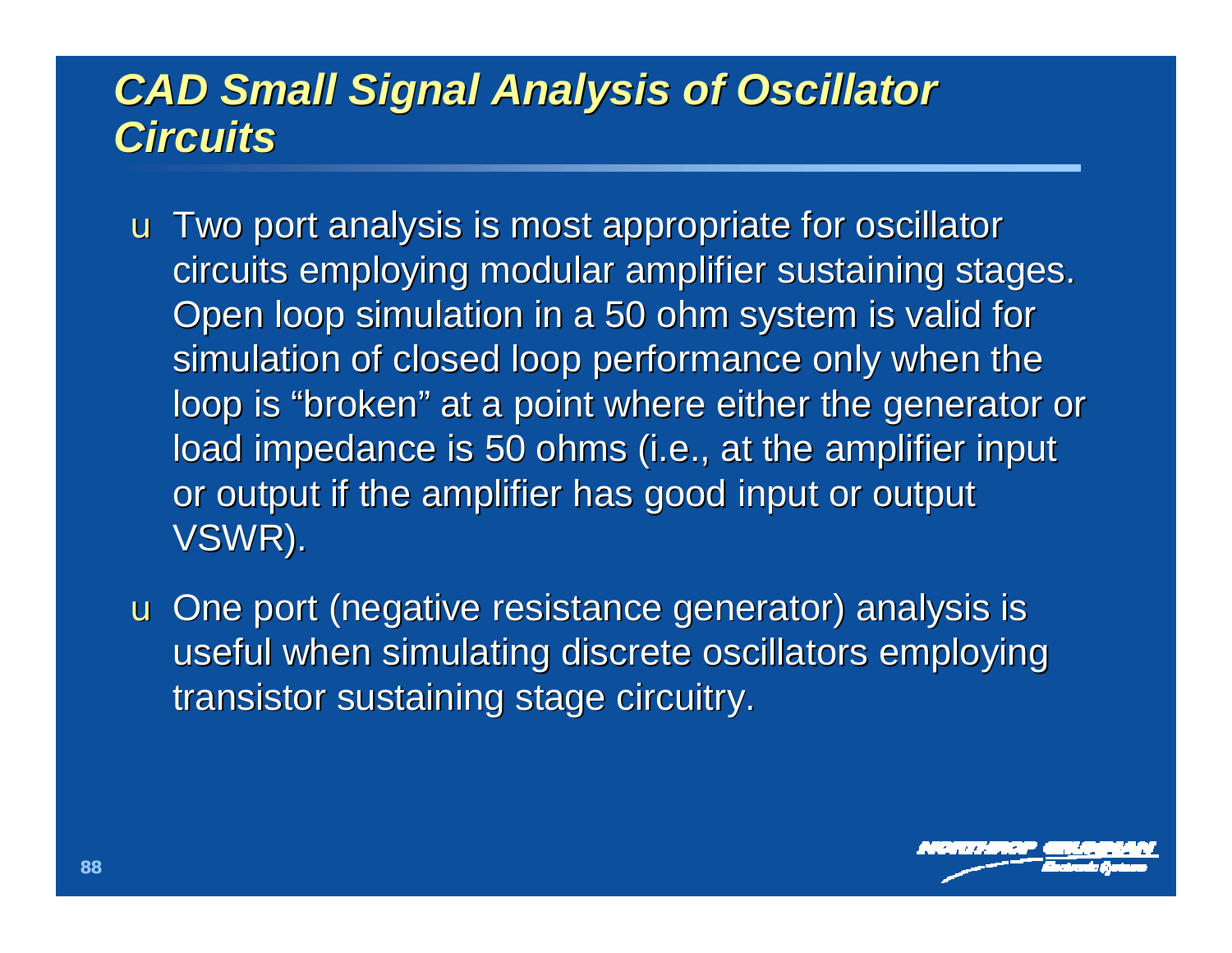# *CAD Small Signal Simulation of Oscillator Circuits*

- u CAD circuit simulation can (and should) include circuit analysis at out-of-band frequency regions to make sure conditions for oscillation are only satisfied at the desired frequency.
- u Frequency bands where undesired resonator resonant responses occur (i.e., unwanted crystal overtone resonances) should be analyzed.
- u CAD circuit simulation results can be experimentally checked using an Automatic Network Analyzer (ANA).
- u Simulation also allows optimization of element values to tune the oscillator, as well as statistical analyses to be performed for determination of the effects of component tolerance.

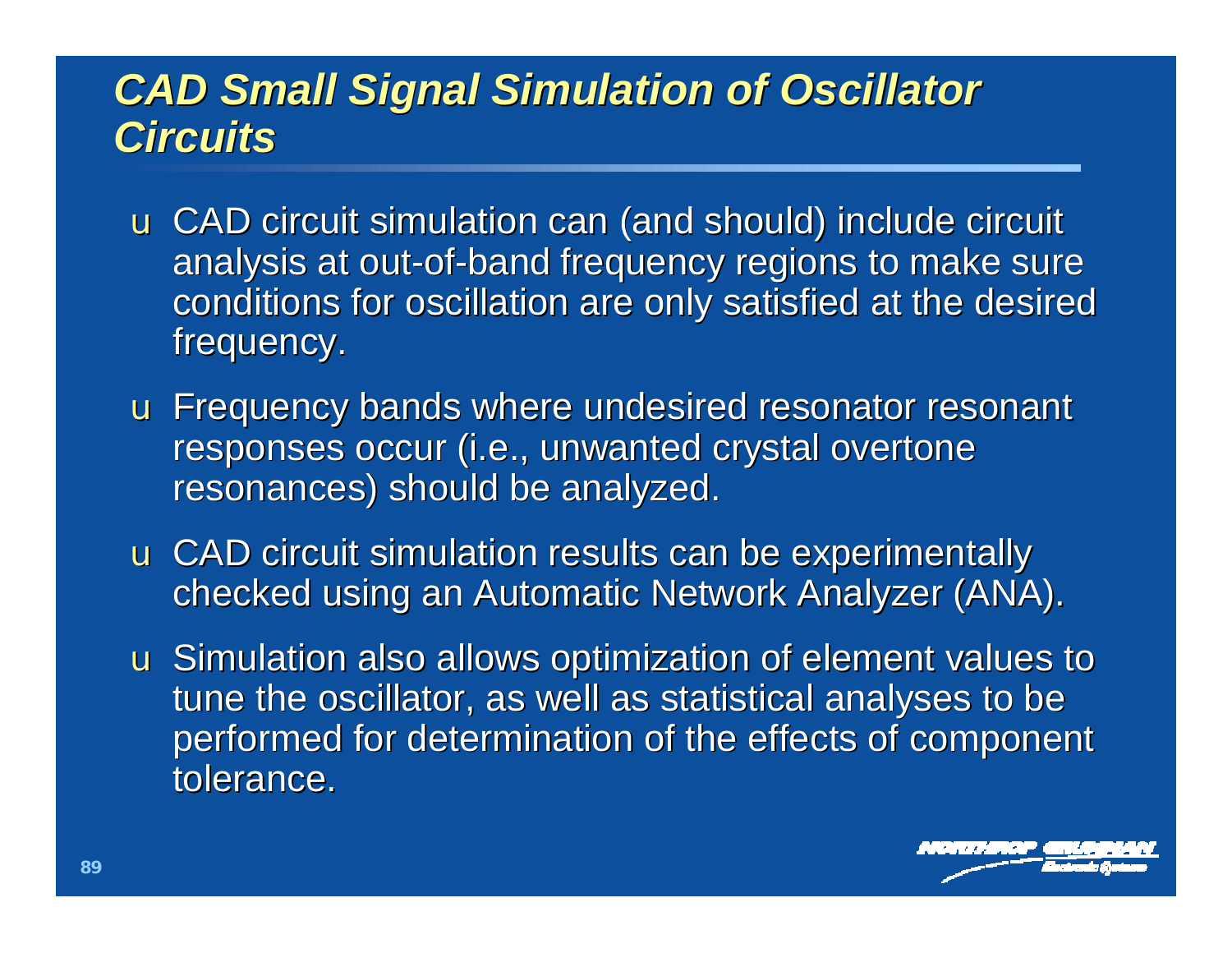# *Simulation of the Sustaining Stage Portion of a Crystal Oscillator*



- u Cx and Cy values optimized to provide  $Zin = -70 + j0$  at 100MHz
- u Zin calculated from 50MHz to 1GHz to insure negative resistance is only generated over a small band centered at 100MHz (note use of Rc)
- u Large signal condition (where the negative resistance portion of Zin drops to 50 ohms = crystal resistance) simulated by reducing the ALC impedance value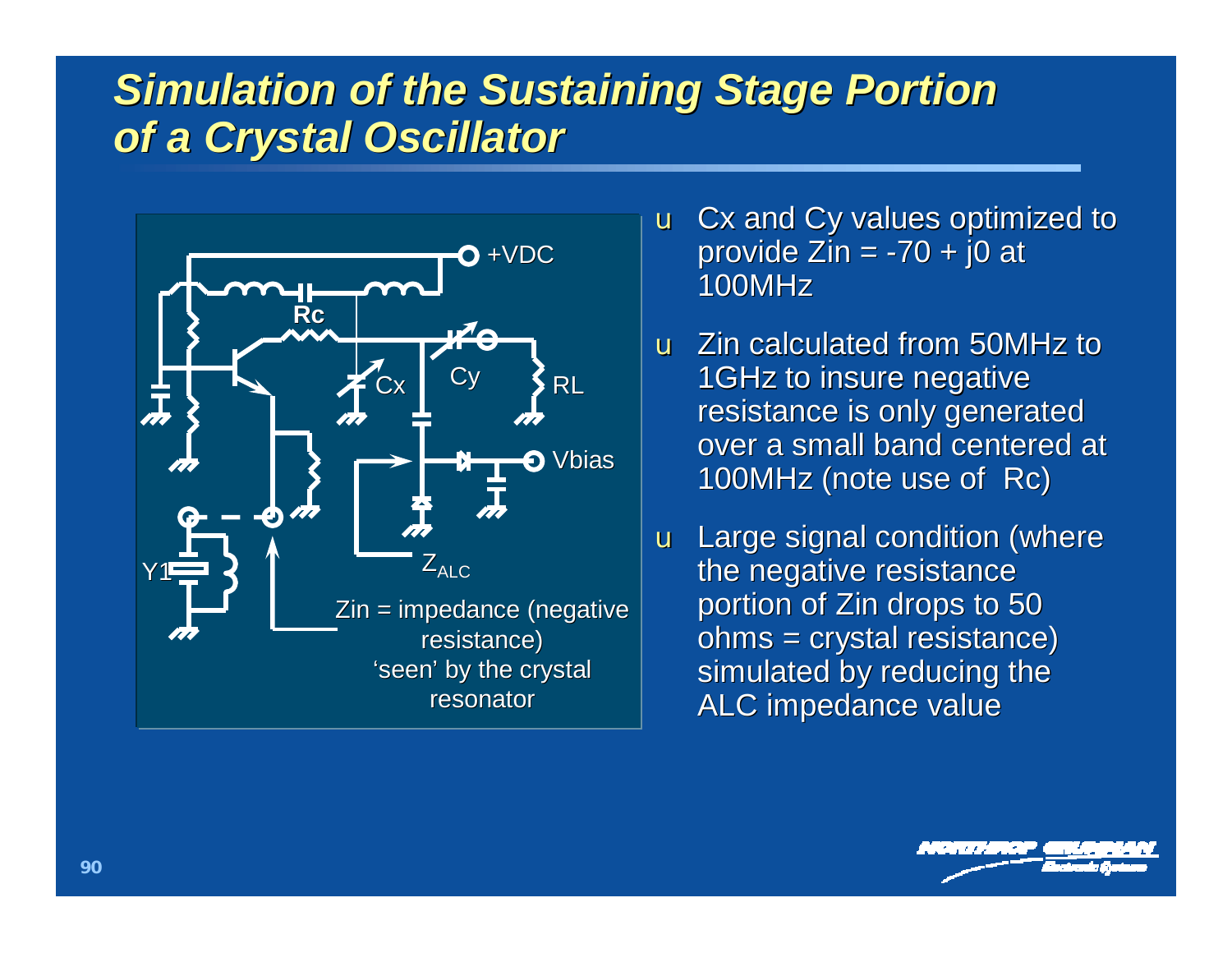# *100MHz Oscillator Sustaining Stage Circuit Simulation: 80MHz to 120MHz*



#### **u** Zin =  $-70 + j0$  at 100MHz

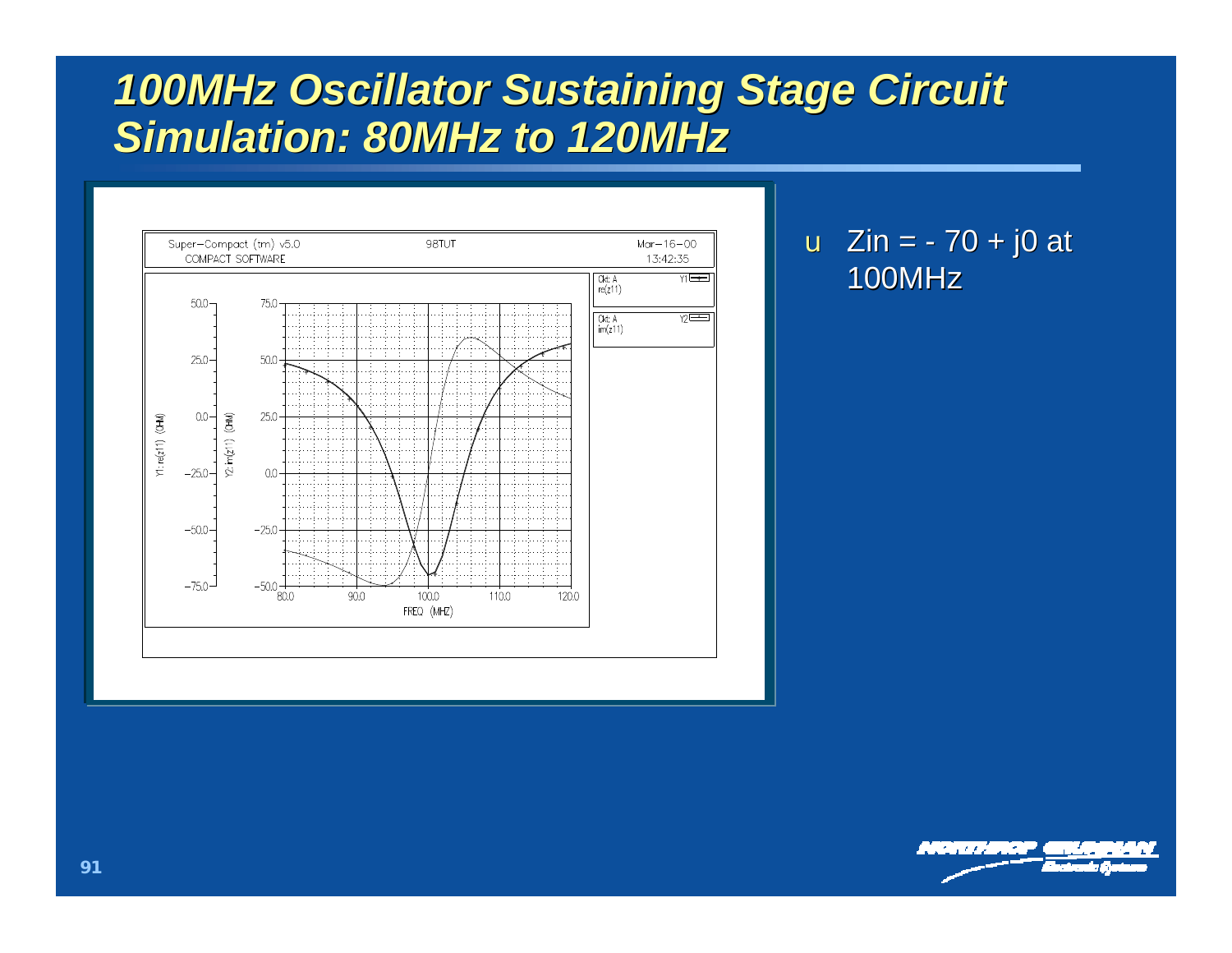# *100MHz Oscillator Sustaining Stage Circuit Simulation: 50MHz to 1.5GHz*



- u 33 ohm collector resistor installed in the circuit
- u Note that the real part of the impedance remains positive everywhere except at the desired frequency band at 100MHz
- u This fact indicates the circuit will only oscillate at the desired frequency

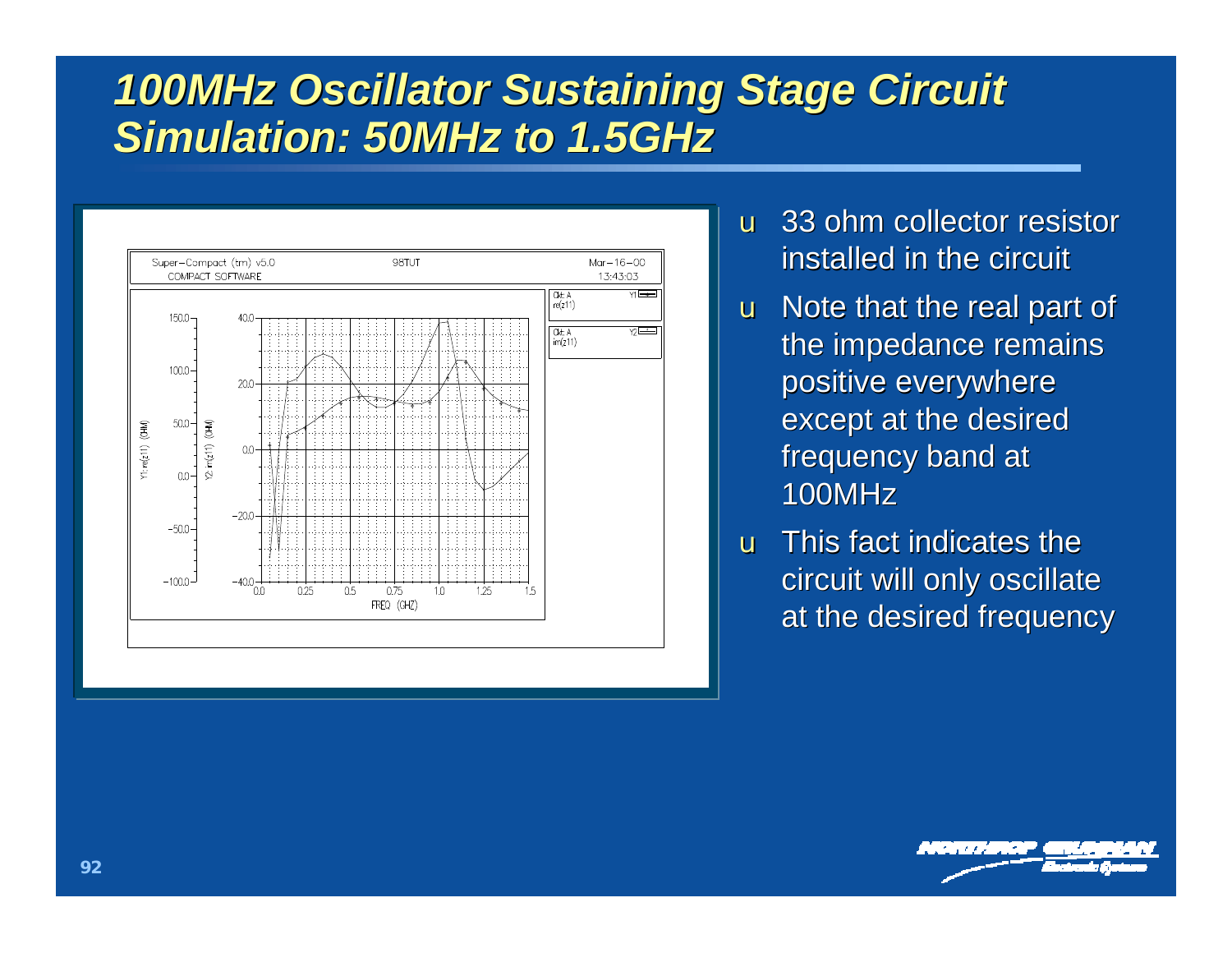# *Results of 100MHz Oscillator Sustaining Stage Circuit Simulation*



- u 50MHz to 1.5GHz; collector resistor (Rc) *removed*
- u Note that the real part of the impedance becomes highly negative1.15GHz
- u This fact points to a probable circuit oscillation at/near 1.1GHz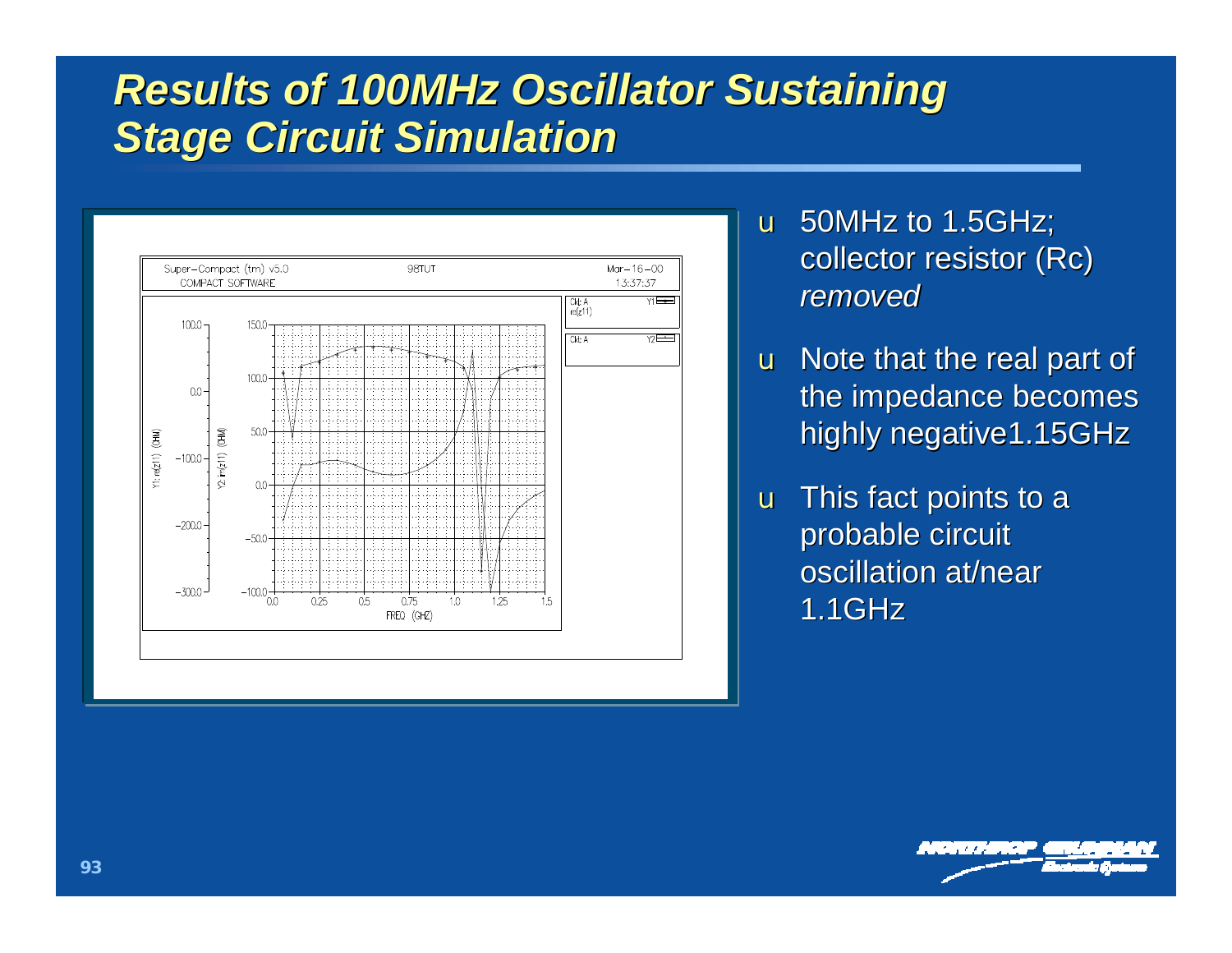# *80MHz Crystal Oscillator Using Modular Amplifier Sustaining Stage and Diode ALC*



- u Output signal near-carrier (1/f FM) noise primarily determined by crystal self noise
- u TP1-to-TP2 voltage is maximized via trimmer capacitor adjustment. The voltage level is a measure (verification) of requisite loop excess gain.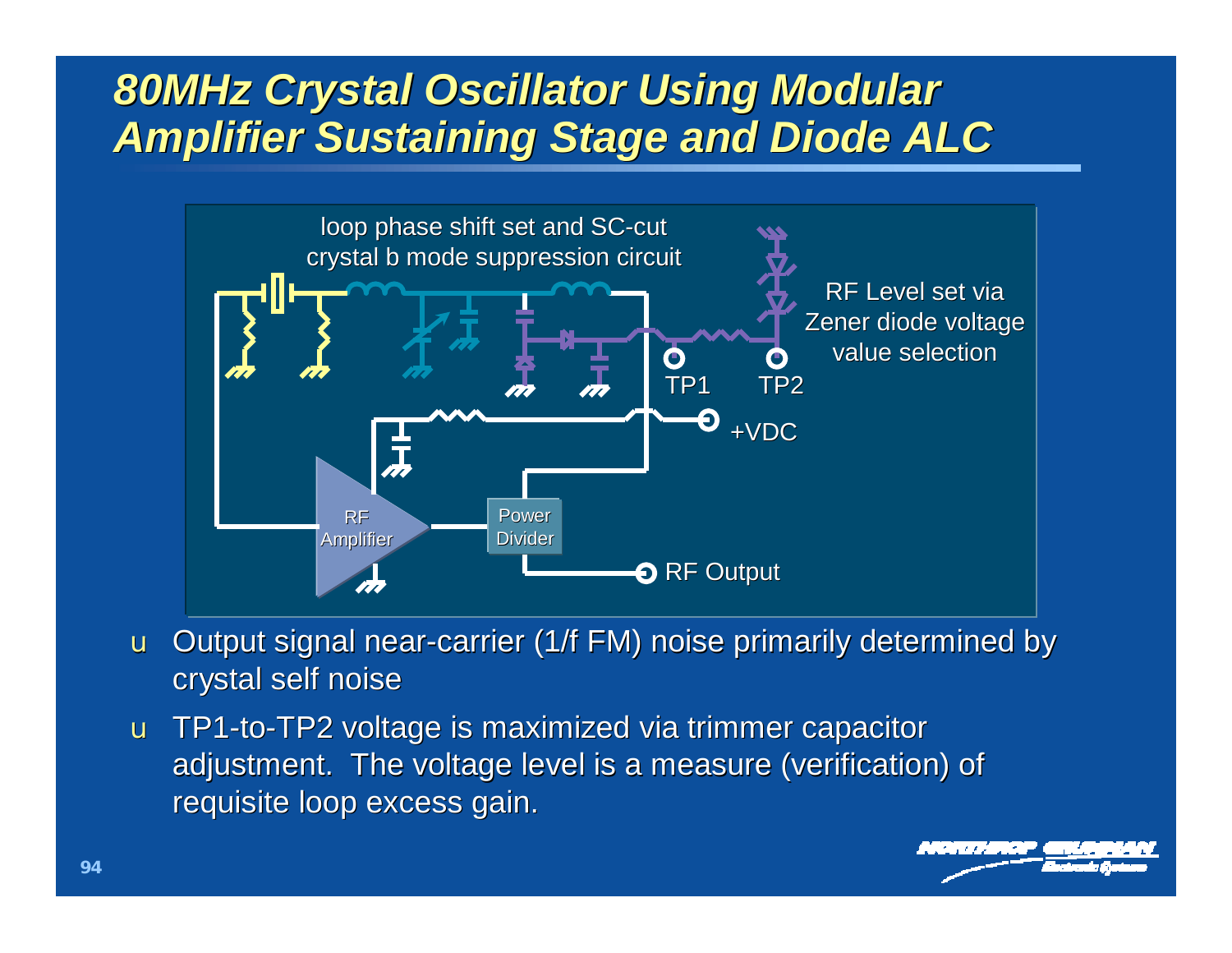# *80MHz Modular Amplifier Oscillator Circuit Simulation*



- u Open Loop Transmission Response: 79.998MHz to 80.002MHz
- u Note that the excess gain is approximately 3dB
- u The loaded Q of the crystal in the circuit is approximately 50,000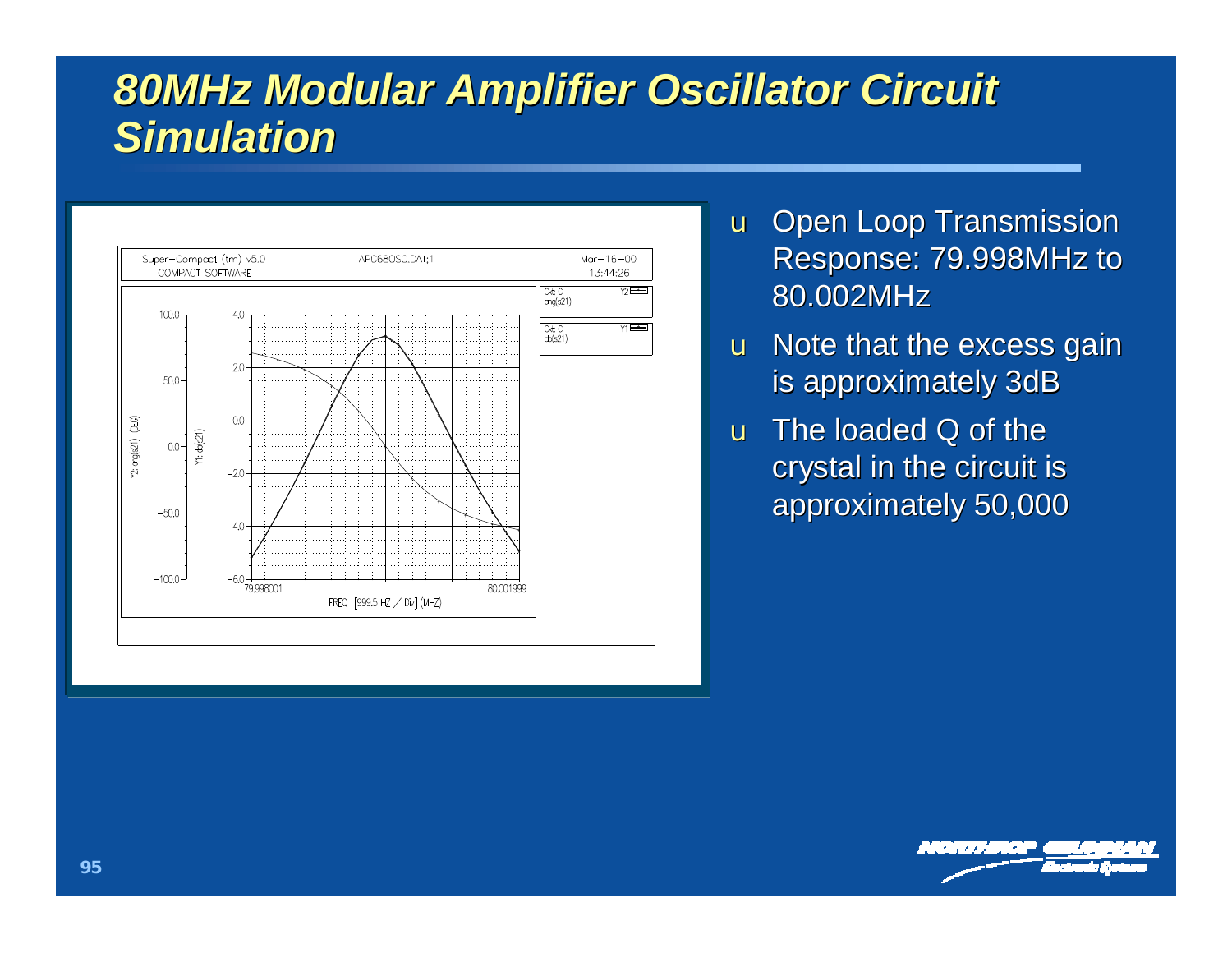#### *80MHz Oscillator Circuit Simulation*

Effect of 5% tolerance in inductors and capacitors



- u 99% of the time, the effect on open loop response is a phase shift off of nominal of less than 15 degrees (2.5ppm frequency error without circuit frequency adjustment)
- u 90% of the time, the phase shift error is less than 10 degrees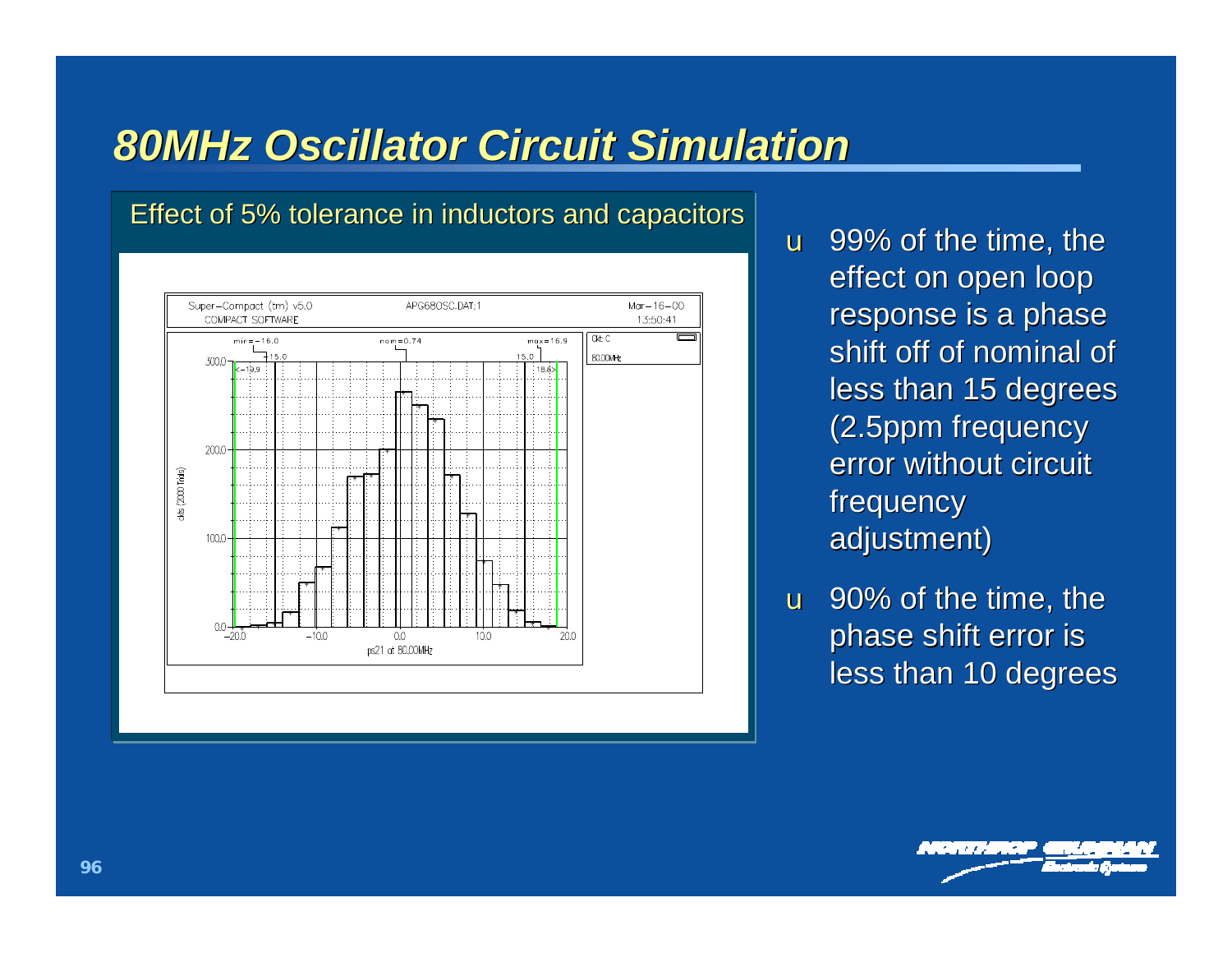### *Simple Oscillator Noise Modeling\* (Open loop-to-closed loop method)*

u Model the open loop noise of each functional sub-circuit (i.e., sustaining stage amplifier, tuning circuit, ALC/AGC circuit, and the resonator), usually as having a flicker-ofphase and a white phase noise component.

Steps:

1.Express the open loop noise of each component as a Sf(f)/2 noise power spectral density function of the form:

#### 10K1/10/f+10K2/10

 $K1 = 1$ Hz 1/f PM noise level, in dBc/Hz K2 = white PM noise "floor" level, in dBc/Hz

Reference: Mourey, Galliou, and Besson, " A Phase Noise Model to Improve the Frequency Stability of Ultra Stable Oscillator", Proc. 1997 IEEE Freq. Contr. Symp.

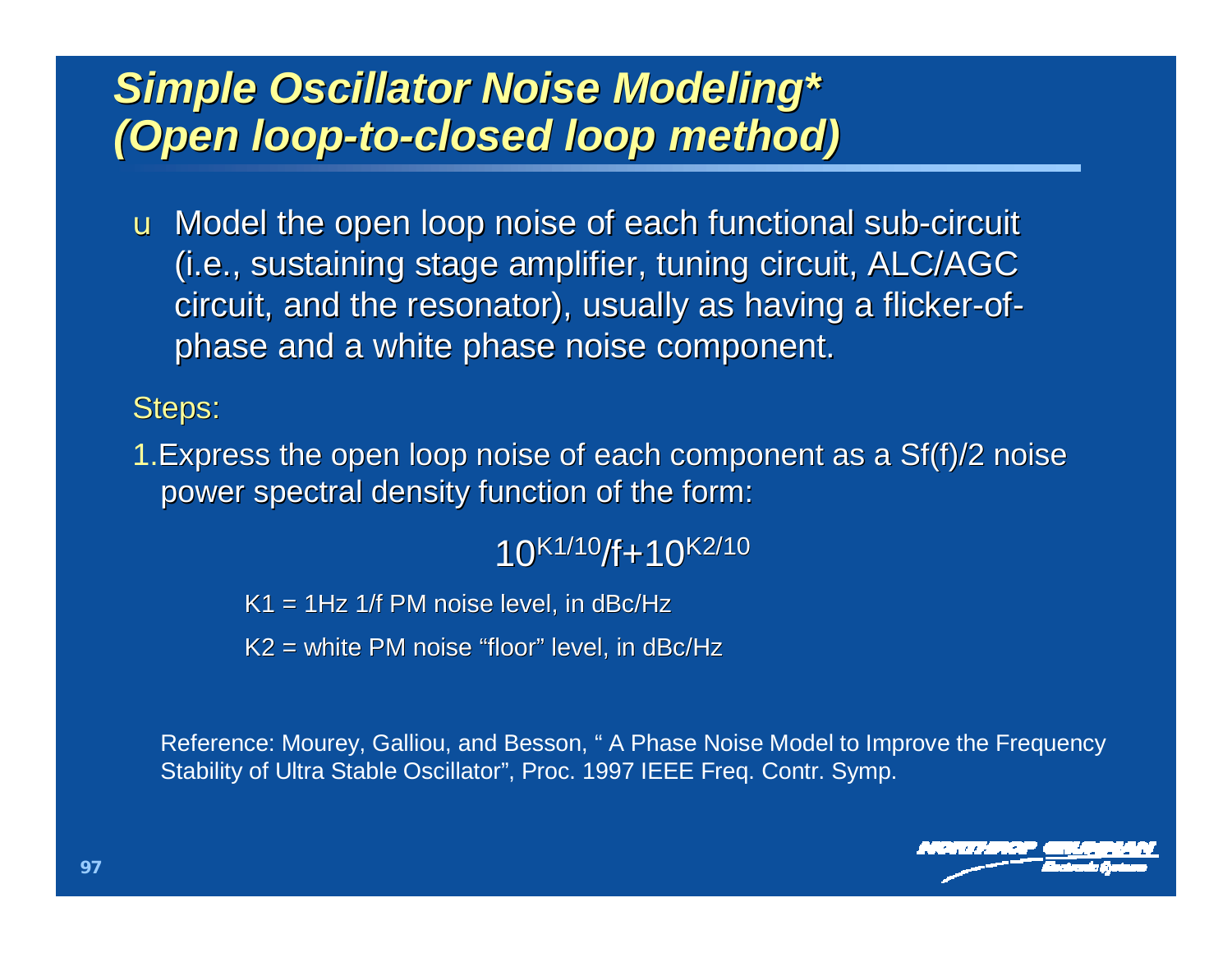#### *Simple Oscillator Noise Modeling (cont.)*

Steps, continued:

2. Add each of the noise power numeric values for the cascaded devices together.

2a. Also, apply the appropriate, normalized frequencyselective transmission responses (as a function of frequency offset from the carrier), including that of the frequency-determining element (i.e., resonator) to those component noises that are "filtered" by the responses along the signal path. In most cases, the transmission responses of the non-resonator circuits are broadband and are not included in modeling.

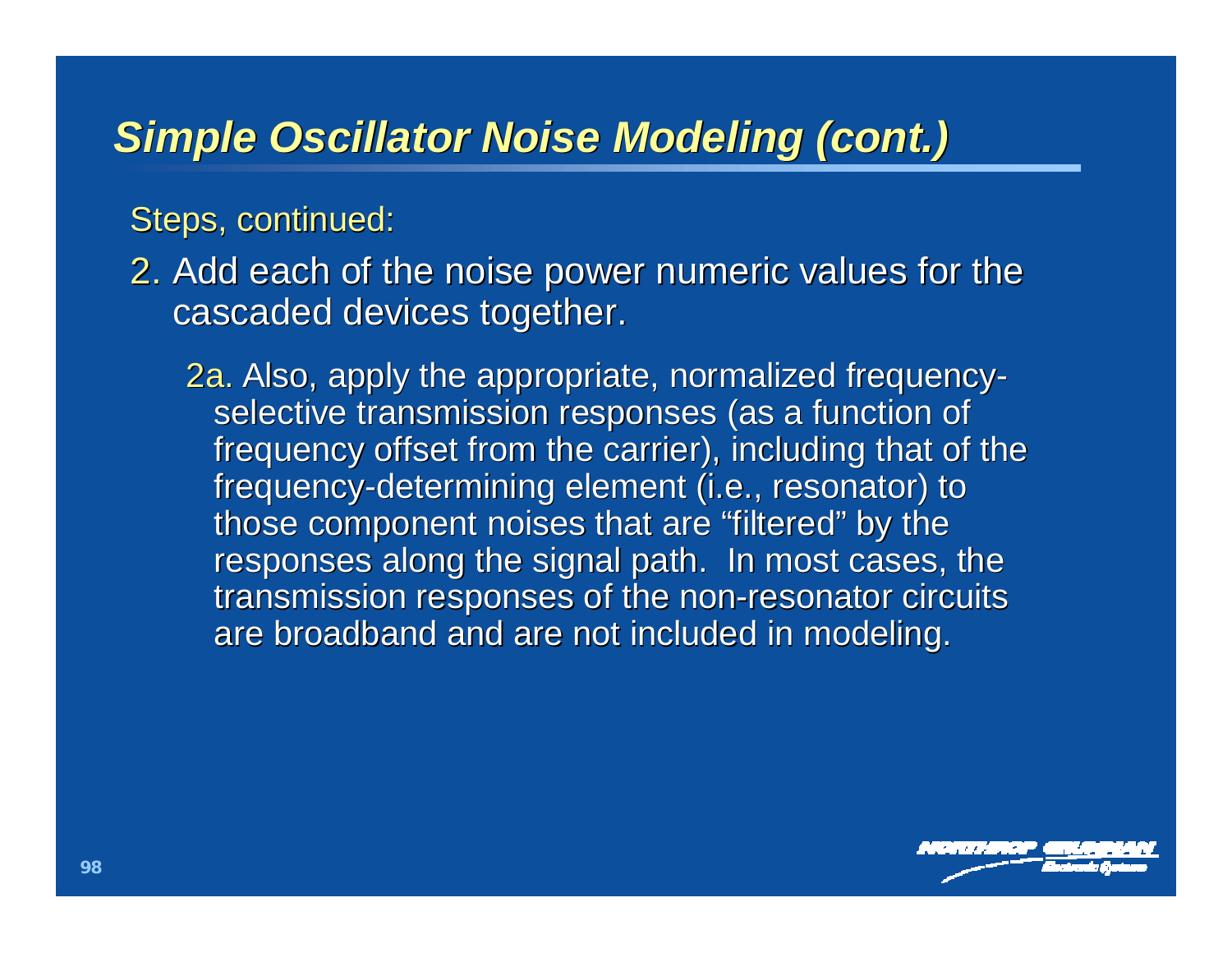#### *Simple Oscillator Noise Modeling (cont.)*

- 3. Calculate the oscillator closed loop signal PM noise sideband level as (for example): :
	- $(f) = 10LOG[((S\phi_1(f)/2)+(S\phi_2(f)/2))(H_a(f)))+(S\phi_2(f)/2))(H_b(f))+$  ${\sf S}_{_{\varphi 3}}(\mathsf{f})/2...)((1/2\pi\tau)^2$ +1)]
	- I H(f) terms are the normalized transmission responses of frequency selective circuitry as a function of carrier offset (modulation) frequency, and  $\tau$  is the open loop group delay. The primary selectivity function and delay are those of the frequency determining element (resonator, multi-pole filter, delay line, etc).
	- I The( $(1/2πτ)^2+1$ ) term accounts for the conversion of open loop phase fluctuations to closed loop frequency fluctuations in the oscillator.

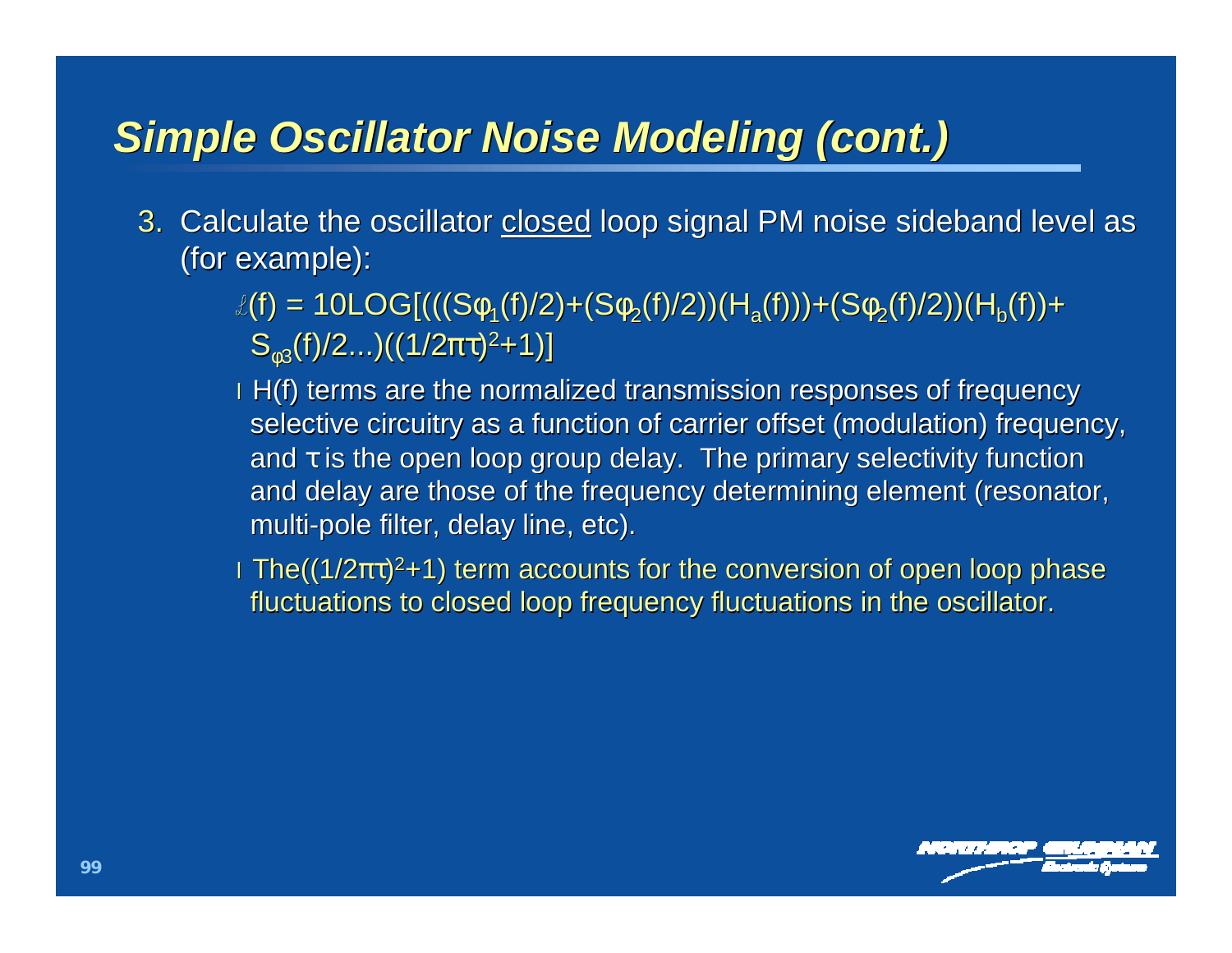# *Helpful Hints for Simple Oscillator Noise Modeling*

u The short-term frequency instability of the frequencydetermining element can be modeled either as:

(a) having a open loop (normally flicker-of-phase) phase fluctuation spectrum that is then also "filtered" by the resonator transmission response, or

(b) a flicker-of-frequency fluctuation spectrum that is added separately to the calculated oscillator signal noise spectrum (not subject to the  $((1/2\pi\tau)^2+1)$  term).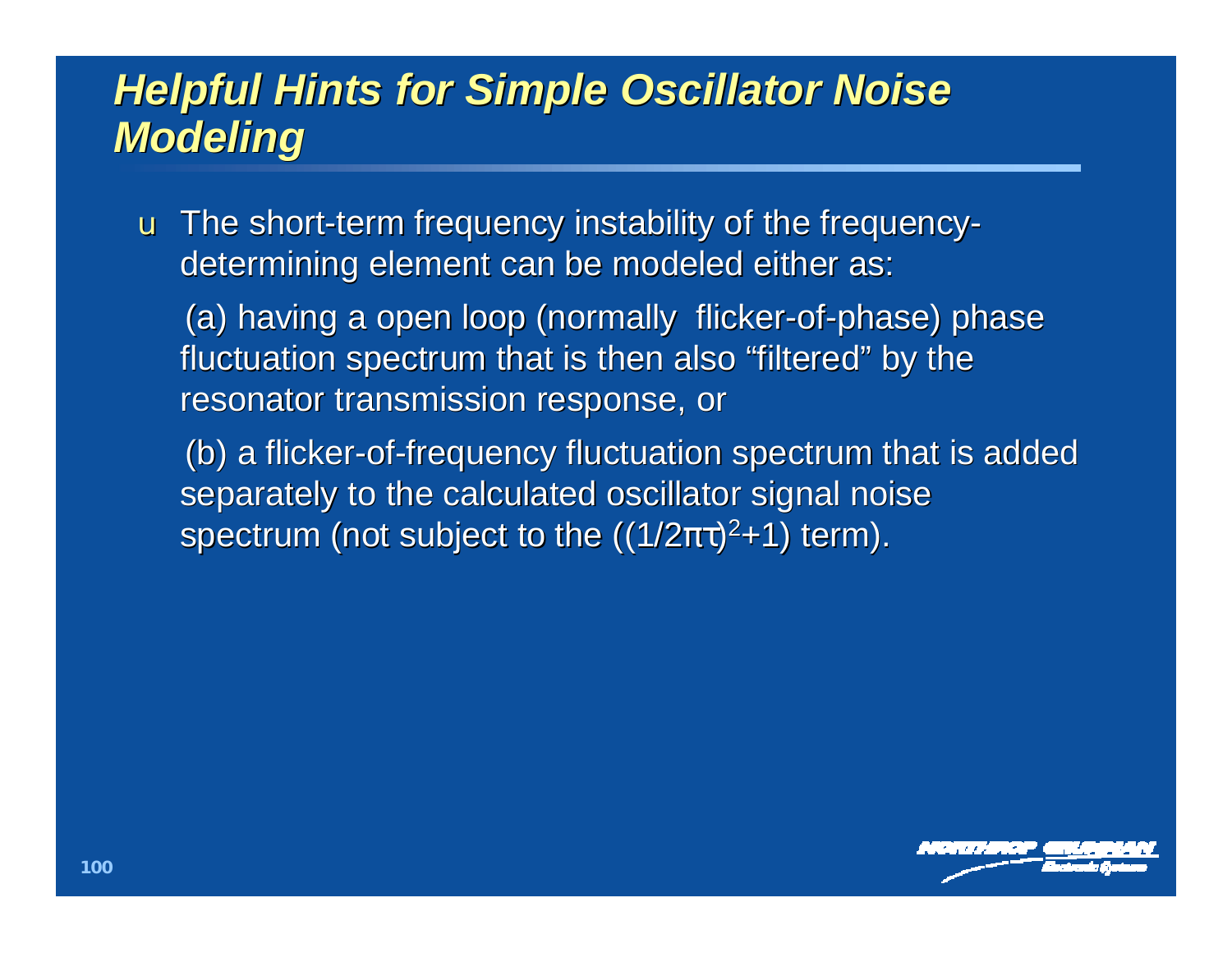# *Helpful Hints for Simple Oscillator Noise Modeling*

u The advantage of modeling the frequencydetermining element instability as an open loop, phase fluctuation spectrum is that the spectrum used can be data collected from separate, phase bridge measurements of the phase instability induced onto a carrier signal by the device with corrections made for any differences in in-bridge vs in-oscillator circuit loading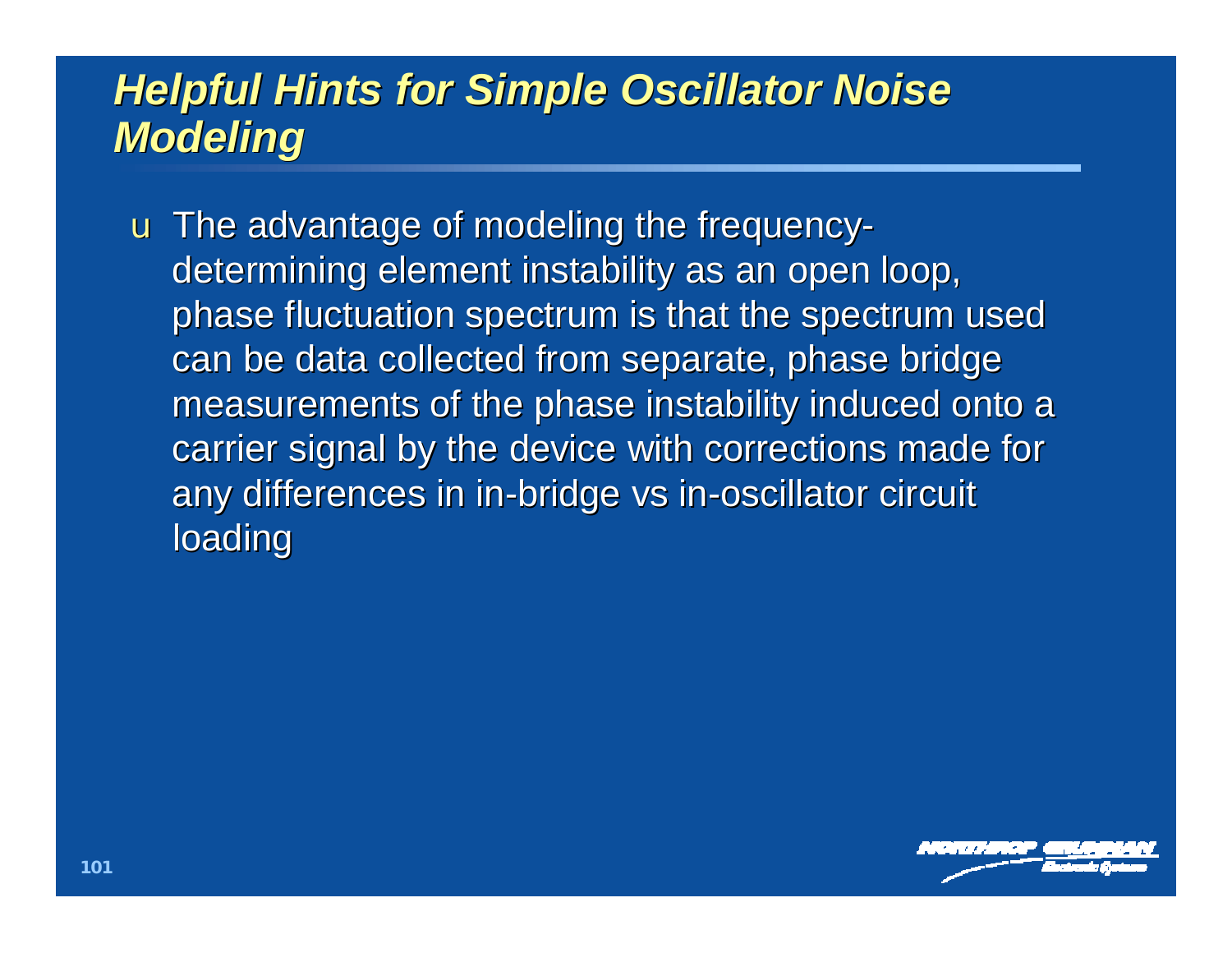#### *Oscillator Noise Modeling - Vibration*

- u The vibration-induced noise can be modeled similarly by entering the vibration power spectral density function (including the transmission responses of vibration isolation systems used, unintentional mechanical resonances, etc), together with the frequency and/or phase sensitivities of the oscillator functional subcircuits to vibration
- u Normally, the most sensitive element is the resonator
- u The vibration-induced PM noise is then simply added to the noise power numeric in the spreadsheet…either as vibration-induced, open loop phase instability spectrum (then converted with the other open loop noises to the closed loop noise) or as vibration-induced, resonator frequency instability spectrum added to the calculated oscillator closed loop noise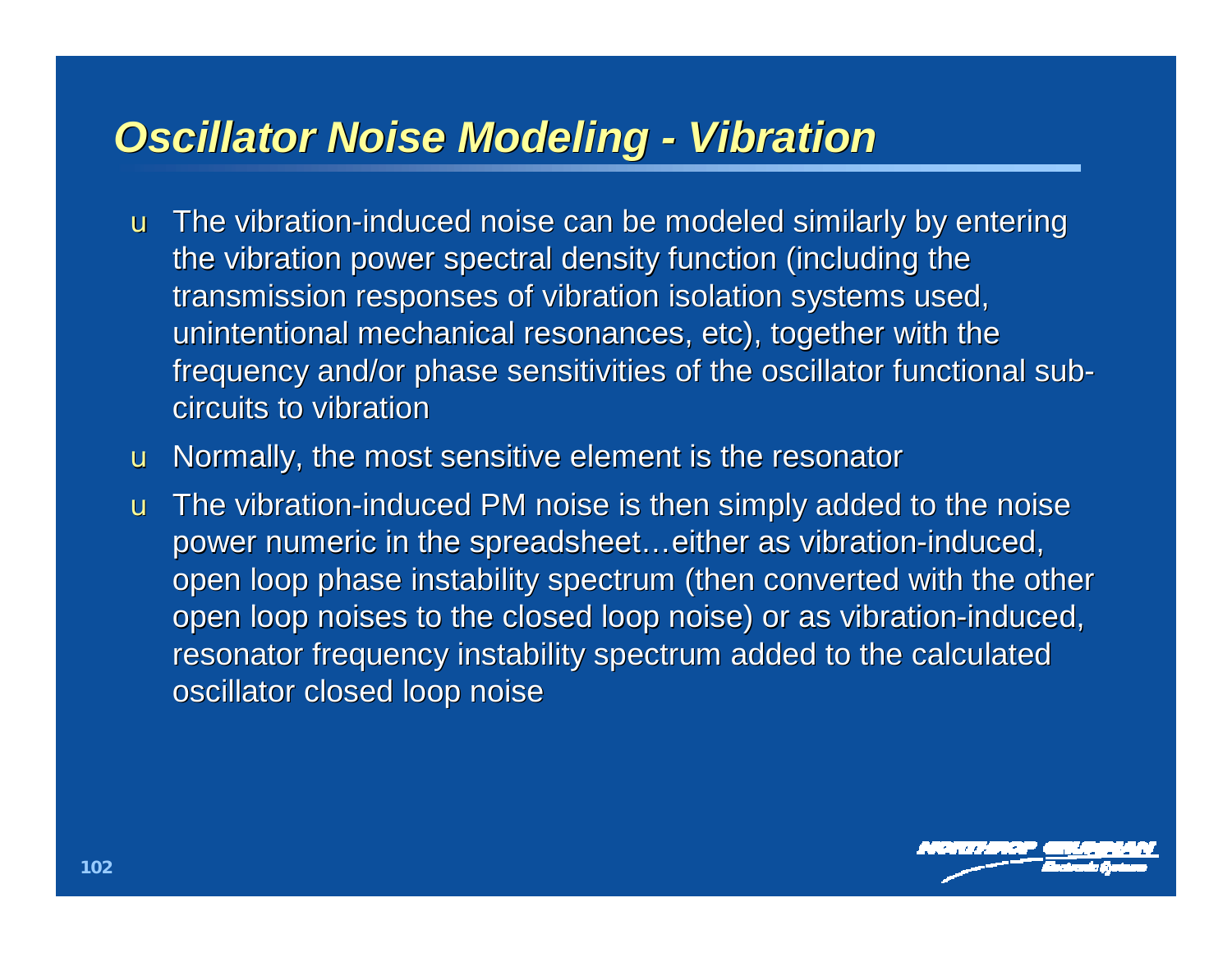# **Typical Plotted Result with Effects of** *Mechanical Resonance(s)*

#### VHF Crystal Oscillator

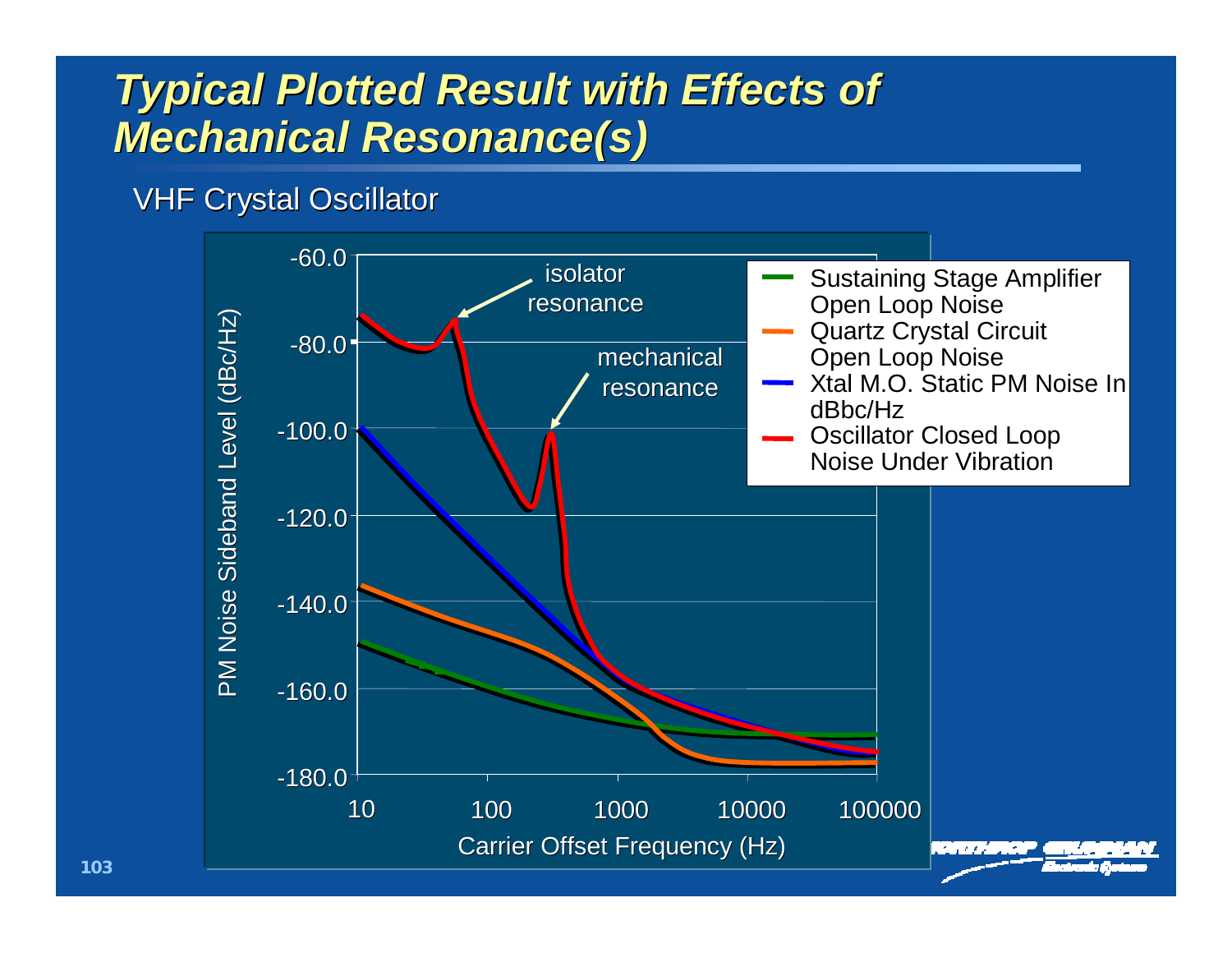# *9. Oscillator Noise 9. Oscillator Noise De-correlation/Noise Reduction De-correlation/Noise Reduction Techniques Techniques*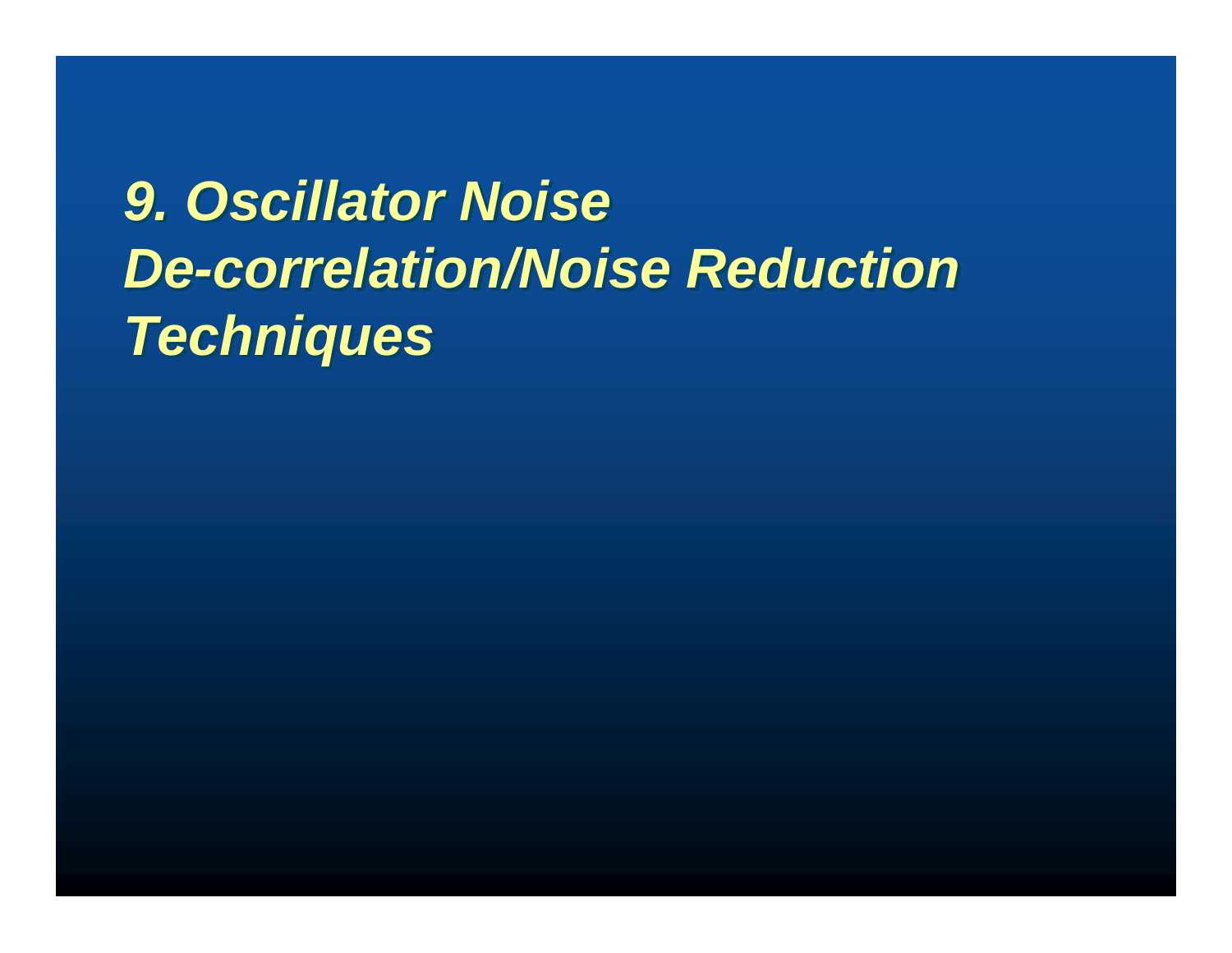#### *Methods to Reduce Noise Internal to the Oscillator Circuit*

Use the resonator impedance or transmission response selectivity to reduce noise (i.e., extract the signal though the resonator to the load).



- u Out-of-band noise suppression via:
	- **I** Resonator transmission selectivity (RL) or
	- l Resonator (high out-ofband) impedance selectivity (RL')
- u The technique shown above is not very useful for suppressing noise unless the output amplifier 1/f PM noise and noise figure are better than that of the sustaining stage amplifier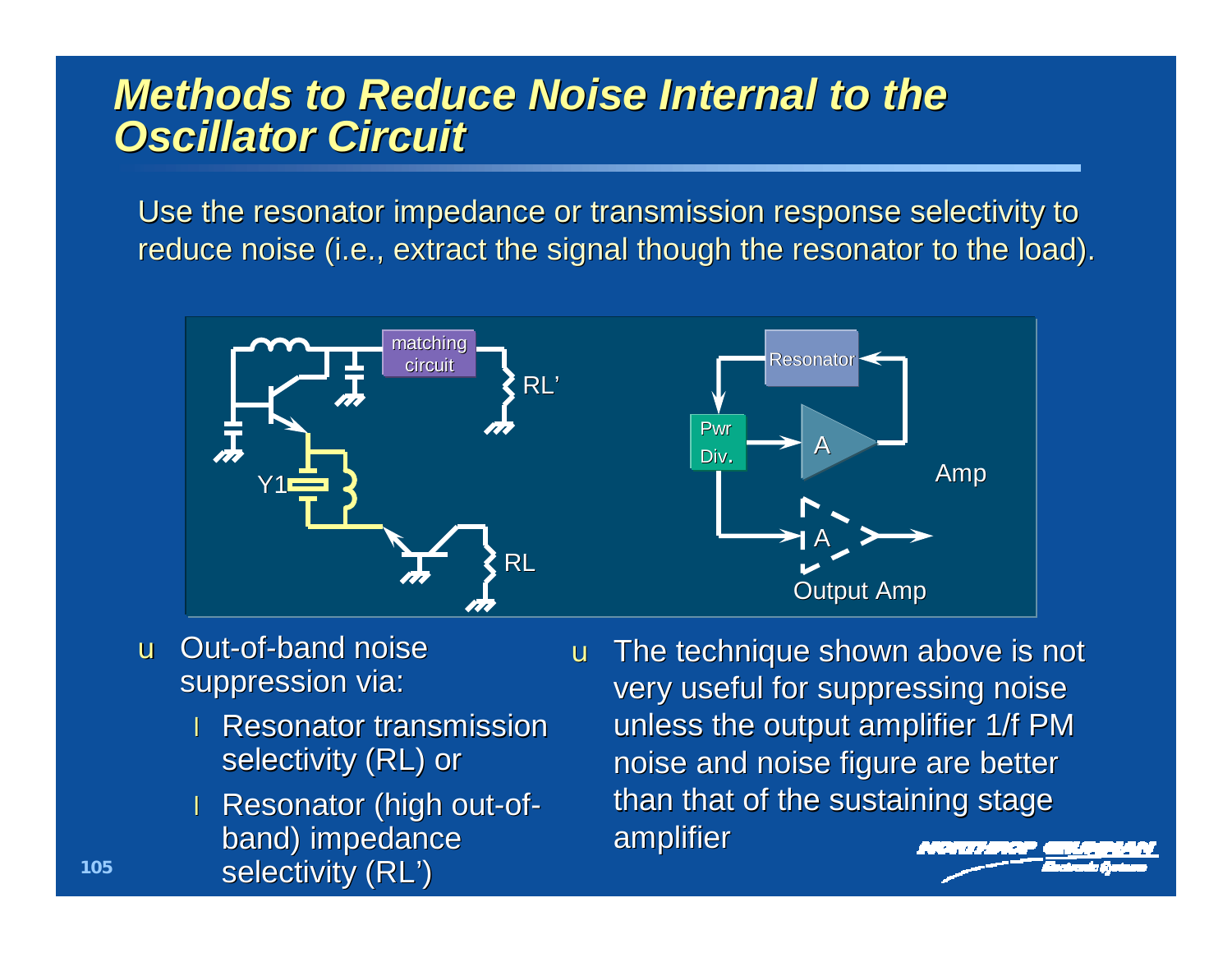### *Methods to Reduce Noise Internal to the Oscillator Circuit (continued)*

u Multiple, parallel sustaining stage amplifiers (amplifier 1/1 PM noise de-correlation)

- u Multiple, series connected resonators (resonator 1/f FM noise de-correlation)
- u Multiple resonators in an isolated cascade or multipole filter configuration (increased loop group delay)

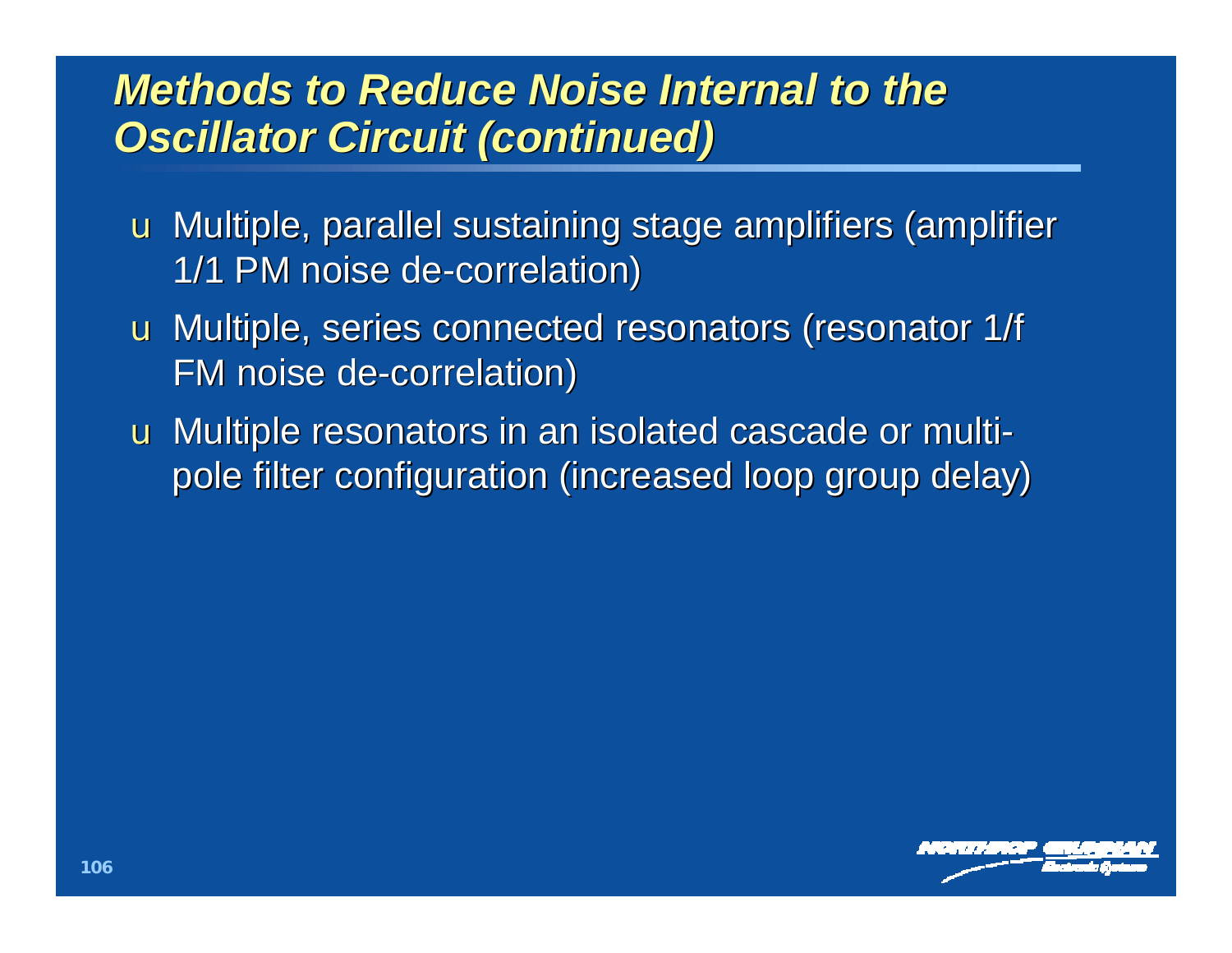#### *Example: Multiple Device Use for Noise Reduction*



u Noise de-correlation in amplifiers and/or resonators

u Cascaded amplifierresonators to increase loop group delay

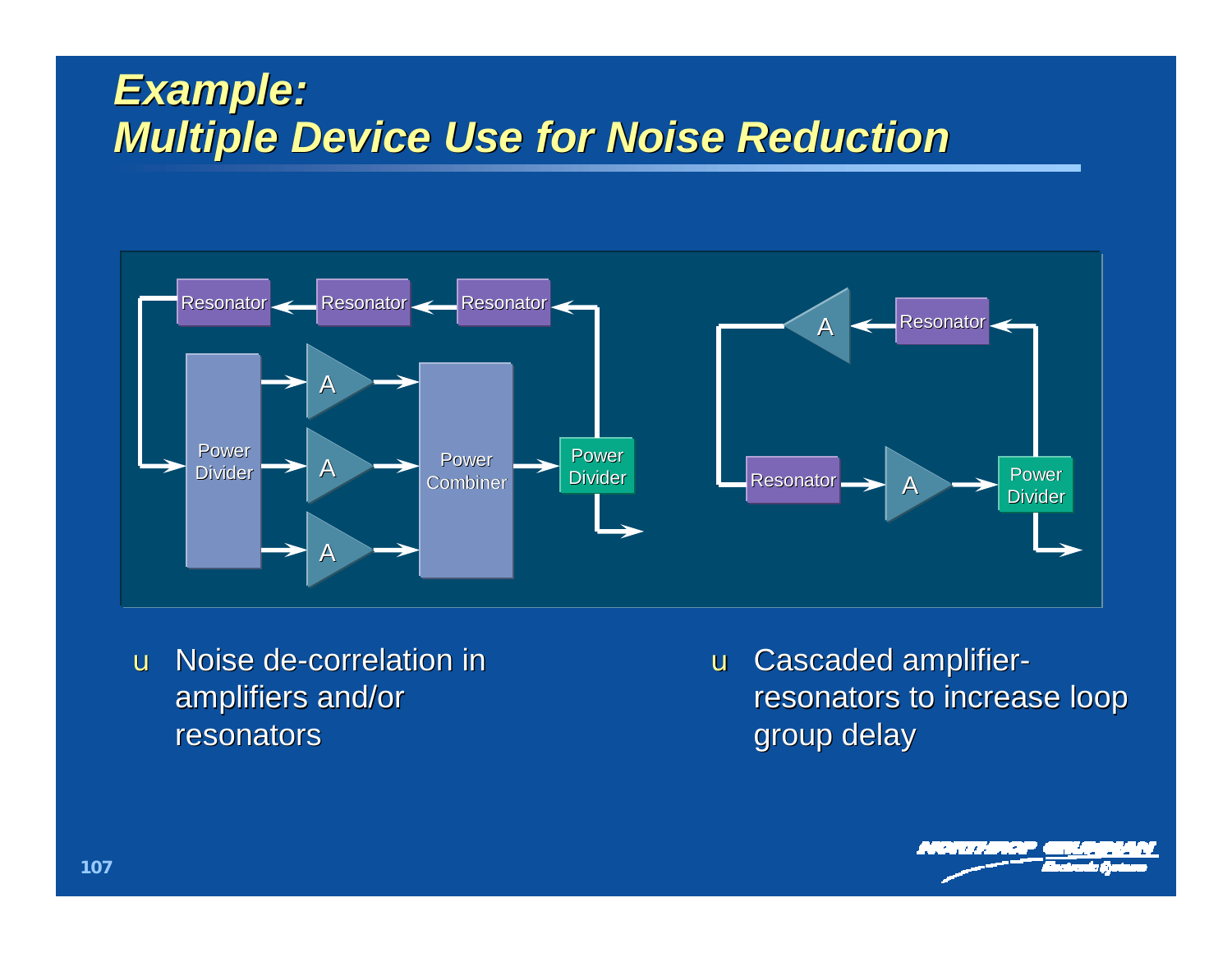# *Additional Methods for Reducing Noise Internal to the Oscillator Circuit*

u Consider sustaining stage amplifier noise reduction via:

- l noise detection and base-band noise feedback (to phase and amplitude modulators) or
- l feed-forward noise cancellation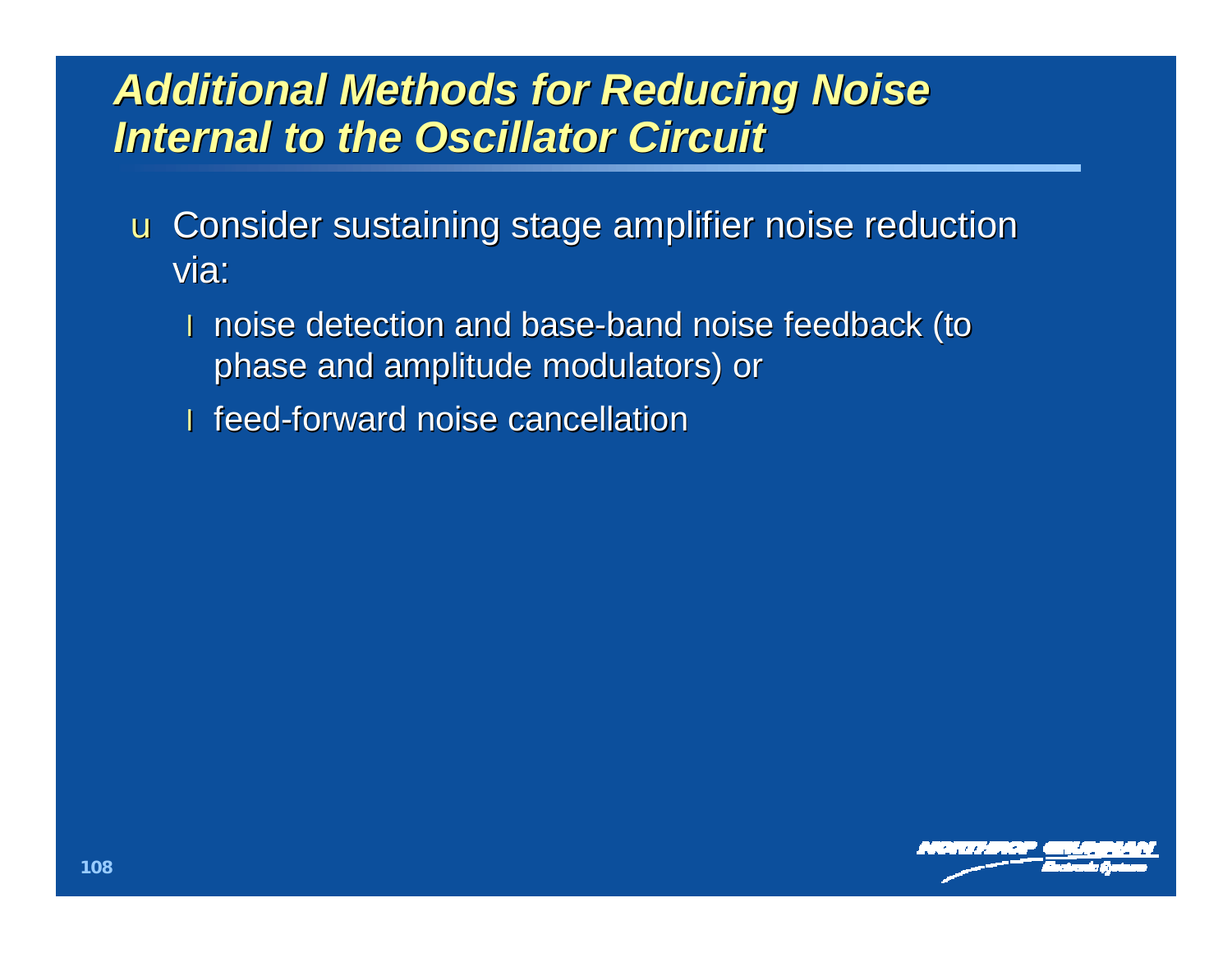### *Example: Noise Reduction Techniques*



- u Wide-band noise feedback to reduce sustaining stage amplifier 1/f PM noise
- u VHF delay =  $\tau$
- u Double frequency conversion:
	- l Sustaining stage implementation at VHF using a low 1.f PM noise amplifier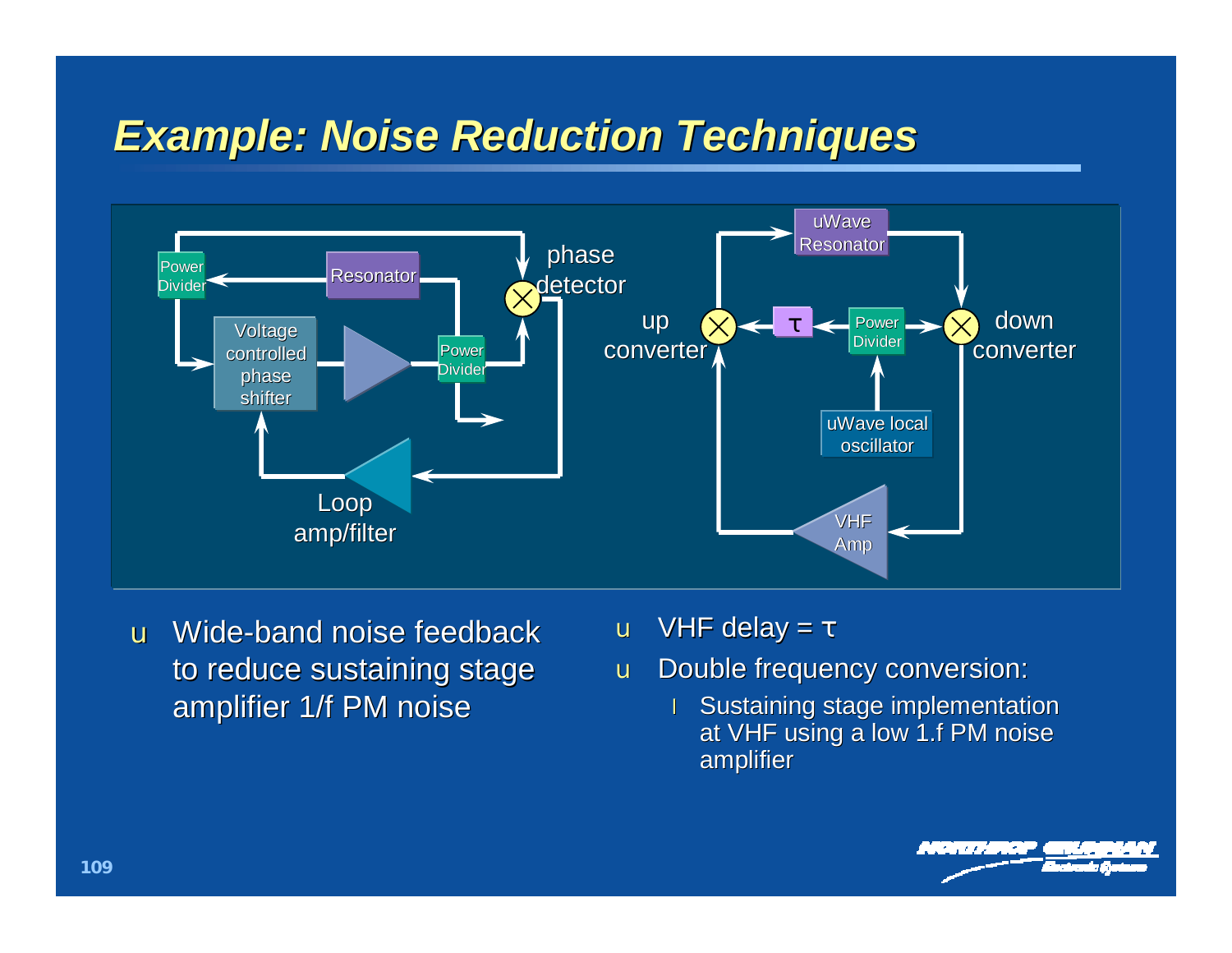## *Example: Additional Noise Reduction Techniques*



Use of resonator response to increase phase detector sensitivity

(JPL and Raytheon)

Carrier nulling with postnulling uwave amplifier used to increase phase detector **sensitivity** (Univ. Western Australia/Poseidon Scientific Instruments)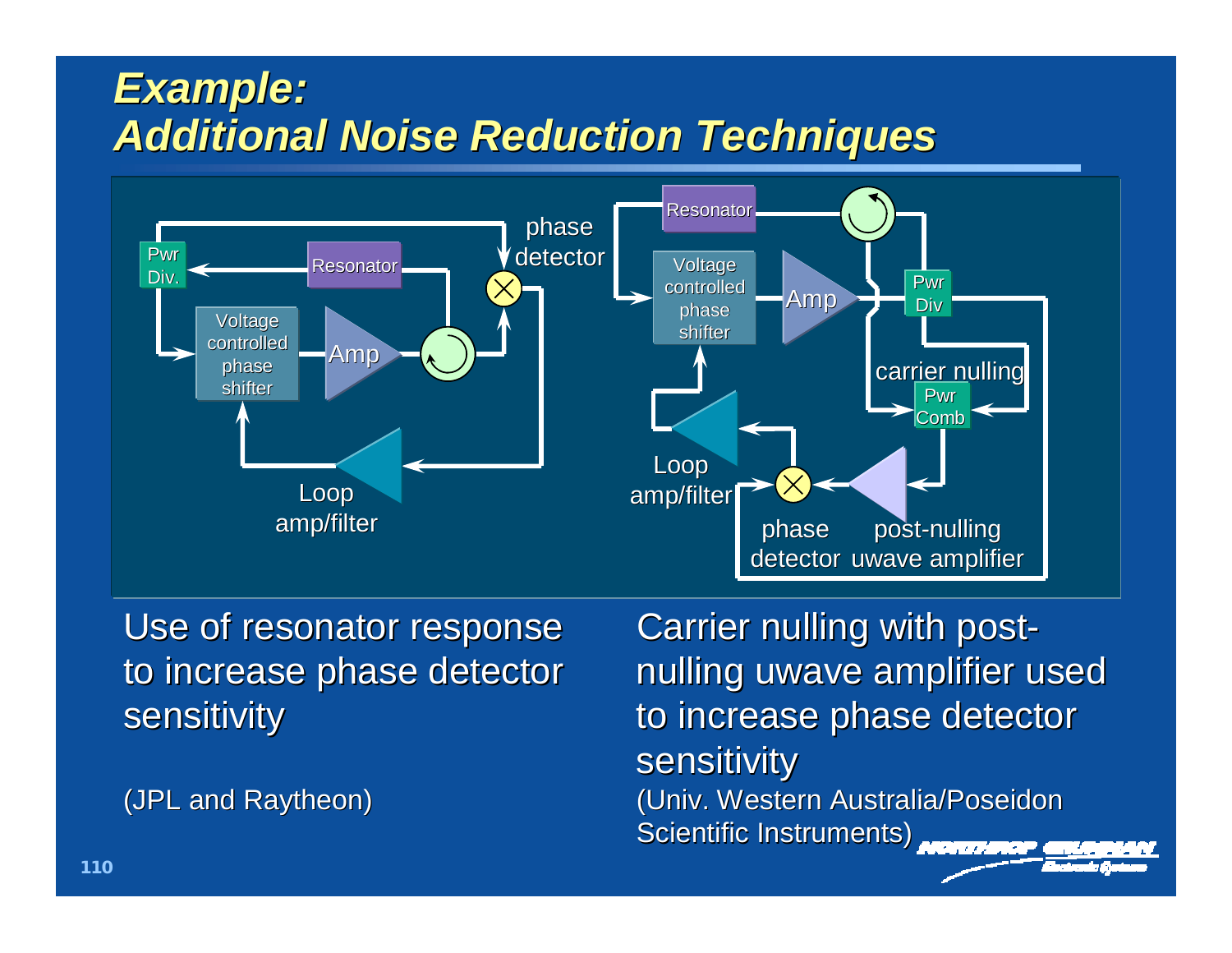#### *Advantages of Noise Feedback in X-Band, Sapphire Dielectric Resonator (DR) Oscillators*

#### u Lower Noise with 60 times lower Q

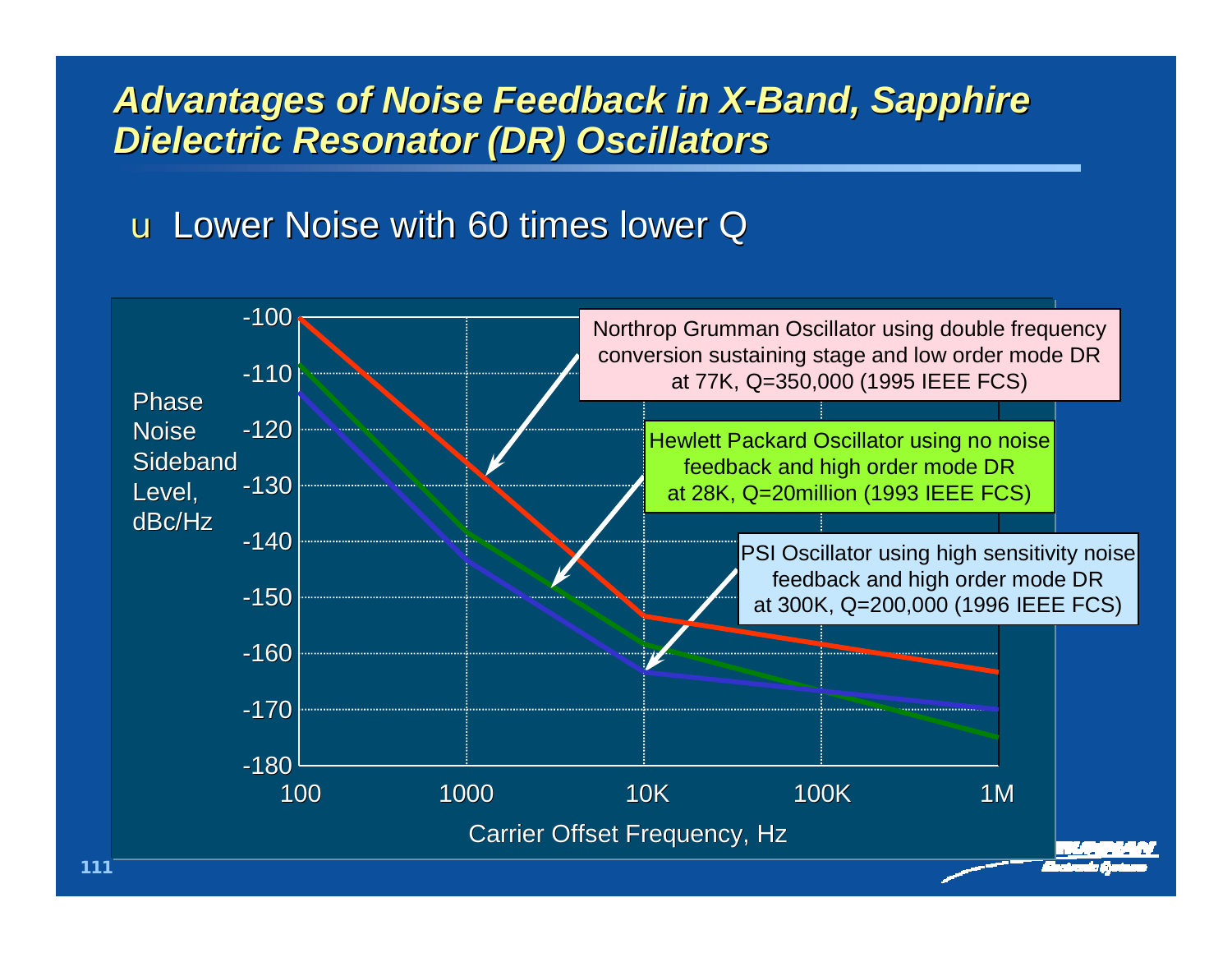# *Amplifier Noise Reduction via Feed-forward Cancellation\**

(no noise down-conversion to base-band)

\*amplifier operated linearly

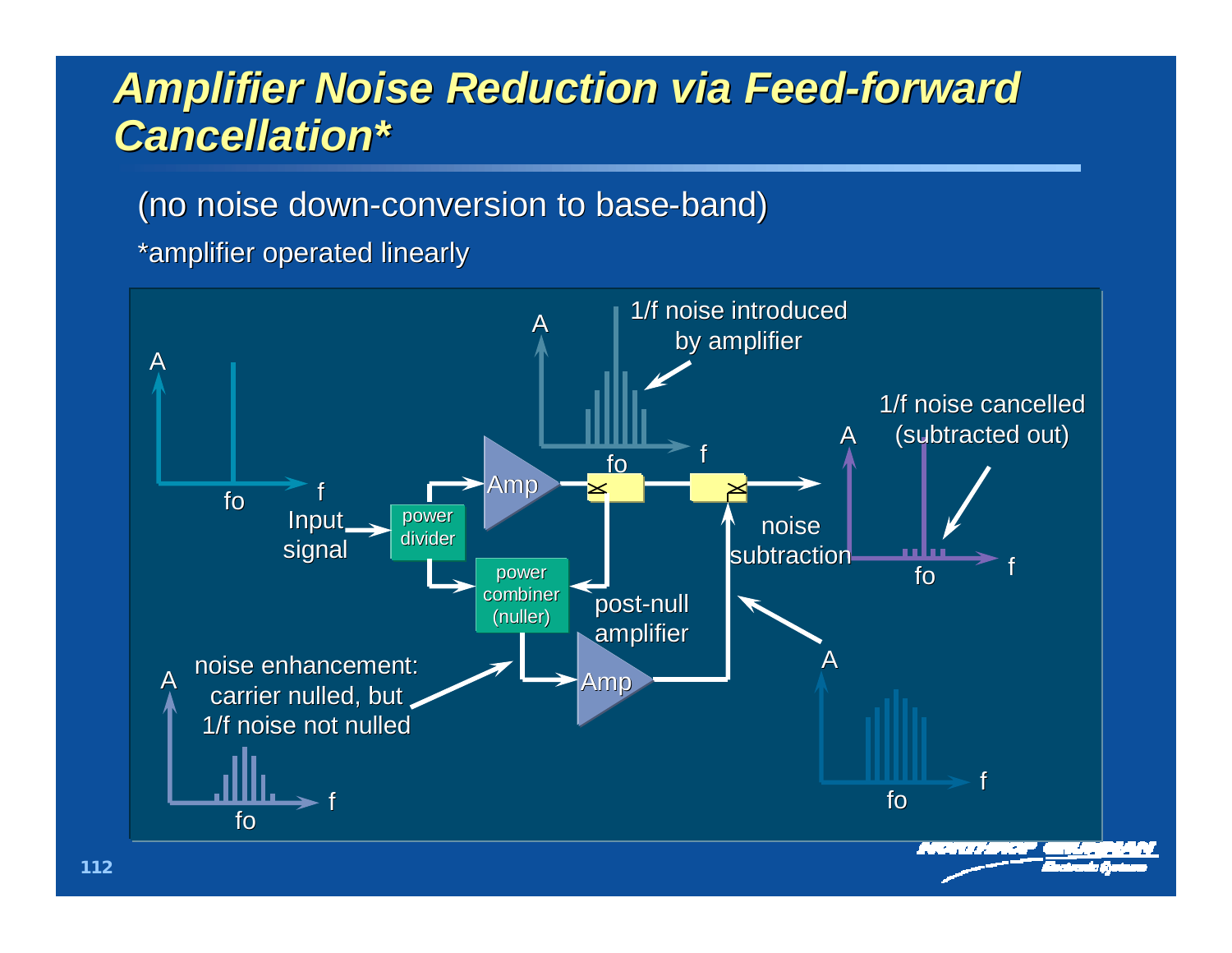## *Methods to Reduce Noise External to the Oscillator Circuit*

u External active (phase-locked VCO) or passive, narrow-band spectral cleanup filters

u Overall subsystem noise reduction via feedback or feed-forward noise reduction techniques

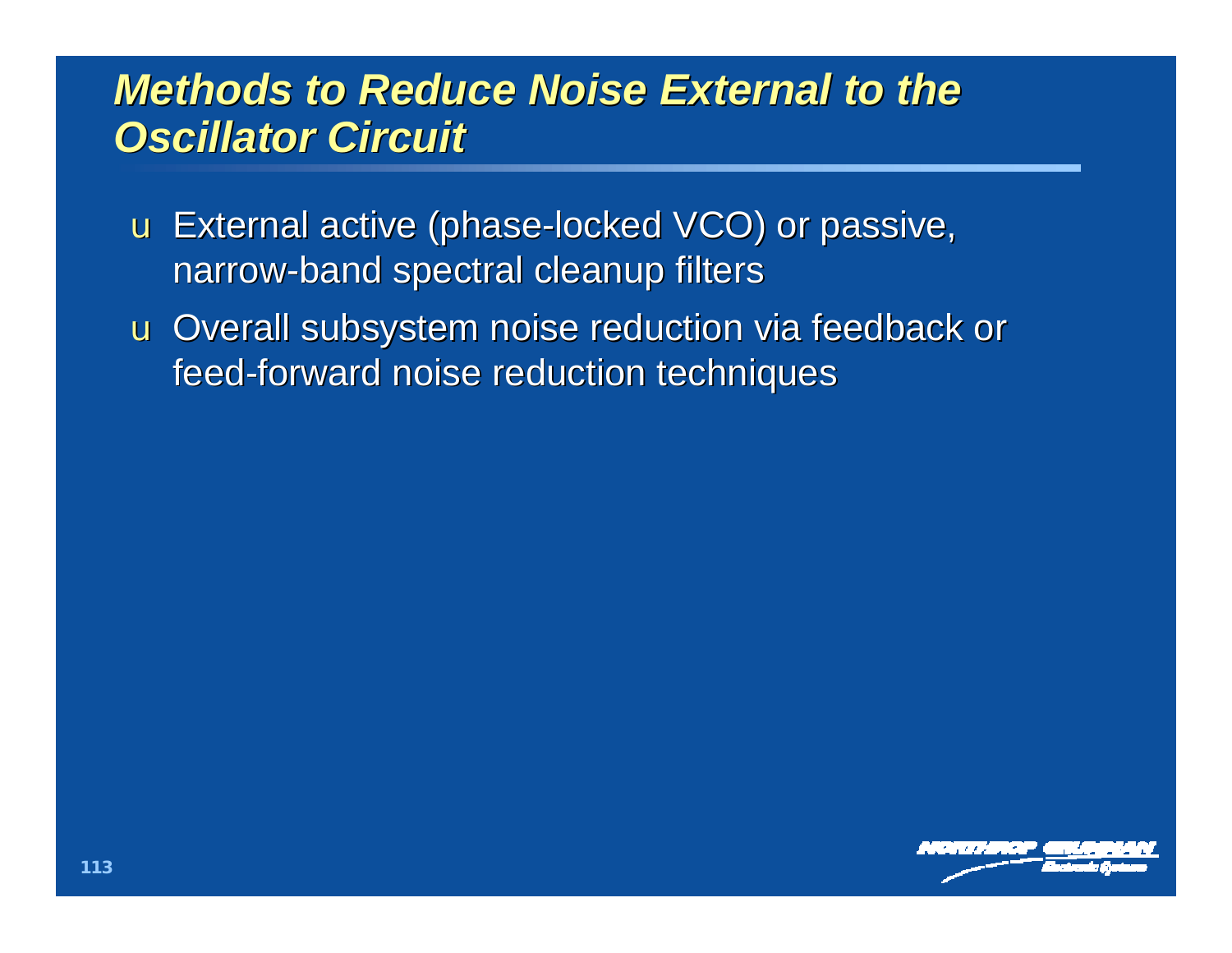# *UHF VCO Phaselocked To HF Crystal Oscillator:*

u Oscillator noise reduction can be accomplished via external filters:

- l passive filter
- phase-locked oscillator
- u Provides near-carrier noise of HF crystal oscillator plus low noise floor of UHF VCO (PLL BW APPROX. 5KHz)

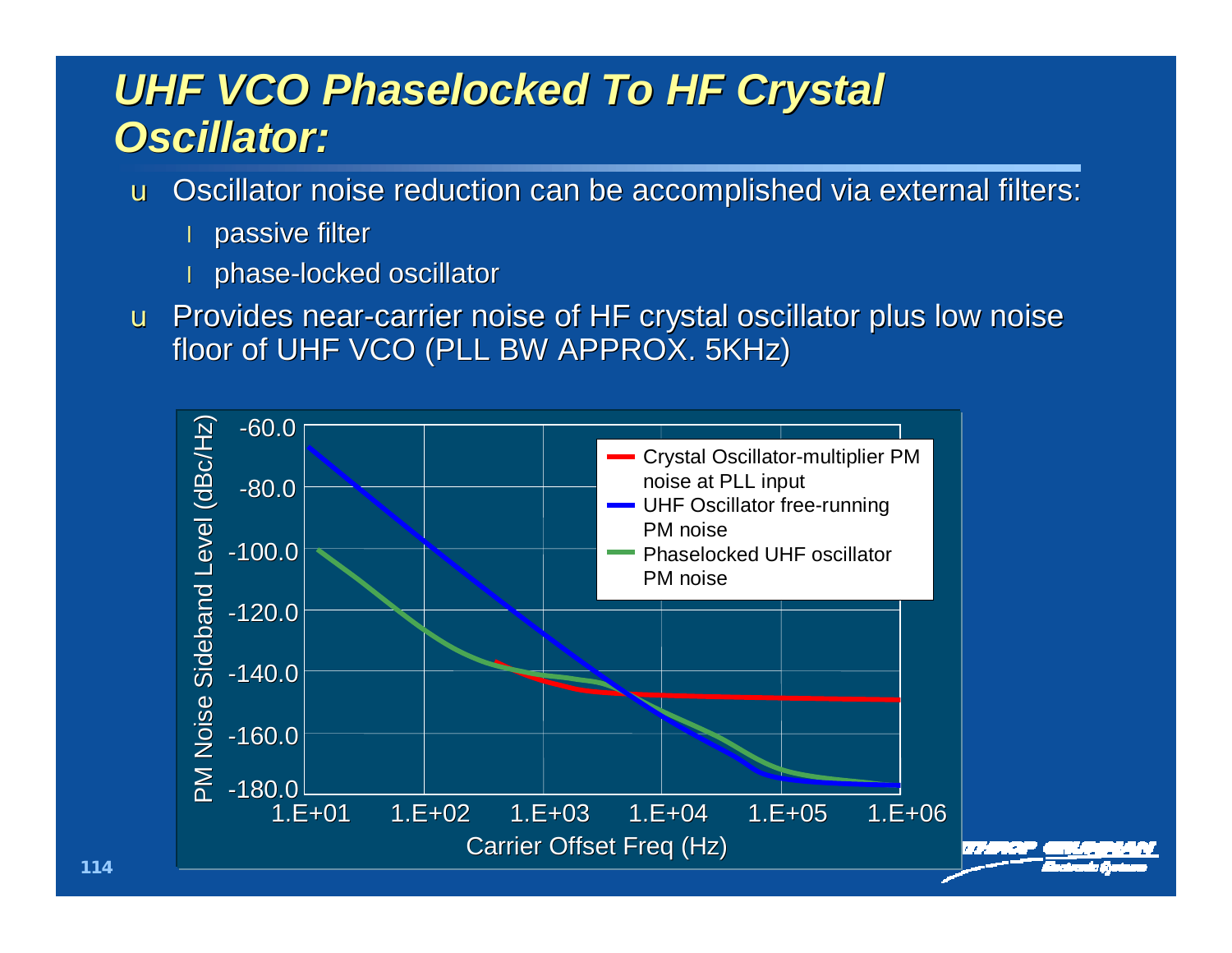### *Overall Subsystem Noise Reduction using a Discriminator*

u Large delay needed to obtain high detection sensitivity

u Large delay implies high delay line loss and/or small resonator bandwidth

**115**

u Can achieve similar noise levels by using the same, high delay device in a microwave oscillator

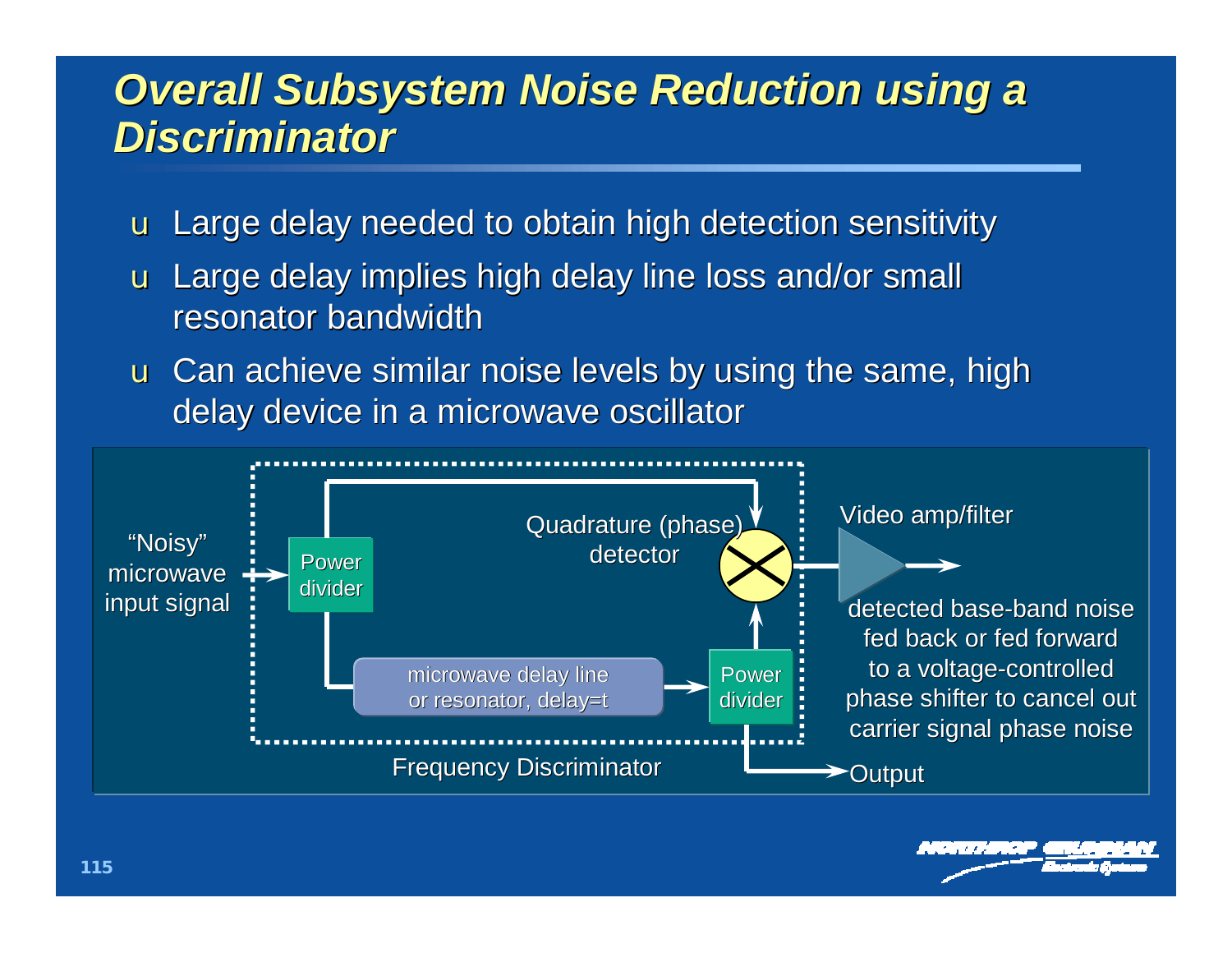# *10. Oscillator Test and 10. Oscillator Test and Troubleshooting Methods Troubleshooting Methods*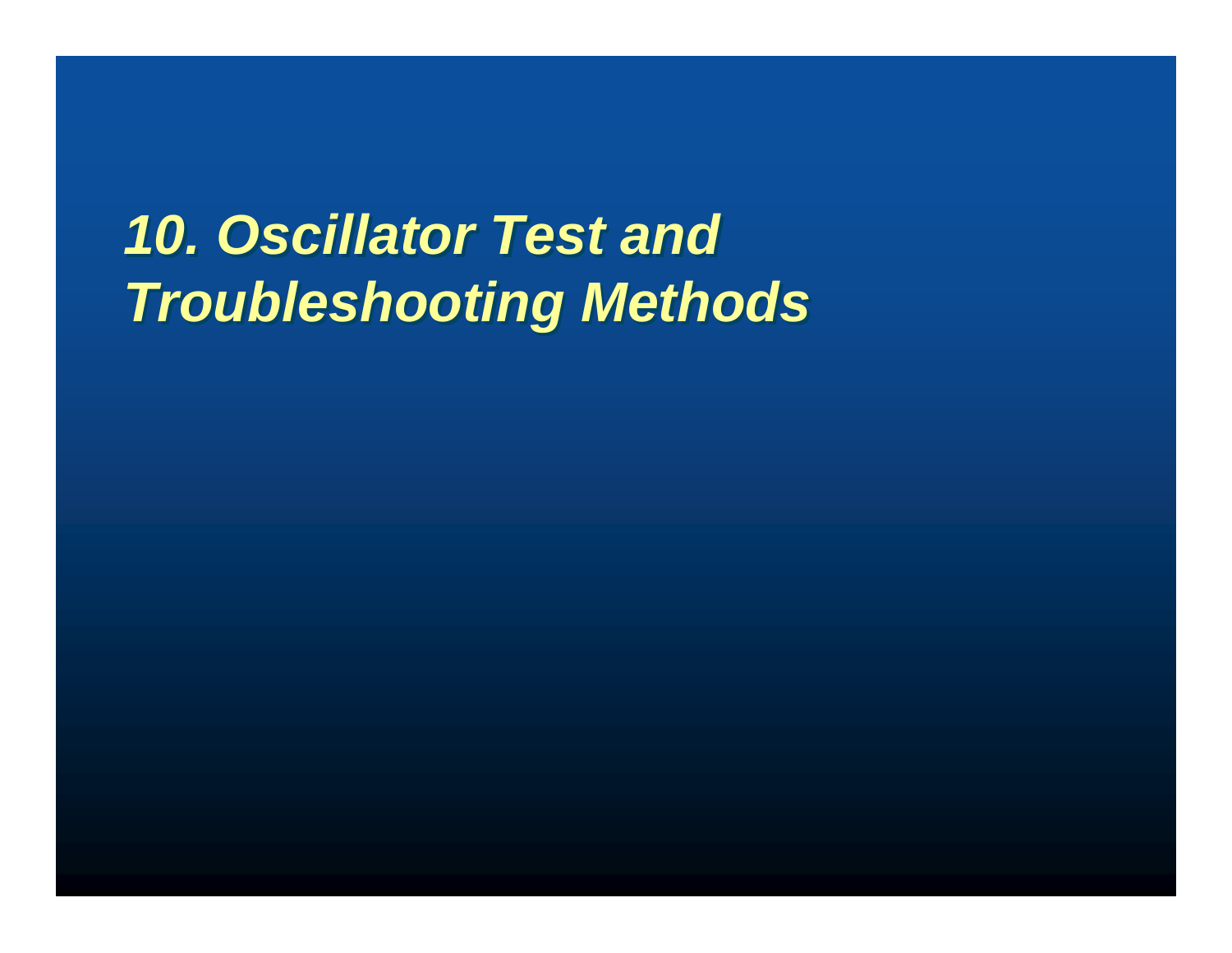# *Trouble Shooting Methods for: Discrete Transistor Sustaining Stage*

#### Steps:

- 1. Measure one-port negative resistance vs frequency using Automated Network Analyzer (ANA) s11 measurements (may need to use a series build-out resistor to keep the sustaining stage from oscillating).
- 2. For the closed loop (oscillating circuit), measure the circuit nodal voltage amplitude and relative phase and view the amplitude waveforms to estimate the degree of limiting (excess gain) using a vector voltmeter or similar test equipment.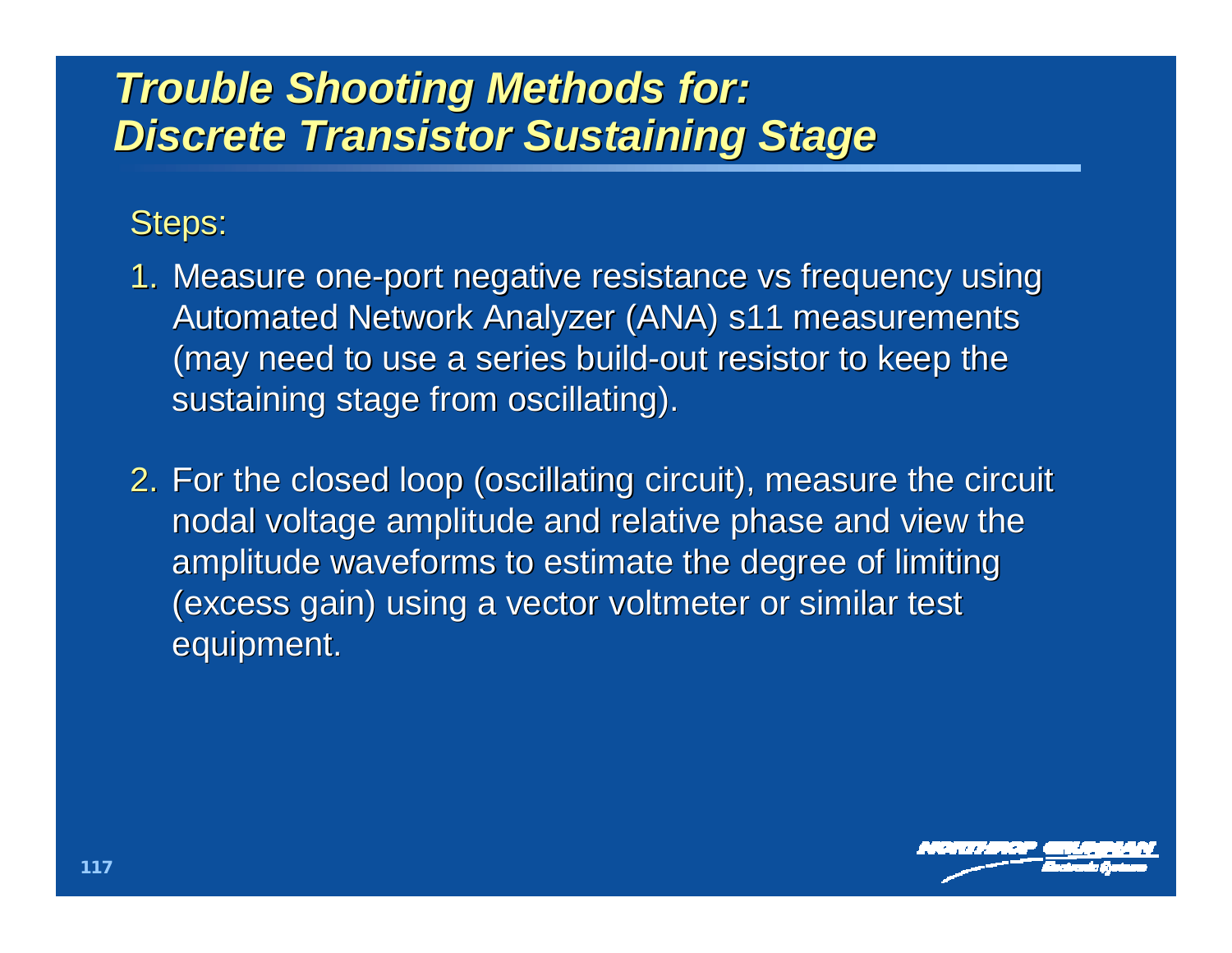## *Trouble Shooting Methods for: Discrete Transistor Sustaining Stage*

#### Steps, continued:

- 3. If the circuit does not oscillate, break open the oscillator loop where accurate duplication of source and load impedances is not critical (i.e., where  $\mathsf{Z}_\mathsf{S}$  is much smaller than  $\mathsf{Z}_\mathsf{L}$  and drive the circuit with an external generator to determine 'faulty' portion of the circuit from phase and amplitude measurements made along the signal path.
- 4. As necessary, make circuit modifications to achieve desired circuit open loop phase and gain characteristics.

#### Note:

In-circuit resonator effective Q can be determined by intentionally altering the circuit phase shift by a known amount and measuring the resultant oscillator signal frequency shift.

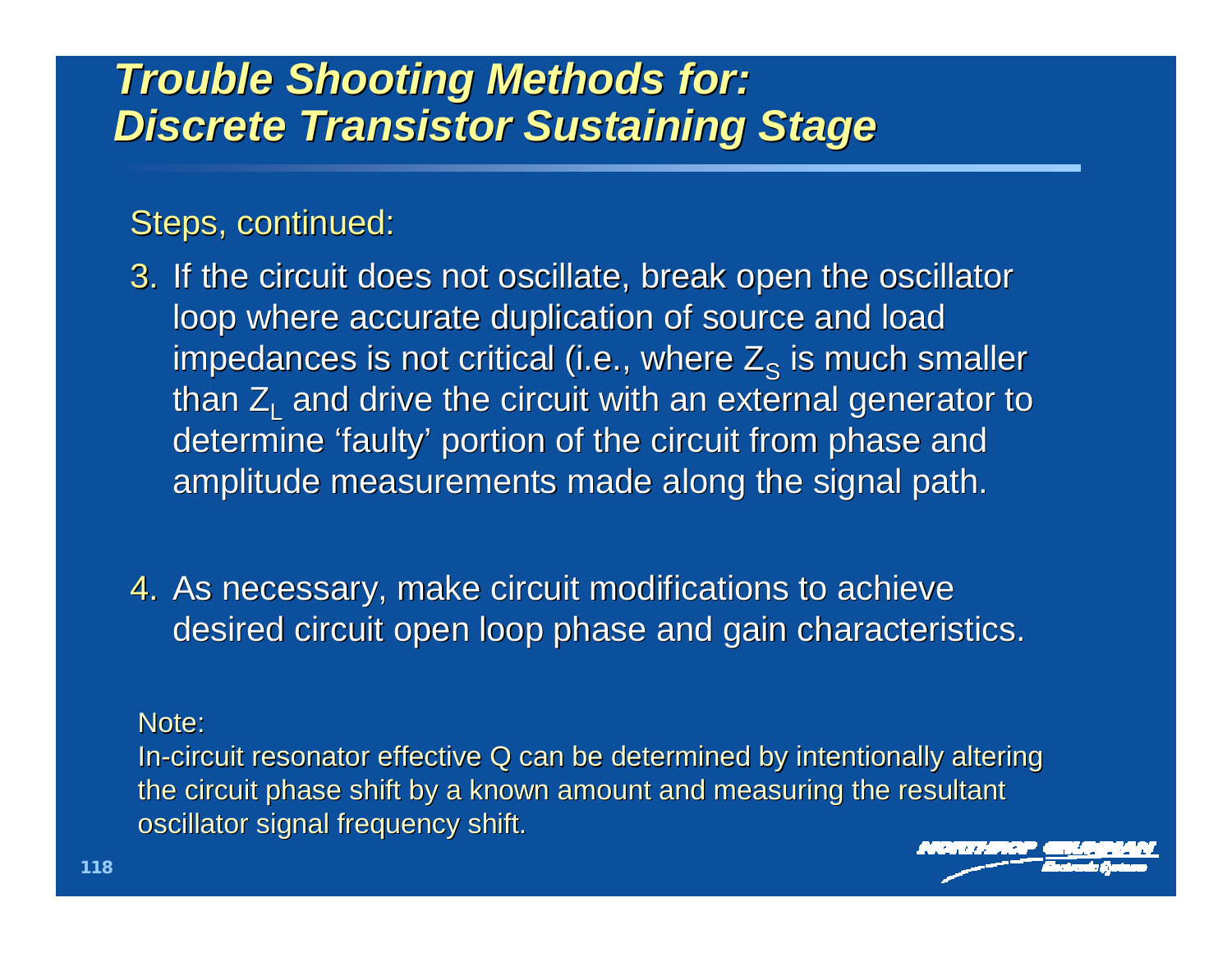# *Example: Test Set Up*

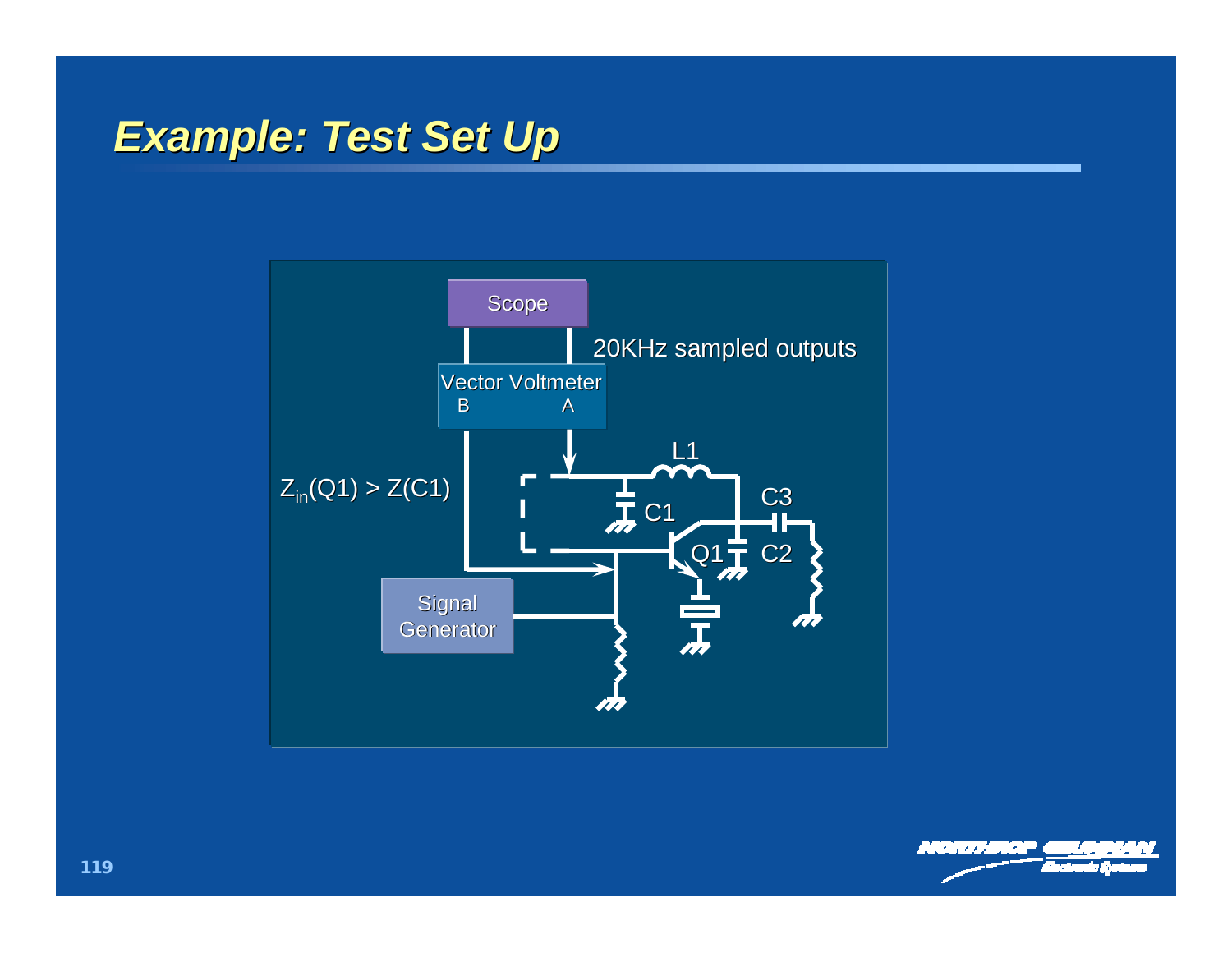# *Modular Amplifier Sustaining Stage Oscillator Test and Troubleshooting*

#### Steps:

- 1. Break open the oscillator loop at a point where the circuit impedance is close to 50 ohms (either on the generator or load side).
- 2. Using an Automated Network Analyzer (ANA), measure the transmission response (s21 phase and amplitude) to verify adequate excess gain and the response centered at the zero degree phase frequency.
	- 2a. Increase the ANA drive until steady-state drive conditions are achieved (gain drops to unity). The sustaining stage amplifier input is the recommended signal insertion point.

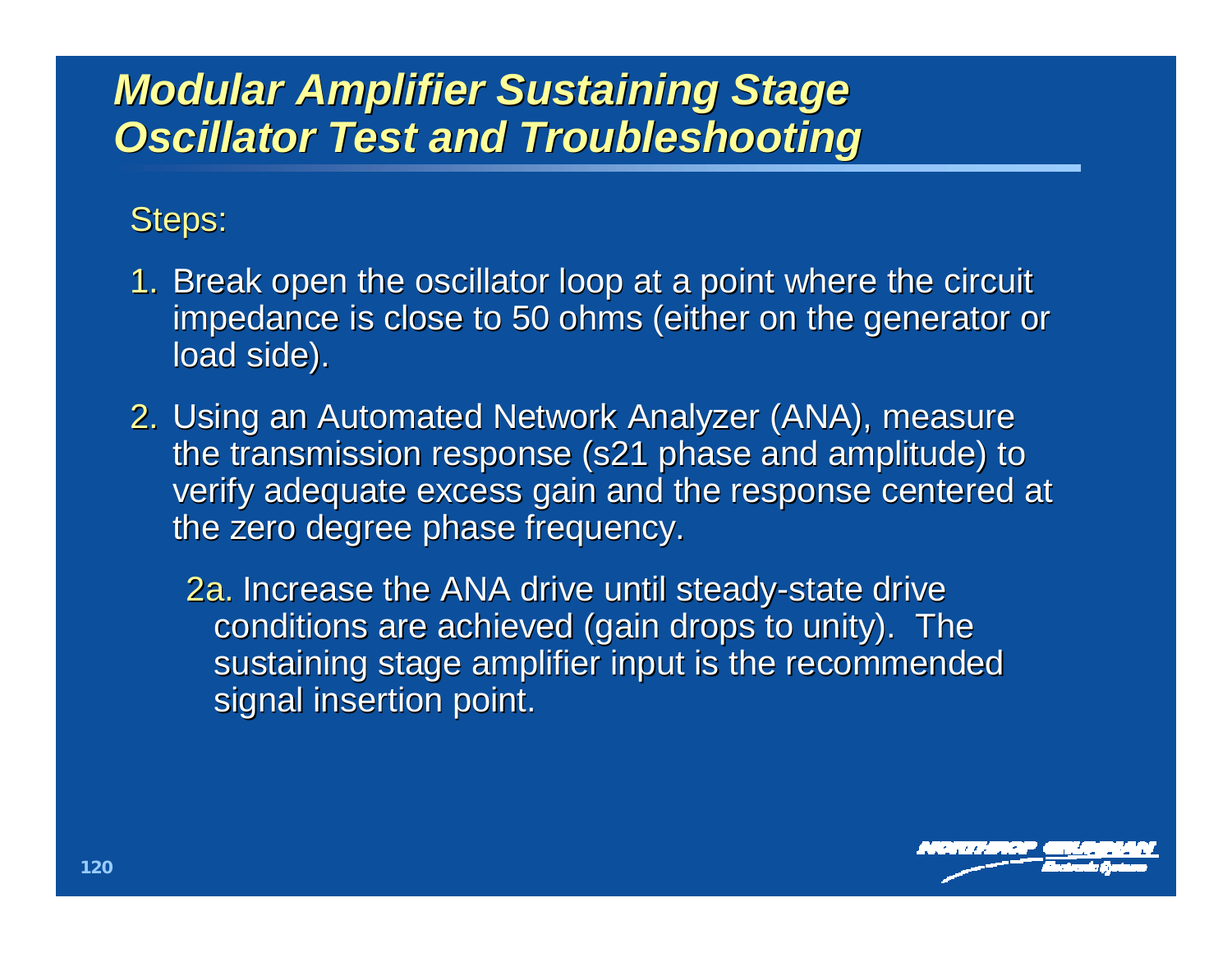# *Modular Amplifier Sustaining Stage*

#### Steps, continued:

- 3. As an alternative, the loop can be opened and driven from a signal generator, and relative signal amplitude and phase measurements made along the circuit signal path using vector voltmeter probes.
- 4. As necessary, make circuit modifications to achieve desired circuit open loop phase and gain characteristics.

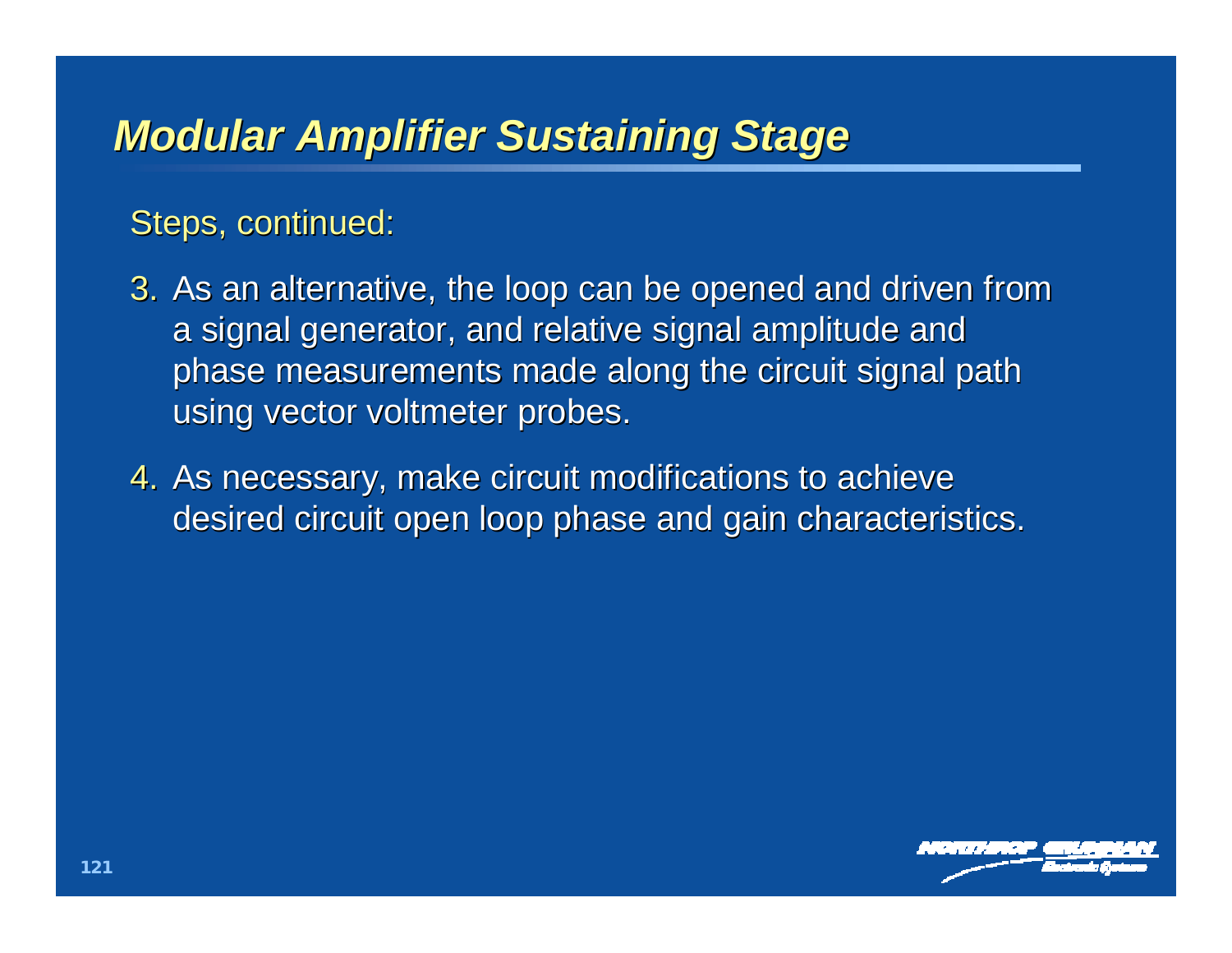# *Typical Display of Network Analyzer Data*

u Example: ANA Measurement of 100MHz Crystal Oscillator Small and Large Signal Open Loop Response: s21 magnitude



**122**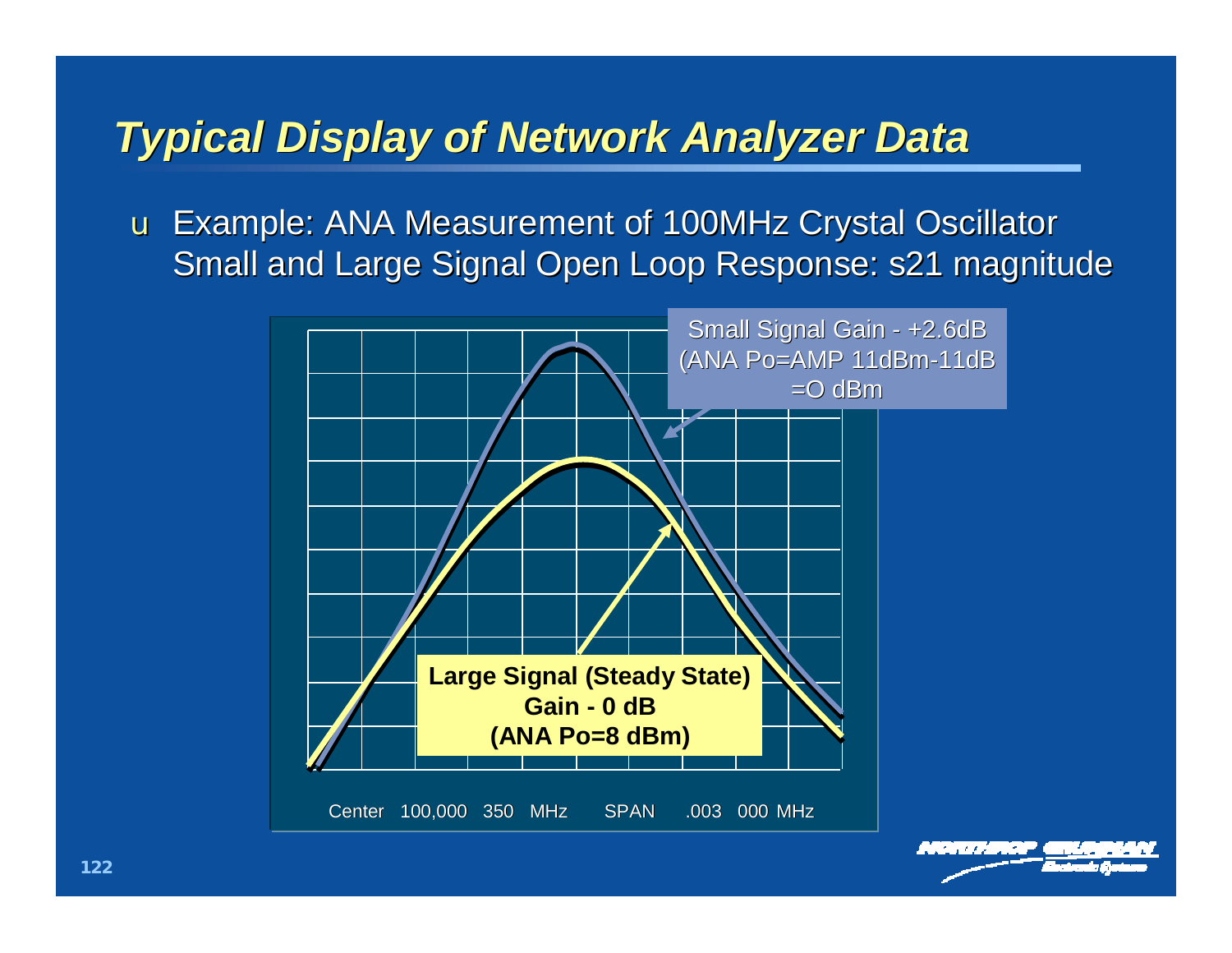# *Typical Display of Network Analyzer Data*

u Example: ANA Measurement of 100MHz Crystal Oscillator Small and Large Signal Open Loop Response: s21 angle

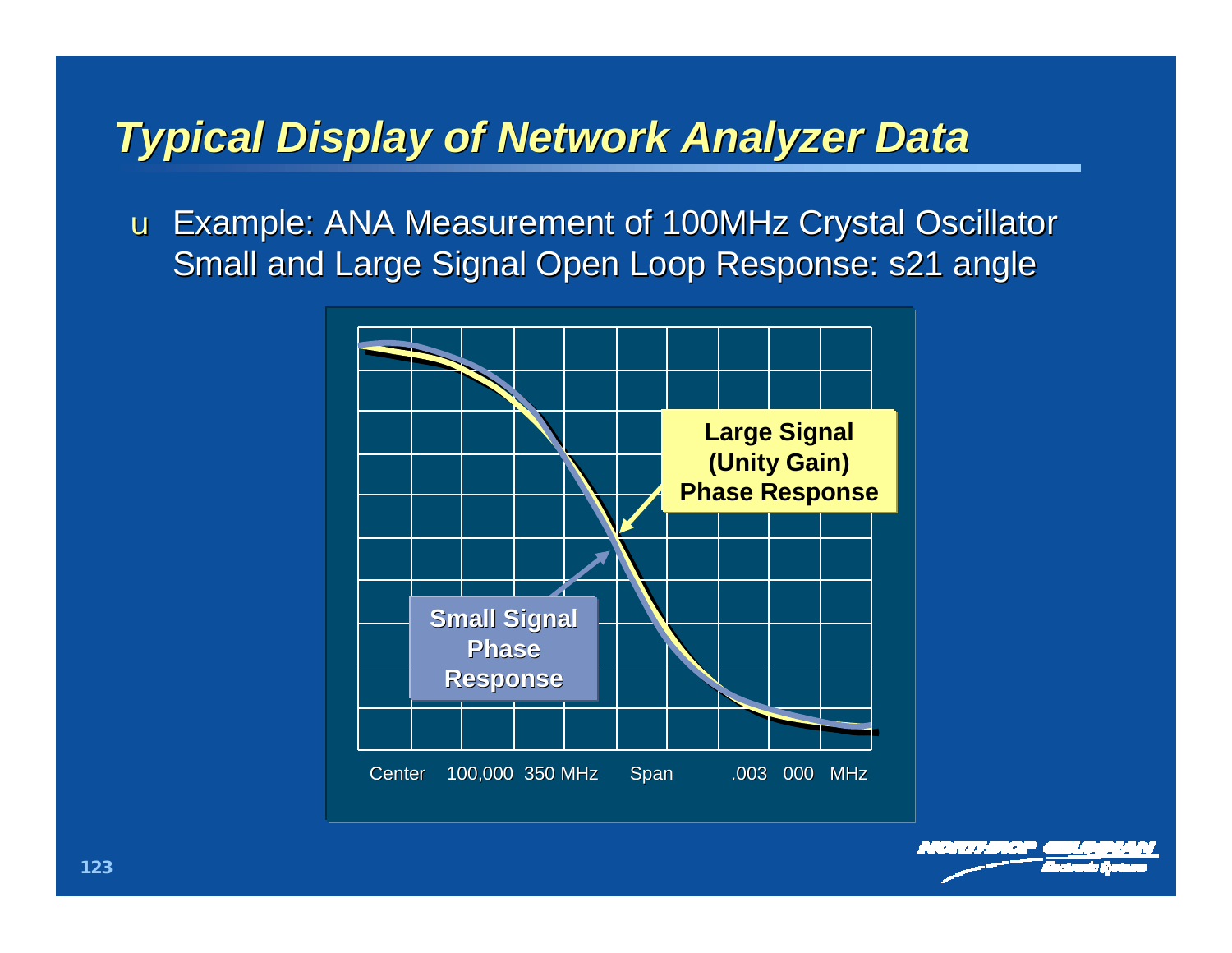# *11. Summary*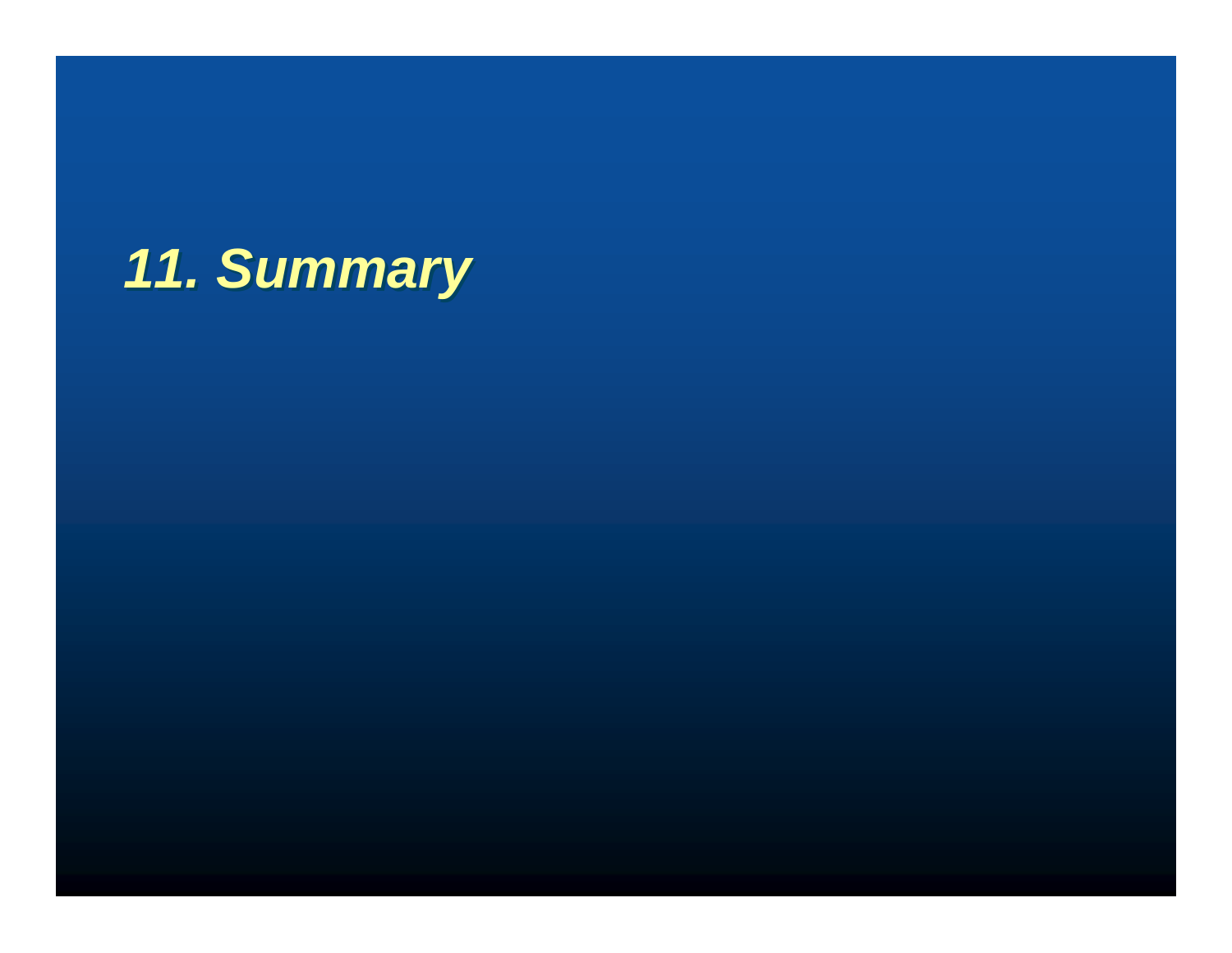# *Designing the Optimal Oscillator*

u Identify the oscillator/resonator technology best suited for the application

- l Operating frequency
- l Unloaded Q
- l Drive level
- l Short-term stability
- **I Environmental stress sensitivity**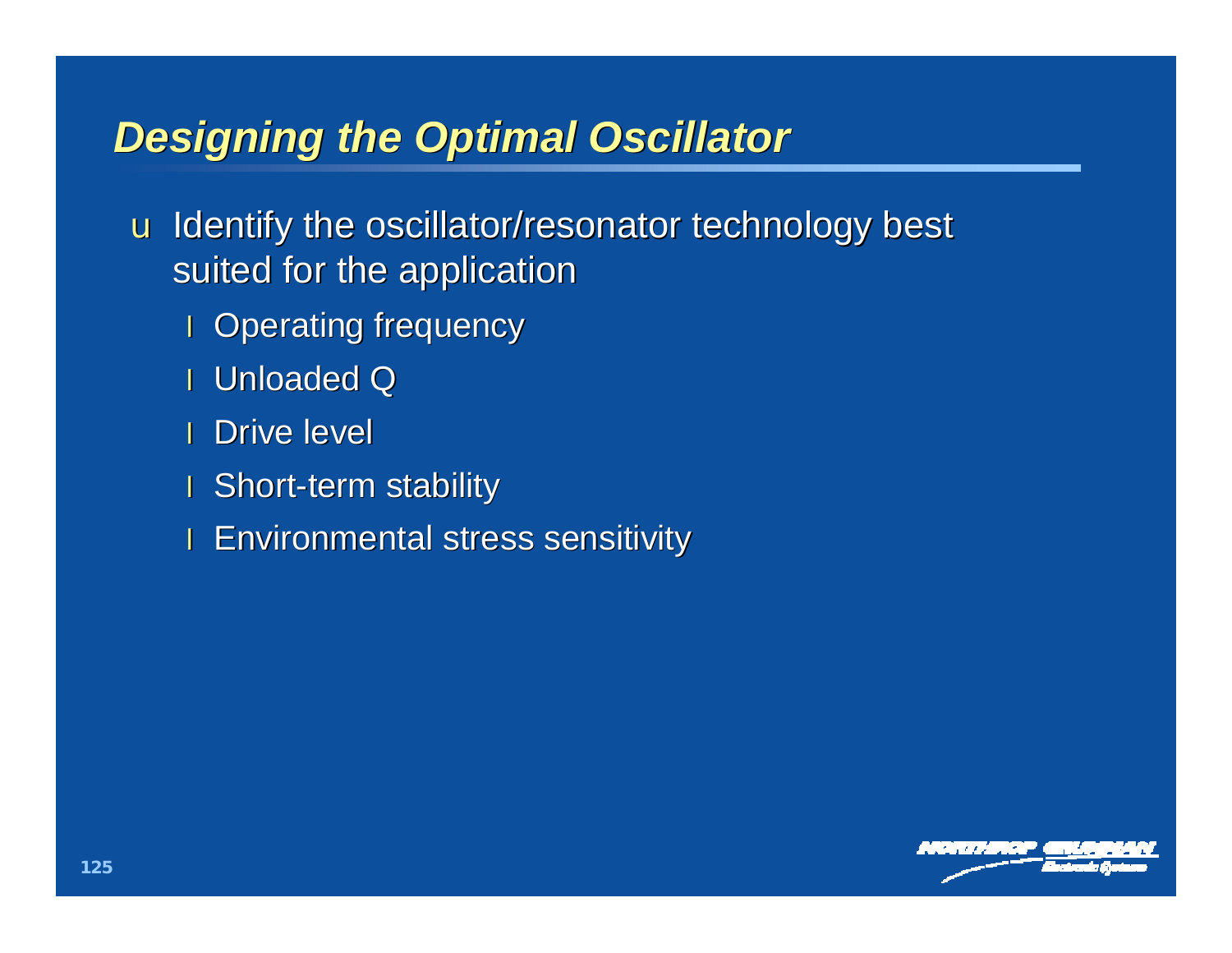# *Designing the Optimal Oscillator*

u Identify the optimum sustaining stage design to be used

- l Discrete transistor
- l Modular amplifier
- l Silicon bipolar, GaAs, HBT, etc.
- l ALC, AGC, or amplifier gain compression

u Determine if use of noise reduction techniques, including multiple device use, noise feedback, feedforward noise cancellation, vibration isolation, etc is needed

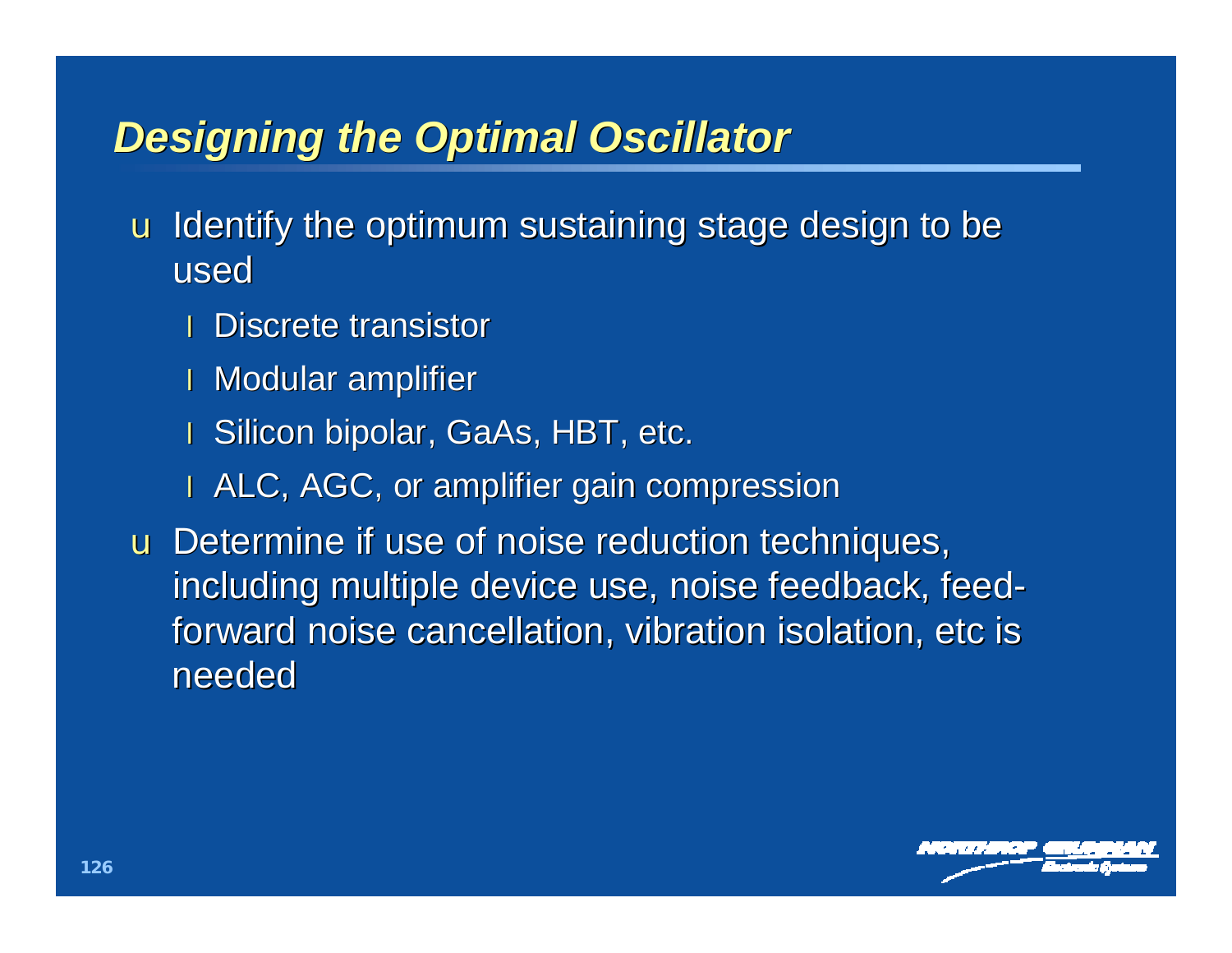## *Verify Oscillator Design*

u Perform CAD circuit analysis/simulation

- u Know or measure the resonator short-term frequency stability
- u Know or measure the sustaining-stage 1/f PM noise at operating drive level
- u Know or measure the resonator and non-resonator circuit vibration sensitivities and package mechanical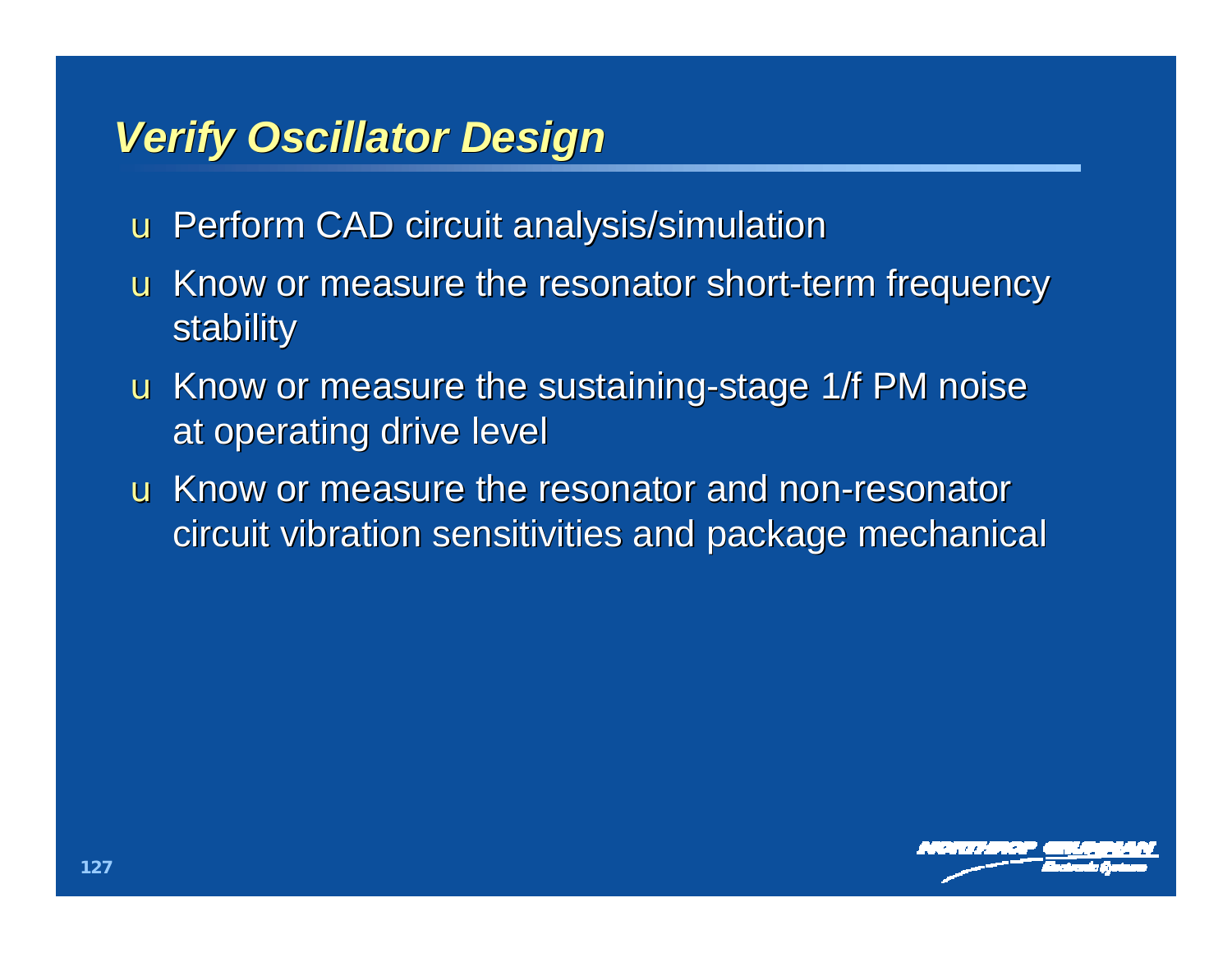# *The Optimal Oscillator: 'Wish List' for Future Improvements*

u Improvements in resonator performance

- I New resonator types having higher Q, higher drive capability, higher frequency, smaller volume, better short-term stability, and lower vibration sensitivity
- u Microwave (sustaining stage) transistors/amplifiers with lower levels of 1/f AM and PM noise
	- **I** New semiconductor designs, materials, processing
	- l Circuit noise reduction schemes (feedback, etc)
- u Improved vibration sensitivity reduction schemes
	- l Cancellation, feedback control, mechanical isolation, etc.

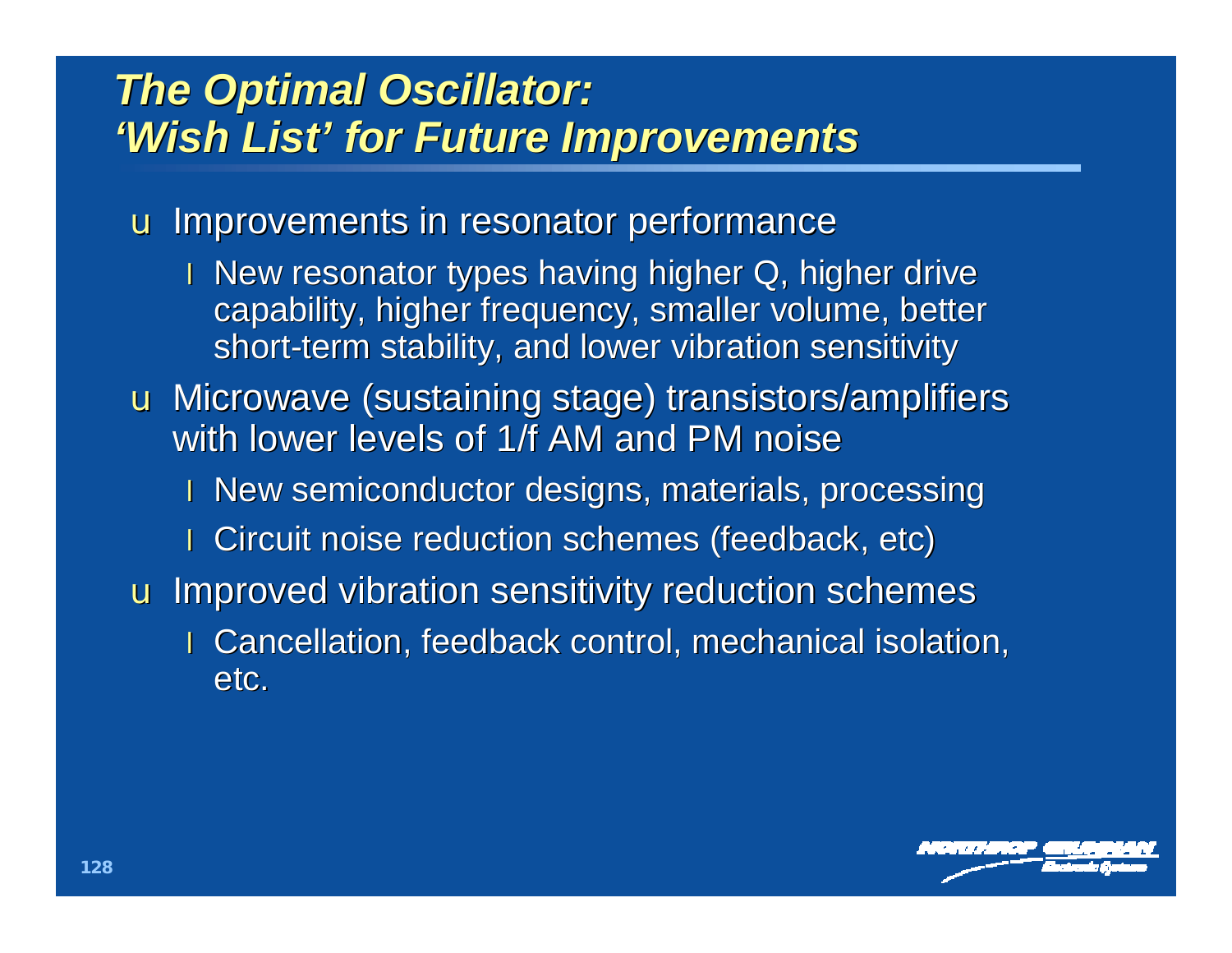# *12. List of References*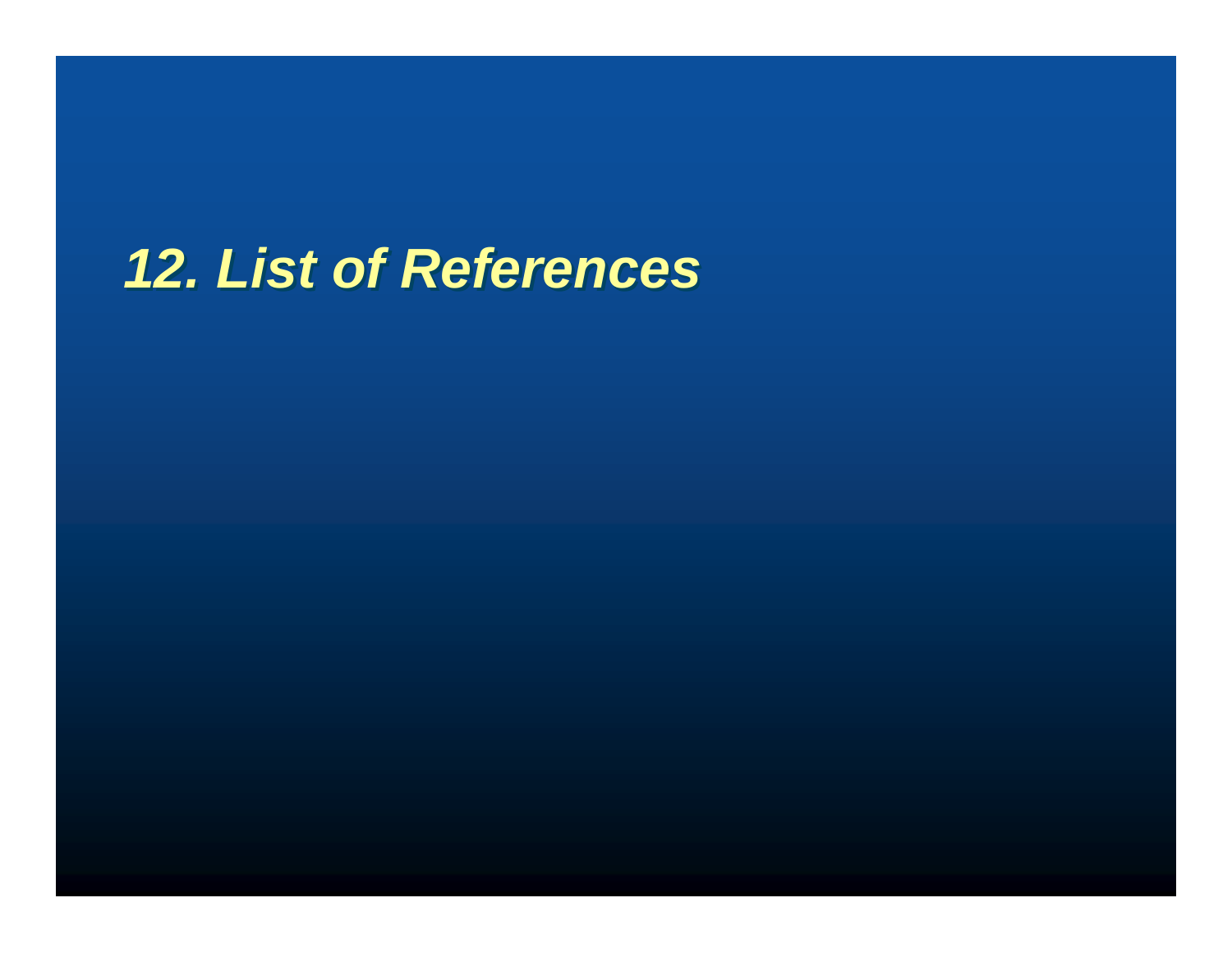#### 1. Short-term Frequency/Phase/Amplitude Stability

- J. A. Barnes et. al., NBS Technical Note 394, "Characterization of Frequency Stability", U. S. Dept. of Commerce, National Bureau of Sta  $1 - 1.$ 1970.
- D. Halford et. al., "Special Density Analysis: Frequency Domain Specification and Measurement of Signal Stability" Proc. 27<sup>th</sup> Freq.  $1-2.$ Contr. Symp., June 1973, pp. 421-431.
- T. R. Faukner et. al., "Residual Phase Noise and AM Noise Measurements and Techniques", Hewlett-Packard Application Note, HP Part  $1-3.$ No. 03048-90011.
- $1-4.$ F. Labaar, Infrared and Millimeter Waves, Vol. 11, 1984.
- D. W. Allan et. al., "Standard Terminology for Fundamental Frequency and Time Metrology", Proc. 42<sup>nd</sup> Freq. Contr. Symp., June 1988,  $1-5.$ pp. 419-425.
- $1-6.$ J. R. Vig. "Quartz Crystals Resonators and Oscillators: A Tutorial", U. S. Army Communications-Electronics Command Report SLCET-TR-88-1 (Rev. 8.5.1.6), December 2002, AD-M001251, http://www.ieee-uffc.org/index.asp?page=freqcontrol/fc\_reference.html&Part=5#tutor.
- W. F. Walls, "Cross-Correlation Phase Noise Measurements", Proc. 1992 IEEE Freq. Contr. Symp., May 1992, pp. 257-261.  $1 - 7.$
- M. M. Driscoll, "Low Noise Signal Generation Using Bulk Acoustic Wave Resonators:, Tutorial Session, 1993 IEEE Ultrason, Symp.,  $1 - 8.$ Oct. 1993.
- $1 9.$ W. Walls, "Your Signal - a Tutorial Guide to Signal Characterization and Spectral Purity" Femtosecond Systems, Golden, CO, 1996.
- $1 10.$ Penny Technologies, Inc., "Correction Modules for Feed-forward Applications", Microwave Journal, Aug. 1996, pp. 142-144.
- $1 11.$ F. G. Ascarrunz, et. al., "PM Noise Generated by Noisy Components", Proc. 1998 IEEE Freg. Contr. Symp., June 1998, pp. 210-217.
- $1 12.$ M. M. Driscoll, "Evaluation of Passive Component Short-Term Stability via Use in Low Loop Delay Oscillators", Proc. 1999 EFTF-IEEE IFCS, April 1999, pp. 1146-1149.
- $1 13.$ D.A. Howe and T.K. Pepler, "Definitions of "Total" Estimators of Common Time Domain Variances", Proc. 2001 IEEE Freq. Contr. Symp., June 2001, pp. 127-132.

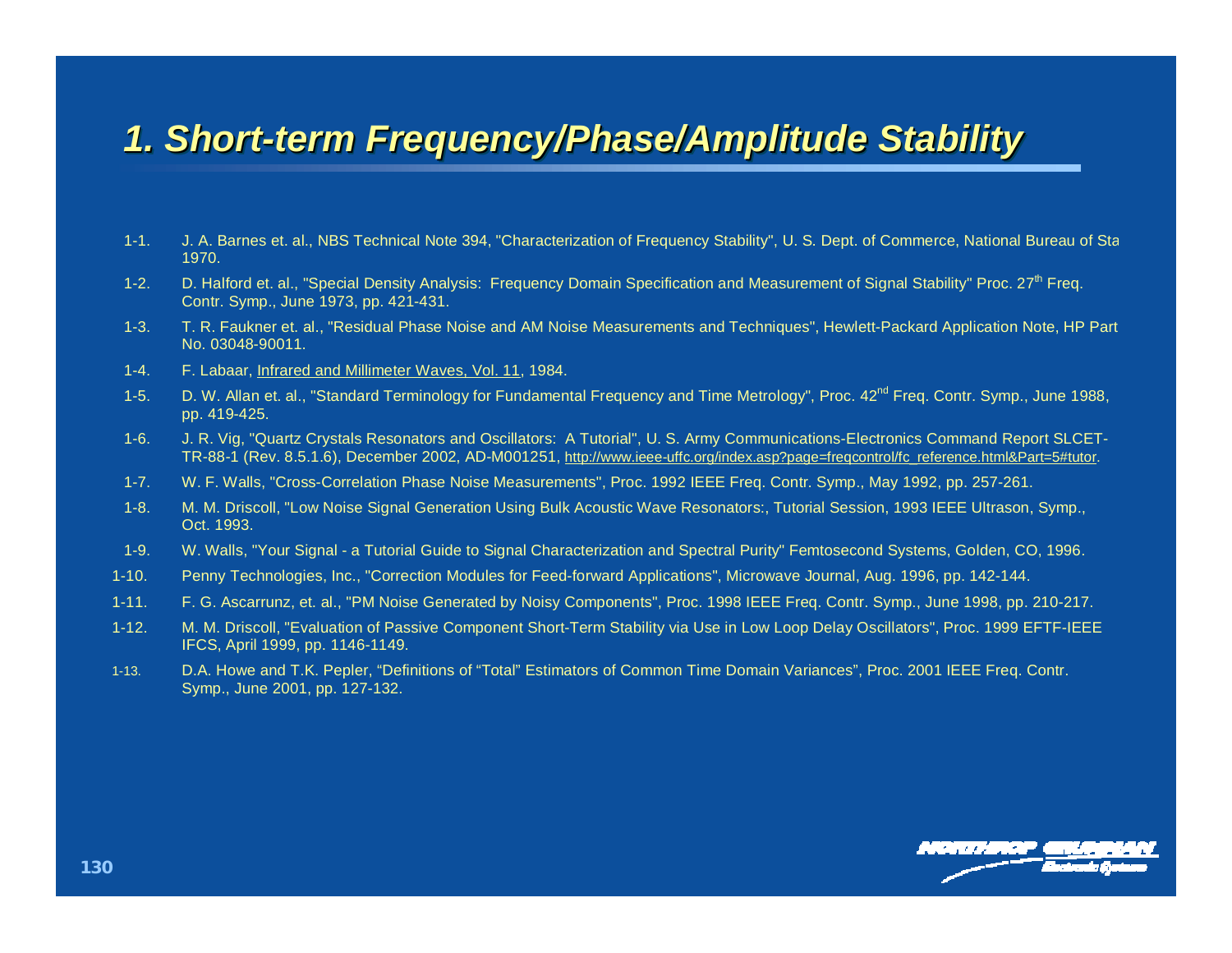#### **2. Basic Oscillator Operation**

- 2-1. D. B. Leeson, "A Simple Model of Feedback Oscillator Noise Spectrum", Proc. IEEE, Vol.54, No.2, Feb. 1966, pp. 329-330.
- 2-2. W. A. Edson, Vacuum Tube Oscillators, John Wiley and Sons, N.Y., 1953.
- 2-3. J. P. Buchanan, "Handbook of Piezoelectric Crystals for Radio Equipment Designers", Wright Air Development Center Tech, Report No. 56-156, Oct. 1956.
- 2-4. B. Parzen, The Design of Crystal and Other Harmonic Oscillators, John Wiley and Sons, N.Y., 1983.
- 2-5. E. A. Gerber et. al., Precision Frequency Control, Vol.2: Oscillators and Standards, Academic Press, Inc., 1985.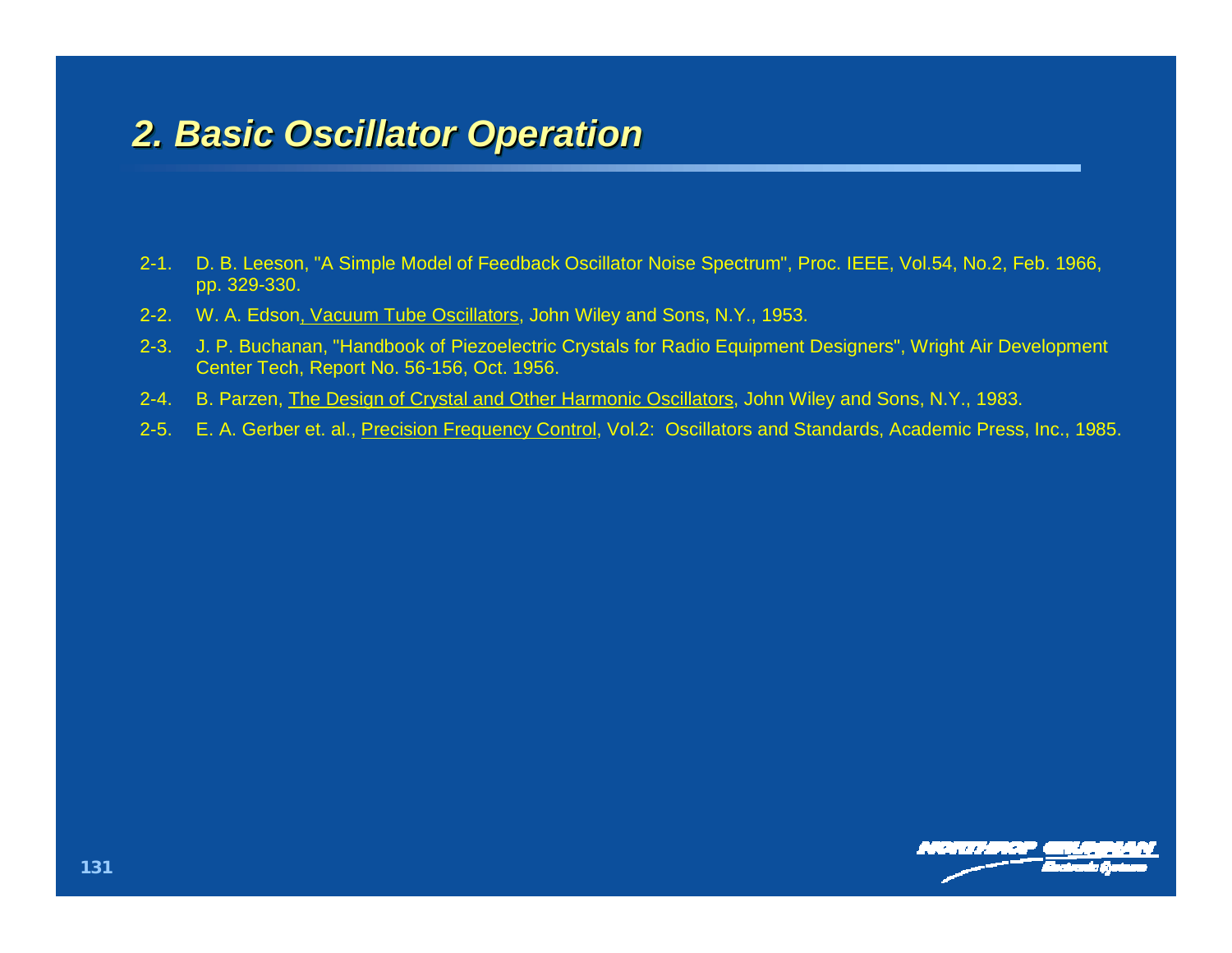#### **3. Types of Resonators and Delay Lines**

- 3-1. J. P. Buchanan, "Handbook of Piezoelectric Crystals for Radio Equipment Designers", Wright Air Development Report No. 56-156, Oct. 1956.
- 3-2. D. Kajfez et. al., Dielectric Resonators, Aertech House, Norwood, MA.
- 3-3. E. A. Gerber et. al., Precision Frequency Control, Vol. 1: Acoustic Resonators and Filters, Academic Press, Inc., 1985.
- 3-4. A. J. Giles et. al., "A High Stability Microwave Oscillator Based on a Sapphire Loaded Superconducting Cavity", Proc. 43<sup>rd</sup> Freq. Contr. Symp., May 1989, pp. 89-93.
- 3-5. J. Dick et. al., "Measurement and Analysis of Microwave Oscillator Stabilized by Sapphire Dielectric Ring Resonator for Ultra-Low Noise", Proc. 43<sup>rd</sup> Freq. Contr. Symp., May 1989, pp. 107-114.
- 3-6. M. M. Driscoll, "Low Noise Microwave Signal Generation: Resonator/Oscillator Comparisons", Proc. 1989 IEEE MTT Digest, June 1989, pp. 261-264.
- 3-7. C. A. Harper, editor, Passive Component Handbook, Chapter 7: Filters, McGraw-Hill, Inc., N.Y., 1997.
- 3-8. M. J. Loboda, et. al., "Reduction of Close-to-Carrier Phase Noise in Surface Acoustic Wave Resonators", Proc. 1987 IEEE Ultrason, Symp., Oct. 1987, pp. 43-46.
- 3-9. S. Yao and L. Maleki, "Characteristics and Performance of a Novel Photonic Oscillator, Proc. 1995 IEEE Freq. Contr. Symp., June 1995, pp. 161-168.
- 3-10. M. S. Cavin and R. C. Almar, "An Oscillator Design Using Lowg-Sensitivity, Low phase Noise STW Devices", Proc. 1995 IEEE Freq.Contr. Symp., June 1995, pp. 476-485.
- 3-11. S. Yao, et. al., "Dual -Loop Opto-Electronic Oscillator", Proc. 1998 IEEE Freq. Contr. Symp., June 1998, pp. 545-549.
- 3-12. S. Yao, et. al., "Opto-Electronic Oscillator Incorporating Carrier Suppression Noise Reduction Technique", Proc. 1999 EFTF-IEEE IFCS Symp., April 1999, pp. 565-566.
- 3-13. T. McClelland, et. al., "100 MHz Crystal Oscillator with Extremely Low Phase Noise". Proc. 1999 EFTF-IEEE IFCS Symp., April 1999, pp.331-333.
- 3-14. M. M. Driscoll, "The Use of Multi-Pole Filters and Other Multiple Resonator Circuitry as Oscillator Frequency Stabilization Elements", Proc. 1996 IEEE Freq. Contr. Symp., June 1996, pp. 782-789.

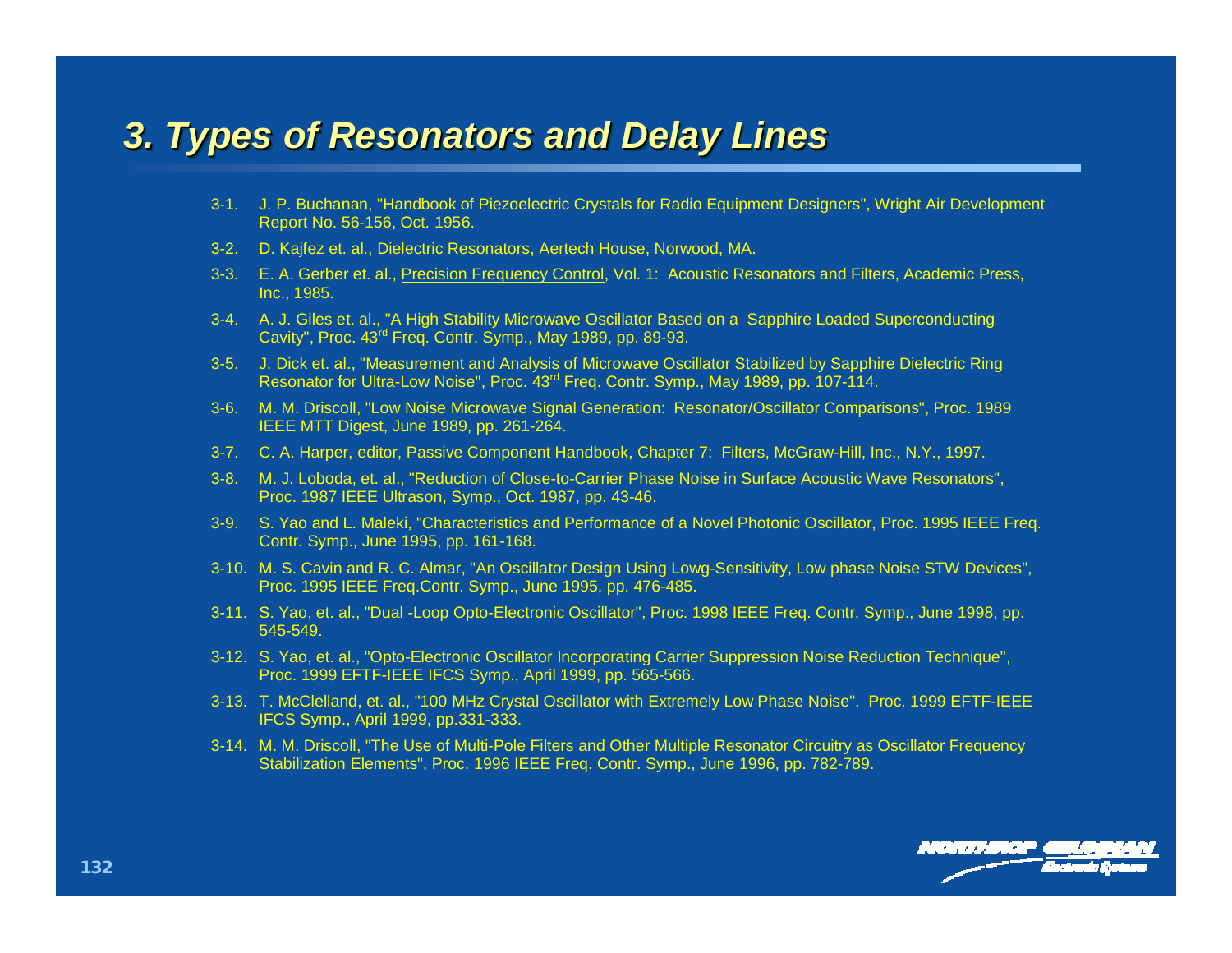#### 4. Useful Network/Impedance Transformations

- G. L. Matthaei et. al., Microwave Filters, Impedance Matching Networks, and Coupling Structures, McGraw-Hill,  $4 - 1$ . Inc., N.Y., 1964.
- 4-2. A. I. Zverev, handbook of Filter Synthesis, John Wiley and Sons, N.Y., 1967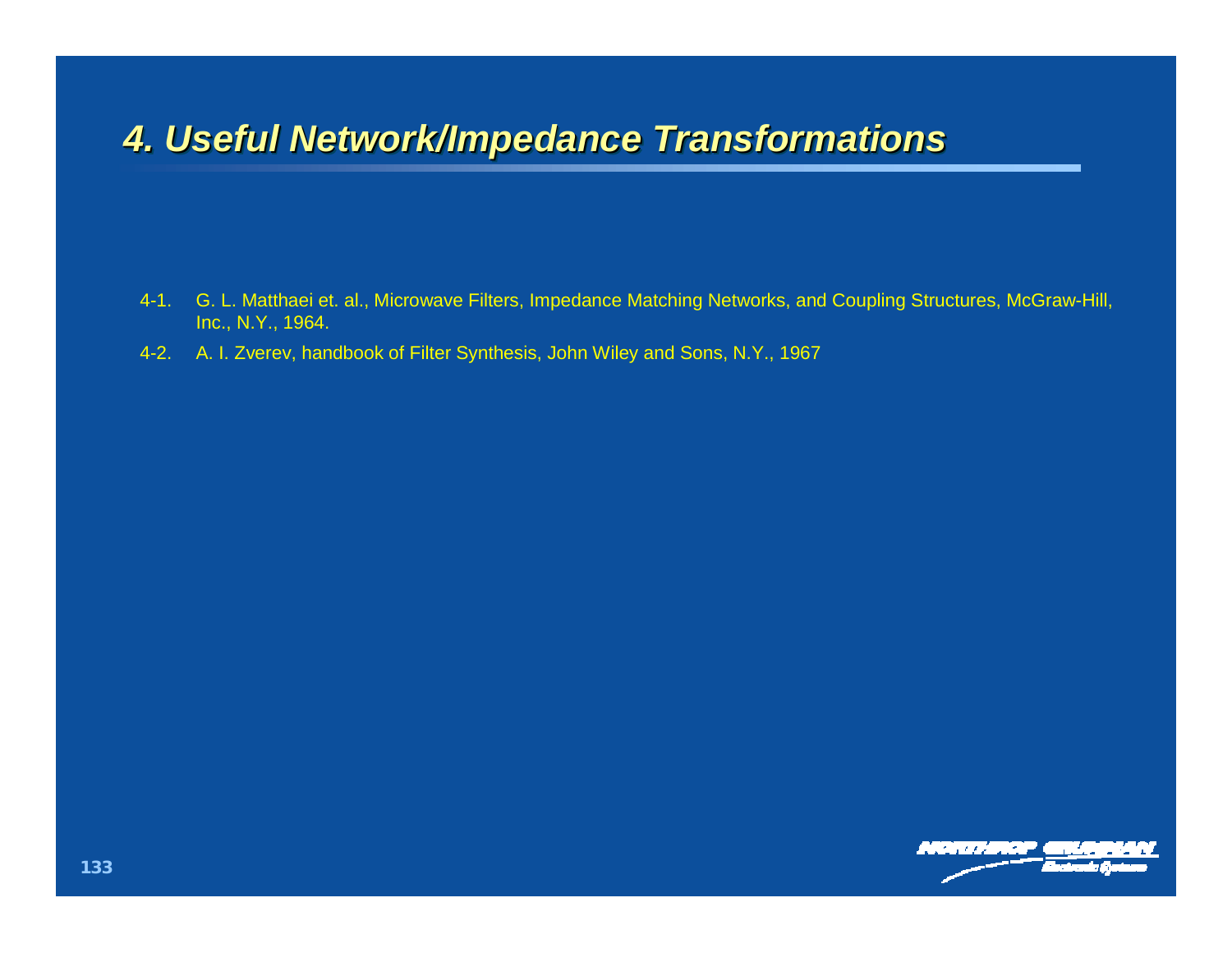#### **5. Sustaining Stage Design and Performance**

- 5-1. W. A. Edson, Vacuum Tube Oscillators, John Wiley and Sons, N.Y., 1953
- 5-2. J. P. Buchanan, "Handbook of Piezoelectric Crystals for Radio Equipment Designers", Wright Air Development Center Tech. Report No. 56-156, Oct. 1956.
- 5-3. C. Halford et. al., "Flicker Noise of Phase in RF Amplifiers and Frequency Multiliers: Characterization, Cause, and Cure", Proc. 22<sup>nd</sup> Freq. Contr. Symp., April 1968, pp. 340-341.
- M.M. Driscoll, "Two-Stage Self-Limiting Series Mode Type Crystal Oscillator Exhibiting Improved Short-Term  $5-4.$ Frequency Stability", Proc. 26<sup>th</sup> Freq. Contr. Symp., June 1972, pp. 43-49.
- 5-5. A. VanDerZiel, "Noise in Solid State Devices and Lasers", Proc. IEEE, Vol. 58, No.8, Aug. 1979, pp. 1178-1206.
- 5-6. B. Parzen, The Design of Crystal and Other Harmonic Oscillators, John Wiley and Sons, N.Y., 1983.
- 5-7. E. A. Gerber et al., Precision Frequency Control, Vol. 2: Oscillators and Standards, Academic Press, Inc., 1985.
- 5-8. M. M. Driscoll, "Low Noise Oscillators Using 50 ohm Modular Amplifier Sustaining Stages", Proc. 40<sup>th</sup> Freg. Contr. Symp., May 1986, pp. 329-335.
- 5-9. G. K. Montress et. al., "Extremely Low Phase Noise SAW Resonator Oscillator Design and Performance", Proc. 1987 IEEE Ultras. Symp., Oct. 1987, pp. 47-52.
- 5-10. T. McClelland, et. al., "100 MHz Crystal Oscillator with Extremely Low Phase Noise", Proc. 1999 EFTF IEEE IFCS Symp., April 1999. pp. 331-333.

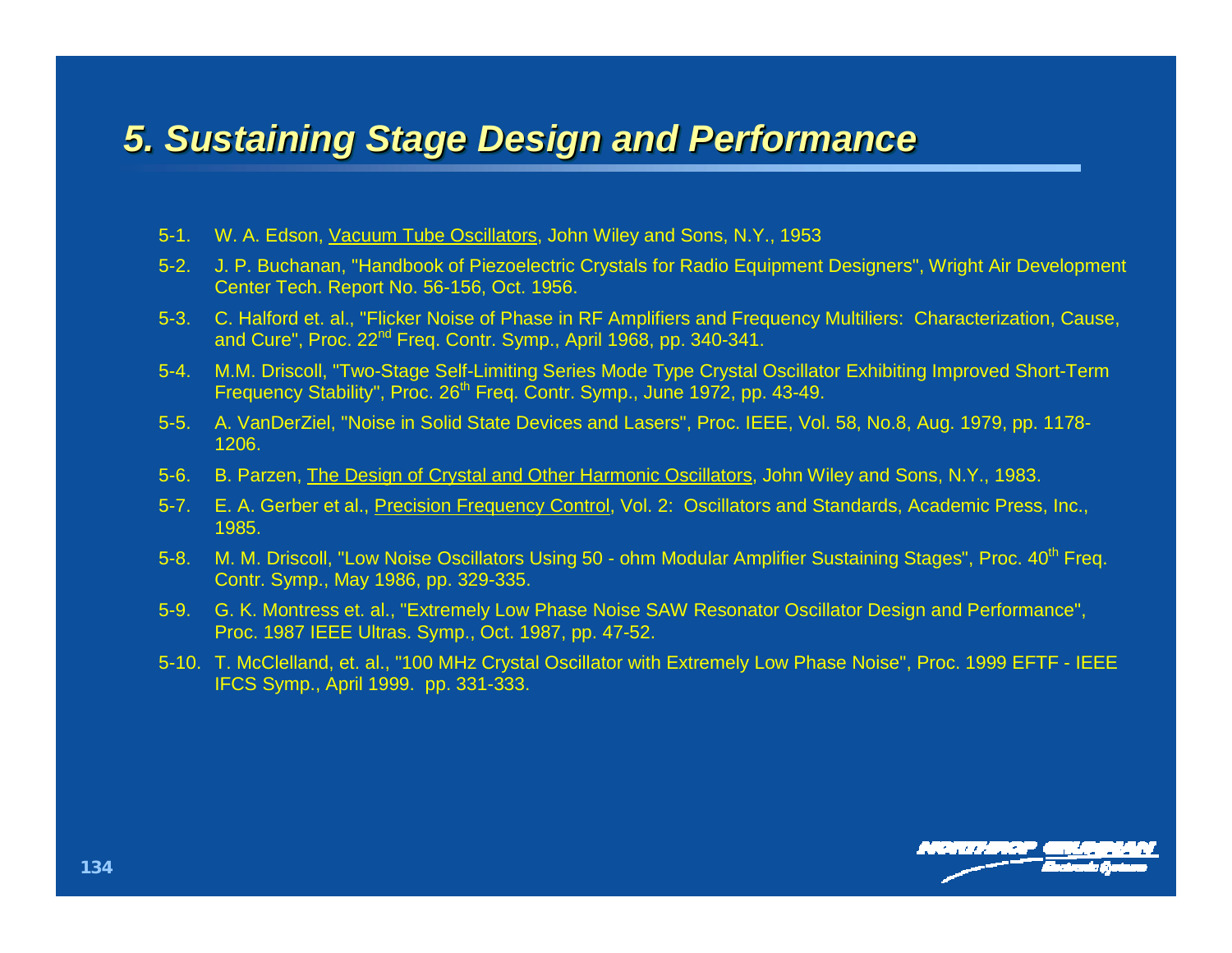#### 6. Oscillator Frequency Adjustment/Voltage Tuning

- 6-1. M. M. Driscoll et. al., "Voltage-Controlled Crystal Oscillators", IEEE Trans. On Elect. Devices, Vol. Ed-18, No. 8, Aug. 1971, pp. 528-535.
- 6-2. R. Arekelian et. Al., "Linear Crystal Controlled FM Source for Mobile Radio Application", IEEE Trans. On Vehic. Tech., Vol. VT-27, No. 2, May 1978, pp. 43-50.
- M. M. Driscoll, "Linear Tuning of SAW Resonators", Proc. 1989 IEEE Ultras, Symp., Oct. 1989, pp. 191-194.  $6.3.$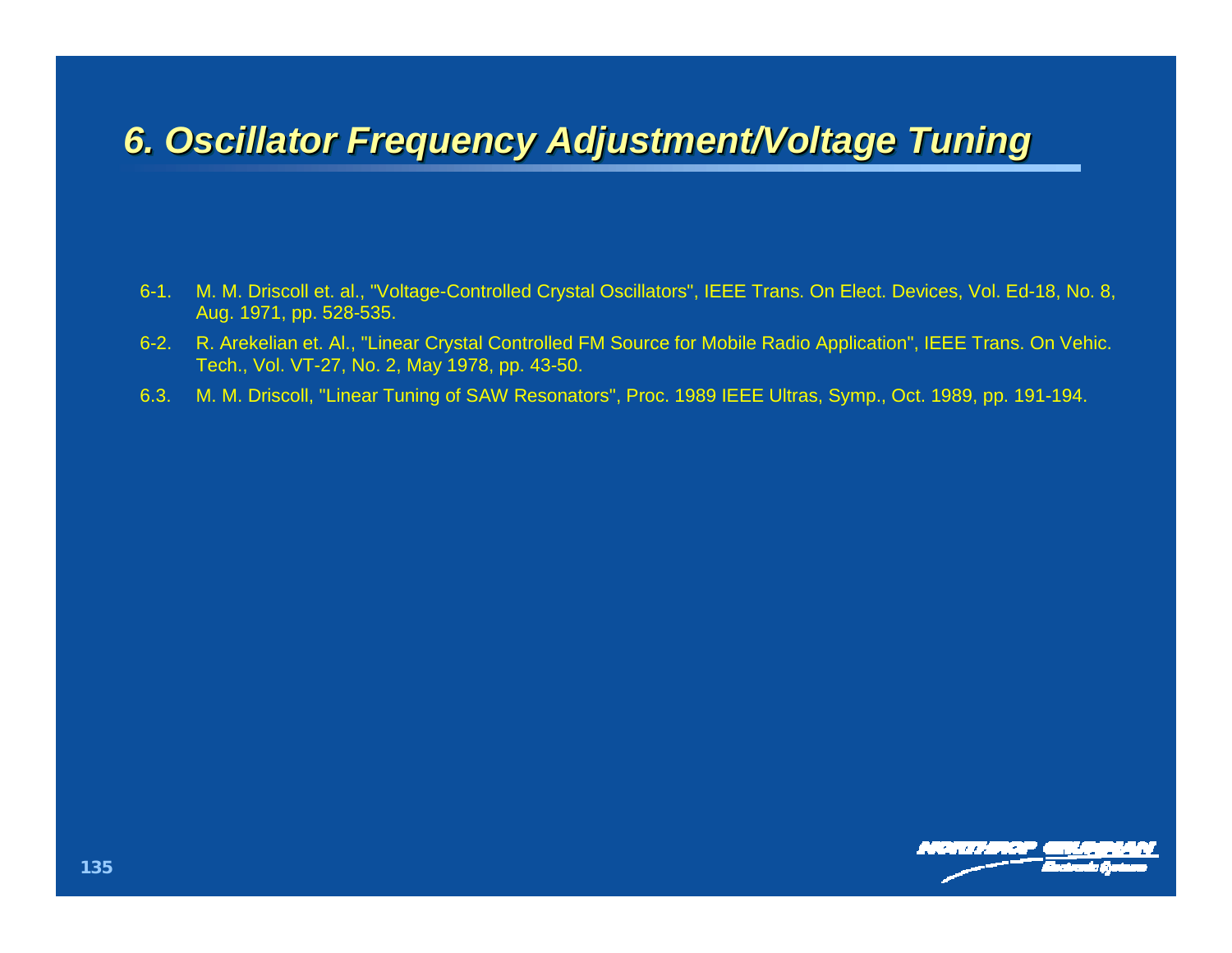#### **7. Environmental Stress Effects**

- $7.1$ R. A. Filler, "The Acceleration Sensitivity of Quartz Crystal Oscillators: A Review", IEEE Trans. UFFC, Vol. 35, No. 3, May 1988, pp. 297-305.
- 7-2. S. M. Sparagna, "L-Band Dielectric Resonator Oscillators with Low Vibration Sensitivity and Ultra-Low Noise", Proc. 43<sup>rd</sup> Freq. Contr. Symp., May 1989, pp. 94-106.
- 7-3. M. M. Driscoll, "Quartz Crystal Resonator G-Sensitivity Measurement Methods and Recent Results", IEEE Trans. UFFC, Vol. 37, pp. 386-392.
- 7-4. J. R. Vig, "Quartz Crystals Resonators and Oscillators: A Tutorial", U. S. Army Communications-Electronics Command Report SLCET-TR-88-1 (Rev. 8.5.1.6), December 2002, AD-M001251, http://www.ieee-uffc.org/index.asp?page=fregcontrol/fc\_reference.html&Part=5#tutor.
- M. M. Driscoll, "Reduction of Crystal Oscillator Flicker-of-Frequency and White Phase Noise (Floor) Levels and  $7-5.$ Acceleration Sensitivity via Use of Multiple Crystals", Proc. 1992 Freq. Contr. Symp., May 1992, pp. 334-339.
- "Precision Time and Frequency Handbook", Ball Corp., Efratom Time and Frequency Products, 1993.  $7-6.$
- 7-7. "IEEE Guide for Measurement of Environmental Sensitivities of Standard Frequency Generators", IEEE STD 1193-1994.
- 7-8. J. T. Stewart et. al., "Semi-Analytical Finite Element Analysis of Acceleration-Induced Frequency Changes in SAW Resonators", Proc. 1995 Freq. Contr. Symp., May 1995, pp. 499-506.

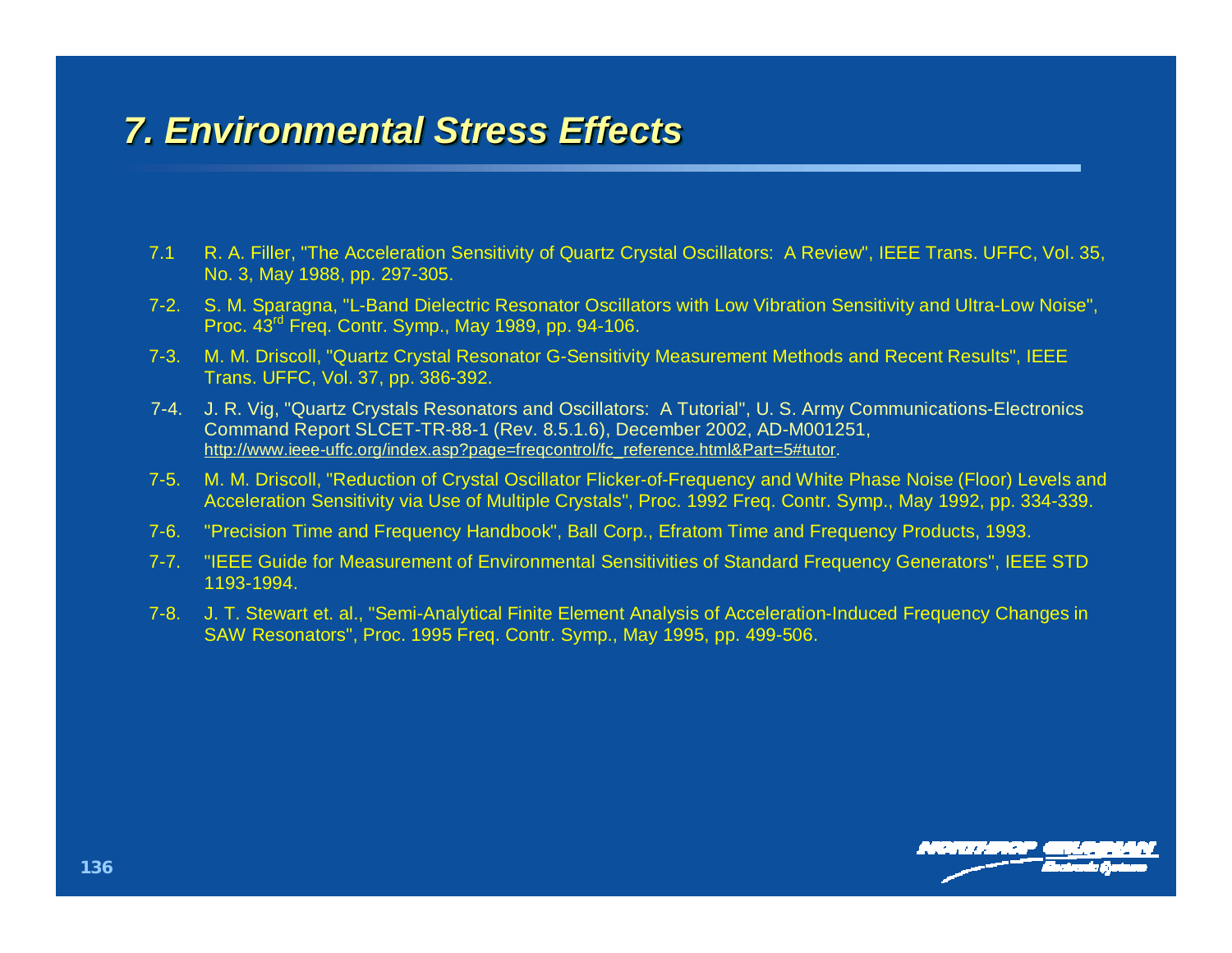#### **8. Oscillator Circuit Simulation and Noise Modeling**

- 8-1. Super-Compact TM User Manual, Compact Software, Inc., Paterson, N. J.
- 8-2. M. M. Driscoll et. al., "VHF Film Resonator and Resonator-Controlled Oscillator Evaluation Using computer-Aided Design Techniques", Proc. 1984- IEEE Ultras. Symp., Nov. 1984, pp. 411-416.
- 8-3. M. Mourey, et. al., "A Phase Noise Model to Improve the Frequency Stability of Ultra-Stable Oscillator", Proc. 1997 IEEE Freq. Contr. Symp., June 1997, pp. 502- 508.
- 8-4. G. Curtis, "The Relationship Between Resonator and Oscillator Noise, and Resonator Noise Measurement Techniques", Proc. 41<sup>st</sup> Freq. Contr. Symp., may, 1987, pp. 420-428.